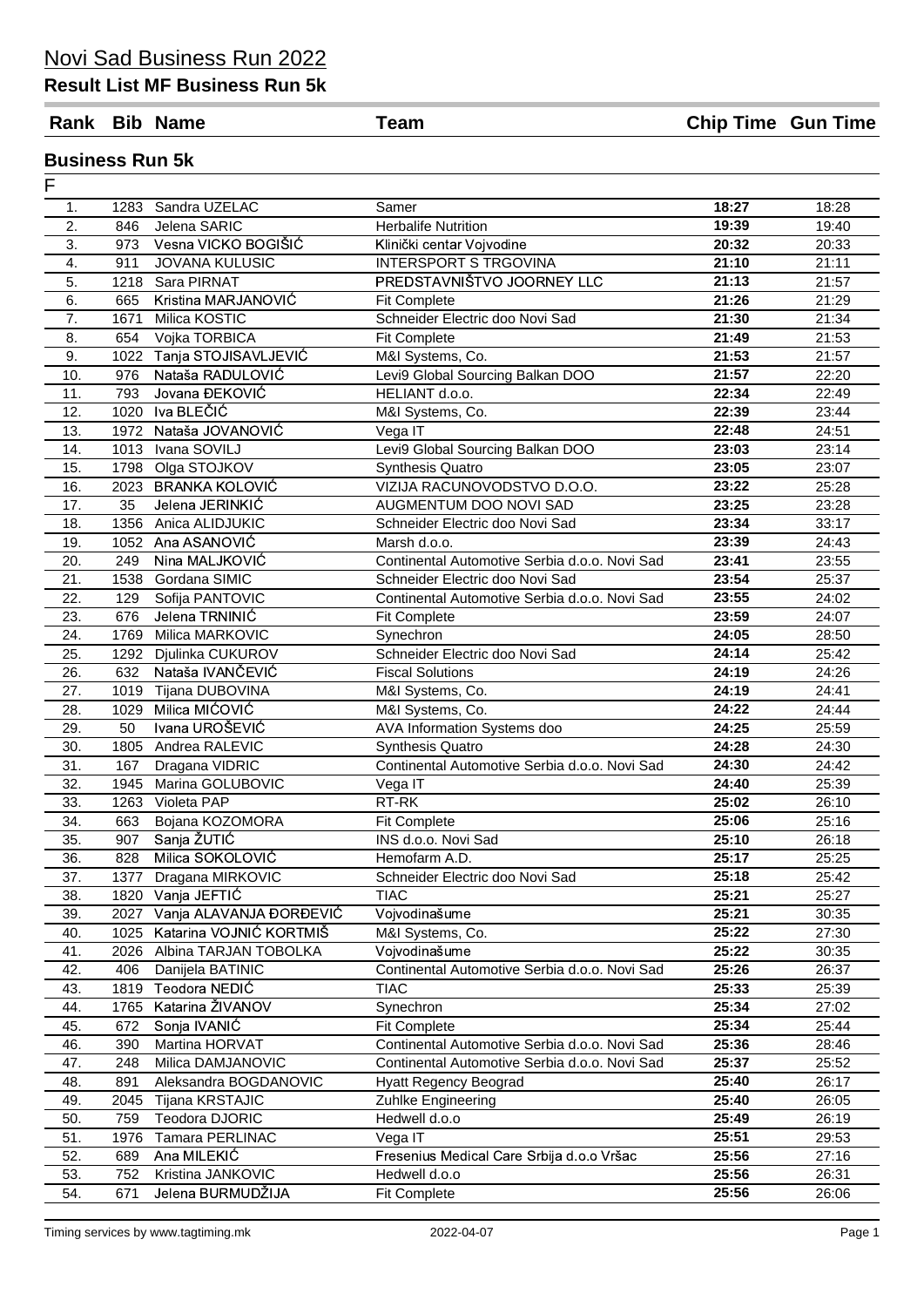| Rank |      | <b>Bib Name</b>          | <b>Team</b>                                   | <b>Chip Time Gun Time</b> |       |
|------|------|--------------------------|-----------------------------------------------|---------------------------|-------|
| 55.  |      | 2115 Zorana STAMENKOVIC  | <b>Herbalife Nutrition</b>                    | 25:56                     | 26:05 |
| 56.  |      | 2050 Ена ПОПОВИЋ         | Универекспорт                                 | 25:57                     | 26:22 |
| 57.  | 1888 | Ivana TESEVIC            | <b>TTTech Auto</b>                            | 25:58                     | 26:51 |
| 58.  | 2086 | Radmilović MILICA        | Elsys Eastern Europe                          | 25:58                     | 27:32 |
| 59.  | 2055 | Милица СЛАДАКОВИЋ        | Универекспорт                                 | 26:02                     | 26:27 |
| 60.  | 796  | Milica VULIĆ             | HELIANT d.o.o.                                | 26:07                     | 26:27 |
| 61.  | 664  | Dragana HADŽIĆ           | <b>Fit Complete</b>                           | 26:13                     | 26:24 |
| 62.  | 943  | Andrea ROMANIC           | Inviggo                                       | 26:14                     | 30:09 |
| 63.  | 1927 | Aleksandra MITRO         | Vega IT                                       | 26:16                     | 27:53 |
| 64.  | 1411 | Sofija SADZAKOV          | Schneider Electric doo Novi Sad               | 26:18                     | 28:18 |
| 65.  | 113  | Milena TIHOJEVIĆ         | Content Insights                              | 26:23                     | 27:10 |
| 66.  | 1129 | <b>BOJANA TICA</b>       | OTP banka Srbija a.d. Novi Sad                | 26:23                     | 26:39 |
| 67.  | 54   | Sonja TATARIN            | Bee IT                                        | 26:26                     | 26:58 |
| 68.  | 3    | Maja TOMIĆ               | 3 Banka a.d. Novi Sad                         | 26:26                     | 28:06 |
| 69.  | 880  | Mila AJDER               | <b>HTEC Group</b>                             | 26:27                     | 27:44 |
| 70.  | 546  | Ivana MILINKOVIĆ         | Emakina.RS                                    | 26:27                     | 26:44 |
| 71.  | 680  | Sanja NOVAKOVIĆ          | Fresenius Medical Care Srbija d.o.o Vršac     | 26:33                     | 27:52 |
| 72.  | 1861 | Nikolina BODIROGA        | <b>TTTech Auto</b>                            | 26:33                     | 27:09 |
| 73.  | 2103 | Miljana LUTOVAC          | <b>Herbalife Nutrition</b>                    | 26:33                     | 26:37 |
| 74.  |      | 1792 Aleksandra PANIC    | Synechron                                     | 26:34                     | 27:25 |
| 75.  | 1679 | Sanja GROZDA             | Schneider Electric doo Novi Sad               | 26:39                     | 28:27 |
| 76.  | 132  | Bojana TOMAŠEVIĆ         | Continental Automotive Serbia d.o.o. Novi Sad | 26:43                     | 26:51 |
| 77.  | 439  | Aleksandra DUJOVIĆ       | Decathlon                                     | 26:47                     | 27:40 |
| 78.  | 1717 | Ljiljana STANIVUK        | Sixsentix                                     | 26:49                     | 27:22 |
| 79.  | 607  | <b>HIMA ZAFAR</b>        | Fakultet tehničkih nauka, Univerzitet u Novom | 26:50                     | 29:51 |
| 80.  | 1287 | Maja VELJKOVIC           | Schneider Electric doo Novi Sad               | 26:51                     | 27:07 |
| 81.  | 995  | Jelena MARAVIC           | Levi9 Global Sourcing Balkan DOO              | 26:54                     | 29:35 |
| 82.  | 713  | Ivana KOVAČEVIĆ          | Genesis                                       | 27:04                     | 30:44 |
| 83.  | 881  | Lara KOPUNOVIĆ LEGETIN   | <b>HTEC Group</b>                             | 27:05                     | 28:21 |
| 84.  | 456  | Jovana JANKOVIĆ          | Delta Holding                                 | 27:07                     | 27:21 |
| 85.  | 489  | Mina CICULIC             | Devtech doo                                   | 27:08                     | 28:39 |
| 86.  | 1756 | Sonja ZECEVIC            | SYMPHONY DIGITAL NS doo                       | 27:11                     | 28:01 |
| 87.  | 457  | Marija DIMIĆ             | Delta Holding                                 | 27:12                     | 27:26 |
| 88.  | 723  | Ivana SABO               | <b>GIGATRON</b>                               | 27:14                     | 28:25 |
| 89.  | 437  | Bojana TOMIĆ             | Decathlon                                     | 27:15                     | 28:09 |
| 90.  | 835  | Tamara ZAPLETAN          | <b>Herbalife Nutrition</b>                    | 27:17                     | 27:26 |
| 91.  |      | 1842 Olivera KOJIĆ       | <b>TTTech Auto</b>                            | 27:20                     | 28:15 |
| 92.  | 1809 | Mirjana DOŠENOVIĆ        | <b>SYRMIA</b>                                 | 27:20                     | 29:37 |
| 93.  | 522  | Jelena ZARIC             | Emakina.RS                                    | 27:20                     | 28:03 |
| 94.  | 538  | Ljupka KAROVA            | Emakina.RS                                    | 27:24                     | 28:08 |
| 95.  | 55   | Tamara VARAĐANIN         | Bee IT                                        | 27:25                     | 28:02 |
| 96.  | 1781 | Jelena GARIC             | Synechron                                     | 27:28                     | 32:13 |
| 97.  | 1720 | Grozda STOJANOVIĆ        | <b>Sixsentix</b>                              | 27:28                     | 28:02 |
| 98.  | 2114 | Nikolina PERISIC         | <b>Herbalife Nutrition</b>                    | 27:30                     | 27:35 |
| 99.  | 731  | Darko PILIĆ              | <b>GIGATRON</b>                               | 27:34                     | 28:46 |
| 100. | 500  | Nevena PROKIC            | Devtech doo                                   | 27:35                     | 29:06 |
| 101. | 42   | Tatjana KRGOVIĆ          | AVA Information Systems doo                   | 27:36                     | 29:33 |
| 102. | 668  | Elizabeta ĐOKIĆ KNEŽEVIĆ | <b>Fit Complete</b>                           | 27:36                     | 27:55 |
| 103. | 1166 | Jelena MITIĆ             | OTP banka Srbija a.d. Novi Sad                | 27:38                     | 30:06 |
| 104. | 1170 | Ivana KABIĆ              | OTP banka Srbija a.d. Novi Sad                | 27:38                     | 30:10 |
| 105. | 131  | Constantina GAVRILIU     | Continental Automotive Serbia d.o.o. Novi Sad | 27:41                     | 30:58 |
| 106. | 587  | Milica ĐORĐEVIĆ          | Enterijer Janković                            | 27:41                     | 28:40 |
| 107. | 1875 | Marina GUTOVIĆ           | <b>TTTech Auto</b>                            | 27:45                     | 28:36 |
| 108. | 192  | Milica NIKOLIĆ           | Continental Automotive Serbia d.o.o. Novi Sad | 27:46                     | 30:43 |
| 109. | 1208 | Gordana JANDRIĆ          | Playrix RS DOO Novi Sad                       | 27:49                     | 30:45 |
| 110. | 659  | Nikolina ŠENDER          | <b>Fit Complete</b>                           | 27:49                     | 28:00 |
| 111. | 1746 | Jelena NAĐ               | SYMPHONY DIGITAL NS doo                       | 27:52                     | 28:40 |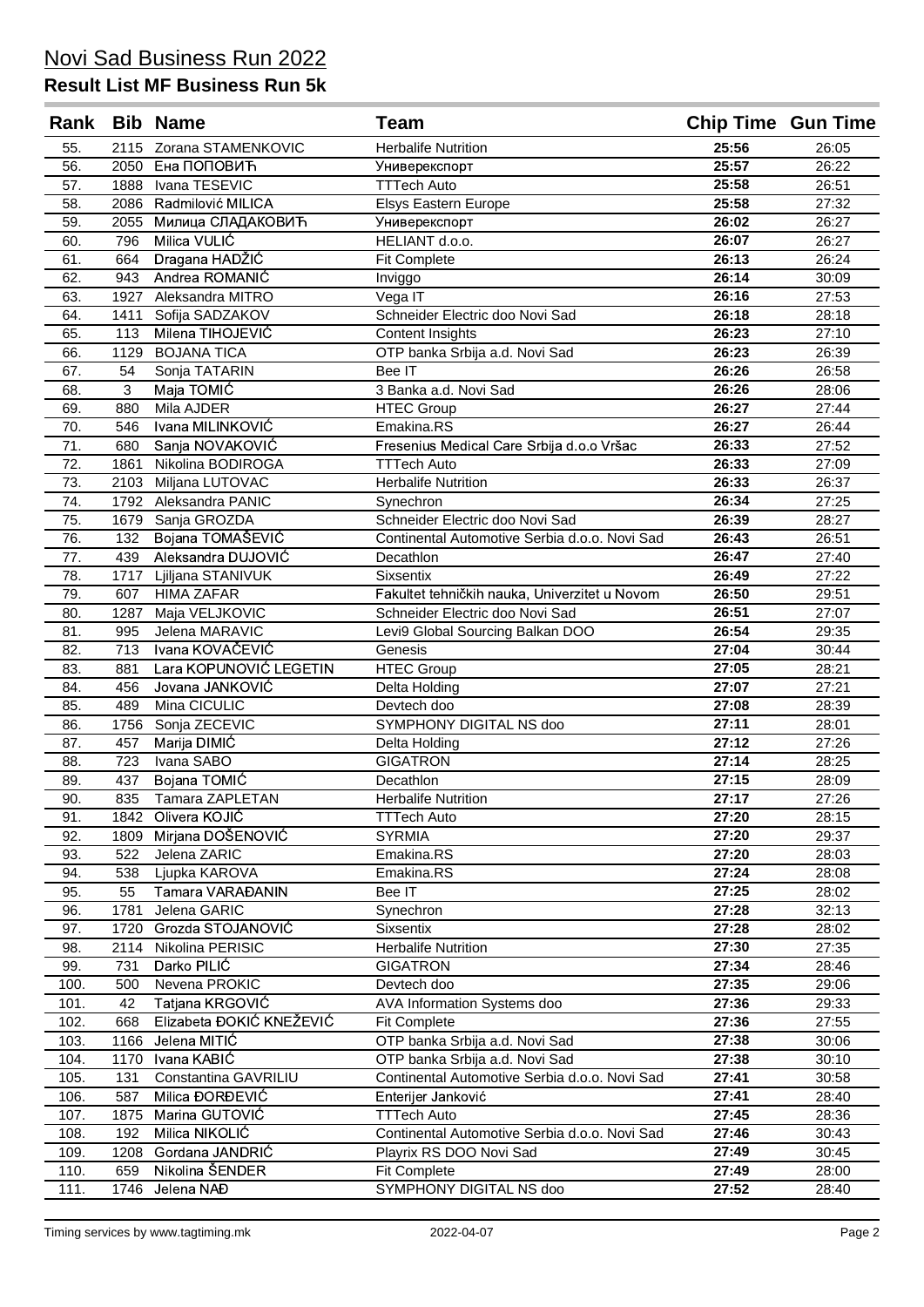| Rank         |              | <b>Bib Name</b>                  | <b>Team</b>                                                      | <b>Chip Time Gun Time</b> |                |
|--------------|--------------|----------------------------------|------------------------------------------------------------------|---------------------------|----------------|
| 112.         | 1787         | Stela LAZAREVIC                  | Synechron                                                        | 27:54                     | 32:31          |
| 113.         | 251          | Jelena OPRASIC                   | Continental Automotive Serbia d.o.o. Novi Sad                    | 27:55                     | 31:54          |
| 114.         | 2044         | Nada TELEBAKOVIC                 | Zuhlke Engineering                                               | 27:55                     | 28:39          |
| 115.         | 1691         | Nikolija DJUROVIC                | Schneider Electric doo Novi Sad                                  | 27:56                     | 29:44          |
| 116.         | 1058         | Tamara ĆURČIĆ                    | MC Klik 105 d.o.o.                                               | 28:04                     | 28:38          |
| 117.         | 832          | Neda DUPOR                       | <b>Herbalife Nutrition</b>                                       | 28:06                     | 28:08          |
| 118.         | 737          | Mariana MILOJKOVIĆ               | Goodwill Pharma d.o.o.                                           | 28:07                     | 28:28          |
| 119.         | 851          | Mila CIRIC                       | <b>Herbalife Nutrition</b>                                       | 28:07                     | 28:09          |
| 120.         | 755          | Natalija JOVANOVIC               | Hedwell d.o.o                                                    | 28:09                     | 28:43          |
| 121.         | 441          | Andrijana STRGULC                | Decathlon                                                        | 28:13                     | 29:03          |
| 122.         | 1788         | Sara DULIC                       | Synechron                                                        | 28:14                     | 29:14          |
| 123.         | 1786         | Ivana RADIN                      | Synechron                                                        | 28:15                     | 29:14          |
| 124.         | 1883         | Anja OBRADOV                     | <b>TTTech Auto</b>                                               | 28:21                     | 29:18          |
| 125.         | 939          | Una RADOSAVAC                    | Inviggo                                                          | 28:22                     | 32:19          |
| 126.         | 5            | Branislava BRKLJAČ               | 3 Banka a.d. Novi Sad                                            | 28:22                     | 29:48          |
| 127.         | 2052         | Наташа БАКИЋ                     | Универекспорт                                                    | 28:22                     | 28:52          |
| 128.         | 624          | Ena TODOROVIĆ                    | FPSP, Univerziteta "Union - Nikola Tesa"                         | 28:23                     | 29:01          |
| 129.         | 1766<br>2122 | Zorica PEJIC<br>Aleksandra ILIC  | Synechron<br><b>Herbalife Nutrition</b>                          | 28:23<br>28:28            | 33:13          |
| 130.<br>131. | 1077         | Una BELUSEVIC                    | Nidec Electric Motor Serbia                                      | 28:30                     | 28:37<br>28:57 |
| 132.         | 157          | Marijana JANKOVIC                | Continental Automotive Serbia d.o.o. Novi Sad                    | 28:32                     | 28:39          |
| 133.         | 1762         | Sara PERIC                       | SYMPHONY DIGITAL NS doo                                          | 28:34                     | 29:40          |
| 134.         | 649          | Milica 22.02.1998. KUJUNDŽIĆ     | <b>Fiscal Solutions</b>                                          | 28:35                     | 31:16          |
| 135.         | 514          | Tanja RADOS                      | <b>Elixir Group</b>                                              | 28:37                     | 29:39          |
| 136.         | 646          | Valentina LUC                    | <b>Fiscal Solutions</b>                                          | 28:38                     | 31:16          |
| 137.         | 351          | Lučana KORACA ŽIVKOVIĆ           | Continental Automotive Serbia d.o.o. Novi Sad                    | 28:38                     | 31:55          |
| 138.         | 1438         | Ivana RASPUDIC                   | Schneider Electric doo Novi Sad                                  | 28:39                     | 31:31          |
| 139.         | 2098         | Milena POPIN                     | A1 Srbija                                                        | 28:40                     | 31:11          |
| 140.         | 1191         | Milica OSTOJIĆ BUNDALO           | PaySpot platna institucija                                       | 28:41                     | 28:59          |
| 141.         | 103          | Nataša KIRIĆ                     | Codetribe DOO                                                    | 28:42                     | 30:19          |
| 142.         | 539          | Milana MAKSIMOVIC                | Emakina.RS                                                       | 28:42                     | 29:25          |
| 143.         | 105          | Nikolina ŠEŠLIJA                 | Codetribe DOO                                                    | 28:42                     | 30:19          |
| 144.         | 735          | Mirjana BREKIĆ                   | <b>GIGATRON</b>                                                  | 28:44                     | 29:55          |
| 145.         | 725          | Sandra ADŽAGA                    | <b>GIGATRON</b>                                                  | 28:44                     | 29:56          |
| 146.         | 252          | Maja MANOJLOVIC                  | Continental Automotive Serbia d.o.o. Novi Sad                    | 28:44                     | 32:03          |
| 147.         | 703          | Anna KONDRASHOVA                 | GASTRANS d.o.o. Novi Sad                                         | 28:47                     | 28:53          |
| 148.         | 419          | Ping LIU                         | Continental Automotive Serbia d.o.o. Novi Sad                    | 28:48                     | 30:13          |
| 149.<br>150. | 1152<br>1118 | Dragana LAZIĆ<br>Sanja MILOSEVIĆ | OTP banka Srbija a.d. Novi Sad<br>OTP banka Srbija a.d. Novi Sad | 28:49<br>28:50            | 31:17<br>31:15 |
| 151.         | 920          | Aleksandra MILOJEVIĆ             | Invenda Solutions d.o.o. Novi Sad                                | 28:50                     | 30:15          |
| 152.         | 962          | Katarina GAJIC                   | <b>ITEN Engineering</b>                                          | 28:51                     | 31:55          |
| 153.         | 1204         | Dragica STANKOVIĆ                | PaySpot platna institucija                                       | 28:52                     | 28:58          |
| 154.         | 165          | Jelena BOJANIĆ                   | Continental Automotive Serbia d.o.o. Novi Sad                    | 28:54                     | 32:25          |
| 155.         | 1243         | Dragana STANOJEVIĆ               | <b>Quality House DOO</b>                                         | 28:54                     | 29:59          |
| 156.         | 660          | Branka PREKIĆ                    | Fit Complete                                                     | 28:57                     | 29:17          |
| 157.         | 747          | Staša VELEMIR                    | Gorilla Sports Balkans DOO                                       | 28:58                     | 30:45          |
| 158.         | 945          | Milica TOMIC                     | Inviggo                                                          | 28:58                     | 32:54          |
| 159.         | 667          | Ivana CVETKOVIĆ                  | Fit Complete                                                     | 28:58                     | 29:14          |
| 160.         | 1103         | Sandra PRODANOVIC                | OTP banka Srbija a.d. Novi Sad                                   | 28:58                     | 31:27          |
| 161.         | 1782         | Marina BARTULOV                  | Synechron                                                        | 28:58                     | 33:35          |
| 162.         | 1219         | Anja ALEKSIC                     | PREDSTAVNIŠTVO JOORNEY LLC                                       | 28:59                     | 29:41          |
| 163.         | 658          | Srđana PETROVIĆ                  | <b>Fit Complete</b>                                              | 29:00                     | 29:17          |
| 164.         | 24           | Jovana MARČETA                   | Adacta                                                           | 29:03                     | 29:54          |
| 165.         | 749          | Teodora JOVANOVIC                | Hedwell d.o.o                                                    | 29:04                     | 29:37          |
| 166.         | 753          | Ana LAKIC<br>Maja SRDANOVIĆ      | Hedwell d.o.o<br>OTP banka Srbija a.d. Novi Sad                  | 29:04<br>29:04            | 29:37          |
| 167.<br>168. | 1122<br>1162 | Nataša VARGA                     | OTP banka Srbija a.d. Novi Sad                                   | 29:07                     | 31:41<br>31:59 |
|              |              |                                  |                                                                  |                           |                |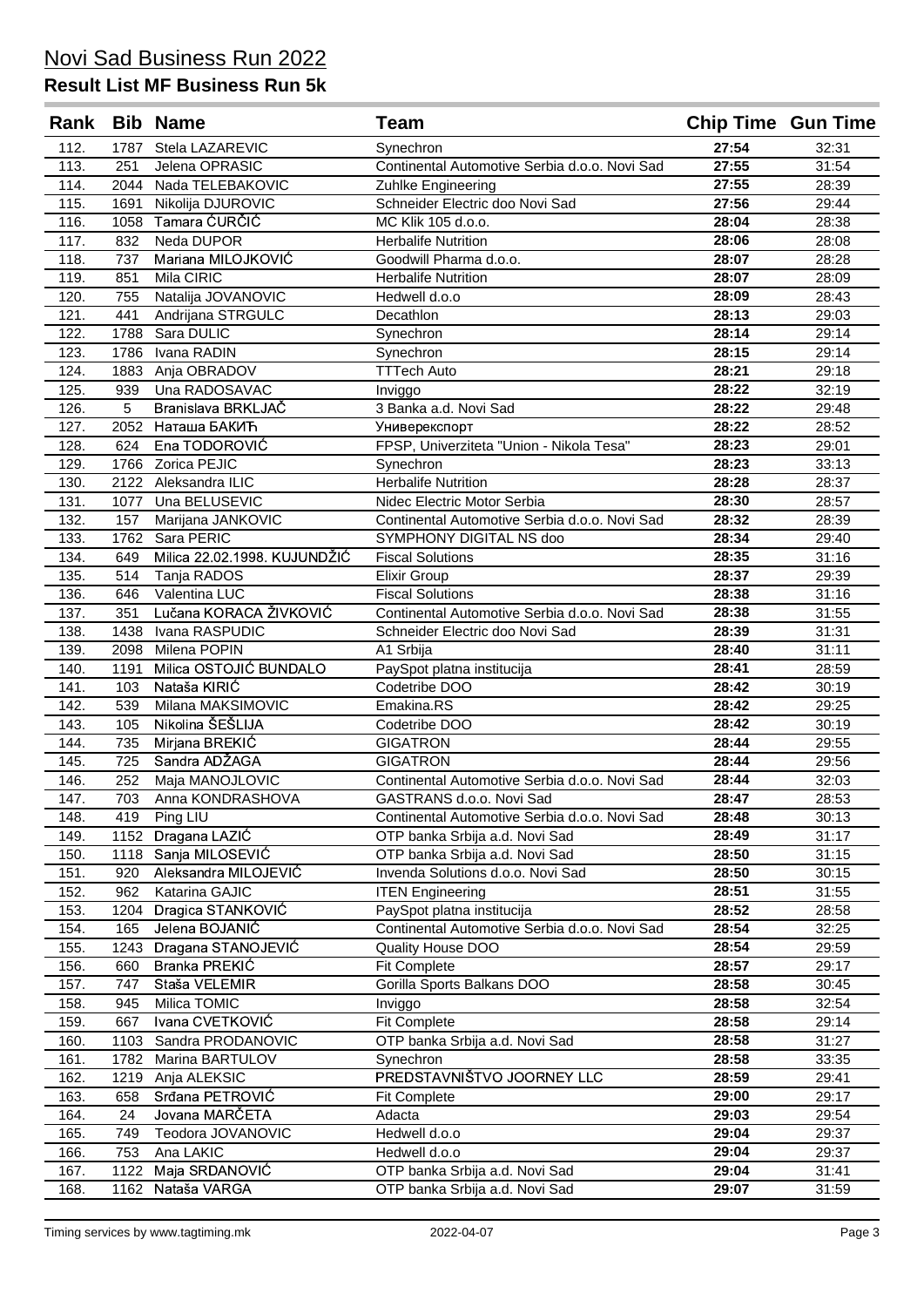| Rank         |              | <b>Bib Name</b>                 | <b>Team</b>                                         | <b>Chip Time Gun Time</b> |                |
|--------------|--------------|---------------------------------|-----------------------------------------------------|---------------------------|----------------|
| 169.         | 623          | Milica KASTRATOVIĆ              | FPSP, Univerziteta "Union - Nikola Tesa"            | 29:08                     | 29:44          |
| 170.         | 1335         | Milica SEDLAR                   | Schneider Electric doo Novi Sad                     | 29:09                     | 31:35          |
| 171.         | 811          | Djurdjica PONJAVIĆ              | Hemofarm A.D.                                       | 29:09                     | 29:19          |
| 172.         | 2004         | Katarina RADINOVIĆ              | Veriest                                             | 29:09                     | 32:59          |
| 173.         | 1105         | Jovana DOŽANIN                  | OTP banka Srbija a.d. Novi Sad                      | 29:10                     | 31:14          |
| 174.         | 827          | Marija ANDREJIĆ                 | Hemofarm A.D.                                       | 29:12                     | 29:48          |
| 175.         |              | 1132 Jasmina RADOVIĆ            | OTP banka Srbija a.d. Novi Sad                      | 29:13                     | 31:39          |
| 176.         | 2119         | Jelena DJURDJEV SAVIC           | <b>Herbalife Nutrition</b>                          | 29:17                     | 29:19          |
| 177.         | 853          | Gorica DUPOR                    | <b>Herbalife Nutrition</b>                          | 29:17                     | 29:19          |
| 178.         | 611          | Ања БУЉЕВИЋ                     | Fakultet tehničkih nauka, Univerzitet u Novom       | 29:18                     | 30:18          |
| 179.         |              | 2024 VALENTINA KALIČANIN        | VIZIJA RACUNOVODSTVO D.O.O.                         | 29:23                     | 31:42          |
| 180.         | 481          | Ivana VASIN                     | Devtech doo                                         | 29:26                     | 30:59          |
| 181.         | 349          | Ivana BUKINAC                   | Continental Automotive Serbia d.o.o. Novi Sad       | 29:28                     | 31:37          |
| 182.         | 560          | Jasmina EMINOVSKI               | Emakina.RS                                          | 29:33                     | 30:15          |
| 183.         | 1964         | Jelena KOZIĆ                    | Vega IT                                             | 29:33                     | 31:55          |
| 184.         | 928          | Dajana MATIJEVIĆ                | Invenda Solutions d.o.o. Novi Sad                   | 29:34                     | 30:41          |
| 185.         | 1063         | Sanja PANTIĆ                    | Micro Circuit Development                           | 29:34                     | 32:53          |
| 186.         | 850          | Sanja PANTOVIĆ                  | <b>Herbalife Nutrition</b>                          | 29:37                     | 29:49          |
| 187.         | 1032         | Olivera PAVLOVIĆ                | Mad Duck Code                                       | 29:37                     | 31:24          |
| 188.         | 268          | Sandra TADIĆ                    | Continental Automotive Serbia d.o.o. Novi Sad       | 29:39                     | 32:56          |
| 189.         | 1785         | Jelena DOSTIC                   | Synechron                                           | 29:39                     | 34:24          |
| 190.         | 696          | Slađana RADOJEV                 | Fresenius Medical Care Srbija d.o.o Vršac           | 29:40                     | 29:40          |
| 191.         | 2010         | Sanja RAJNOVIC                  | Veriest                                             | 29:42                     | 33:27          |
| 192.         | 485          | Maja GRUBOR                     | Devtech doo                                         | 29:43                     | 31:14          |
| 193.         | 1563         | Jelena HERAKOVIC                | Schneider Electric doo Novi Sad                     | 29:43                     | 32:57          |
| 194.         | 1437         | Ivana HRNJAK                    | Schneider Electric doo Novi Sad                     | 29:44                     | 33:03          |
| 195.         | 177          | Vanja GOJNIC                    | Continental Automotive Serbia d.o.o. Novi Sad       | 29:44                     | 33:33          |
| 196.         | 266          | Biljana MATIC KOSTADINOVIC      | Continental Automotive Serbia d.o.o. Novi Sad       | 29:44                     | 33:03          |
| 197.         | 258          | Sonja BIŠEVAC                   | Continental Automotive Serbia d.o.o. Novi Sad       | 29:45                     | 33:11          |
| 198.         | 1668         | Katarina ZEC                    | Schneider Electric doo Novi Sad                     | 29:45                     | 31:34          |
| 199.         | 1969         | Tamara FODOR                    | Vega IT                                             | 29:45                     | 31:44          |
| 200.         | 1824         | Tamara GENGO                    | <b>TIAC</b>                                         | 29:46                     | 30:52          |
| 201.         | 975          | Isidora DRAZIC                  | Levi9 Global Sourcing Balkan DOO                    | 29:46                     | 32:26          |
| 202.         | 510          | <b>ZORICA MANIĆ</b>             | Dimitri Trade Com                                   | 29:46                     | 30:29          |
| 203.         | 748          | Andrijana NIKOLIC               | Gorilla Sports Balkans DOO                          | 29:47                     | 31:42          |
| 204.         |              | 1130 Ista MANDIĆ                | OTP banka Srbija a.d. Novi Sad                      | 29:50                     | 30:56          |
| 205.         | 1530         | Milica ECIMOVIC                 | Schneider Electric doo Novi Sad                     | 29:50                     | 33:12          |
| 206.         | 106          | Danila MEĐO                     | Codetribe DOO                                       | 29:50                     | 31:24          |
| 207.         | 956          | Marija LJUBIČIĆ KOSANOVIĆ       | ION Solutions doo                                   | 29:55                     | 30:39          |
| 208.         | 596          | Marijana AREŽINA                | Extreme doo                                         | 29:56                     | 31:24          |
| 209.         | 1298         | Sladjana PAVLOVIC               | Schneider Electric doo Novi Sad                     | 30:00                     | 31:36          |
| 210.         | 852          | Andrea SKORIC                   | <b>Herbalife Nutrition</b>                          | 30:01                     | 30:06          |
| 211.         | 1163         | Katarina PALJIĆ                 | OTP banka Srbija a.d. Novi Sad                      | 30:07                     | 32:59          |
| 212.         | 1801         | Saša VUJANOVIĆ                  | <b>Synthesis Quatro</b>                             | 30:09                     | 30:12          |
| 213.         | 1273         | Selena STAJIĆ                   | RT-RK                                               | 30:10                     | 31:39          |
| 214.         | 598          | Milena VLAHOVIĆ                 | Extreme doo                                         | 30:10                     | 31:33          |
| 215.         | 2065         | Александра ГРУБЕШИЋ             | Универекспорт                                       | 30:13                     | 30:44          |
| 216.         | 1536         | Neda LANG                       | Schneider Electric doo Novi Sad                     | 30:19                     | 31:36          |
| 217.         | 179          | Milica OBRADOVIC                | Continental Automotive Serbia d.o.o. Novi Sad       | 30:20                     | 33:12          |
| 218.         | 2056         | Slavica AJ                      | Универекспорт                                       | 30:25                     | 30:54          |
| 219.         | 1102         | Marija STEPANOVIĆ               | OTP banka Srbija a.d. Novi Sad                      | 30:29                     | 32:59          |
| 220.         | 1274         | Sladjana JEŽ<br>JELENA ĐORĐEVIĆ | RT-RK                                               | 30:29                     | 31:58          |
| 221.         | 2025         | Andrea JANKOVIC                 | VIZIJA RACUNOVODSTVO D.O.O.                         | 30:29<br>30:31            | 32:43          |
| 222.         | 578          | Sara ČIČKOVIĆ                   | Enterijer Janković                                  | 30:34                     | 30:59          |
| 223.         | 95           | Tatjana ANTONIC ANIČIĆ          | cargo-partner doo<br>OTP banka Srbija a.d. Novi Sad | 30:34                     | 30:47          |
| 224.<br>225. | 1165<br>1150 | <b>IVA BAJIĆ</b>                | OTP banka Srbija a.d. Novi Sad                      | 30:34                     | 33:12<br>31:43 |
|              |              |                                 |                                                     |                           |                |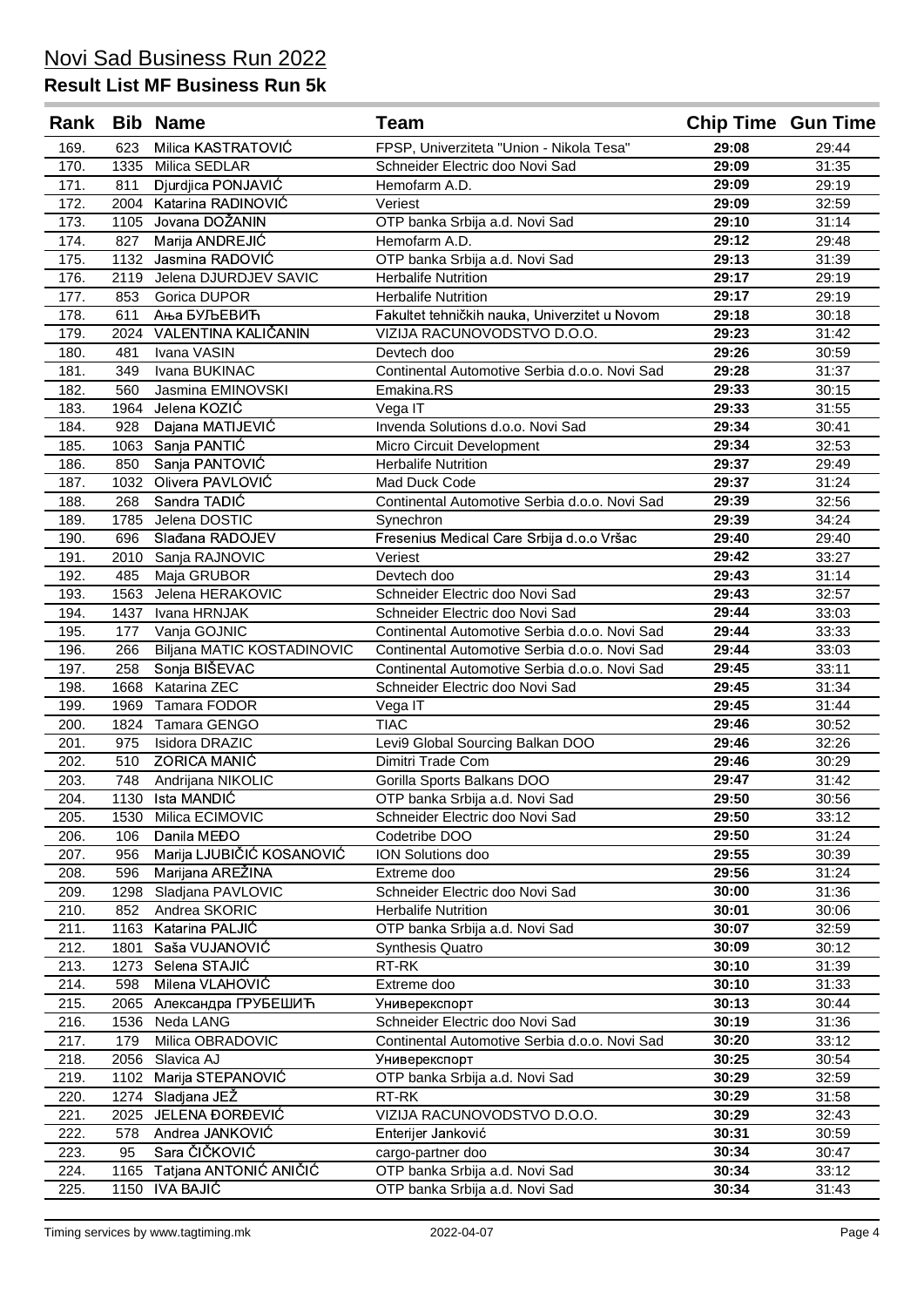| Rank |              | <b>Bib Name</b>          | Team                                          | <b>Chip Time Gun Time</b> |       |
|------|--------------|--------------------------|-----------------------------------------------|---------------------------|-------|
| 226. | 1057         | Milica MUŠICKI           | MC Klik 105 d.o.o.                            | 30:36                     | 31:08 |
| 227. | 608          | Natalija GAJIĆ           | Fakultet tehničkih nauka, Univerzitet u Novom | 30:37                     | 33:43 |
| 228. | 1728         | Nina NADJ                | Smart d.o.o.                                  | 30:38                     | 31:34 |
| 229. | 173          | Jovana DUNDIĆ            | Continental Automotive Serbia d.o.o. Novi Sad | 30:39                     | 31:33 |
| 230. | 195          | Dragana ŠIKMAN           | Continental Automotive Serbia d.o.o. Novi Sad | 30:44                     | 31:56 |
| 231. | 627          | Sara KUČINAR             | Financial Development d.o.o.                  | 30:44                     | 33:55 |
| 232. | 290          | Marijana LUKAC           | Continental Automotive Serbia d.o.o. Novi Sad | 30:44                     | 34:55 |
| 233. | 2104         | Katarina BIJELIC         | <b>Herbalife Nutrition</b>                    | 30:45                     | 30:49 |
| 234. | 378          | <b>Tamara MILIC</b>      | Continental Automotive Serbia d.o.o. Novi Sad | 30:45                     | 34:03 |
| 235. | 1730         | Marija GRBIĆ             | Smart d.o.o.                                  | 30:48                     | 31:35 |
| 236. | 1903         | Vanja KEKIĆ              | Univerzal doo                                 | 30:48                     | 33:48 |
| 237. | 490          | Maja UCEK                | Devtech doo                                   | 30:49                     | 32:32 |
| 238. | 730          | Sanja TODOROVIĆ          | <b>GIGATRON</b>                               | 30:51                     | 32:08 |
| 239. | 1877         | Ana INĐIĆ                | <b>TTTech Auto</b>                            | 30:54                     | 31:57 |
| 240. | 38           | Danka MIHAJLOVIĆ         | AVA Information Systems doo                   | 30:55                     | 32:30 |
| 241. | 544          | Sara BAĆINA              | Emakina.RS                                    | 30:56                     | 31:13 |
| 242. | 393          | Lana RASTOVIC            | Continental Automotive Serbia d.o.o. Novi Sad | 30:56                     | 34:05 |
| 243. | 405          | Слободанка ЈОВИЋ         | Continental Automotive Serbia d.o.o. Novi Sad | 30:57                     | 34:58 |
| 244. | 427          | Anja ĆIRIĆ               | Continental Automotive Serbia d.o.o. Novi Sad | 30:57                     | 34:59 |
| 245. | 410          | <b>Dusica PAVLOVIC</b>   | Continental Automotive Serbia d.o.o. Novi Sad | 30:59                     | 34:39 |
| 246. | 1454         | Milica TERZIC            | Schneider Electric doo Novi Sad               | 30:59                     | 31:15 |
| 247. | 56           | <b>Teodora GRUBOR</b>    | Bee IT                                        | 31:00                     | 31:32 |
| 248. | 1912         | Sofija MATANOVIĆ         | Vega IT                                       | 31:02                     | 32:57 |
| 249. | $\mathbf{1}$ | Gordana RADONIĆ          | 3 Banka a.d. Novi Sad                         | 31:03                     | 32:35 |
| 250. | 1901         | Jovana MIHALJICA         | Univerzal doo                                 | 31:05                     | 34:05 |
| 251. | 19           | Gordana PAVLOV           | 3 Banka a.d. Novi Sad                         | 31:06                     | 32:38 |
| 252. | 1147         | Jelena POPOV             | OTP banka Srbija a.d. Novi Sad                | 31:08                     | 33:00 |
| 253. | 1060         | Tatjana ANDJELIĆ JOVELIĆ | Micro Circuit Development                     | 31:14                     | 39:32 |
| 254. | 1018         | Aleksandra ŠTRBAC        | Levi9 Global Sourcing Balkan DOO              | 31:15                     | 34:16 |
| 255. | 1014         | Tatjana BUHA             | Levi9 Global Sourcing Balkan DOO              | 31:17                     | 34:19 |
| 256. | 1984         | Andjela BOLTA KOVACIC    | Vega IT                                       | 31:21                     | 33:32 |
| 257. | 674          | Vesna TRIFUNAC           | Fit Complete                                  | 31:21                     | 31:41 |
| 258. | 1429         | Aleksandra MIJOVIC       | Schneider Electric doo Novi Sad               | 31:22                     | 32:50 |
| 259. | 1706         | Nataša BOŠNJAK           | Share IT                                      | 31:23                     | 35:16 |
| 260. | 1705         | Katarina GRUBISIC        | Share IT                                      | 31:23                     | 35:15 |
| 261. |              | 1833 Milica PAJIĆ        | TIM CENTAR DOO                                | 31:29                     | 32:49 |
| 262. | 440          | Maria GOJKOV             | Decathlon                                     | 31:31                     | 32:25 |
| 263. | 1408         | Ana DEVIC                | Schneider Electric doo Novi Sad               | 31:32                     | 34:59 |
| 264. | 1511         | Mirjana MACURA           | Schneider Electric doo Novi Sad               | 31:32                     | 35:01 |
| 265. | 1067         | Aleksandra MADŽAR        | Montop Pro                                    | 31:32                     | 31:59 |
| 266. | 1981         | Tamara ZEKIĆ             | Vega IT                                       | 31:34                     | 33:33 |
| 267. | 1900         | Tatjana RISTIĆ           | Univerzal doo                                 | 31:34                     | 34:34 |
| 268. | 1136         | Neda STANKOVIĆ           | OTP banka Srbija a.d. Novi Sad                | 31:35                     | 34:12 |
| 269. | 1417         | Jelena SAVKOVIC          | Schneider Electric doo Novi Sad               | 31:36                     | 34:01 |
| 270. | 2035         | Aleksandra MILIVOJEVIĆ   | XIMEDES doo                                   | 31:36                     | 34:39 |
| 271. | 1300         | Gorica NISIC             | Schneider Electric doo Novi Sad               | 31:36                     | 34:01 |
| 272. | 790          | Milena STANOJEVIĆ        | HELIANT d.o.o.                                | 31:37                     | 31:56 |
| 273. | 1515         | Maja STANCETIC           | Schneider Electric doo Novi Sad               | 31:40                     | 34:04 |
| 274. | 1933         | Ana SVITLICA             | Vega IT                                       | 31:41                     | 33:29 |
| 275. | 1569         | Jovana SAMARZIJA         | Schneider Electric doo Novi Sad               | 31:46                     | 36:12 |
| 276. | 1795         | Ana TOMIC                | Synechron                                     | 31:46                     | 36:32 |
| 277. | 888          | Milica KOVACEVIC         | <b>HTEC Group</b>                             | 31:47                     | 33:02 |
| 278. | 235          | Rada MILOVANOVIĆ         | Continental Automotive Serbia d.o.o. Novi Sad | 31:47                     | 35:26 |
| 279. | 589          | Katarina VUČKOV          | Erste Banka                                   | 31:47                     | 32:40 |
| 280. | 325          | Ana MUTAVDZIC            | Continental Automotive Serbia d.o.o. Novi Sad | 31:50                     | 35:06 |
| 281. | 978          | Miljana LAZIC            | Levi9 Global Sourcing Balkan DOO              | 31:52                     | 36:11 |
| 282. | 260          | Anja KRNETA              | Continental Automotive Serbia d.o.o. Novi Sad | 31:52                     | 35:10 |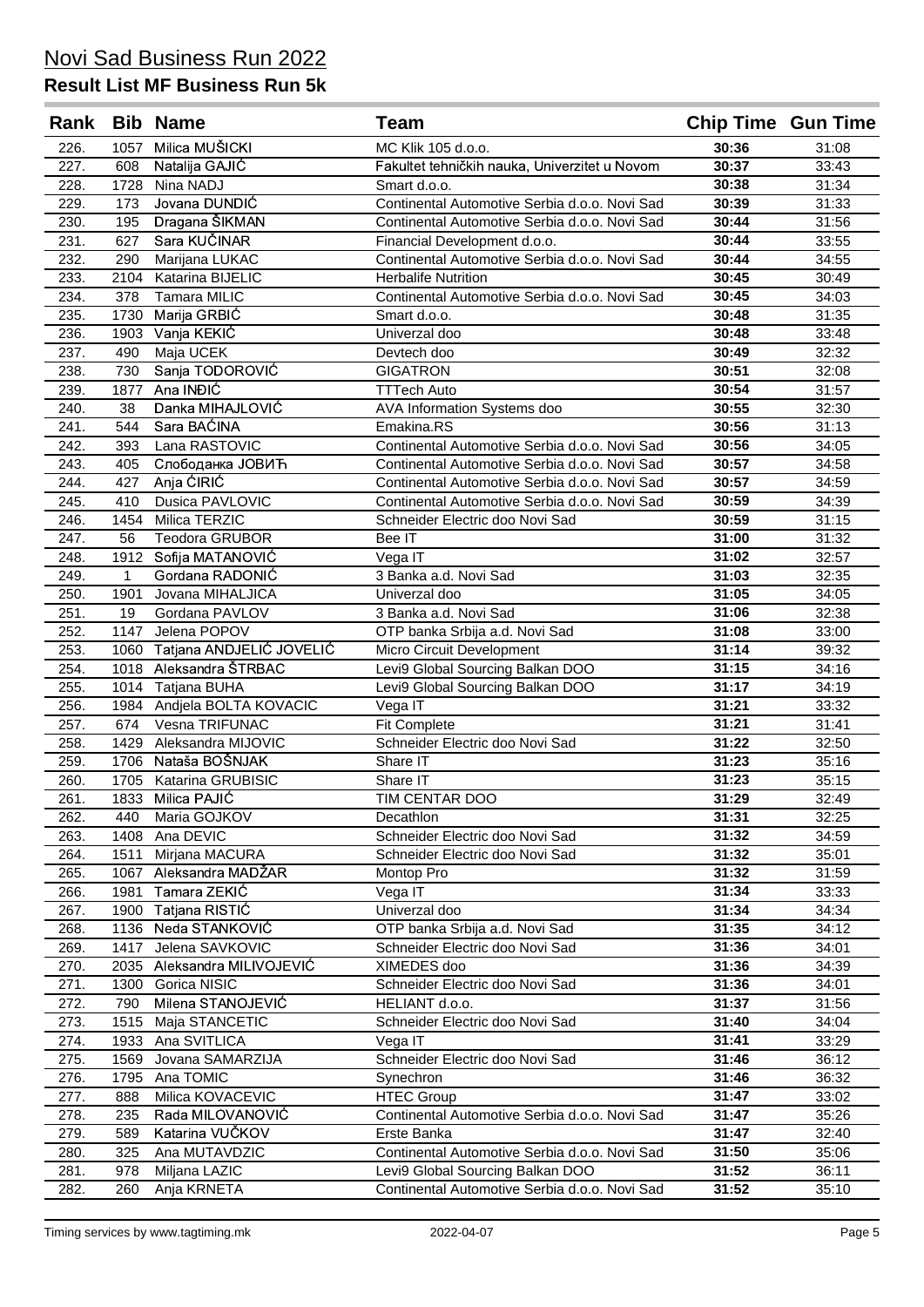| Rank |                | <b>Bib Name</b>            | <b>Team</b>                                   | <b>Chip Time Gun Time</b> |       |
|------|----------------|----------------------------|-----------------------------------------------|---------------------------|-------|
| 283. | 675            | Anđelija ZEČEVIĆ           | <b>Fit Complete</b>                           | 31:53                     | 32:15 |
| 284. | 670            | Saška STOJANOV             | <b>Fit Complete</b>                           | 31:54                     | 32:15 |
| 285. | 337            | Lara MATOVIC               | Continental Automotive Serbia d.o.o. Novi Sad | 31:54                     | 34:03 |
| 286. | 1031           | Bojana ŠKALJAC             | Mad Duck Code                                 | 31:54                     | 33:41 |
| 287. | 242            | Andrea JOSIPOVIC           | Continental Automotive Serbia d.o.o. Novi Sad | 31:55                     | 34:47 |
| 288. | 707            | Vanja KUVALJA              | Genesis                                       | 31:58                     | 35:32 |
| 289. | 1992           | Dusica GAJIN               | Vega IT                                       | 32:00                     | 34:43 |
| 290. | 2015           | Tamara PANTIĆ              | ViP mobil doo                                 | 32:00                     | 35:05 |
| 291. | 1120           | ZORICA KAJIŠ               | OTP banka Srbija a.d. Novi Sad                | 32:00                     | 34:38 |
| 292. | 2016           | Nina VUKŠIĆ                | ViP mobil doo                                 | 32:00                     | 35:06 |
| 293. | 1816           | Јована ПЕРЕНЧЕВИЋ          | <b>TIAC</b>                                   | 32:01                     | 34:21 |
| 294. | 149            | Doroteja MAJSTOROVIC       | Continental Automotive Serbia d.o.o. Novi Sad | 32:03                     | 33:16 |
| 295. | $\overline{2}$ | Milica SAMOPJAN            | 3 Banka a.d. Novi Sad                         | 32:04                     | 33:38 |
| 296. | 11             | Aleksandra SOVILJ          | 3 Banka a.d. Novi Sad                         | 32:05                     | 33:39 |
| 297. | 2075           | Bojana IVIĆ                | PepsiCo (Marbo Product doo)                   | 32:06                     | 33:30 |
| 298. | 636            | Ana BOSNJAK                | <b>Fiscal Solutions</b>                       | 32:07                     | 34:48 |
| 299. | 789            | Kruna ŽIVOJINOVIĆ          | HELIANT d.o.o.                                | 32:07                     | 32:24 |
| 300. | 921            | Jelena KALANJ              | Invenda Solutions d.o.o. Novi Sad             | 32:07                     | 33:16 |
| 301. | 1299           | Gordana STANKOVIC          | Schneider Electric doo Novi Sad               | 32:08                     | 35:35 |
| 302. | 1306           | Sara TOMIC                 | Schneider Electric doo Novi Sad               | 32:09                     | 34:22 |
| 303. | 927            | Miljana MILANKOVIĆ         | Invenda Solutions d.o.o. Novi Sad             | 32:09                     | 33:17 |
| 304. | 1545           | Marina BOBAR               | Schneider Electric doo Novi Sad               | 32:09                     | 34:22 |
| 305. | 987            | Nevena SOLDAT              | Levi9 Global Sourcing Balkan DOO              | 32:09                     | 34:51 |
| 306. | 2081           | Aleksandra RAJIĆ           | PepsiCo (Marbo Product doo)                   | 32:10                     | 33:33 |
| 307. | 837            | Ana PAVLOVIĆ               | <b>Herbalife Nutrition</b>                    | 32:10                     | 32:22 |
| 308. | 2067           | Helena RITER               | Универекспорт                                 | 32:11                     | 32:40 |
| 309. | 2116           | Tanja DZAKULA DIMITRIJEVIC | <b>Herbalife Nutrition</b>                    | 32:12                     | 32:21 |
| 310. | 536            | Aleksandra VUKOVIĆ         | Emakina.RS                                    | 32:13                     | 35:03 |
| 311. | 104            | Dušica PILJIĆ              | Codetribe DOO                                 | 32:13                     | 33:50 |
| 312. | 1771           | Tamara MILICEVIC           | Synechron                                     | 32:14                     | 32:55 |
| 313. | 218            | Maja MIJATOVIĆ             | Continental Automotive Serbia d.o.o. Novi Sad | 32:16                     | 35:53 |
| 314. | 1885           | Jelena BOROJA              | <b>TTTech Auto</b>                            | 32:16                     | 33:04 |
| 315. | 1558           | Ivana JOKIC                | Schneider Electric doo Novi Sad               | 32:21                     | 34:00 |
| 316. | 638            | Tara NEDELJKOVIĆ           | <b>Fiscal Solutions</b>                       | 32:21                     | 35:02 |
| 317. | 1851           | Mirjana PAVKOVIĆ           | <b>TTTech Auto</b>                            | 32:21                     | 33:32 |
| 318. | 1484           | Monika JOVIC               | Schneider Electric doo Novi Sad               | 32:28                     | 36:53 |
| 319. | 662            | Ana-Marija BOŽIĆ           | <b>Fit Complete</b>                           | 32:30                     | 32:42 |
| 320. | 1349           | Svetlana STANISAVLJEVIC    | Schneider Electric doo Novi Sad               | 32:32                     | 35:15 |
| 321. | 1580           | Marina KLISANIC            | Schneider Electric doo Novi Sad               | 32:33                     | 34:13 |
| 322. | 530            | Maja CETIĆ                 | Emakina.RS                                    | 32:33                     | 32:46 |
| 323. | 82             | Tamara PETROVIC            | <b>BRIGHTMARBLES DOO</b>                      | 32:34                     | 34:49 |
| 324. | 1911           | Milica VISEKRUNA           | Vega IT                                       | 32:36                     | 34:35 |
| 325. | 1304           | Sonja OSTOJIC              | Schneider Electric doo Novi Sad               | 32:37                     | 34:11 |
| 326. | 387            | Ivana CVETOJEVIC           | Continental Automotive Serbia d.o.o. Novi Sad | 32:38                     | 36:19 |
| 327. | 1473           | Sanja RADOVANOVIC          | Schneider Electric doo Novi Sad               | 32:40                     | 35:26 |
| 328. | 1100           | Vesna ŠUŠA                 | OTP banka Srbija a.d. Novi Sad                | 32:41                     | 35:17 |
| 329. | 418            | Milka VUKAS                | Continental Automotive Serbia d.o.o. Novi Sad | 32:43                     | 36:24 |
| 330. | 953            | Danijela POLJAŠEVIĆ        | ION Solutions doo                             | 32:44                     | 33:37 |
| 331. | 2021           | MILENA VUJAKOVIĆ           | VIZIJA RACUNOVODSTVO D.O.O.                   | 32:44                     | 34:58 |
| 332. | 324            | Bojana NIKOLIC             | Continental Automotive Serbia d.o.o. Novi Sad | 32:45                     | 36:01 |
| 333. | 642            | Borislava BRKIĆ            | <b>Fiscal Solutions</b>                       | 32:46                     | 33:21 |
| 334. | 922            | Bojana RADELJEVIĆ          | Invenda Solutions d.o.o. Novi Sad             | 32:47                     | 33:57 |
| 335. | 1294           | Radmila VUJADINOVIC        | Schneider Electric doo Novi Sad               | 32:49                     | 35:15 |
| 336. | 1834           | Dragana JELIĆ              | TIM CENTAR DOO                                | 32:50                     | 34:11 |
| 337. | 1112           | Vera JOVANOVIĆ             | OTP banka Srbija a.d. Novi Sad                | 32:51                     | 35:13 |
| 338. | 348            | Kristina DJURIC            | Continental Automotive Serbia d.o.o. Novi Sad | 32:53                     | 36:21 |
| 339. | 317            | Aleksandra VELJKOVIC       | Continental Automotive Serbia d.o.o. Novi Sad | 32:53                     | 36:21 |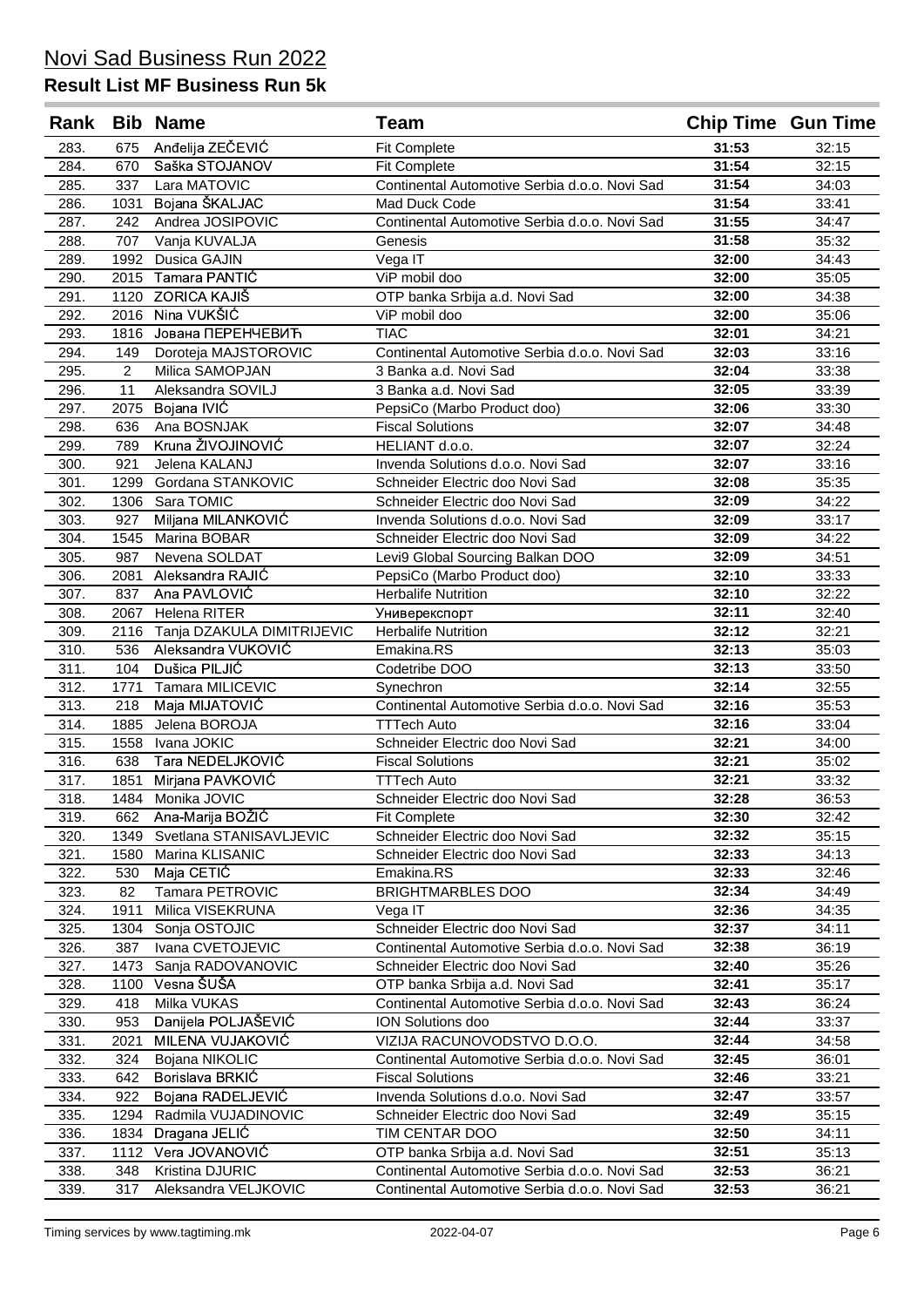| Rank |      | <b>Bib Name</b>             | <b>Team</b>                                   | <b>Chip Time Gun Time</b> |       |
|------|------|-----------------------------|-----------------------------------------------|---------------------------|-------|
| 340. | 841  | Daliborka JANIĆ             | <b>Herbalife Nutrition</b>                    | 32:53                     | 33:05 |
| 341. | 2076 | Slavenka ODADŽIĆ            | PepsiCo (Marbo Product doo)                   | 32:54                     | 34:17 |
| 342. | 635  | Nikolina BASIĆ              | <b>Fiscal Solutions</b>                       | 32:57                     | 35:38 |
| 343. | 806  | Jovana ŽIVKOVIĆ             | Hemofarm A.D.                                 | 32:58                     | 33:08 |
| 344. |      | 1192 Tanja ŽERAJIĆ          | PaySpot platna institucija                    | 32:58                     | 36:30 |
| 345. |      | 1342 Ivana MIRKOVIC         | Schneider Electric doo Novi Sad               | 32:59                     | 33:16 |
| 346. |      | 1210 Isidora TASIĆ          | Playrix RS DOO Novi Sad                       | 33:00                     | 35:56 |
| 347. | 21   | Živka CVEJIĆ                | Adacta                                        | 33:03                     | 33:54 |
| 348. | 1096 | jelena VUKOSLAVOVIC         | <b>OPENS</b>                                  | 33:05                     | 35:54 |
| 349. | 1390 | Snezana SAJIN               | Schneider Electric doo Novi Sad               | 33:09                     | 35:35 |
| 350. | 1313 | Jovana MUSICKI              | Schneider Electric doo Novi Sad               | 33:10                     | 34:28 |
| 351. |      | 1869 Aleksandra BOSIJOKOVIC | <b>TTTech Auto</b>                            | 33:12                     | 34:10 |
| 352. | 1848 | Anita POPOVIĆ               | <b>TTTech Auto</b>                            | 33:13                     | 34:10 |
| 353. | 1807 | Tamara PRODANOVIĆ           | <b>SYRMIA</b>                                 | 33:16                     | 33:37 |
| 354. | 1960 | Bojana KLISKA               | Vega IT                                       | 33:16                     | 34:48 |
| 355. | 1249 | Nada BOGUNOVIC              | Remade                                        | 33:17                     | 35:08 |
| 356. | 1220 | Dragana VESELINOVIC         | PREDSTAVNIŠTVO JOORNEY LLC                    | 33:17                     | 33:58 |
| 357. | 745  | Milana KOVACEVIC            | Gorilla Sports Balkans DOO                    | 33:18                     | 35:09 |
| 358. | 1222 | Ksenija STANKOVIC           | PREDSTAVNIŠTVO JOORNEY LLC                    | 33:18                     | 33:58 |
| 359. | 219  | Ivana PETROV                | Continental Automotive Serbia d.o.o. Novi Sad | 33:21                     | 37:05 |
| 360. | 1252 | Jovana TRIPKOVIĆ            | Remade                                        | 33:22                     | 35:09 |
| 361. |      | 2123 Marija MALETIC         | <b>Herbalife Nutrition</b>                    | 33:22                     | 33:29 |
| 362. | 1796 | Jelena POKRAJAC             | <b>Synthesis Quatro</b>                       | 33:27                     | 33:34 |
| 363. |      | 1802 Jelena TODOROVIĆ       | <b>Synthesis Quatro</b>                       | 33:28                     | 33:35 |
| 364. | 1272 | Marija RADIVOJEVIC          | RT-RK                                         | 33:40                     | 35:09 |
| 365. | 1337 | Jelena CAVIC                | Schneider Electric doo Novi Sad               | 33:40                     | 34:18 |
| 366. | 992  | Dunja GLUMAC                | Levi9 Global Sourcing Balkan DOO              | 33:41                     | 36:21 |
| 367. | 1247 | Tamara PLAVŠA               | Remade                                        | 33:42                     | 35:34 |
| 368. |      | 1350 Vanja STUPAR           | Schneider Electric doo Novi Sad               | 33:42                     | 34:18 |
| 369. | 1257 | Tijana URUKALO              | RT-RK                                         | 33:43                     | 35:12 |
| 370. | 877  | Marina SIMIC                | <b>HTEC Group</b>                             | 33:45                     | 35:04 |
| 371. | 2001 | Verica RADULOVIC            | Verica Radulovic PR                           | 33:45                     | 36:14 |
| 372. | 2117 | Marijana NESKOVIC           | <b>Herbalife Nutrition</b>                    | 33:45                     | 33:51 |
| 373. | 898  | Dušica MATIĆ                | Init Technologies d.o.o.                      | 33:46                     | 37:17 |
| 374. | 899  | Andrea HRABOVSKI            | Init Technologies d.o.o.                      | 33:46                     | 37:17 |
| 375. | 906  | Jelena PILIPOVIĆ            | INS d.o.o. Novi Sad                           | 33:46                     | 35:38 |
| 376. | 2094 | Ivana KLINDO                | Tajfun HIL d.o.o.                             | 33:46                     | 35:59 |
| 377. | 300  | Jana KUDUS                  | Continental Automotive Serbia d.o.o. Novi Sad | 33:47                     | 36:39 |
| 378. | 1424 | Tamara KRULJEVIC            | Schneider Electric doo Novi Sad               | 33:48                     | 35:45 |
| 379. | 1471 | Dragana DRAGIC              | Schneider Electric doo Novi Sad               | 33:51                     | 36:43 |
| 380. | 1439 | Mirela BLAGOJEVIC           | Schneider Electric doo Novi Sad               | 33:52                     | 36:44 |
| 381. | 991  | Snezana JELENIC             | Levi9 Global Sourcing Balkan DOO              | 33:53                     | 36:35 |
| 382. | 1128 | Maja MILOVANOVIĆ            | OTP banka Srbija a.d. Novi Sad                | 33:57                     | 36:21 |
| 383. | 96   | Branka KURBATFINSKI         | cargo-partner doo                             | 34:01                     | 34:15 |
| 384. | 1213 | Katarina FILIMONOVIĆ        | Playrix RS DOO Novi Sad                       | 34:04                     | 37:01 |
| 385. | 80   | Milica STOJAKOVIĆ           | BRIGHTMARBLES DOO                             | 34:05                     | 36:20 |
| 386. | 77   | Suzana VASIĆ                | <b>BRIGHTMARBLES DOO</b>                      | 34:05                     | 36:20 |
| 387. | 1206 | Dunja FUNDUK                | Playrix RS DOO Novi Sad                       | 34:05                     | 37:01 |
| 388. | 705  | Olga PODOROVA               | GASTRANS d.o.o. Novi Sad                      | 34:05                     | 34:14 |
| 389. | 910  | <b>MARINA PEJOVIC</b>       | <b>INTERSPORT S TRGOVINA</b>                  | 34:05                     | 34:46 |
| 390. | 116  | Olga NEMCANIN               | Content Insights                              | 34:09                     | 35:12 |
| 391. | 1587 | Milena JAJCANIN             | Schneider Electric doo Novi Sad               | 34:09                     | 35:51 |
| 392. | 1131 | Ljiljana MEDIĆ              | OTP banka Srbija a.d. Novi Sad                | 34:10                     | 36:34 |
| 393. | 1110 | Vesna IATROU                | OTP banka Srbija a.d. Novi Sad                | 34:10                     | 36:34 |
| 394. | 4    | Sanda PEJIĆ                 | 3 Banka a.d. Novi Sad                         | 34:11                     | 35:39 |
| 395. | 716  | Darija MARIĆ                | Genesis                                       | 34:12                     | 37:52 |
| 396. | 1858 | Mia STEPANOVIC              | <b>TTTech Auto</b>                            | 34:12                     | 35:22 |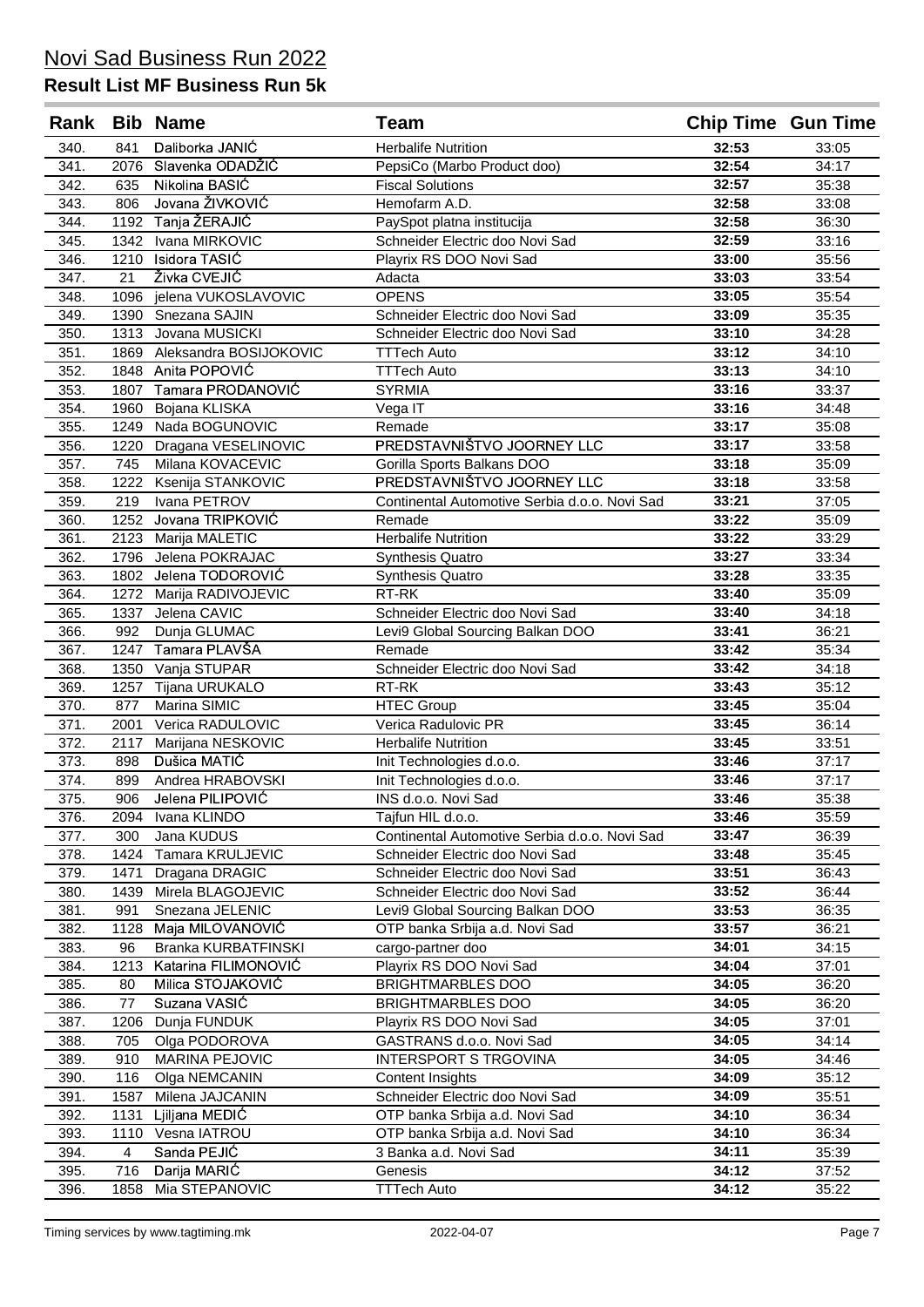| Rank |      | <b>Bib Name</b>            | <b>Team</b>                                   | <b>Chip Time Gun Time</b> |       |
|------|------|----------------------------|-----------------------------------------------|---------------------------|-------|
| 397. | 1125 | Milica ŠIPKA               | OTP banka Srbija a.d. Novi Sad                | 34:14                     | 36:44 |
| 398. | 2054 | Dragana GOJIĆ              | Универекспорт                                 | 34:15                     | 34:37 |
| 399. | 1121 | Aneta VUJOVIĆ              | OTP banka Srbija a.d. Novi Sad                | 34:21                     | 36:59 |
| 400. | 366  | Milica CULIBRK             | Continental Automotive Serbia d.o.o. Novi Sad | 34:22                     | 37:54 |
| 401. | 1838 | Biljana MILANOVIĆ          | TIM CENTAR DOO                                | 34:26                     | 35:48 |
| 402. | 1693 | Marija PRSENDIC            | Schneider Electric doo Novi Sad               | 34:30                     | 36:44 |
| 403. | 1669 | Marina OBRENOVIC           | Schneider Electric doo Novi Sad               | 34:30                     | 36:44 |
| 404. | 48   | Nataša RAJKOVIĆ            | AVA Information Systems doo                   | 34:32                     | 36:31 |
| 405. | 629  | Svetlana BOGOSAVLJEVIĆ     | Financial Development d.o.o.                  | 34:33                     | 37:46 |
| 406. | 886  | Bojana KECMAN              | <b>HTEC Group</b>                             | 34:34                     | 36:15 |
| 407. | 884  | Gala JAĆIMOVIĆ             | <b>HTEC Group</b>                             | 34:34                     | 36:15 |
| 408. | 628  | Teodora NEDELJKOV          | Financial Development d.o.o.                  | 34:34                     | 37:46 |
| 409. | 2034 | Biljana ANDJELIĆ           | XIMEDES doo                                   | 34:40                     | 37:43 |
| 410. | 299  | Nataša RADOSAVLJEVIĆ       | Continental Automotive Serbia d.o.o. Novi Sad | 34:42                     | 38:17 |
| 411. | 289  | Dragana ČARAPIĆ            | Continental Automotive Serbia d.o.o. Novi Sad | 34:42                     | 38:17 |
| 412. | 2033 | Jelena POPOVIC             | XIMEDES doo                                   | 34:45                     | 37:48 |
| 413. | 1038 | Dragana ŠUŠKALO            | MAD HEAD GAMES doo Novi Sad                   | 34:46                     | 37:19 |
| 414. | 1054 | Marijana MANDIĆ            | Marsh d.o.o.                                  | 34:46                     | 35:53 |
| 415. | 1042 | Stanka VUČETIĆ             | MAD HEAD GAMES doo Novi Sad                   | 34:46                     | 37:19 |
| 416. | 1055 | Katarina FILIPOVIĆ         | Marsh d.o.o.                                  | 34:47                     | 35:54 |
| 417. | 1642 | Verica KOTUREVIC           | Schneider Electric doo Novi Sad               | 34:51                     | 36:48 |
| 418. | 840  | Milena RADOVIĆ             | <b>Herbalife Nutrition</b>                    | 34:51                     | 35:00 |
| 419. | 1727 | Olivera VIŠNJIČAR          | Smart d.o.o.                                  | 34:56                     | 35:52 |
| 420. | 941  | Jelena MACKIC              | Inviggo                                       | 34:57                     | 38:55 |
| 421. | 1680 | Teodora MARINKOVIC         | Schneider Electric doo Novi Sad               | 34:57                     | 36:47 |
| 422. | 1790 | Milica KLJAJIC             | Synechron                                     | 34:59                     | 39:35 |
| 423. | 1732 | Ivana RUŽIČIĆ              | Smart d.o.o.                                  | 35:04                     | 35:52 |
| 424. | 940  | Milica SIRIŠKI             | Inviggo                                       | 35:04                     | 38:57 |
| 425. | 1962 | Nadja JOVANOVIC            | Vega IT                                       | 35:05                     | 37:14 |
| 426. | 1778 | Danica BOGUNOVIC           | Synechron                                     | 35:08                     | 39:35 |
| 427. | 1519 | Borjana VUKOVIC            | Schneider Electric doo Novi Sad               | 35:08                     | 36:36 |
| 428. | 631  | Marija VOJNOVIĆ            | Financial Development d.o.o.                  | 35:14                     | 35:56 |
| 429. | 1339 | Milena LISOV               | Schneider Electric doo Novi Sad               | 35:16                     | 35:52 |
| 430. | 677  | Dragana PAVLOVIĆ           | <b>Fit Complete</b>                           | 35:25                     | 35:35 |
| 431. | 1153 | Gordana URUKALO            | OTP banka Srbija a.d. Novi Sad                | 35:25                     | 38:04 |
| 432. |      | 1221 Tamara TOROMAN HOTEIT | PREDSTAVNIŠTVO JOORNEY LLC                    | 35:27                     | 36:06 |
| 433. | 1169 | Milana CVIJETIC            | OTP banka Srbija a.d. Novi Sad                | 35:32                     | 38:04 |
| 434. | 1167 | Nina RADULOVIĆ             | OTP banka Srbija a.d. Novi Sad                | 35:33                     | 38:04 |
| 435. | 541  | Marina MALOČIĆ             | Emakina.RS                                    | 35:37                     | 38:26 |
| 436. | 952  | Ana ROKSANDIĆ              | ION Solutions doo                             | 35:39                     | 36:25 |
| 437. | 954  | Kristina PAPIĆ             | ION Solutions doo                             | 35:41                     | 36:25 |
| 438. | 70   | Milica LUKIC LALOSEVIC     | BIMEXPERTS doo                                | 35:42                     | 36:44 |
| 439. | 982  | Lana PAVKOVIC              | Levi9 Global Sourcing Balkan DOO              | 35:48                     | 40:02 |
| 440. | 1123 | Radmila KAČAR              | OTP banka Srbija a.d. Novi Sad                | 36:03                     | 40:43 |
| 441. | 1239 | Jelena KRSTIĆ              | Quality House DOO                             | 36:04                     | 37:08 |
| 442. | 1361 | Bojana OSTOJIC             | Schneider Electric doo Novi Sad               | 36:11                     | 38:24 |
| 443. | 1061 | Teodora RADONJIC           | Micro Circuit Development                     | 36:12                     | 39:31 |
| 444. | 563  | Valentina SIMIC            | Emakina.RS                                    | 36:13                     | 36:30 |
| 445. | 525  | Aleksandra PANDUROV        | Emakina.RS                                    | 36:17                     | 36:30 |
| 446. | 1094 | Bojana KRGOVIĆ             | <b>OPENS</b>                                  | 36:23                     | 39:13 |
| 447. | 1703 | Nina MARTINOVIĆ            | Seven Bridges Genomics doo Beograd            | 36:25                     | 41:28 |
| 448. | 1953 | Nastasija ILIĆ             | Vega IT                                       | 36:29                     | 38:34 |
| 449. | 694  | Tara SMILJANIĆ             | Fresenius Medical Care Srbija d.o.o Vršac     | 36:32                     | 37:50 |
| 450. | 1139 | Mira SUBIĆ                 | OTP banka Srbija a.d. Novi Sad                | 36:37                     | 39:13 |
| 451. | 1180 | Aneta DEBELJEVIĆ           | Pannonia-Expertise                            | 36:38                     | 38:29 |
| 452. | 958  | Jela BABIC                 | <b>ITEN Engineering</b>                       | 36:44                     | 39:47 |
| 453. | 963  | Milena ADAMOVIĆ            | <b>ITEN Engineering</b>                       | 36:46                     | 39:49 |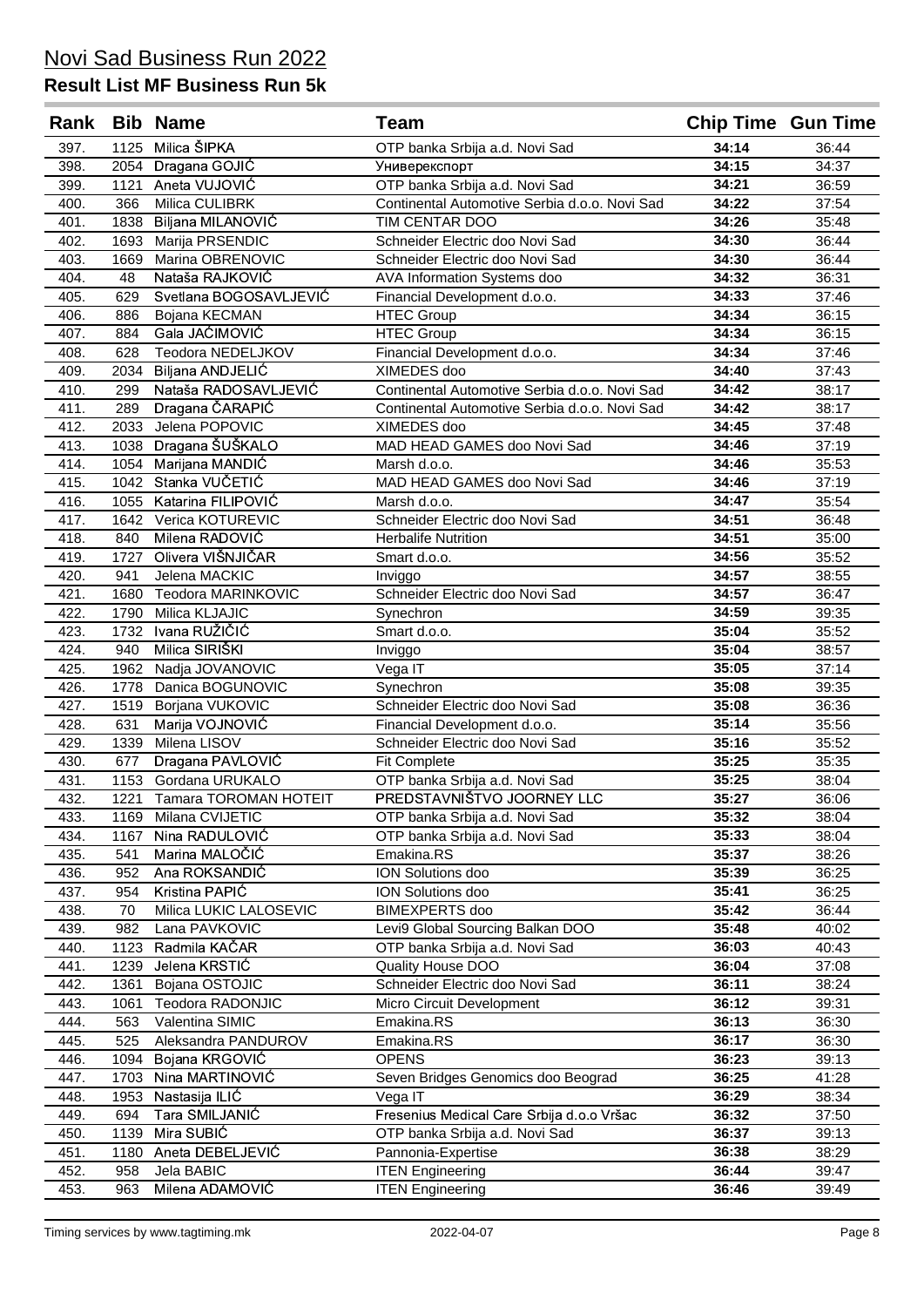| Rank         |             | <b>Bib Name</b>                      | <b>Team</b>                                                                  | <b>Chip Time Gun Time</b> |                |
|--------------|-------------|--------------------------------------|------------------------------------------------------------------------------|---------------------------|----------------|
| 454.         | 2068        | Sandra MIHAJLOV                      | Универекспорт                                                                | 36:52                     | 37:22          |
| 455.         | 1407        | Bojana STRBO                         | Schneider Electric doo Novi Sad                                              | 36:54                     | 39:56          |
| 456.         | 1600        | Natasa IVANCEVIC                     | Schneider Electric doo Novi Sad                                              | 36:54                     | 39:56          |
| 457.         | 1681        | Tatjana KUDRA                        | Schneider Electric doo Novi Sad                                              | 36:55                     | 39:26          |
| 458.         | 2022        | SVETLANA SMUĐA                       | VIZIJA RACUNOVODSTVO D.O.O.                                                  | 37:08                     | 39:21          |
| 459.         | 403         | Radmila TRIVUNČEVIĆ                  | Continental Automotive Serbia d.o.o. Novi Sad                                | 37:09                     | 41:30          |
| 460.         | 1268        | Sonja MANDIĆ                         | RT-RK                                                                        | 37:10                     | 38:19          |
| 461.         | 431         | Gordana ROSULJ                       | Continental Automotive Serbia d.o.o. Novi Sad                                | 37:14                     | 41:35          |
| 462.         | 1712        | Katarina BATANČEV                    | Simple Task Europe d.o.o.                                                    | 37:17                     | 38:32          |
| 463.         | 1237        | Ivana PEZEROVIĆ                      | Quality House DOO                                                            | 37:18                     | 37:41          |
| 464.         |             | 1648 Zeljka IVANKOVIC                | Schneider Electric doo Novi Sad                                              | 37:20                     | 41:05          |
| 465.         | 1521        | Jelena SPASOJEVIC                    | Schneider Electric doo Novi Sad                                              | 37:21                     | 41:05          |
| 466.         | 328         | <b>Branka KRSTIC</b>                 | Continental Automotive Serbia d.o.o. Novi Sad                                | 37:26                     | 41:31          |
| 467.         | 383         | Danijela ŠILOVANOVIĆ                 | Continental Automotive Serbia d.o.o. Novi Sad                                | 37:32                     | 41:43          |
| 468.         | 364         | Dunja ĐURICA<br>Aleksandra LAZAREVIĆ | Continental Automotive Serbia d.o.o. Novi Sad                                | 37:34                     | 41:44          |
| 469.         | 474         | Jovana FILIPOVIĆ                     | Devoteam                                                                     | 37:34<br>37:39            | 39:36          |
| 470.<br>471. | 232<br>40   | Tamara LETIĆ                         | Continental Automotive Serbia d.o.o. Novi Sad                                | 37:39                     | 40:27<br>39:15 |
| 472.         | 217         | Jelena BAJIC                         | AVA Information Systems doo<br>Continental Automotive Serbia d.o.o. Novi Sad | 37:39                     | 40:27          |
| 473.         | 463         | Vanja MELNIK                         | Devoteam                                                                     | 37:39                     | 39:37          |
| 474.         | 112         | Katarina VUČIĆ                       | Content Insights                                                             | 37:50                     | 38:54          |
| 475.         | 283         | Nina RESAN                           | Continental Automotive Serbia d.o.o. Novi Sad                                | 37:52                     | 41:44          |
| 476.         | 307         | Zorana RADOVIC                       | Continental Automotive Serbia d.o.o. Novi Sad                                | 37:52                     | 41:45          |
| 477.         | 1873        | Aleksandra DAVIDOVIĆ                 | <b>TTTech Auto</b>                                                           | 37:53                     | 39:06          |
| 478.         | 1449        | Marko CRNOGORAC                      | Schneider Electric doo Novi Sad                                              | 37:57                     | 40:59          |
| 479.         | 739         | Jelena GROZDANOVIĆ                   | Goodwill Pharma d.o.o.                                                       | 38:03                     | 38:25          |
| 480.         | 600         | Bojana NIKOLIĆ                       | Extreme doo                                                                  | 38:04                     | 39:30          |
| 481.         | 2111        | Ana KELER                            | <b>Herbalife Nutrition</b>                                                   | 38:07                     | 38:11          |
| 482.         | 2110        | Marina MASIC                         | <b>Herbalife Nutrition</b>                                                   | 38:08                     | 38:11          |
| 483.         | 175         | Anica DIVAC                          | Continental Automotive Serbia d.o.o. Novi Sad                                | 38:13                     | 41:54          |
| 484.         | 331         | Maja ŠUŠTUM                          | Continental Automotive Serbia d.o.o. Novi Sad                                | 38:14                     | 41:54          |
| 485.         | 271         | Danijela BEKER                       | Continental Automotive Serbia d.o.o. Novi Sad                                | 38:15                     | 41:34          |
| 486.         | 272         | Jelena LAZOR                         | Continental Automotive Serbia d.o.o. Novi Sad                                | 38:15                     | 41:34          |
| 487.         | 1010        | Iva VELJKOVIC                        | Levi9 Global Sourcing Balkan DOO                                             | 38:18                     | 41:20          |
| 488.         | 1618        | Sara NIKOLIC                         | Schneider Electric doo Novi Sad                                              | 38:30                     | 41:04          |
| 489.         | 1372        | Dijana KARLECIK POPOV                | Schneider Electric doo Novi Sad                                              | 38:30                     | 41:04          |
| 490.         |             | 1034 Angelina KONDIĆ                 | Mad Duck Code                                                                | 38:33                     | 40:20          |
| 491.         | 580         | Sanja ŽARIN                          | Enterijer Janković                                                           | 38:39                     | 39:07          |
| 492.         | 535         | Dragana ŽABALJAC                     | Emakina.RS                                                                   | 38:41                     | 39:36          |
| 493.         | 1398        | Andjela CVETICANIN                   | Schneider Electric doo Novi Sad                                              | 38:45                     | 40:29          |
| 494.         | 1955        | Sandra RADMANOVIC                    | Vega IT                                                                      | 38:52                     | 41:03          |
| 495.         | 1951        | Katarina IVOSEVIC                    | Vega IT                                                                      | 38:52                     | 41:03          |
| 496.         | 472         | Milica DESPOTOVIĆ                    | Devoteam                                                                     | 38:55                     | 40:57          |
| 497.         | 471         | Ivana LAVRNJA                        | Devoteam                                                                     | 38:55                     | 40:57          |
| 498.         | 460         | Mirjana DŽAGIĆ                       | Devoteam                                                                     | 38:57                     | 40:59          |
| 499.         | 2060        | Nađa PETKOVIĆ                        | Универекспорт                                                                | 38:59                     | 39:25          |
| 500.         | 2059        | Vanja DEVEDŽIĆ                       | Универекспорт                                                                | 39:00                     | 39:25          |
| 501.         | 831         | Alena PAJIĆ                          | Hemofarm A.D.                                                                | 39:03                     | 39:28          |
| 502.         | 830         | Dragana STUPAR                       | Hemofarm A.D.                                                                | 39:03<br>39:15            | 39:28          |
| 503.         | 1111        | Maša GAJIN<br>Jadranka TRIFUNOVIC    | OTP banka Srbija a.d. Novi Sad                                               | 39:15                     | 41:26          |
| 504.<br>505. | 1143<br>118 | Danče RADOŠEVIĆ                      | OTP banka Srbija a.d. Novi Sad<br>Content Insights                           | 39:25                     | 41:27<br>40:55 |
| 506.         | 814         | Vesna CVRKOTA                        | Hemofarm A.D.                                                                | 39:34                     | 40:22          |
| 507.         | 819         | Nevena ČIČA                          | Hemofarm A.D.                                                                | 39:35                     | 40:22          |
| 508.         | 480         | Kristina VESELINOVIC                 | Devtech doo                                                                  | 39:36                     | 41:13          |
| 509.         | 630         | Tijana BULATOVIĆ                     | Financial Development d.o.o.                                                 | 39:37                     | 42:49          |
| 510.         | 2049        | Nađa TUR                             | Универекспорт                                                                | 39:59                     | 40:21          |
|              |             |                                      |                                                                              |                           |                |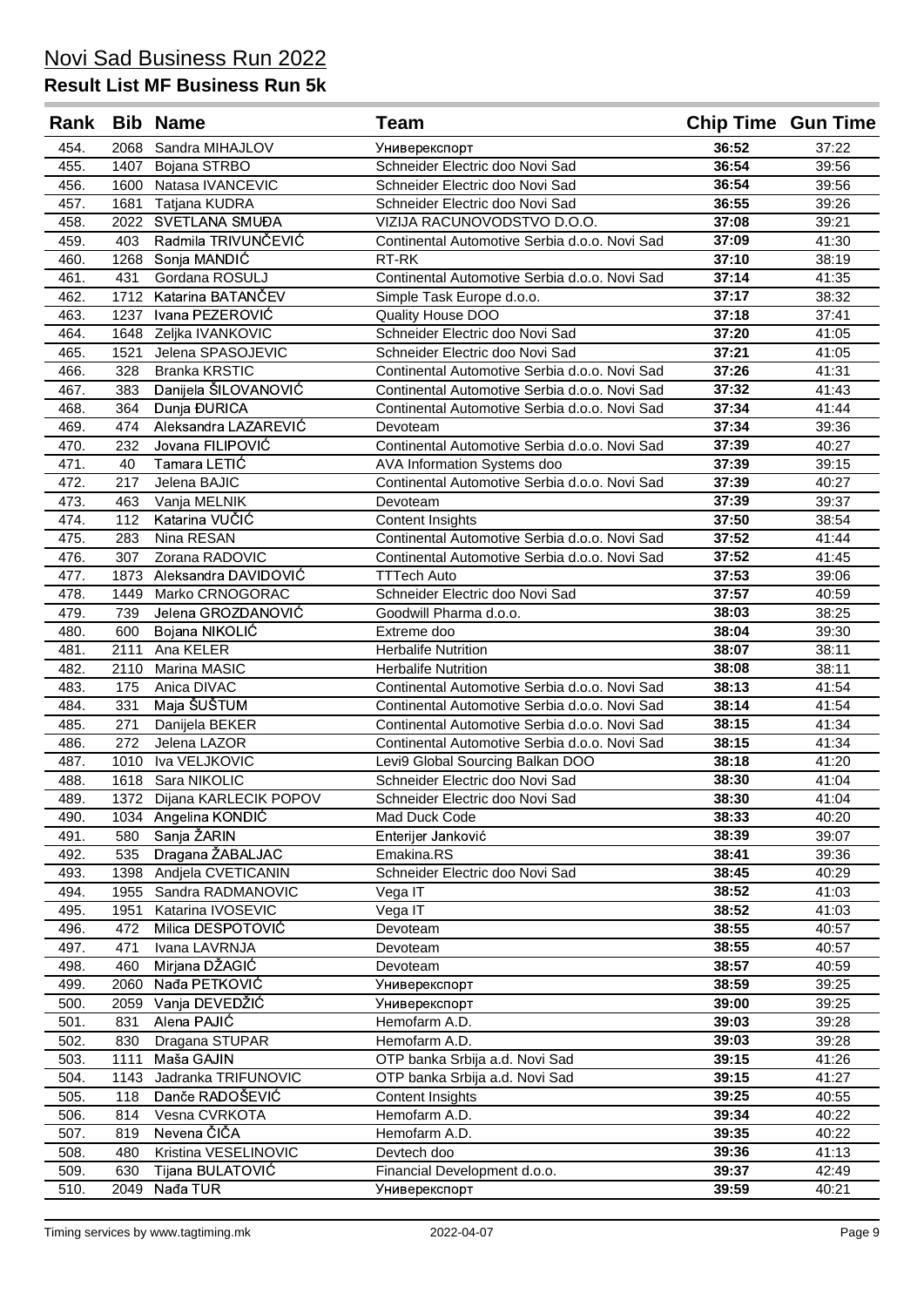| Rank |      | <b>Bib Name</b>        | Team                                          | <b>Chip Time Gun Time</b> |       |
|------|------|------------------------|-----------------------------------------------|---------------------------|-------|
| 511. | 278  | Jelena VUJASIN         | Continental Automotive Serbia d.o.o. Novi Sad | 40:00                     | 42:48 |
| 512. | 834  | Zorana ĐURASKOVIC      | <b>Herbalife Nutrition</b>                    | 40:00                     | 40:04 |
| 513. | 503  | Ana STANKOVIĆ          | Devtech doo                                   | 40:02                     | 41:38 |
| 514. | 842  | Aleksandra TIMOTIJEVIĆ | <b>Herbalife Nutrition</b>                    | 40:04                     | 40:11 |
| 515. | 420  | Mina STANIĆ            | Continental Automotive Serbia d.o.o. Novi Sad | 40:06                     | 41:21 |
| 516. | 1690 | Ksenija KARIC          | Schneider Electric doo Novi Sad               | 40:06                     | 42:35 |
| 517. | 1541 | Ljiljana LAPCIC        | Schneider Electric doo Novi Sad               | 40:06                     | 42:31 |
| 518. | 1572 | Lidija DJURIC          | Schneider Electric doo Novi Sad               | 40:13                     | 42:58 |
| 519. | 1731 | Gordana SAVIĆ          | Smart d.o.o.                                  | 40:15                     | 41:12 |
| 520. | 1726 | Ljiljana MILIKIC       | Smart d.o.o.                                  | 40:15                     | 41:12 |
| 521. |      | 1109 Tanja LUBURIĆ     | OTP banka Srbija a.d. Novi Sad                | 40:18                     | 41:27 |
| 522. | 1178 | Iva BERBERSKI          | Pannonia-Expertise                            | 40:21                     | 42:33 |
| 523. |      | 1133 Vesna KRIČKOVIĆ   | OTP banka Srbija a.d. Novi Sad                | 40:22                     | 43:00 |
| 524. | 1160 | Dragana HAJDER         | OTP banka Srbija a.d. Novi Sad                | 40:22                     | 43:00 |
| 525. | 304  | Nevena PANTIC          | Continental Automotive Serbia d.o.o. Novi Sad | 40:27                     | 43:58 |
| 526. | 1539 | Dragana SAPONJSKI      | Schneider Electric doo Novi Sad               | 40:37                     | 43:08 |
| 527. | 1155 | Nataša MILUNOVIĆ       | OTP banka Srbija a.d. Novi Sad                | 40:39                     | 43:17 |
| 528. |      | 1913 Sonja SAVIN       | Vega IT                                       | 40:45                     | 43:07 |
| 529. | 1983 | Mia KNEŽEVIĆ           | Vega IT                                       | 40:45                     | 43:07 |
| 530. | 610  | Jovana ARSENOVIĆ       | Fakultet tehničkih nauka, Univerzitet u Novom | 40:47                     | 42:37 |
| 531. | 1561 | Jelena DJURIC          | Schneider Electric doo Novi Sad               | 41:09                     | 44:45 |
| 532. | 279  | Jovana MEDAKOVIC       | Continental Automotive Serbia d.o.o. Novi Sad | 41:10                     | 44:01 |
| 533. | 1534 | Kristina ADAMOVIC      | Schneider Electric doo Novi Sad               | 41:16                     | 45:42 |
| 534. | 428  | Milica KOVAČEVIĆ       | Continental Automotive Serbia d.o.o. Novi Sad | 41:23                     | 43:49 |
| 535. | 1138 | Milena LASICA          | OTP banka Srbija a.d. Novi Sad                | 41:28                     | 43:18 |
| 536. | 1839 | Luna VUJOVIĆ           | TIM CENTAR DOO                                | 41:37                     | 42:58 |
| 537. | 1836 | Jelena KARAPANDŽIĆ     | TIM CENTAR DOO                                | 41:38                     | 42:59 |
| 538. | 1835 | Marija MESELDŽIJA      | TIM CENTAR DOO                                | 41:39                     | 42:59 |
| 539. | 1174 | Maja KUKRIĆ            | Pannonia-Expertise                            | 41:40                     | 43:55 |
| 540. | 1562 | Jelena ECIMOVIC        | Schneider Electric doo Novi Sad               | 41:47                     | 45:14 |
| 541. | 1589 | Milica SAVIC           | Schneider Electric doo Novi Sad               | 41:55                     | 45:59 |
| 542. | 1188 | Nataša KRTOLICA        | Pannonia-Expertise                            | 42:04                     | 43:55 |
| 543. | 648  | Maja JOVETIĆ           | <b>Fiscal Solutions</b>                       | 42:58                     | 45:40 |
| 544. | 652  | Ivana ERCEGOVIĆ        | <b>Fiscal Solutions</b>                       | 42:59                     | 45:40 |
| 545. | 1455 | Milijana GUNJEVIC      | Schneider Electric doo Novi Sad               | 43:03                     | 44:48 |
| 546. |      | 1692 Maja MITROVIC     | Schneider Electric doo Novi Sad               | 43:10                     | 44:41 |
| 547. | 1683 | Jelena VRBASKI         | Schneider Electric doo Novi Sad               | 43:11                     | 44:41 |
| 548. | 1493 | Milica PRODANOVIC      | Schneider Electric doo Novi Sad               | 43:26                     | 46:20 |
| 549. | 1459 | Ana BOBAN              | Schneider Electric doo Novi Sad               | 43:26                     | 46:19 |
| 550. | 1599 | Mirjana CURCIN         | Schneider Electric doo Novi Sad               | 44:03                     | 47:02 |
| 551. | 820  | Andrijana ADAMOVIC     | Hemofarm A.D.                                 | 44:05                     | 44:37 |
| 552. | 1144 | SONJA SORO             | OTP banka Srbija a.d. Novi Sad                | 44:09                     | 44:09 |
| 553. | 430  | Jelena PETROVIC        | Continental Automotive Serbia d.o.o. Novi Sad | 44:13                     | 48:17 |
| 554. | 381  | Sofija GRUJIC          | Continental Automotive Serbia d.o.o. Novi Sad | 44:14                     | 45:42 |
| 555. | 513  | ALEKSANDRA KOVAČEVIĆ   | Dimitri Trade Com                             | 44:21                     | 45:08 |
| 556. | 1114 | JELENA POPOVIĆ         | OTP banka Srbija a.d. Novi Sad                | 44:27                     | 46:45 |
| 557. | 1154 | MARINA VASIĆ           | OTP banka Srbija a.d. Novi Sad                | 44:27                     | 46:45 |
| 558. | 1373 | Đina STANKOVIC         | Schneider Electric doo Novi Sad               | 44:32                     | 47:31 |
| 559. | 369  | Jelena KOPUNOVIC       | Continental Automotive Serbia d.o.o. Novi Sad | 44:34                     | 48:17 |
| 560. | 163  | Nenin JELENA           | Continental Automotive Serbia d.o.o. Novi Sad | 44:48                     | 48:15 |
| 561. | 371  | Aleksandra LOJANIČIĆ   | Continental Automotive Serbia d.o.o. Novi Sad | 44:49                     | 48:16 |
| 562. | 717  | Ivana KULUNČIĆ         | Genesis                                       | 44:49                     | 48:29 |
| 563. | 550  | Bojana MIJATOVIC       | Emakina.RS                                    | 44:51                     | 45:47 |
| 564. | 549  | Ivana ČURČIĆ           | Emakina.RS                                    | 44:54                     | 45:49 |
| 565. | 714  | Marija SREMČIĆ         | Genesis                                       | 44:55                     | 48:29 |
| 566. | 1405 | Aleksandra JEFTIC      | Schneider Electric doo Novi Sad               | 45:08                     | 46:43 |
| 567. | 152  | Jovana BRAŠANAC        | Continental Automotive Serbia d.o.o. Novi Sad | 45:15                     | 49:28 |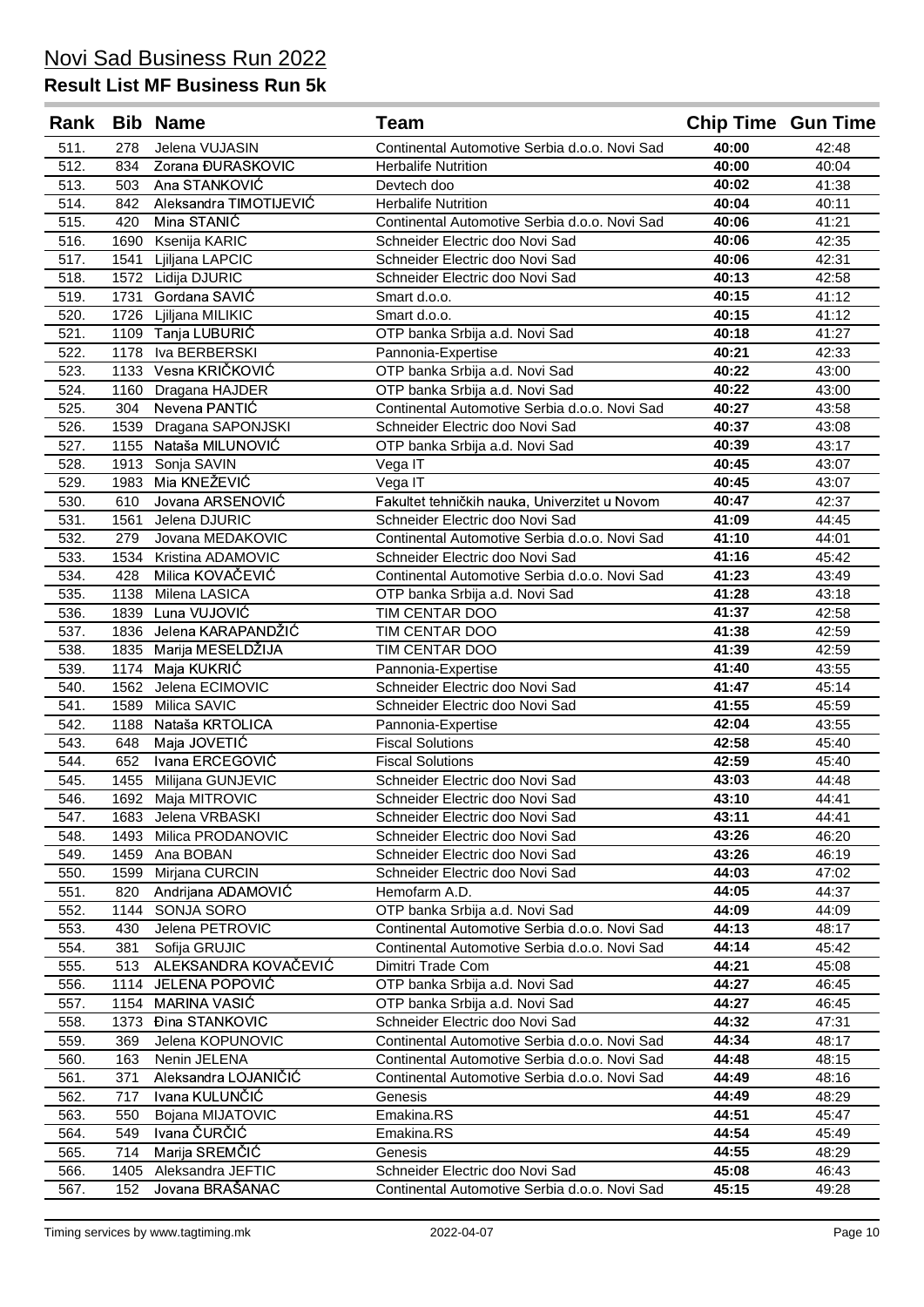| Rank         |            | <b>Bib Name</b>                    | <b>Team</b>                                                      | <b>Chip Time Gun Time</b> |                |
|--------------|------------|------------------------------------|------------------------------------------------------------------|---------------------------|----------------|
| 568.         | 207        | Gorana TASIC                       | Continental Automotive Serbia d.o.o. Novi Sad                    | 45:16                     | 49:28          |
| 569.         | 161        | Vedrana RAJKOVIĆ                   | Continental Automotive Serbia d.o.o. Novi Sad                    | 45:16                     | 49:29          |
| 570.         | 482        | Iva MILIC                          | Devtech doo                                                      | 45:21                     | 47:02          |
| 571.         | 479        | Milica PASKULOV                    | Devtech doo                                                      | 45:26                     | 47:02          |
| 572.         | 1777       | Anita PASCA VASS                   | Synechron                                                        | 45:30                     | 49:58          |
| 573.         | 1794       | Slavica MIJIC                      | Synechron                                                        | 45:31                     | 49:57          |
| 574.         | 146        | Ivana BUDULICA                     | Continental Automotive Serbia d.o.o. Novi Sad                    | 45:39                     | 49:30          |
| 575.         | 1383       | Goran PUPOVAC                      | Schneider Electric doo Novi Sad                                  | 45:39                     | 49:46          |
| 576.         | 1581       | Marina STANOJEVIC                  | Schneider Electric doo Novi Sad                                  | 45:39                     | 50:12          |
| 577.         | 186        | Jovana VUKASINOVIC                 | Continental Automotive Serbia d.o.o. Novi Sad                    | 45:40                     | 49:31          |
| 578.         | 1360       | Bojana KRAGULJ                     | Schneider Electric doo Novi Sad                                  | 45:41                     | 49:46          |
| 579.         | 408        | Nadja DOBROVOCKI                   | Continental Automotive Serbia d.o.o. Novi Sad                    | 45:46                     | 49:50          |
| 580.         | 412        | Milica BABIC                       | Continental Automotive Serbia d.o.o. Novi Sad                    | 45:46                     | 49:49          |
| 581.         | 1689       | Svetlana PETROVIC                  | Schneider Electric doo Novi Sad                                  | 45:48                     | 47:38          |
| 582.         | 353        | Ivana MOMIROV                      | Continental Automotive Serbia d.o.o. Novi Sad                    | 46:12                     | 50:14          |
| 583.         | 159        | Tanja JOVANOVIC                    | Continental Automotive Serbia d.o.o. Novi Sad                    | 46:15                     | 50:16          |
| 584.         | 352        | Milica MARKOVIC                    | Continental Automotive Serbia d.o.o. Novi Sad                    | 46:16                     | 50:17          |
| 585.         | 327        | Jovana KRSTIC                      | Continental Automotive Serbia d.o.o. Novi Sad                    | 46:18                     | 50:17          |
| 586.         | 309        | Aleksandra PASIC                   | Continental Automotive Serbia d.o.o. Novi Sad                    | 46:28                     | 49:36          |
| 587.         | 170        | Milan JOVOVIĆ                      | Continental Automotive Serbia d.o.o. Novi Sad                    | 46:46                     | 50:53          |
| 588.         | 293        | Ana NIKOLASEVIC                    | Continental Automotive Serbia d.o.o. Novi Sad                    | 46:49                     | 49:44          |
| 589.         | 1164       | Jasna BEŽANOV                      | OTP banka Srbija a.d. Novi Sad                                   | 47:00                     | 49:36          |
| 590.         | 1142       | <b>Tamara MIKETIC</b>              | OTP banka Srbija a.d. Novi Sad                                   | 47:01                     | 49:37          |
| 591.         | 688        | Ljiljana PALAČKOVIĆ                | Fresenius Medical Care Srbija d.o.o Vršac                        | 47:06                     | 49:01          |
| 592.         | 1872       | Anđela STANKOVIĆ                   | <b>TTTech Auto</b>                                               | 47:06                     | 48:15          |
| 593.         | 698        | Jelena NASTIĆ                      | Fresenius Medical Care Srbija d.o.o Vršac                        | 47:07                     | 49:02          |
| 594.         | 687        | Vera DIVLJAKOVIĆ                   | Fresenius Medical Care Srbija d.o.o Vršac                        | 47:11                     | 49:06          |
| 595.         | 555        | Una KARANOVIĆ                      | Emakina.RS                                                       | 47:20                     | 49:26          |
| 596.         | 1609       | Nevena JOVANOVIC                   | Schneider Electric doo Novi Sad                                  | 47:21                     | 51:48          |
| 597.         | 1374       | Dostana RADIC                      | Schneider Electric doo Novi Sad                                  | 47:21                     | 51:47          |
| 598.         | 423        | Marija Maja KRESTIĆ                | Continental Automotive Serbia d.o.o. Novi Sad                    | 47:47                     | 52:17          |
| 599.         | 1592       | Milijana DUJAKOVIC                 | Schneider Electric doo Novi Sad                                  | 47:47                     | 51:31          |
| 600.         | 617        | Anđela MILIĆEVIĆ                   | Fakultet tehničkih nauka, Univerzitet u Novom                    | 48:15                     | 51:44          |
| 601.         | 1973       | Dunja ILIC                         | Vega IT                                                          | 48:16                     | 51:46          |
| 602.         | 1570       | Katarina CURAKOVIC                 | Schneider Electric doo Novi Sad                                  | 48:19                     | 51:48          |
| 603.         |            | 1479 Marijana MANDIĆ               | Schneider Electric doo Novi Sad                                  | 48:19                     | 50:44          |
| 604.         | 1107       | Mojca TRMČIĆ                       | OTP banka Srbija a.d. Novi Sad                                   | 48:26                     | 53:04          |
| 605.         | 1145       | Dragana ĐUKIĆ                      | OTP banka Srbija a.d. Novi Sad                                   | 48:26                     | 53:04          |
| 606.         | 1568       | Jovana PETROVIC                    | Schneider Electric doo Novi Sad                                  | 48:28                     | 52:49          |
| 607.         | 1560       | Jasmina VESIC PAVLOVIC             | Schneider Electric doo Novi Sad                                  | 48:28                     | 51:43          |
| 608.         | 1481       | Milica JOVICIC                     | Schneider Electric doo Novi Sad                                  | 48:28                     | 52:49          |
| 609.         | 1386       | Irena DABETIC                      | Schneider Electric doo Novi Sad                                  | 48:29                     | 51:44          |
| 610.         | 1378       | Dragana RADIC                      | Schneider Electric doo Novi Sad                                  | 48:29                     | 51:43          |
| 611.         | 1577       | Marijana CURAKOVIC                 | Schneider Electric doo Novi Sad                                  | 48:29                     | 51:44          |
| 612.         | 308        | Marijana PALALIC                   | Continental Automotive Serbia d.o.o. Novi Sad                    | 48:30                     | 52:28          |
| 613.         | 397        | Tijana ĐURKIĆ                      | Continental Automotive Serbia d.o.o. Novi Sad                    | 48:30                     | 52:28          |
| 614.         | 264        | Sanja PROLE                        | Continental Automotive Serbia d.o.o. Novi Sad                    | 48:30                     | 52:28          |
| 615.         | 355        | Jelena IVANKOVIĆ                   | Continental Automotive Serbia d.o.o. Novi Sad                    | 48:32                     | 53:01          |
| 616.         | 223        | Radosna MILICEVIC                  | Continental Automotive Serbia d.o.o. Novi Sad                    | 48:33<br>48:33            | 53:02          |
| 617.         | 375        | Katarina RADISIC<br>Jelena ŠOLAJIĆ | Continental Automotive Serbia d.o.o. Novi Sad                    | 48:42                     | 53:02          |
| 618.         | 805<br>365 | Ljubica ADAMOVIC                   | Hemofarm A.D.                                                    | 48:44                     | 49:17<br>49:37 |
| 619.         | 829        | Violeta NOVAKOVIĆ                  | Continental Automotive Serbia d.o.o. Novi Sad<br>Hemofarm A.D.   | 48:44                     |                |
| 620.         | 807        | Jovana ČEPERKOVIĆ                  | Hemofarm A.D.                                                    | 48:47                     | 49:17<br>49:21 |
| 621.         | 1149       | Brankica LAKIĆ                     |                                                                  | 49:01                     | 50:50          |
| 622.<br>623. | 1137       | Dragana POPOVIĆ                    | OTP banka Srbija a.d. Novi Sad<br>OTP banka Srbija a.d. Novi Sad | 49:03                     | 50:52          |
| 624.         | 1422       | Svetlana MILAKOVIC                 | Schneider Electric doo Novi Sad                                  | 49:04                     | 53:30          |
|              |            |                                    |                                                                  |                           |                |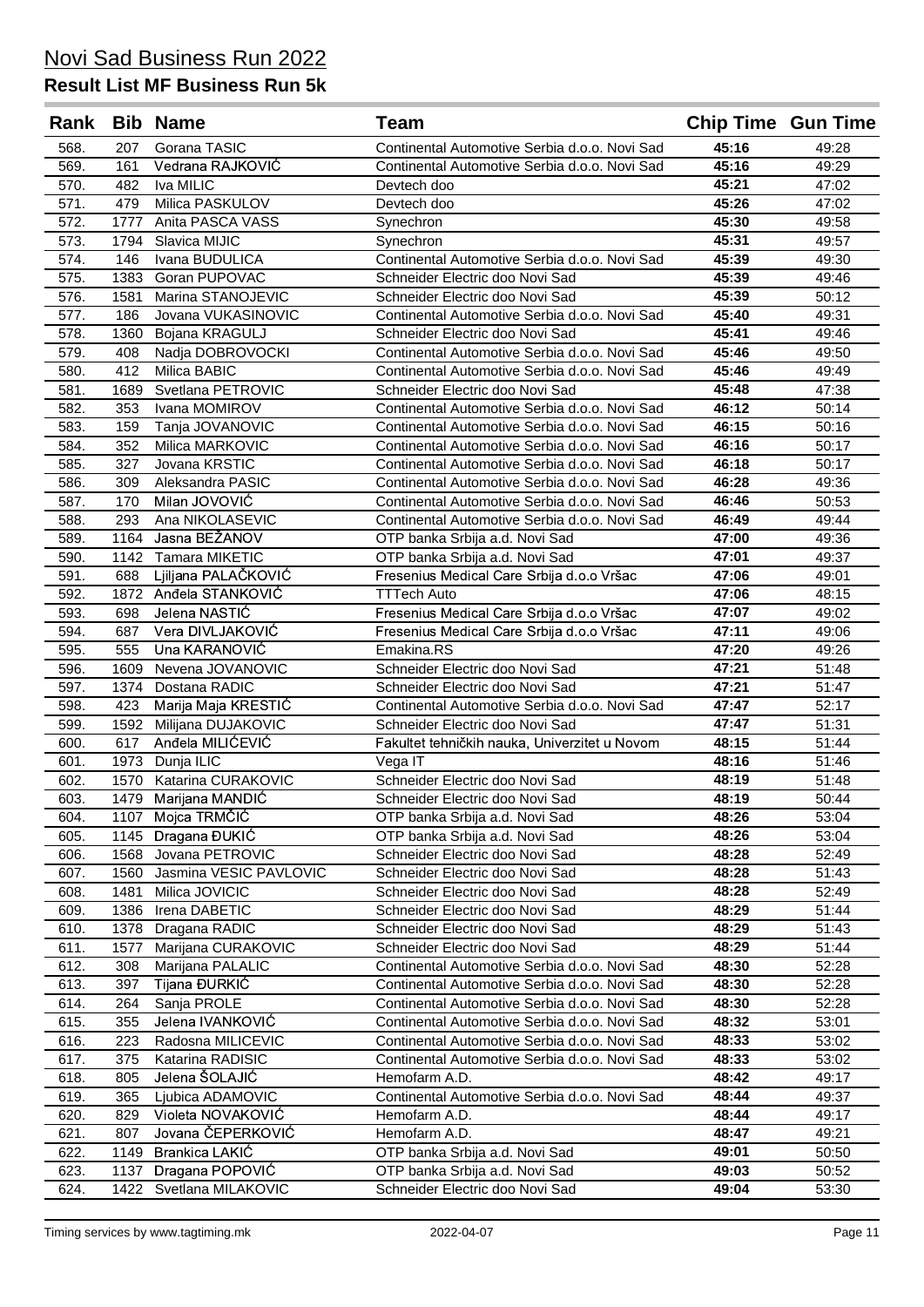|              |              | Rank Bib Name                    | <b>Team</b>                                                                      | <b>Chip Time Gun Time</b> |                |
|--------------|--------------|----------------------------------|----------------------------------------------------------------------------------|---------------------------|----------------|
| 625.         | 507          | <b>IVANA SAKAČ</b>               | Dimitri Trade Com                                                                | 49:10                     | 49:56          |
| 626.         | 31           | Ana BREŽNJAK                     | Addiko Bank                                                                      | 49:14                     | 53:50          |
| 627.         | 32           | Milena MARČETIĆ JOVANOVIĆ        | Addiko Bank                                                                      | 49:15                     | 53:50          |
| 628.         | 33           | Milena MARČETIĆ JOVANOVIĆ        | Addiko Bank                                                                      | 49:16                     | 53:52          |
| 629.         | 29           | ANDREA PEJIĆ                     | Addiko Bank                                                                      | 49:21                     | 53:51          |
| 630.         | 1259         | Danka BRAJKOVIC                  | RT-RK                                                                            | 49:21                     | 51:45          |
| 631.         | 100          | Aleksandra MARAVIC               | cargo-partner doo                                                                | 49:40                     | 51:23          |
| 632.         | 97           | Danijela GOLIC                   | cargo-partner doo                                                                | 49:40                     | 51:23          |
| 633.         | 87           | Irina VUJOVIC                    | cargo-partner doo                                                                | 49:42                     | 51:22          |
| 634.         | 93           | Tatjana LUKIC                    | cargo-partner doo                                                                | 49:43                     | 51:22          |
| 635.         | 92           | Radica ŽEPINIĆ                   | cargo-partner doo                                                                | 49:43                     | 51:22          |
| 636.         | 1002         | Svetlana SMILJANIĆ               | Levi9 Global Sourcing Balkan DOO                                                 | 49:44                     | 54:00          |
| 637.         | 1487         | Mirjana MILJKOVIC                | Schneider Electric doo Novi Sad                                                  | 49:46                     | 50:12          |
| 638.         | 994          | Olivera ZDELAR                   | Levi9 Global Sourcing Balkan DOO                                                 | 49:46                     | 54:00          |
| 639.         | 94           | Ljeposava BORKOVIĆ               | cargo-partner doo                                                                | 50:00                     | 51:31          |
| 640.         | 174          | Vukota GLIGOVIĆ                  | Continental Automotive Serbia d.o.o. Novi Sad                                    | 50:01                     | 53:49          |
| 641.         | 188          | Nevena NEMČEVIĆ                  | Continental Automotive Serbia d.o.o. Novi Sad                                    | 50:01                     | 53:49          |
| 642.         | 1526         | Milos VULIN                      | Schneider Electric doo Novi Sad                                                  | 50:14                     | 54:38          |
| 643.         | 204          | Nikolina TUČIĆ                   | Continental Automotive Serbia d.o.o. Novi Sad                                    | 50:15                     | 51:15          |
| 644.         | 363          | Katarina MISIRLIS                | Continental Automotive Serbia d.o.o. Novi Sad                                    | 50:27                     | 54:35          |
| 645.         | 202          | Nera VLAISAVLJEVIC               | Continental Automotive Serbia d.o.o. Novi Sad                                    | 50:28                     | 54:36          |
| 646.         | 1512         | Ivana ADZIC POLJAK               | Schneider Electric doo Novi Sad                                                  | 50:34                     | 53:32          |
| 647.         | 1518         | Mirjana AVAKUMOVIC               | Schneider Electric doo Novi Sad                                                  | 50:44                     | 53:41          |
| 648.         |              | 1442 Sladjana LAZAREVIĆ          | Schneider Electric doo Novi Sad                                                  | 50:45                     | 53:41          |
| 649.         | 826          | Joan DURU POPIĆ                  | Hemofarm A.D.                                                                    | 50:53                     | 51:30          |
| 650.         | 802          | Dragana SIMOVIĆ                  | Hemofarm A.D.                                                                    | 50:54                     | 51:30          |
| 651.         | 1409         | Bozana BERBER                    | Schneider Electric doo Novi Sad                                                  | 51:05                     | 54:46          |
| 652.         | 1522         | Smilja MEDIC                     | Schneider Electric doo Novi Sad                                                  | 51:05                     | 54:46          |
| 653.         | 1457         | Miroslava MIJIC                  | Schneider Electric doo Novi Sad                                                  | 51:06                     | 54:46          |
| 654.         | 552          | Biljana KOŠIĆ                    | Emakina.RS                                                                       | 51:56                     | 55:15          |
| 655.         | 547          | Snežana BERBER                   | Emakina.RS                                                                       | 52:07                     | 54:13          |
| 656.         | 1628         | Sonja KANJUH                     | Schneider Electric doo Novi Sad                                                  | 52:07                     | 55:56          |
| 657.         | 526          | Milana RADMILO                   | Emakina.RS                                                                       | 52:08                     | 54:15          |
| 658.         | 1579         | Marina CHAMPY                    | Schneider Electric doo Novi Sad                                                  | 52:27                     | 55:51          |
| 659.         | 567          | Danijela MILIĆEVIĆ               | ENLIGHT IT SOURCING DOO NOVI SAD                                                 | 52:30                     | 55:19          |
| 660.         | 570          | Ivana ILIĆ                       | ENLIGHT IT SOURCING DOO NOVI SAD                                                 | 52:31                     | 55:19          |
| 661.         | 1817         | Katarina GAVRILOV                | <b>TIAC</b>                                                                      | 52:33                     | 54:02          |
| 662.         | 959          | Maša ĐURKOVIĆ                    | <b>ITEN Engineering</b>                                                          | 52:51                     | 55:53          |
| 663.         | 385          | Nataša BATES                     | Continental Automotive Serbia d.o.o. Novi Sad                                    | 52:51                     | 56:59          |
| 664.         | 178          | Mira KARAC                       | Continental Automotive Serbia d.o.o. Novi Sad                                    | 52:51                     | 56:58          |
| 665.         | 228<br>1674  | Ivana RABUZIN<br>Monika DROBNJAK | Continental Automotive Serbia d.o.o. Novi Sad<br>Schneider Electric doo Novi Sad | 52:52<br>52:59            | 56:58<br>57:24 |
| 666.         |              | Tijana SPASIC                    | Schneider Electric doo Novi Sad                                                  | 52:59                     | 57:24          |
| 667.         | 1688<br>1448 | Ivana GRUBOR                     | Schneider Electric doo Novi Sad                                                  | 53:14                     | 56:27          |
| 668.<br>669. | 1456         | Ivana JANICIC                    | Schneider Electric doo Novi Sad                                                  | 53:15                     | 56:28          |
| 670.         | 1092         | Slavica OGNJENOVIĆ               | Norma Group                                                                      | 53:25                     | 57:57          |
| 671.         | 1559         | Jasmina PARKAMOVIC               | Schneider Electric doo Novi Sad                                                  | 53:44                     | 56:10          |
| 672.         | 1634         | Svetlana VUKOBRAT                | Schneider Electric doo Novi Sad                                                  | 53:45                     | 56:11          |
| 673.         | 1241         | Dunja JAZAVAC MARTINOVIĆ         | Quality House DOO                                                                | 53:55                     | 54:13          |
| 674.         | 1238         | Maria FRANCIA                    | Quality House DOO                                                                | 53:55                     | 54:13          |
| 675.         | 316          | Dusica UROSEVIC                  | Continental Automotive Serbia d.o.o. Novi Sad                                    | 55:10                     | 59:15          |
| 676.         | 367          | Dusica SAVIC                     | Continental Automotive Serbia d.o.o. Novi Sad                                    | 55:10                     | 59:15          |
| 677.         | 506          | SVJETLANA GUBERINIĆ              | Dimitri Trade Com                                                                | 55:39                     | 56:24          |
| 678.         | 818          | Danijela VUJIČIĆ                 | Hemofarm A.D.                                                                    | 55:57                     | 56:39          |
| 679.         | 101          | Katarina RADOJEVIC               | cargo-partner doo                                                                | 56:15                     | 57:45          |
| 680.         | 1513         | Biljana MARJANOVIC               | Schneider Electric doo Novi Sad                                                  | 56:31                     | 59:38          |
| 681.         | 1682         | Marijana JOVIC                   | Schneider Electric doo Novi Sad                                                  | 56:32                     | 59:39          |
|              |              |                                  |                                                                                  |                           |                |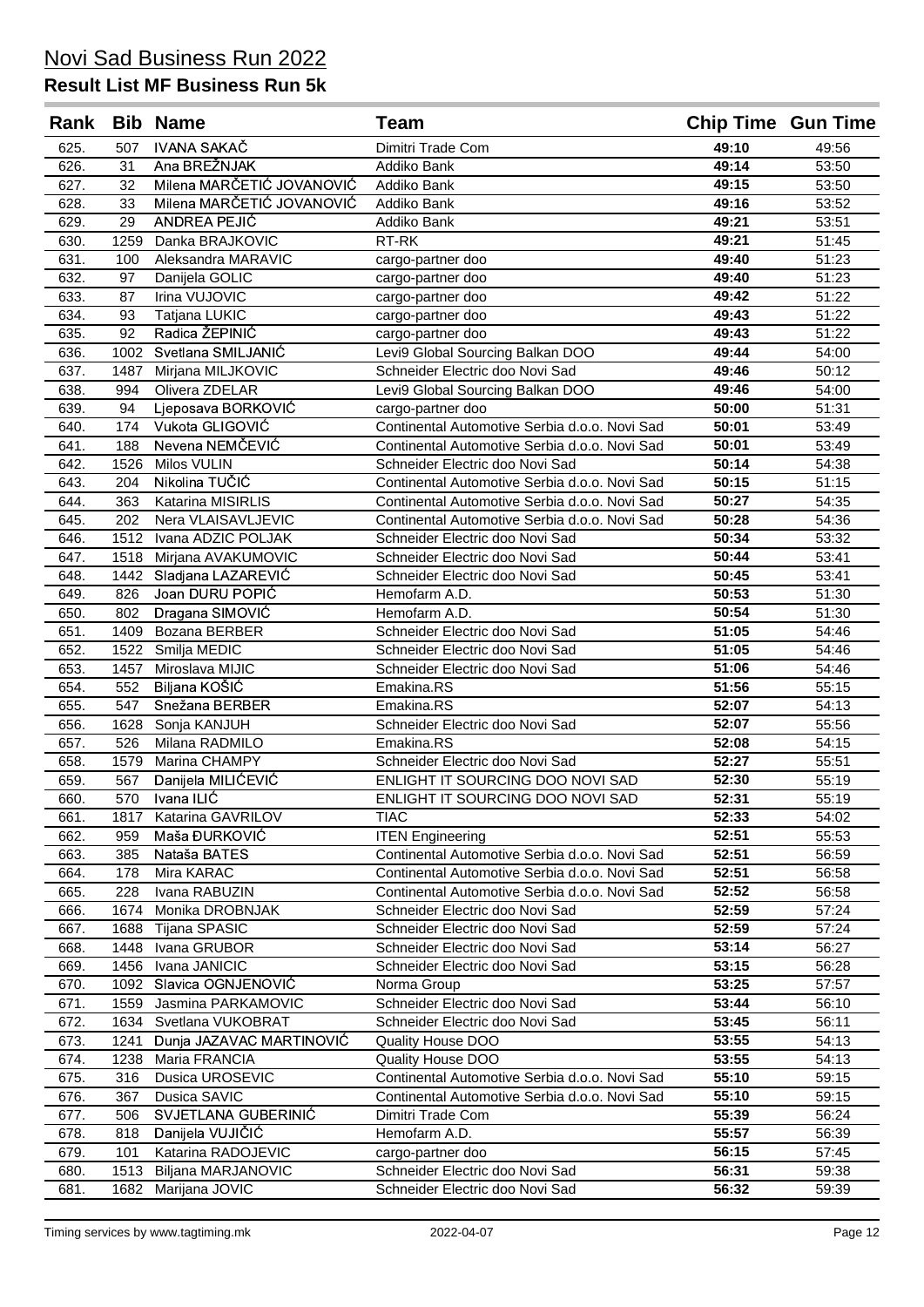|      |      | Rank Bib Name              | <b>Team</b>                                   |            | <b>Chip Time Gun Time</b> |
|------|------|----------------------------|-----------------------------------------------|------------|---------------------------|
| 682. | 800  | Nevena RANISAVLJEVIĆ       | Hemofarm A.D.                                 | 57:13      | 57:49                     |
| 683. | 582  | Maja ŠAŠO                  | Enterijer Janković                            | 58:13      | 59:14                     |
| 684. | 584  | Dunja LUKIĆ                | Enterijer Janković                            | 58:21      | 59:24                     |
| 685. | 1651 | Zorica STOJANOVIC          | Schneider Electric doo Novi Sad               | 58:30      | 1:03:06                   |
| 686. | 1565 | Jelena MARJANOVIC          | Schneider Electric doo Novi Sad               | 58:31      | 1:03:07                   |
| 687. | 407  | Радославка ЧОНКИЋ          | Continental Automotive Serbia d.o.o. Novi Sad | 58:58      | 1:03:08                   |
| 688. | 816  | Vesna GRBIĆ                | Hemofarm A.D.                                 | 59:39      | 1:00:27                   |
| 689. | 824  | Ivana STALETOVIĆ           | Hemofarm A.D.                                 | 59:45      | 1:00:26                   |
| 690. | 821  | Nadja ČUPIC                | Hemofarm A.D.                                 | 59:46      | 1:00:26                   |
| 691. | 817  | Ivana KOSTIĆ               | Hemofarm A.D.                                 | 59:48      | 1:00:26                   |
| 692. | 825  | Marija SPREMO              | Hemofarm A.D.                                 | 59:49      | 1:00:28                   |
|      | 656  | Ivana KLEVERNIĆ VUJIĆ      | <b>Fit Complete</b>                           | <b>DSQ</b> | 19:47                     |
|      |      | 1080 Lidija LATINOVIĆ      | Nidec Electric Motor Serbia                   | <b>DSQ</b> | 20:31                     |
|      | 1223 | Jelena DJORDJEVIC          | PREDSTAVNIŠTVO JOORNEY LLC                    | <b>DSQ</b> | 18:56                     |
|      |      | 1564 Jelena KARAGA MILIC   | Schneider Electric doo Novi Sad               | <b>DSQ</b> | 17:13                     |
|      | 373  | Sonya BABEU                | Continental Automotive Serbia d.o.o. Novi Sad | <b>DNF</b> |                           |
|      | 804  | Tatjana JOVANOVIĆ          | Hemofarm A.D.                                 | <b>DNF</b> |                           |
|      | 812  | Emina MUMINOVIĆ            | Hemofarm A.D.                                 | <b>DNF</b> |                           |
|      | 813  | Julijana TEODOSIĆ          | Hemofarm A.D.                                 | <b>DNF</b> |                           |
|      | 1686 | Tamara ZIVANOVIC           | Schneider Electric doo Novi Sad               | <b>DNF</b> |                           |
|      |      | 1687 Vasilije KODŽOPELJIĆ  | Schneider Electric doo Novi Sad               | <b>DNF</b> |                           |
|      | 140  | Katarina OTASEVIC          | Continental Automotive Serbia d.o.o. Novi Sad | <b>DNS</b> |                           |
|      | 185  | Elena VRSKA                | Continental Automotive Serbia d.o.o. Novi Sad | <b>DNS</b> |                           |
|      | 222  | Sofija BIBIĆ               | Continental Automotive Serbia d.o.o. Novi Sad | <b>DNS</b> |                           |
|      | 270  | Jovana ANTIC               | Continental Automotive Serbia d.o.o. Novi Sad | <b>DNS</b> |                           |
|      | 273  | Sandra TESIC               | Continental Automotive Serbia d.o.o. Novi Sad | <b>DNS</b> |                           |
|      | 280  | Huana MITROVIĆ RIVEROS     | Continental Automotive Serbia d.o.o. Novi Sad | <b>DNS</b> |                           |
|      | 292  | Ivana RISTANOVIC           | Continental Automotive Serbia d.o.o. Novi Sad | <b>DNS</b> |                           |
|      | 354  | Dragana JOVANOVIC          | Continental Automotive Serbia d.o.o. Novi Sad | <b>DNS</b> |                           |
|      | 368  | Jelena PAVLOVIĆ            | Continental Automotive Serbia d.o.o. Novi Sad | <b>DNS</b> |                           |
|      | 414  | Julija KOSTIĆ              | Continental Automotive Serbia d.o.o. Novi Sad | <b>DNS</b> |                           |
|      | 453  | Nada AREŽINA               | Delta Holding                                 | <b>DNS</b> |                           |
|      | 459  | olivera RAICEVIC           | Devoteam                                      | <b>DNS</b> |                           |
|      | 462  | Nataša KOVAC               | Devoteam                                      | <b>DNS</b> |                           |
|      | 477  | Natasa VUKANIC             | Devoteam                                      | <b>DNS</b> |                           |
|      | 494  | Jelena SUBOTICKI BERAR     | Devtech doo                                   | <b>DNS</b> |                           |
|      | 502  | Jovana NIKOLIC             | Devtech doo                                   | <b>DNS</b> |                           |
|      | 548  | Ana BUDIMIR                | Emakina.RS                                    | <b>DNS</b> |                           |
|      | 556  | Ivana PREDOJEVIC           | Emakina.RS                                    | <b>DNS</b> |                           |
|      | 561  | Sara BAJIC                 | Emakina.RS                                    | <b>DNS</b> |                           |
|      | 604  | Sara HAVZI                 | Fakultet tehničkih nauka, Univerzitet u Novom | <b>DNS</b> |                           |
|      | 621  | <b>Teodora LOLIC</b>       | Fakultet tehničkih nauka, Univerzitet u Novom | <b>DNS</b> |                           |
|      | 684  | Nevena PRICA               | Fresenius Medical Care Srbija d.o.o Vršac     | <b>DNS</b> |                           |
|      | 706  | Milica PRODANOVIĆ          | Genesis                                       | <b>DNS</b> |                           |
|      | 709  | Anastasija VUJOVIĆ         | Genesis                                       | <b>DNS</b> |                           |
|      | 712  | Jovana MARKOVSKI           | Genesis                                       | <b>DNS</b> |                           |
|      | 715  | Ana MILOŠEVIĆ              | Genesis                                       | <b>DNS</b> |                           |
|      | 718  | Nataša PEKIĆ               | Genesis                                       | <b>DNS</b> |                           |
|      | 736  | Ana VASIC                  | Goodwill Pharma d.o.o.                        | <b>DNS</b> |                           |
|      | 803  | Katarina JOVANOVIĆ ČORLIJA | Hemofarm A.D.                                 | <b>DNS</b> |                           |
|      | 809  | Biljana GALIĆ              | Hemofarm A.D.                                 | <b>DNS</b> |                           |
|      | 810  | Jelena PETROVIĆ            | Hemofarm A.D.                                 | <b>DNS</b> |                           |
|      | 845  | Marija KASIKOVIC           | <b>Herbalife Nutrition</b>                    | <b>DNS</b> |                           |
|      | 1015 | Danica KRSTONOŠIĆ          | Levi9 Global Sourcing Balkan DOO              | <b>DNS</b> |                           |
|      | 1097 | Tatjana GRUBAČ             | <b>OPENS</b>                                  | <b>DNS</b> |                           |
|      | 1168 | Ivana LONCAR               | OTP banka Srbija a.d. Novi Sad                | <b>DNS</b> |                           |
|      |      | 1195 Svetlana RAIČEVIĆ     | PaySpot platna institucija                    | <b>DNS</b> |                           |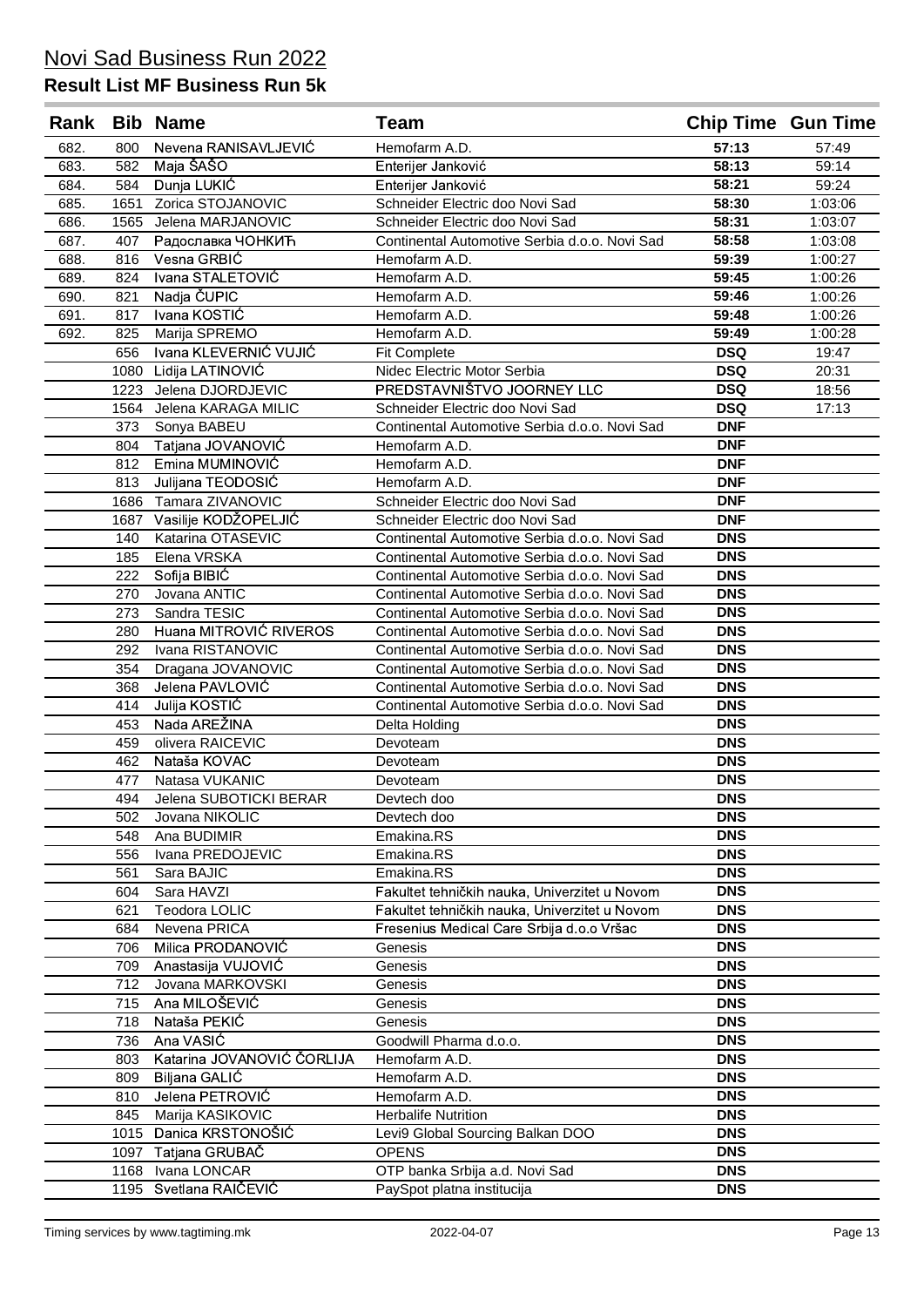| Rank Bib Name |      |                           | Team                            |            | <b>Chip Time Gun Time</b> |
|---------------|------|---------------------------|---------------------------------|------------|---------------------------|
|               |      | 1197 Snežana KOSTIĆ       | PaySpot platna institucija      | <b>DNS</b> |                           |
|               |      | 1198 СТАНИСЛАВА ЦИЦАК     | PaySpot platna institucija      | <b>DNS</b> |                           |
|               |      | 1199 Milanka ČELEKETIĆ    | PaySpot platna institucija      | <b>DNS</b> |                           |
|               |      | 1224 Tamara MIHIC         | Prozone doo Novi Sad            | <b>DNS</b> |                           |
|               | 1225 | Nataša KUBANOVIĆ          | Prozone doo Novi Sad            | <b>DNS</b> |                           |
|               | 1228 | Milica PERIČIN            | Prozone doo Novi Sad            | <b>DNS</b> |                           |
|               |      | 1230 .Tanja MILIĆEVIĆ     | Prozone doo Novi Sad            | <b>DNS</b> |                           |
|               | 1231 | Svjetlana SIMIC           | Prozone doo Novi Sad            | <b>DNS</b> |                           |
|               |      | 1235 Danka DIMITRIESKI    | Prozone doo Novi Sad            | <b>DNS</b> |                           |
|               |      | 1236 Sanja BIČAN          | Prozone doo Novi Sad            | <b>DNS</b> |                           |
|               |      | 1282 Aleksandra DAVIDOVIC | RT-RK                           | <b>DNS</b> |                           |
|               |      | 1288 Isidora SAVIC        | Schneider Electric doo Novi Sad | <b>DNS</b> |                           |
|               |      | 1290 Jelena MAVRAK        | Schneider Electric doo Novi Sad | <b>DNS</b> |                           |
|               | 1358 | <b>Biljana BJELIC</b>     | Schneider Electric doo Novi Sad | <b>DNS</b> |                           |
|               | 1400 | Mirna ANTIC               | Schneider Electric doo Novi Sad | <b>DNS</b> |                           |
|               | 1403 | Marija OLBINA             | Schneider Electric doo Novi Sad | <b>DNS</b> |                           |
|               |      | 1412 Minja KUJACIC        | Schneider Electric doo Novi Sad | <b>DNS</b> |                           |
|               | 1431 | Milena VUKADINOVIC        | Schneider Electric doo Novi Sad | <b>DNS</b> |                           |
|               |      | 1436 Milana MIJATOVIC     | Schneider Electric doo Novi Sad | <b>DNS</b> |                           |
|               |      | 1443 Branislav UROSEVIC   | Schneider Electric doo Novi Sad | <b>DNS</b> |                           |
|               |      | 1462 Tanja STOKIC         | Schneider Electric doo Novi Sad | <b>DNS</b> |                           |
|               | 1469 | Milana KALINIC            | Schneider Electric doo Novi Sad | <b>DNS</b> |                           |
|               | 1485 | Milja PARAVINA            | Schneider Electric doo Novi Sad | <b>DNS</b> |                           |
|               |      | 1517 Tihana SUDAR         | Schneider Electric doo Novi Sad | <b>DNS</b> |                           |
|               |      | 1529 Tamara MILORADOV     | Schneider Electric doo Novi Sad | <b>DNS</b> |                           |
|               |      | 1535 Jelena BANDIC        | Schneider Electric doo Novi Sad | <b>DNS</b> |                           |
|               |      | 1543 Izabela STEFANI      | Schneider Electric doo Novi Sad | <b>DNS</b> |                           |
|               |      | 1566 Jelena SAVIJA        | Schneider Electric doo Novi Sad | <b>DNS</b> |                           |
|               | 1567 | Jovana GLOGINJA           | Schneider Electric doo Novi Sad | <b>DNS</b> |                           |
|               |      | 1573 Ljiljana KOKOT       | Schneider Electric doo Novi Sad | <b>DNS</b> |                           |
|               | 1578 | Marijana DIMITROV         | Schneider Electric doo Novi Sad | <b>DNS</b> |                           |
|               | 1588 | Milica SAIN               | Schneider Electric doo Novi Sad | <b>DNS</b> |                           |
|               | 1590 | Milica VUJOVIC            | Schneider Electric doo Novi Sad | <b>DNS</b> |                           |
|               | 1598 | Mirela MIODANIC           | Schneider Electric doo Novi Sad | <b>DNS</b> |                           |
|               | 1601 | Natasa Lj. POPOVIC        | Schneider Electric doo Novi Sad | <b>DNS</b> |                           |
|               |      | 1617 Sanja DUKIC          | Schneider Electric doo Novi Sad | <b>DNS</b> |                           |
|               |      | 1624 Sladjana GAVRIC      | Schneider Electric doo Novi Sad | <b>DNS</b> |                           |
|               |      | 1625 Sladjana MITRIC      | Schneider Electric doo Novi Sad | <b>DNS</b> |                           |
|               | 1633 | Suzana OBRADOVIC          | Schneider Electric doo Novi Sad | <b>DNS</b> |                           |
|               |      | 1635 Tatjana BICKEJI      | Schneider Electric doo Novi Sad | <b>DNS</b> |                           |
|               |      | 1636 Tina KARABENC        | Schneider Electric doo Novi Sad | <b>DNS</b> |                           |
|               |      | 1652 Zvezdana KLASNIC     | Schneider Electric doo Novi Sad | <b>DNS</b> |                           |
|               | 1724 | Dejana SAMARDŽIĆ          | Smart d.o.o.                    | <b>DNS</b> |                           |
|               | 1749 | Olja ANDJELOVSKI          | SYMPHONY DIGITAL NS doo         | <b>DNS</b> |                           |
|               | 1753 | Sara NESIC                | SYMPHONY DIGITAL NS doo         | <b>DNS</b> |                           |
|               | 1768 | Katarina JAGLICIC         | Synechron                       | <b>DNS</b> |                           |
|               | 1772 | Ana KOVACEVIC             | Synechron                       | <b>DNS</b> |                           |
|               | 1784 | Marija DRAGOVIC           | Synechron                       | <b>DNS</b> |                           |
|               | 1800 | Breza ADŽIĆ               | <b>Synthesis Quatro</b>         | <b>DNS</b> |                           |
|               | 1844 | Jovana BJELIC             | <b>TTTech Auto</b>              | <b>DNS</b> |                           |
|               | 1931 | Nikolina BELIC            | Vega IT                         | <b>DNS</b> |                           |
|               | 1985 | Andjela BULAJIC           | Vega IT                         | <b>DNS</b> |                           |
|               | 2000 | Kristina LICENBERGER      | Vega IT                         | <b>DNS</b> |                           |
|               | 2002 | Natasa UZELAC             | Veriest                         | <b>DNS</b> |                           |
|               | 2012 | Marina SREMAC             | Veriest                         | <b>DNS</b> |                           |
|               | 2038 | Ivana SMILJIC             | Zesium mobile doo               | <b>DNS</b> |                           |
|               | 2047 | Katarina MARKOVIC         | Zuhlke Engineering              | <b>DNS</b> |                           |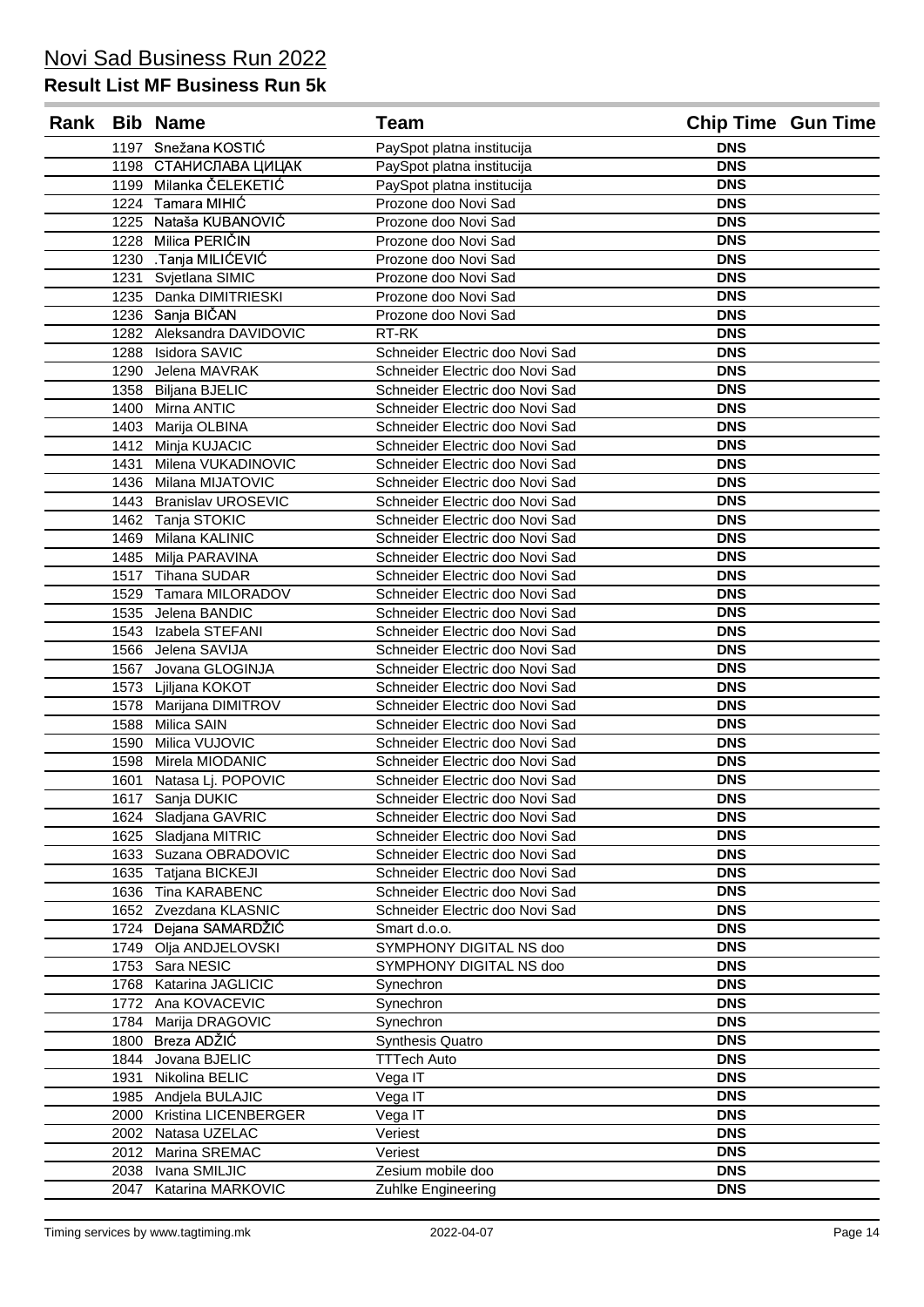| Rank |      | <b>Bib Name</b>        | <b>Team</b>                                              |            | <b>Chip Time Gun Time</b> |
|------|------|------------------------|----------------------------------------------------------|------------|---------------------------|
|      | 2099 | Julijana STAMENKOVIĆ   | A1 Srbija                                                | <b>DNS</b> |                           |
|      | 2118 | Milica BJEKOVIC        | <b>Herbalife Nutrition</b>                               | <b>DNS</b> |                           |
| М    |      |                        |                                                          |            |                           |
| 1.   | 603  | Dušan KRSTIĆ           | Fakultet tehničkih nauka, Univerzitet u Novom            | 15:49      | 15:50                     |
| 2.   | 1846 | Stefan MARINKOV        | <b>TTTech Auto</b>                                       | 17:22      | 17:23                     |
| 3.   | 1736 | <b>Bratislav JELIĆ</b> | <b>SOJAPROTEIN</b>                                       | 17:37      | 17:38                     |
| 4.   | 64   | Miloš TRIFUNOVIĆ       | <b>BIMEXPERTS</b> doo                                    | 17:51      | 17:55                     |
| 5.   | 1856 | Dejan BOGOSAVLJEV      | <b>TTTech Auto</b>                                       | 18:02      | 18:07                     |
| 6.   | 1173 | Miroslav BERONJA       | Pannonia-Expertise                                       | 18:06      | 18:10                     |
| 7.   | 1024 | Vladan KAPOR           | M&I Systems, Co.                                         | 18:09      | 18:09                     |
| 8.   | 1171 | Bojan KRIVOKUĆA        | Pannonia-Expertise                                       | 18:13      | 18:17                     |
| 9.   | 128  | Lazar VUCKOVIC         | Continental Automotive Serbia d.o.o. Novi Sad            | 18:16      | 18:20                     |
| 10.  | 1745 | Milan LAZIĆ            | SYMPHONY DIGITAL NS doo                                  | 18:19      | 18:21                     |
| 11.  | 657  | Aleksandar LAZIĆ       |                                                          | 18:23      | 18:25                     |
| 12.  | 653  | Žarko MARJANOVIĆ       |                                                          | 18:25      | 18:26                     |
| 13.  | 475  | Dejan TOSENBERGER      | Devoteam                                                 | 18:26      | 18:28                     |
| 14.  | 787  | Ivan ŽIVOJINOVIĆ       | HELIANT d.o.o.                                           | 18:41      | 18:47                     |
| 15.  | 1113 | Aleksandar VUKMIROVIĆ  | OTP banka Srbija a.d. Novi Sad                           | 18:43      | 21:50                     |
| 16.  | 1285 | Jovan JOVANOVIĆ        | Samer                                                    | 18:52      | 18:53                     |
| 17.  | 871  | Milan JOVANOVIC        | <b>HTEC Group</b>                                        | 18:57      | 19:00                     |
| 18.  | 83   | Sanel JOVANOVIC        | <b>BRIGHTMARBLES DOO</b>                                 | 19:01      | 19:18                     |
| 19.  | 609  | Zoran OVCIN            | Fakultet tehničkih nauka, Univerzitet u Novom            | 19:05      | 19:17                     |
| 20.  | 1547 | Laslo BRUSNJAI         | Schneider Electric doo Novi Sad                          | 19:11      | 19:27                     |
| 21.  | 1006 | Uros JOVIC             | Levi9 Global Sourcing Balkan DOO                         | 19:12      | 19:21                     |
| 22.  | 1737 | Žolt TEREČIK           | <b>SOJAPROTEIN</b>                                       | 19:16      | 19:19                     |
| 23.  | 1317 | Miroslav RISTIC        | Schneider Electric doo Novi Sad                          | 19:21      | 19:34                     |
| 24.  | 1008 | Filip STANIŠIĆ         | Levi9 Global Sourcing Balkan DOO                         | 19:24      | 19:41                     |
| 25.  | 1748 | Branislav ČOGIĆ        | SYMPHONY DIGITAL NS doo                                  | 19:26      | 19:55                     |
| 26.  | 742  | Aleksej VISLAVSKI      | Gorilla Sports Balkans DOO                               | 19:27      | 19:37                     |
| 27.  | 622  | Laslo TARJAN           | Fakultet tehničkih nauka, Univerzitet u Novom            | 19:28      | 19:30                     |
| 28.  | 2095 | Dušan KOSTIĆ           | Tajfun HIL d.o.o.                                        | 19:38      | 20:12                     |
| 29.  | 2079 | Vasa VORKAPIĆ          | PepsiCo (Marbo Product doo)                              | 19:39      | 19:44                     |
| 30.  | 53   | Pavle MARINKOVIĆ       | Bee IT                                                   | 19:41      | 20:13                     |
| 31.  | 1072 | Đorđe STANOJEVIĆ       | Montop Pro                                               | 19:45      | 20:10                     |
| 32.  | 666  | <b>Kristian VIOLA</b>  |                                                          | 19:46      | 19:48                     |
| 33.  | 1099 | Nenad ORLOVIĆ          | OTP banka Srbija a.d. Novi Sad                           | 19:47      | 19:51                     |
| 34.  | 857  | Јован ДРАГУТИНОВИЋ     | <b>HTEC Group</b>                                        | 19:56      | 20:11                     |
| 35.  | 1389 | Mladjen KRNDIJA        | Schneider Electric doo Novi Sad                          | 20:03      | 20:18                     |
| 36.  | 1806 | Miloš POLETANOVIĆ      | <b>SYRMIA</b>                                            | 20:04      | 20:25                     |
| 37.  | 298  | Luka MIHAJLOVIĆ        | Continental Automotive Serbia d.o.o. Novi Sad            | 20:08      | 20:17                     |
| 38.  | 322  | Uros JOVANOVIC         | Continental Automotive Serbia d.o.o. Novi Sad            | 20:10      | 20:19                     |
| 39.  | 1319 | Jovica JOVANIC         | Schneider Electric doo Novi Sad                          | 20:11      | 20:16                     |
| 40.  | 1324 | Milos STANKOVIC        | Schneider Electric doo Novi Sad                          | 20:12      | 20:29                     |
| 41.  | 1843 | Danijel ANTIC          | <b>TTTech Auto</b>                                       | 20:12      | 21:17                     |
| 42.  | 444  | <b>Viktor NAN</b>      | Decathlon                                                | 20:14      | 20:17                     |
| 43.  | 1286 | Dusan NENADIC          | Schneider Electric doo Novi Sad                          | 20:19      | 20:30                     |
| 44.  | 1044 | Goran GLIGORIJEVIĆ     | MAD HEAD GAMES doo Novi Sad                              | 20:19      | 20:57                     |
| 45.  | 336  | Goran MITROVIĆ         | Continental Automotive Serbia d.o.o. Novi Sad            | 20:27      | 20:37                     |
| 46.  | 1325 | Stanko NUZDIC          | Schneider Electric doo Novi Sad                          | 20:29      | 21:51                     |
| 47.  | 162  | Nikola LAKOVIC         | Continental Automotive Serbia d.o.o. Novi Sad            | 20:35      | 22:05                     |
| 48.  | 213  | Miloš PEŠIĆ            | Continental Automotive Serbia d.o.o. Novi Sad            | 20:37      | 24:09                     |
| 49.  | 848  | Nemanja RADUNKOVIĆ     | <b>Herbalife Nutrition</b>                               | 20:37      | 20:38                     |
| 50.  | 1928 | Nenad ROSULJAŠ         |                                                          | 20:40      | 21:22                     |
| 51.  | 221  | Bogdan URS             | Vega IT<br>Continental Automotive Serbia d.o.o. Novi Sad | 20:42      | 21:13                     |
| 52.  |      | 2109 Vukasin MIJANOVIC | <b>Herbalife Nutrition</b>                               | 20:43      | 20:45                     |
| 53.  | 1194 | Luka ŽIVKOVIĆ          | PaySpot platna institucija                               | 20:44      | 20:49                     |
| 54.  | 977  | Viktor KOVAČ           | Levi9 Global Sourcing Balkan DOO                         | 20:47      | 20:58                     |
|      |      |                        |                                                          |            |                           |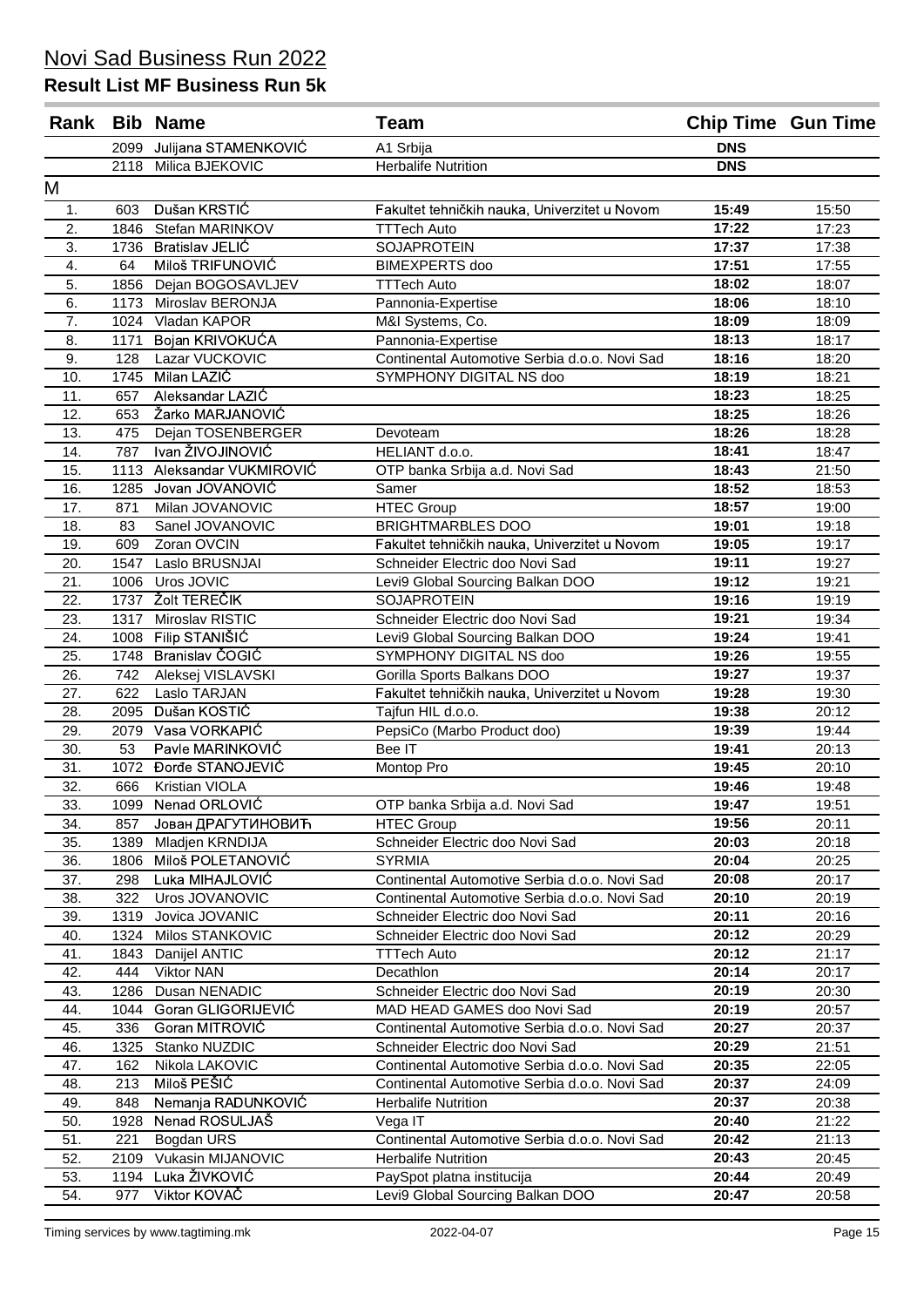| Rank |      | <b>Bib Name</b>           | Team                                          | <b>Chip Time Gun Time</b> |       |
|------|------|---------------------------|-----------------------------------------------|---------------------------|-------|
| 55.  |      | 1710 Dalibor TASEVSKI     | SHIMADZU D.O.O.                               | 20:49                     | 21:01 |
| 56.  | 2031 | Radenko PONJARAC          | Vojvodinašume                                 | 20:52                     | 26:25 |
| 57.  | 780  |                           | Heineken Srbija                               | 20:53                     | 20:55 |
| 58.  | 89   | Dusan Krajnovic KRAJNOVIC | cargo-partner doo                             | 20:56                     | 21:09 |
| 59.  | 855  | Darko PEJAKOVIĆ           | <b>HTEC Group</b>                             | 20:58                     | 21:06 |
| 60.  | 693  | Nemanja OLUIĆ             | Fresenius Medical Care Srbija d.o.o Vršac     | 20:59                     | 22:19 |
| 61.  | 1751 | Milivoje KNEZEVIC         | SYMPHONY DIGITAL NS doo                       | 20:59                     | 21:28 |
| 62.  | 151  | Jovan SAVIC               | Continental Automotive Serbia d.o.o. Novi Sad | 21:01                     | 23:55 |
| 63.  | 879  | Mladen MILANKOVIĆ         | <b>HTEC Group</b>                             | 21:02                     | 21:19 |
| 64.  | 76   | Vladimir GRUJIC           | <b>BRIGHTMARBLES DOO</b>                      | 21:02                     | 21:17 |
| 65.  | 347  | Edwin VAN DER KAA         | Continental Automotive Serbia d.o.o. Novi Sad | 21:03                     | 21:09 |
| 66.  | 1101 | Dragan PRODANOVIĆ         | OTP banka Srbija a.d. Novi Sad                | 21:03                     | 21:19 |
| 67.  | 1351 | <b>Boris GOLUBAR</b>      | Schneider Electric doo Novi Sad               | 21:04                     | 22:25 |
| 68.  | 878  | Dražen ĐANIĆ              | <b>HTEC Group</b>                             | 21:05                     | 21:20 |
| 69.  | 872  | Miloš DEČOV               | <b>HTEC Group</b>                             | 21:08                     | 21:11 |
| 70.  | 155  | SASA STJEPANOVIC          | Continental Automotive Serbia d.o.o. Novi Sad | 21:10                     | 26:32 |
| 71.  | 395  | Siniša SAVKOVIĆ           | Continental Automotive Serbia d.o.o. Novi Sad | 21:11                     | 26:32 |
| 72.  | 1318 | Nikola ASURDZIC           | Schneider Electric doo Novi Sad               | 21:11                     | 21:28 |
| 73.  | 1004 | Dejan BUHA                | Levi9 Global Sourcing Balkan DOO              | 21:11                     | 23:24 |
| 74.  | 1068 | Željko ŠTUMPF             | Montop Pro                                    | 21:11                     | 21:35 |
| 75.  | 918  | Dejan NIKOLIC             | Invenda Solutions d.o.o. Novi Sad             | 21:12                     | 22:21 |
| 76.  | 890  | Nemanja ZIVKOVIC          | <b>HTEC Group</b>                             | 21:12                     | 21:19 |
| 77.  | 1949 | Vladimir ČAMAGIĆ          | Vega IT                                       | 21:13                     | 23:23 |
| 78.  | 247  | Aleksandar ILIĆ           | Continental Automotive Serbia d.o.o. Novi Sad | 21:13                     | 21:20 |
| 79.  | 925  | Marko SAVIĆ               | Invenda Solutions d.o.o. Novi Sad             | 21:13                     | 22:21 |
| 80.  | 85   | Imre ČILEG                | <b>BRIGHTMARBLES DOO</b>                      | 21:13                     | 21:30 |
| 81.  | 1000 | Nemanja KOVACEVIC         | Levi9 Global Sourcing Balkan DOO              | 21:14                     | 21:26 |
| 82.  | 1083 | Dušan RADOJČIN            | Nika travel                                   | 21:15                     | 21:16 |
| 83.  | 73   | Marko HALAS               | <b>BIMEXPERTS</b> doo                         | 21:15                     | 21:35 |
| 84.  | 244  | Nemanja PETKOVIĆ          | Continental Automotive Serbia d.o.o. Novi Sad | 21:16                     | 22:34 |
| 85.  | 537  | Igor NOVOTNI              | Emakina.RS                                    | 21:16                     | 21:31 |
| 86.  | 969  | Đorđe STOJANOVIĆ          | KEBA d.o.o. Novi Sad                          | 21:20                     | 21:50 |
| 87.  | 1967 | Daniel KAMRAŠ             | Vega IT                                       | 21:21                     | 22:18 |
| 88.  |      | 1116 Aleksa PROSENICA     | OTP banka Srbija a.d. Novi Sad                | 21:21                     | 22:29 |
| 89.  | 1924 | Miloš ROKNIĆ              | Vega IT                                       | 21:22                     | 26:36 |
| 90.  |      | 1328 Karlo BOROS          | Schneider Electric doo Novi Sad               | 21:24                     | 23:22 |
| 91.  | 1932 | Marko MILOVAC             | Vega IT                                       | 21:25                     | 21:31 |
| 92.  | 2084 | Trajkoski JAKOV           | <b>Elsys Eastern Europe</b>                   | 21:26                     | 23:04 |
| 93.  | 1202 | Raško JOVIN               | PaySpot platna institucija                    | 21:26                     | 21:33 |
| 94.  | 127  | Ninoslav JOVANOV          | Continental Automotive Serbia d.o.o. Novi Sad | 21:28                     | 21:35 |
| 95.  | 1310 | Savo CVIJANOVIC           | Schneider Electric doo Novi Sad               | 21:30                     | 26:47 |
| 96.  | 1678 | Zoran BAJCETIC            | Schneider Electric doo Novi Sad               | 21:30                     | 21:34 |
| 97.  | 134  | Slobodan AVRAMOVIĆ        | Continental Automotive Serbia d.o.o. Novi Sad | 21:32                     | 21:39 |
| 98.  | 156  | Franja BENCIC             | Continental Automotive Serbia d.o.o. Novi Sad | 21:36                     | 21:56 |
| 99.  | 1793 | Vladimir PAPUGA           | Synechron                                     | 21:36                     | 21:43 |
| 100. | 1421 | Aleksandar LAZAREVIĆ      | Schneider Electric doo Novi Sad               | 21:36                     | 21:41 |
| 101. | 990  | Damir TUKODI              | Levi9 Global Sourcing Balkan DOO              | 21:42                     | 21:53 |
| 102. | 726  | Stefan ĆULUM              | <b>GIGATRON</b>                               | 21:42                     | 23:04 |
| 103. | 333  | Dušan RADANOVIĆ           | Continental Automotive Serbia d.o.o. Novi Sad | 21:42                     | 21:51 |
| 104. | 1916 | Vladimir KALAJDZIC        | Vega IT                                       | 21:42                     | 22:40 |
| 105. | 1775 | Filip ŽIVANOVIĆ           | Synechron                                     | 21:44                     | 22:52 |
| 106. | 2007 | <b>Branko RADIVOJEVIC</b> | Veriest                                       | 21:45                     | 23:17 |
| 107. | 1882 | Pavle STANOJEVIĆ          | <b>TTTech Auto</b>                            | 21:45                     | 21:52 |
| 108. | 788  | Nemanja GRUŽANIĆ          | HELIANT d.o.o.                                | 21:45                     | 22:00 |
| 109. | 1293 | Pavle BOBAN               | Schneider Electric doo Novi Sad               | 21:48                     | 24:33 |
| 110. | 2087 | Milan POPOVIĆ             | Elsys Eastern Europe                          | 21:49                     | 23:25 |
| 111. | 613  | Danijel RADAKOVIĆ         | Fakultet tehničkih nauka, Univerzitet u Novom | 21:49                     | 22:01 |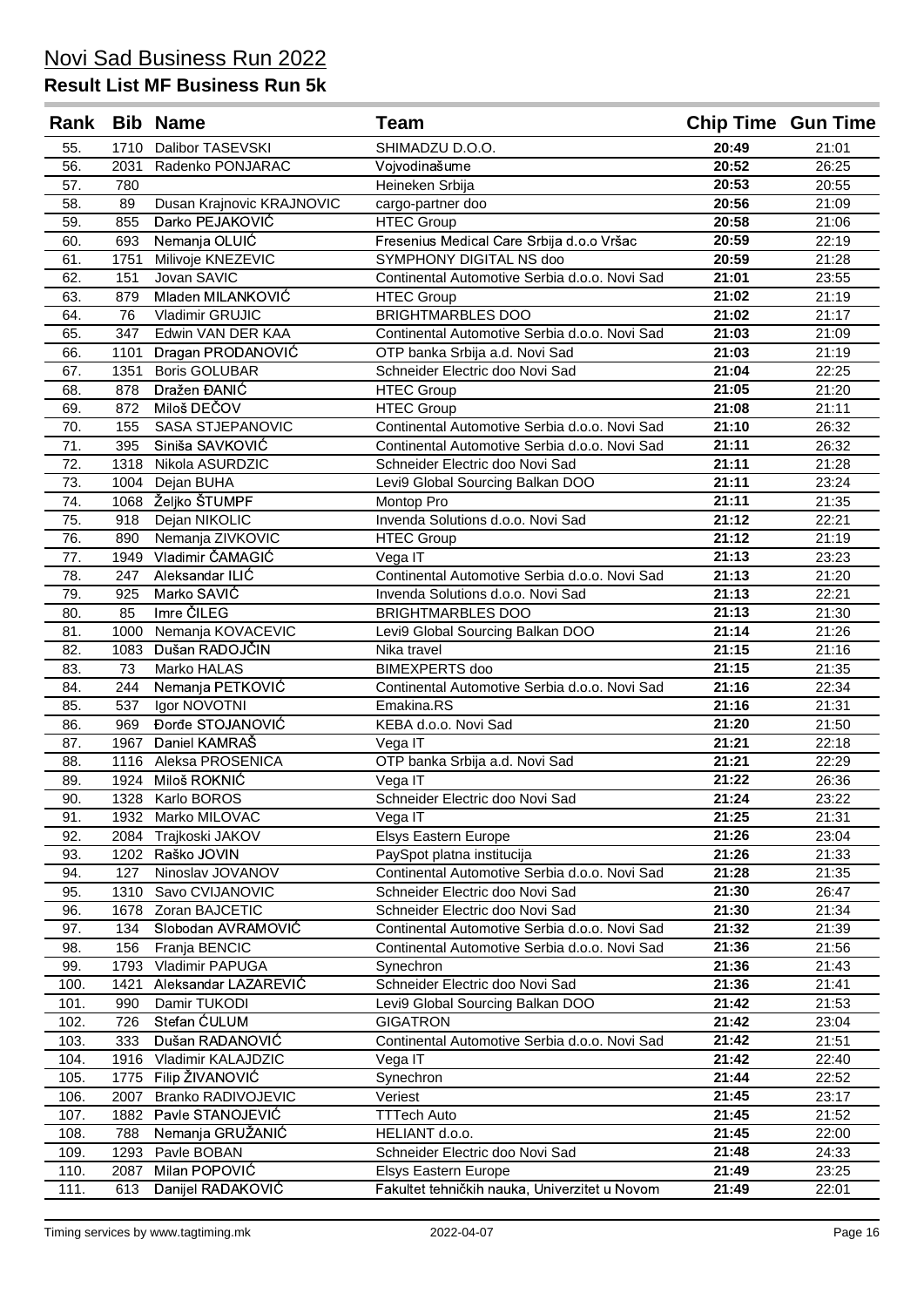| Rank |      | <b>Bib Name</b>          | <b>Team</b>                                   | <b>Chip Time Gun Time</b> |       |
|------|------|--------------------------|-----------------------------------------------|---------------------------|-------|
| 112. | 614  | Dejan MARINKOVIĆ         | Fakultet tehničkih nauka, Univerzitet u Novom | 21:51                     | 22:47 |
| 113. | 1307 | <b>Branislav POPOV</b>   | Schneider Electric doo Novi Sad               | 21:52                     | 22:01 |
| 114. | 44   | <b>Filip BASARA</b>      | AVA Information Systems doo                   | 21:57                     | 23:59 |
| 115. | 791  | Vujica LUKOVIC           | HELIANT d.o.o.                                | 21:58                     | 22:16 |
| 116. | 902  | Robert SABO              | Init Technologies d.o.o.                      | 22:00                     | 22:24 |
| 117. | 1935 | Sasa KOVACEVIC           | Vega IT                                       | 22:00                     | 27:15 |
| 118. | 778  |                          | Heineken Srbija                               | 22:00                     | 22:02 |
| 119. | 766  |                          | Heineken Srbija                               | 22:01                     | 22:25 |
| 120. | 1908 | Mirko BUJAGIĆ            | Vega IT                                       | 22:01                     | 24:10 |
| 121. | 43   | Rastko KOSTIĆ            | <b>AVA</b> Information Systems doo            | 22:01                     | 23:31 |
| 122. | 743  | Dušan GRKOVIĆ            | Gorilla Sports Balkans DOO                    | 22:03                     | 22:14 |
| 123. | 1961 | Vukasin JANKOVIC         | Vega IT                                       | 22:04                     | 22:10 |
| 124. | 417  | Srdjan DRAGOJEIVC        | Continental Automotive Serbia d.o.o. Novi Sad | 22:04                     | 22:13 |
| 125. | 1770 | Ilija MILINKOVIC         | Synechron                                     | 22:05                     | 26:40 |
| 126. | 65   | Vladimir VLAJIC          | <b>BIMEXPERTS</b> doo                         | 22:06                     | 22:26 |
| 127. | 971  | Srđan USORAC             | KEBA d.o.o. Novi Sad                          | 22:08                     | 22:42 |
| 128. | 1332 | Milan NJEGOSEVIC         | Schneider Electric doo Novi Sad               | 22:08                     | 24:53 |
| 129. | 451  | Ivan BOGICEVIC           | Delta Holding                                 | 22:12                     | 22:31 |
| 130. | 1001 | Miloš POPOVIĆ            | Levi9 Global Sourcing Balkan DOO              | 22:15                     | 23:19 |
| 131. | 673  | <b>Vladimir TRIFUNAC</b> | <b>Fit Complete</b>                           | 22:15                     | 22:35 |
| 132. | 1540 | Andrej MATIJEVIC         | Schneider Electric doo Novi Sad               | 22:15                     | 24:33 |
| 133. | 2120 | Jovica CVEJIN            | <b>Herbalife Nutrition</b>                    | 22:16                     | 22:18 |
| 134. | 843  | Predrag SKORIC           | <b>Herbalife Nutrition</b>                    | 22:17                     | 22:19 |
| 135. | 233  | Aleksa SKORIC            | Continental Automotive Serbia d.o.o. Novi Sad | 22:19                     | 25:07 |
| 136. | 862  | Nemanja KATANIC          | <b>HTEC Group</b>                             | 22:19                     | 23:00 |
| 137. | 681  | Miroslav JANOŠEVIĆ       | Fresenius Medical Care Srbija d.o.o Vršac     | 22:20                     | 23:35 |
| 138. | 534  | Djordje PERIN            | Emakina.RS                                    | 22:21                     | 22:33 |
| 139. | 1741 | Dragoslav PRPA           | <b>SOJAPROTEIN</b>                            | 22:22                     | 22:24 |
| 140. | 2066 | Никола САВИН             | Универекспорт                                 | 22:23                     | 22:44 |
| 141. | 1040 | Nikola ČAVIĆ             | MAD HEAD GAMES doo Novi Sad                   | 22:25                     | 23:21 |
| 142. | 2070 | Stefan STOJKOVIĆ         | Универекспорт                                 | 22:26                     | 22:54 |
| 143. | 442  | Boris ANTIC              | Decathlon                                     | 22:27                     | 23:05 |
| 144. | 1478 | Nemanja SVRKOTA          | Schneider Electric doo Novi Sad               | 22:27                     | 23:27 |
| 145. | 190  | Đorđe DOKIĆ              | Continental Automotive Serbia d.o.o. Novi Sad | 22:28                     | 22:36 |
| 146. | 1902 | Srđan RISTIĆ             | Univerzal doo                                 | 22:30                     | 22:50 |
| 147. | 618  | Igor RUSKOVSKI           | Fakultet tehničkih nauka, Univerzitet u Novom | 22:31                     | 22:48 |
| 148. | 868  | Marko PAVLOVIĆ           | <b>HTEC Group</b>                             | 22:31                     | 28:55 |
| 149. | 784  | Boban MLADENOVIĆ         | HELIANT d.o.o.                                | 22:32                     | 22:50 |
| 150. | 1925 | Aleksandar JANKOVIĆ      | Vega IT                                       | 22:32                     | 23:47 |
| 151. | 792  | Đorđe NUŠEVIĆ            | HELIANT d.o.o.                                | 22:33                     | 22:49 |
| 152. | 1812 | Stefan JOVIC             | <b>SYRMIA</b>                                 | 22:34                     | 22:55 |
| 153. | 433  | Branko GOJKOVIĆ          | Continental Automotive Serbia d.o.o. Novi Sad | 22:34                     | 22:44 |
| 154. | 262  | Nemanja GALIĆ            | Continental Automotive Serbia d.o.o. Novi Sad | 22:37                     | 23:08 |
| 155. | 566  | Ninoslav OBRADOVIC       | Engagis                                       | 22:39                     | 23:44 |
| 156. | 484  | Dejan RADOVANAC          | Devtech doo                                   | 22:40                     | 24:17 |
| 157. | 1711 | Nenad MILOJEVIC          | SHIMADZU D.O.O.                               | 22:41                     | 22:54 |
| 158. | 533  | Nikola DRAGAŠ            | Emakina.RS                                    | 22:47                     | 24:31 |
| 159. | 1326 | Danilo STRBAC            | Schneider Electric doo Novi Sad               | 22:48                     | 24:55 |
| 160. | 1375 | Dragan STANKOVIC         | Schneider Electric doo Novi Sad               | 22:48                     | 23:02 |
| 161. | 138  | David DABIC              | Continental Automotive Serbia d.o.o. Novi Sad | 22:49                     | 27:08 |
| 162. | 998  | Vukan MARKOVIĆ           | Levi9 Global Sourcing Balkan DOO              | 22:49                     | 23:03 |
| 163. | 2088 | Srđan SKALA              | Elsys Eastern Europe                          | 22:51                     | 24:26 |
| 164. | 1441 | Radislav ZEKANOVIC       | Schneider Electric doo Novi Sad               | 22:53                     | 23:07 |
| 165. | 594  | Milan MITIĆ              | Erste Banka                                   | 22:53                     | 23:40 |
| 166. | 957  | Milan ADAMOVIĆ           | <b>ITEN Engineering</b>                       | 22:54                     | 25:57 |
| 167. | 1987 | Branislav VUKOVIĆ        | Vega IT                                       | 22:55                     | 23:00 |
| 168. | 1655 | Fredrik BERGERLAND       | Schneider Electric doo Novi Sad               | 22:56                     | 24:17 |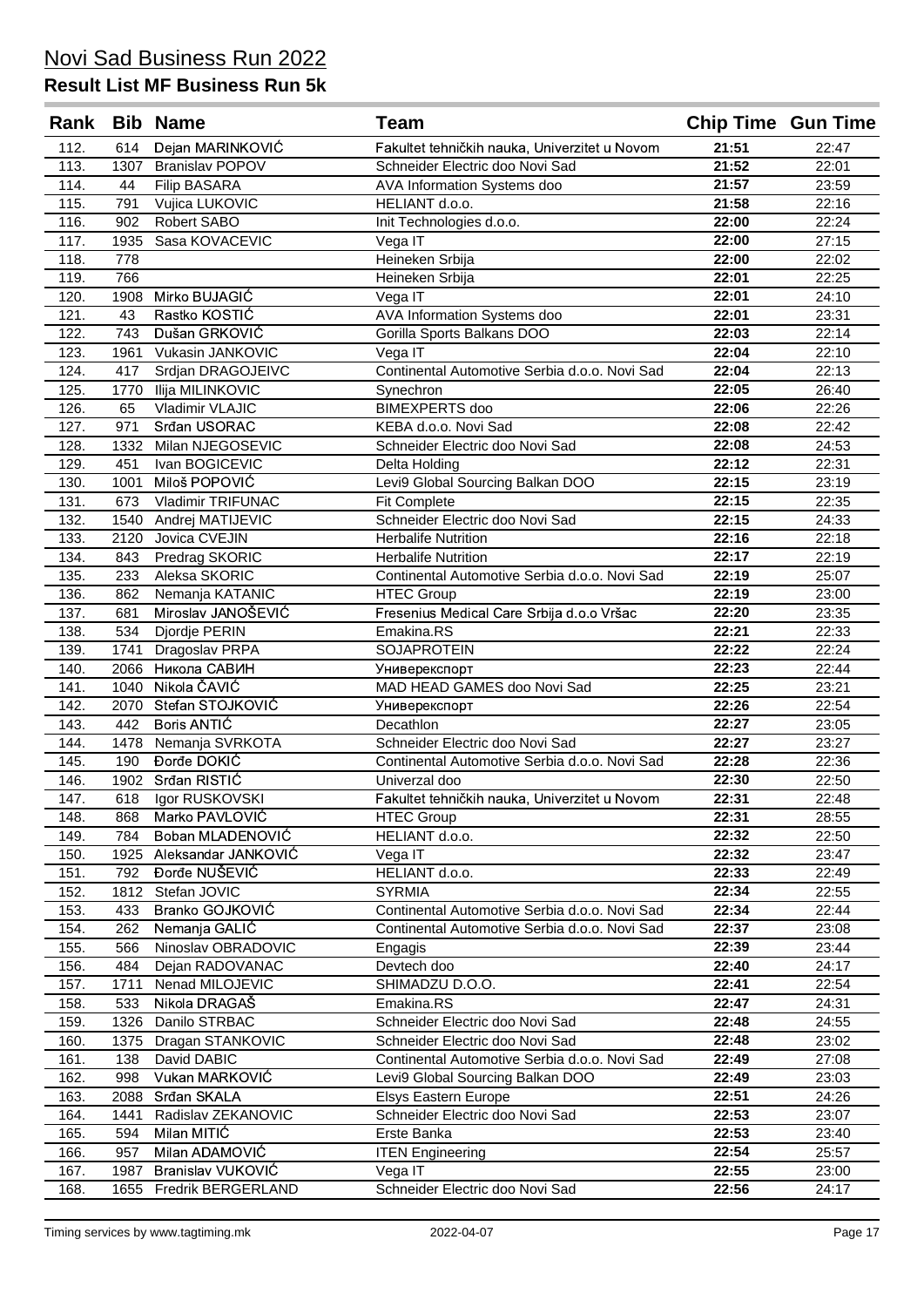| Rank         |              | <b>Bib Name</b>                    | <b>Team</b>                                    | <b>Chip Time Gun Time</b> |                |
|--------------|--------------|------------------------------------|------------------------------------------------|---------------------------|----------------|
| 169.         | 615          | Nemanja DAČEVIĆ                    | Fakultet tehničkih nauka, Univerzitet u Novom  | 22:56                     | 23:53          |
| 170.         | 1884         | Damjan GLAMOČIĆ                    | <b>TTTech Auto</b>                             | 22:59                     | 23:06          |
| 171.         | 1081         | Ivan MILANOVIC                     | Nidec Electric Motor Serbia                    | 23:00                     | 23:26          |
| 172.         | 1074         | Milan PEJIĆ                        | Montop Pro                                     | 23:01                     | 23:24          |
| 173.         | 1854         | Boris BERČEK                       | <b>TTTech Auto</b>                             | 23:03                     | 24:40          |
| 174.         | 1490         | Dragan MALJKOVIC                   | Schneider Electric doo Novi Sad                | 23:05                     | 25:13          |
| 175.         | 1723         | Stefan DENIĆ                       | Smart d.o.o.                                   | 23:07                     | 24:50          |
| 176.         | 798          | Marko STOJANOVIC                   | HELIANT d.o.o.                                 | 23:07                     | 23:23          |
| 177.         | 815          | Vladimir GRBIC                     | Hemofarm A.D.                                  | 23:08                     | 23:40          |
| 178.         | 297          | Miloš NOVAKOVIĆ                    | Continental Automotive Serbia d.o.o. Novi Sad  | 23:08                     | 24:23          |
| 179.         | 1952         | Stefan VARGA                       | Vega IT                                        | 23:08                     | 23:18          |
| 180.         | 1656         | <b>Henric AXELSSON</b>             | Schneider Electric doo Novi Sad                | 23:10                     | 24:30          |
| 181.         | 1531         | Aleksa SIMIC                       | Schneider Electric doo Novi Sad                | 23:10                     | 23:19          |
| 182.         | 1338         | Mirko ODALOVIC                     | Schneider Electric doo Novi Sad                | 23:12                     | 23:16          |
| 183.         | 967          | Nikola NEŠKOVIĆ                    | KEBA d.o.o. Novi Sad                           | 23:12                     | 23:46          |
| 184.         | 476          | Vladimir MIKIĆ                     | Devoteam                                       | 23:14                     | 25:11          |
| 185.         | 466          | Miloš ĐUKIĆ                        | Devoteam                                       | 23:15                     | 25:11          |
| 186.         | 1990         | Nenad LALOŠEVIĆ                    | Vega IT                                        | 23:15                     | 25:19          |
| 187.         | 679          | Vladimir ORLIĆ                     | Fresenius Medical Care Srbija d.o.o Vršac      | 23:16                     | 24:39          |
| 188.         | 276          | Dusan PECIC                        | Continental Automotive Serbia d.o.o. Novi Sad  | 23:17                     | 26:56          |
| 189.         | 740          | Stefan LUKIĆ                       | Goodwill Pharma d.o.o.                         | 23:17                     | 23:39          |
| 190.         | 929          | Nikola JEFTIĆ                      | Invenda Solutions d.o.o. Novi Sad              | 23:19                     | 24:26          |
| 191.         | 754          | Nikola RAŠETA                      | Hedwell d.o.o                                  | 23:20                     | 24:05          |
| 192.         | 2085         | Neskovic PAVLE                     | Elsys Eastern Europe                           | 23:20                     | 24:53          |
| 193.         | 323          | Ognjen STANIŠIĆ                    | Continental Automotive Serbia d.o.o. Novi Sad  | 23:21                     | 27:00          |
| 194.         | 1896         | Aleksandar BOROVČANIN              | Univerzal doo                                  | 23:23                     | 26:21          |
| 195.         | 1576         | Luka VUJICIC                       | Schneider Electric doo Novi Sad                | 23:23                     | 26:11          |
| 196.         | 240          | Dusan JELIC                        | Continental Automotive Serbia d.o.o. Novi Sad  | 23:23                     | 23:38          |
| 197.         | 339          | Andrej LOJDL                       | Continental Automotive Serbia d.o.o. Novi Sad  | 23:23                     | 23:31          |
| 198.         | 1826         | Petar PLEĆAŠ                       | <b>TIAC</b>                                    | 23:23                     | 24:50          |
| 199.         | 467          | Stevan OGNJENOVIĆ                  | Devoteam                                       | 23:23                     | 25:20          |
| 200.         | 1119         | Milan TRMČIĆ                       | OTP banka Srbija a.d. Novi Sad                 | 23:24                     | 26:46          |
| 201.         | 1261         | Pero SMILJANIC                     | RT-RK                                          | 23:26                     | 24:59          |
| 202.         | 985          | Nikola ILIĆ                        | Levi9 Global Sourcing Balkan DOO               | 23:26                     | 26:33          |
| 203.         | 2057         | Stefan NIKOLIC                     | Универекспорт                                  | 23:27                     | 23:54          |
| 204.         | 697          | Luka TODOROVIĆ                     | Fresenius Medical Care Srbija d.o.o Vršac      | 23:27                     | 24:46          |
| 205.         |              | 1193 Kristijan PETKOVIĆ            | PaySpot platna institucija                     | 23:29                     | 23:35          |
| 206.         | 1009         | Vladimir ŠVONJA                    | Levi9 Global Sourcing Balkan DOO               | 23:30                     | 23:43          |
| 207.         | 265          | Lazar UROSEVIC                     | Continental Automotive Serbia d.o.o. Novi Sad  | 23:30                     | 24:44          |
| 208.         | 1017         | Jovica SAVIC                       | Levi9 Global Sourcing Balkan DOO               | 23:31                     | 23:42          |
| 209.         | 1899         | Aleksandar MIHAJLOVIĆ              | Univerzal doo                                  | 23:31                     | 26:29          |
| 210.         | 227          | Petar CIRIC                        | Continental Automotive Serbia d.o.o. Novi Sad  | 23:32                     | 26:22          |
| 211.         | 211          | Igor BJELICA                       | Continental Automotive Serbia d.o.o. Novi Sad  | 23:33                     | 23:43          |
| 212.         | 854          | Igor STANIVUK                      | <b>HTEC Group</b>                              | 23:33                     | 24:51          |
| 213.         | 1654         | Mats ESTÉEN                        | Schneider Electric doo Novi Sad                | 23:33<br>23:33            | 24:54          |
| 214.         | 732          | Nikola ŠUJICA                      | <b>GIGATRON</b>                                | 23:34                     | 24:49          |
| 215.         | 756          | Aleksandar LAZOVIC                 | Hedwell d.o.o                                  | 23:35                     | 24:11          |
| 216.         | 361          | Robert ALMADI<br>Srđan GRČIĆ       | Continental Automotive Serbia d.o.o. Novi Sad  | 23:37                     | 27:05          |
| 217.         | 923          |                                    | Invenda Solutions d.o.o. Novi Sad              |                           | 24:49          |
| 218.         | 88           | Dalibor KLASAN                     | cargo-partner doo                              | 23:37<br>23:37            | 23:51          |
| 219.         | 1550         | Jugoslav DUJIC<br>Vladimir JOVIČIĆ | Schneider Electric doo Novi Sad<br><b>TIAC</b> | 23:40                     | 26:06          |
| 220.         | 1823         | Dragan VUKOVIC                     | Schneider Electric doo Novi Sad                | 23:41                     | 25:09<br>24:00 |
| 221.<br>222. | 1492<br>1957 | Lazar JOVIĆ                        |                                                | 23:41                     | 25:35          |
|              | 438          | Boris ŽIVANOVIĆ                    | Vega IT<br>Decathlon                           | 23:42                     | 23:45          |
| 223.         | 1397         | Zoran MARCETIC                     | Schneider Electric doo Novi Sad                | 23:42                     | 23:53          |
| 224.<br>225. | 1988         | Rade ILIĆ                          | Vega IT                                        | 23:42                     | 24:39          |
|              |              |                                    |                                                |                           |                |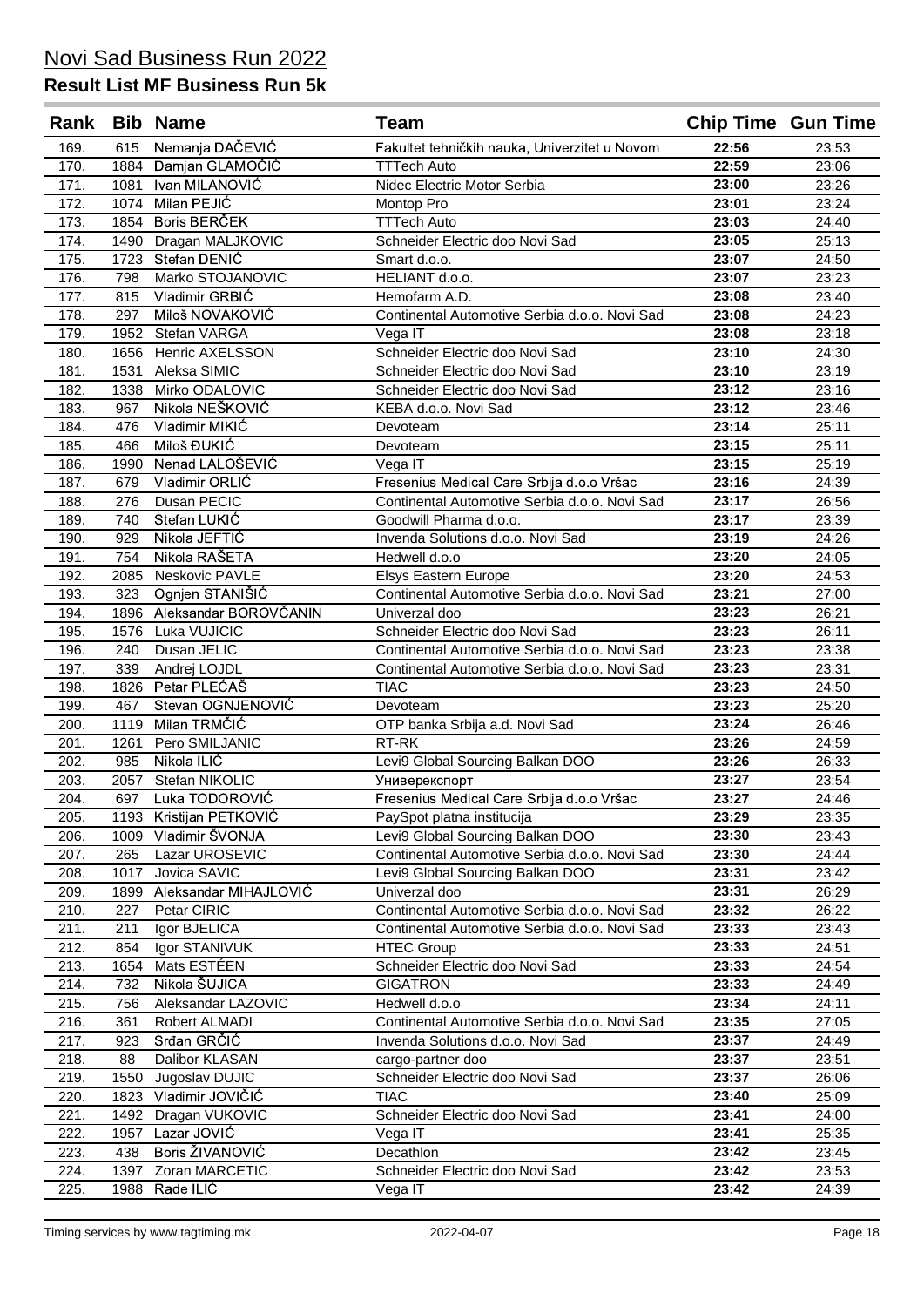| Rank         |            | <b>Bib Name</b>                 | <b>Team</b>                                                  | <b>Chip Time Gun Time</b> |                |
|--------------|------------|---------------------------------|--------------------------------------------------------------|---------------------------|----------------|
| 226.         | 319        | Dejan VUJATOVIC                 | Continental Automotive Serbia d.o.o. Novi Sad                | 23:43                     | 24:26          |
| 227.         | 744        | Ivan JELIC                      | Gorilla Sports Balkans DOO                                   | 23:43                     | 23:53          |
| 228.         | 1767       | Vanja DRAGANIC                  | Synechron                                                    | 23:43                     | 26:04          |
| 229.         | 206        | Stefan NIKOLIC                  | Continental Automotive Serbia d.o.o. Novi Sad                | 23:44                     | 24:27          |
| 230.         | 245        | Danijel` BUDIMIR                | Continental Automotive Serbia d.o.o. Novi Sad                | 23:46                     | 23:46          |
| 231.         | 1757       | Cedomir LUKIC                   | SYMPHONY DIGITAL NS doo                                      | 23:47                     | 24:41          |
| 232.         | 605        | Stevan STANKOVSKI               | Fakultet tehničkih nauka, Univerzitet u Novom                | 23:47                     | 24:38          |
| 233.         | 575        | Milan KRCMAR                    | ENLIGHT IT SOURCING DOO NOVI SAD                             | 23:47                     | 26:30          |
| 234.         | 1053       | Bojan MILANOVIĆ                 | Marsh d.o.o.                                                 | 23:48                     | 24:55          |
| 235.         | 639        | Damir ULOVEC                    | <b>Fiscal Solutions</b>                                      | 23:48                     | 24:27          |
| 236.         | 515        | Igor RADOS                      | <b>Elixir Group</b>                                          | 23:48                     | 24:43          |
| 237.         | 189        | Dragan BAJUS                    | Continental Automotive Serbia d.o.o. Novi Sad                | 23:49                     | 23:58          |
| 238.         | 1940       | Nemanja ĐOKIĆ                   | Vega IT                                                      | 23:50                     | 25:24          |
| 239.         | 1396       | Dejan MILIVOJEVIC               | Schneider Electric doo Novi Sad                              | 23:51                     | 25:59          |
| 240.         | 875        | Marko KRNJETIN                  | <b>HTEC Group</b>                                            | 23:51                     | 24:35          |
| 241.         | 528        | Nikola DJOKIC                   | Emakina.RS                                                   | 23:52                     | 24:11          |
| 242.         | 1366       | Davor NADJ                      | Schneider Electric doo Novi Sad                              | 23:53                     | 25:30          |
| 243.         | 543        | Marko ZECEVIC                   | Emakina.RS                                                   | 23:54                     | 24:32          |
| 244.         | 2028       | Srđan MARKOVIĆ                  | Vojvodinašume                                                | 23:54                     | 29:26          |
| 245.         | 46         | Bojan MILIĆEVIĆ                 | AVA Information Systems doo                                  | 23:55                     | 25:46          |
| 246.         | 122        | Stefan STAROVLAH                | Continental Automotive Serbia d.o.o. Novi Sad                | 23:55                     | 24:02          |
| 247.         | 1161       | Danilo MANEVSKI                 | OTP banka Srbija a.d. Novi Sad                               | 23:57                     | 27:18          |
| 248.         | 376        | Dragan DIKLIC                   | Continental Automotive Serbia d.o.o. Novi Sad                | 23:59                     | 28:42          |
| 249.         | 1089       | Miodrag TABAKOVIĆ               | Norma Group                                                  | 23:59                     | 25:07          |
| 250.         | 1956       | Dražen GAJIĆ                    | Vega IT                                                      | 23:59                     | 26:08          |
| 251.         | 772        |                                 | Heineken Srbija                                              | 24:00                     | 24:26          |
| 252.         | 2046       | <b>Guido ANGENENDT</b>          | Zuhlke Engineering                                           | 24:00                     | 26:27          |
| 253.         | 1944       | Dragan JANJIĆ                   | Vega IT                                                      | 24:01                     | 28:03          |
| 254.         | 1070       | Marko JANJIĆ                    | Montop Pro                                                   | 24:02                     | 24:20          |
| 255.         | 1670       | Zeljko MARILOVIC                | Schneider Electric doo Novi Sad                              | 24:03                     | 25:03          |
| 256.         | 683        | Nemanja PEJOVIĆ                 | Fresenius Medical Care Srbija d.o.o Vršac                    | 24:03                     | 26:50          |
| 257.         | 1880       | Stevan MIHAJLOVIC               | <b>TTTech Auto</b>                                           | 24:03                     | 25:07          |
| 258.         | 955        | Milan HAJDIN                    | ION Solutions doo                                            | 24:04                     | 24:42          |
| 259.         | 2077       | Željko ANĐIĆ                    | PepsiCo (Marbo Product doo)                                  | 24:04                     | 25:32          |
| 260.         | 1822       | Mita STOJIĆ                     | <b>TIAC</b>                                                  | 24:05                     | 25:33          |
| 261.         | 487        | Sasa CEGAR                      | Devtech doo                                                  | 24:07                     | 25:45          |
| 262.         |            | 1240 Ivan SEKULIĆ               | Quality House DOO                                            | 24:08                     | 24:28          |
| 263.         | 1780       | Miroslav KONDIC                 | Synechron<br>Fakultet tehničkih nauka, Univerzitet u Novom   | 24:08                     | 28:53          |
| 264.         | 616<br>930 | Nikola OLUŠKI<br>Vladimir ČAVIĆ | Invenda Solutions d.o.o. Novi Sad                            | 24:08<br>24:09            | 25:04<br>25:19 |
| 265.         | 1203       | Ivan RADOJIČIĆ                  |                                                              | 24:10                     | 24:15          |
| 266.         | 1104       | Nikola RACKOV                   | PaySpot platna institucija<br>OTP banka Srbija a.d. Novi Sad | 24:10                     | 25:18          |
| 267.<br>268. | 154        | Djordje RISIMOVIC               | Continental Automotive Serbia d.o.o. Novi Sad                | 24:10                     | 28:26          |
| 269.         | 1989       | Filip LUBURIĆ                   | Vega IT                                                      | 24:12                     | 25:44          |
| 270.         | 633        | Goran DROBAC                    | <b>Fiscal Solutions</b>                                      | 24:12                     | 24:46          |
| 271.         | 1779       | Neven MILAKARA                  | Synechron                                                    | 24:13                     | 28:53          |
| 272.         | 2051       | Борислав ПРАЛИЦА                | Универекспорт                                                | 24:13                     | 24:41          |
| 273.         | 1505       | Marko COMIC                     | Schneider Electric doo Novi Sad                              | 24:13                     | 25:02          |
| 274.         | 2042       | <b>Branislav MANOJLOVIC</b>     | Zesium mobile doo                                            | 24:14                     | 24:41          |
| 275.         | 2064       | Небојша ГОЛИЋ                   | Универекспорт                                                | 24:14                     | 24:43          |
| 276.         | 1918       | Aleksandar GAJIĆ                | Vega IT                                                      | 24:14                     | 26:59          |
| 277.         | 651        | Goran GAJINOV                   | <b>Fiscal Solutions</b>                                      | 24:16                     | 26:59          |
| 278.         | 26         | Bojan MARKOVIĆ                  | Adacta                                                       | 24:17                     | 25:08          |
| 279.         | 750        | Boban SREMCEVIC                 | Hedwell d.o.o                                                | 24:19                     | 24:55          |
| 280.         | 52         | Nikola MALINOVIĆ                | Bee IT                                                       | 24:20                     | 24:53          |
| 281.         | 984        | Dalibor Kovacevic KOVACEVIC     | Levi9 Global Sourcing Balkan DOO                             | 24:21                     | 27:42          |
| 282.         | 1920       | Stefan ŠUMAR                    | Vega IT                                                      | 24:22                     | 26:11          |
|              |            |                                 |                                                              |                           |                |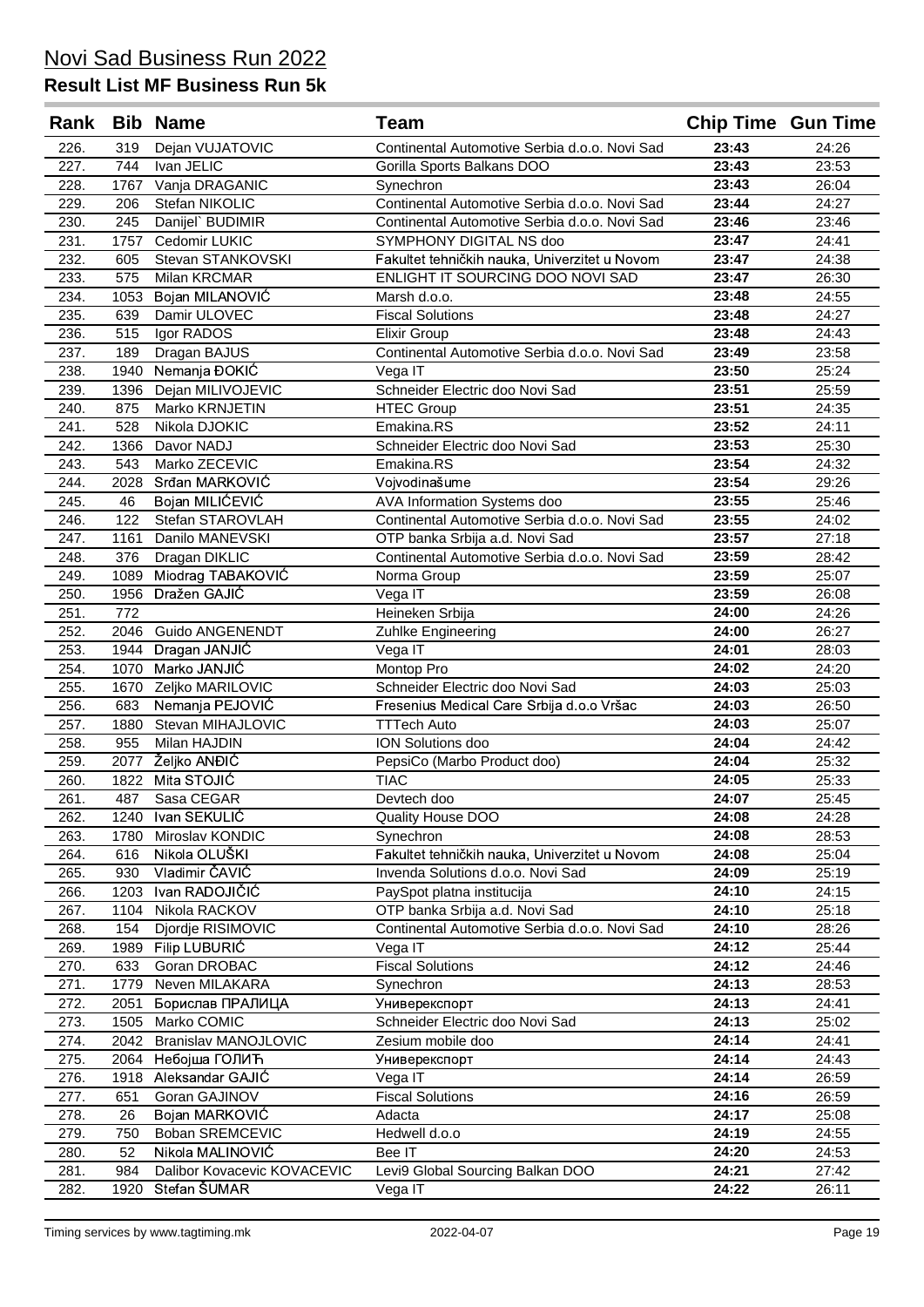| Stefan SIKIMIĆ<br>24:22<br>283.<br>136<br>Continental Automotive Serbia d.o.o. Novi Sad<br>26:23<br>24:23<br>Aleksandar DESPOTOVIĆ<br>284.<br>9<br>26:01<br>3 Banka a.d. Novi Sad<br>24:23<br>25:52<br>285.<br>1828<br>Igor VUJIC<br><b>TIAC</b><br>24:24<br><b>Herbalife Nutrition</b><br>286.<br>2121<br><b>Branislav SAVIC</b><br>24:26<br>1079 Željko ŠOPALOVIĆ<br>24:24<br>287.<br>Nidec Electric Motor Serbia<br>24:52<br>24:25<br>288.<br>Коста КУПРЕШАК<br>26:14<br>1921<br>Vega IT<br>Siniša ĆURČIĆ<br>24:25<br>289.<br>593<br>Erste Banka<br>25:11<br>24:26<br>290.<br>1394 Sebastijan STOJA<br>Schneider Electric doo Novi Sad<br>26:00<br>24:26<br>Dzhonni SHAKRYL<br>291.<br>700<br>GASTRANS d.o.o. Novi Sad<br>24:34<br>292.<br>Mihajlo GORUNOVIC<br>24:27<br>27:07<br>1012<br>Levi9 Global Sourcing Balkan DOO<br>293.<br>702<br>Maxim ZUBOV<br>24:27<br>24:33<br>GASTRANS d.o.o. Novi Sad<br>26:28<br>294.<br>Stevan VULIC<br>24:27<br>1886<br><b>TTTech Auto</b><br>295.<br>37<br>Siniša TRIFUNOVIĆ<br>AUGMENTUM DOO NOVI SAD<br>24:27<br>24:45<br>296.<br>24:28<br>24:45<br>1388<br>Ljupče LITAJKOVSKI<br>Schneider Electric doo Novi Sad<br>24:28<br>297.<br>Nenad MIRKOVIC<br>25:56<br>1676<br>Schneider Electric doo Novi Sad<br>24:29<br>298.<br>Damir TATALOVIC<br>Zesium mobile doo<br>25:45<br>2040<br>SHIMADZU D.O.O.<br>299.<br>1709<br>Dalibor KISELJOVSKI<br>24:30<br>24:42<br>300.<br>Milan LISICA<br>Zesium mobile doo<br>24:30<br>25:46<br>2041<br>27:43<br>562<br>Jovan RADOSAVKIC<br>Emakina.RS<br>24:31<br>301.<br>24:31<br>Stevan POPOV<br>RT-RK<br>25:36<br>302.<br>1271<br>ENLIGHT IT SOURCING DOO NOVI SAD<br>27:32<br>Dragan GVOZDENOVIC<br>24:31<br>303.<br>576<br>Lazar NIKOLIĆ<br>24:32<br>304.<br>49<br>26:33<br>AVA Information Systems doo<br>24:32<br>Ivan ALARGIĆ<br>1719<br>25:08<br>305.<br>Sixsentix<br>24:34<br>OTP banka Srbija a.d. Novi Sad<br>1126<br>Branko STOJISAVLJEVIĆ<br>29:27<br>306.<br>24:34<br>Stefan ZIVKOVIC<br>OTP banka Srbija a.d. Novi Sad<br>26:48<br>307.<br>1141<br>24:35<br>Ivan VUJOVIĆ<br>308.<br>1265<br>RT-RK<br>25:40<br>24:37<br>172<br>Milos PRANJKIC<br>Continental Automotive Serbia d.o.o. Novi Sad<br>25:00<br>309.<br>24:38<br>310.<br>Aljoša ARSENOVIĆ<br>25:05<br>585<br>Enterijer Janković<br>24:38<br>Siniša SLADIĆ<br>901<br>26:08<br>311.<br>Init Technologies d.o.o.<br>24:39<br>Luka SMILJANIĆ<br>312.<br>1733<br>Smart d.o.o.<br>26:20<br>24:39<br>313.<br>Nikola TITELAC<br>25:01<br>1813<br>Telekom Srbija<br>24:40<br>Sebastian DUDAS<br>28:36<br>314.<br>936<br>Inviggo<br>24:41<br>315.<br>332<br>Mihailo ROKSANDIC<br>Continental Automotive Serbia d.o.o. Novi Sad<br>28:12<br>Fredrik SJÖMAN<br>24:41<br>316.<br>26:01<br>1658<br>Schneider Electric doo Novi Sad<br>Miloš MIHAJLOVIĆ<br>24:41<br>26:24<br>317.<br>1725<br>Smart d.o.o.<br>318.<br>24:42<br>770<br>25:06<br>Heineken Srbiia<br>27<br>319.<br>Adacta<br>24:42<br>25:33<br>Nikola VUKOSAVLJEV<br>24:44<br>25:10<br>320.<br>1073<br>Montop Pro<br>Olja MIHAJLOVIĆ<br>MAD HEAD GAMES doo Novi Sad<br>24:44<br>25:23<br>321.<br>1045<br><b>Branko PLAVSIC</b><br>24:44<br>25:08<br>322.<br>1514<br>Schneider Electric doo Novi Sad<br>Miloš KALINIĆ<br>24:45<br>25:10<br>323.<br>1071<br>Montop Pro<br>324.<br>Stefan MOSKIĆ<br>Fresenius Medical Care Srbija d.o.o Vršac<br>24:46<br>26:10<br>686<br>24:47<br>26:53<br>325.<br>1593<br>Milos M. GAJIC<br>Schneider Electric doo Novi Sad<br>10399 N.N. NN<br>24:48<br>27:48<br>326.<br>Nema<br>Viktor VEREŠ<br>KEBA d.o.o. Novi Sad<br>24:48<br>25:18<br>327.<br>970<br>24:49<br>24:56<br>328.<br>216<br>Srdjan MILOSEVIC<br>Continental Automotive Serbia d.o.o. Novi Sad<br>Miloš BOTIĆ<br>24:51<br>329.<br>318<br>28:26<br>Continental Automotive Serbia d.o.o. Novi Sad<br>24:51<br>25:40<br>330.<br>1291<br>Srdjan STANOJEV<br>Schneider Electric doo Novi Sad<br>24:52<br>331.<br>Kiso MLADEN<br>30:07<br>2073<br>Nul Tien doo Beograd<br>24:53<br>332.<br>Mihajlo MEDIC<br>Schneider Electric doo Novi Sad<br>28:12<br>1289<br>24:54<br>333.<br>Djordje POLOVINA<br>28:39<br>415<br>Continental Automotive Serbia d.o.o. Novi Sad<br>24:54<br>Franja ZALAR<br>26:04<br>334.<br>1115<br>OTP banka Srbija a.d. Novi Sad<br>24:58<br>Marko KOVAČEVIĆ<br>25:57<br>335.<br>1905<br>Vega IT<br>Ivan IGNJATOVIĆ<br>24:59<br>336.<br>1721<br>Sixsentix<br>25:38<br>24:59<br>Ђорђе ПАЗАРСКИ<br>25:24<br>337.<br>2063<br>Универекспорт<br>Milan ŠUŠA<br>24:59<br>338.<br>1262<br>RT-RK<br>26:03<br>1134 Željomir BANJAC<br>OTP banka Srbija a.d. Novi Sad<br>339.<br>25:00<br>29:53 |  | Rank Bib Name | <b>Team</b> | <b>Chip Time Gun Time</b> |  |
|-------------------------------------------------------------------------------------------------------------------------------------------------------------------------------------------------------------------------------------------------------------------------------------------------------------------------------------------------------------------------------------------------------------------------------------------------------------------------------------------------------------------------------------------------------------------------------------------------------------------------------------------------------------------------------------------------------------------------------------------------------------------------------------------------------------------------------------------------------------------------------------------------------------------------------------------------------------------------------------------------------------------------------------------------------------------------------------------------------------------------------------------------------------------------------------------------------------------------------------------------------------------------------------------------------------------------------------------------------------------------------------------------------------------------------------------------------------------------------------------------------------------------------------------------------------------------------------------------------------------------------------------------------------------------------------------------------------------------------------------------------------------------------------------------------------------------------------------------------------------------------------------------------------------------------------------------------------------------------------------------------------------------------------------------------------------------------------------------------------------------------------------------------------------------------------------------------------------------------------------------------------------------------------------------------------------------------------------------------------------------------------------------------------------------------------------------------------------------------------------------------------------------------------------------------------------------------------------------------------------------------------------------------------------------------------------------------------------------------------------------------------------------------------------------------------------------------------------------------------------------------------------------------------------------------------------------------------------------------------------------------------------------------------------------------------------------------------------------------------------------------------------------------------------------------------------------------------------------------------------------------------------------------------------------------------------------------------------------------------------------------------------------------------------------------------------------------------------------------------------------------------------------------------------------------------------------------------------------------------------------------------------------------------------------------------------------------------------------------------------------------------------------------------------------------------------------------------------------------------------------------------------------------------------------------------------------------------------------------------------------------------------------------------------------------------------------------------------------------------------------------------------------------------------------------------------------------------------------------------------------------------------------------------------------------------------------------------------------------------------------------------------------------------------------------------------------------------------------------------------------------------------------------------------------------------------------------------------------------|--|---------------|-------------|---------------------------|--|
|                                                                                                                                                                                                                                                                                                                                                                                                                                                                                                                                                                                                                                                                                                                                                                                                                                                                                                                                                                                                                                                                                                                                                                                                                                                                                                                                                                                                                                                                                                                                                                                                                                                                                                                                                                                                                                                                                                                                                                                                                                                                                                                                                                                                                                                                                                                                                                                                                                                                                                                                                                                                                                                                                                                                                                                                                                                                                                                                                                                                                                                                                                                                                                                                                                                                                                                                                                                                                                                                                                                                                                                                                                                                                                                                                                                                                                                                                                                                                                                                                                                                                                                                                                                                                                                                                                                                                                                                                                                                                                                                                                                                       |  |               |             |                           |  |
|                                                                                                                                                                                                                                                                                                                                                                                                                                                                                                                                                                                                                                                                                                                                                                                                                                                                                                                                                                                                                                                                                                                                                                                                                                                                                                                                                                                                                                                                                                                                                                                                                                                                                                                                                                                                                                                                                                                                                                                                                                                                                                                                                                                                                                                                                                                                                                                                                                                                                                                                                                                                                                                                                                                                                                                                                                                                                                                                                                                                                                                                                                                                                                                                                                                                                                                                                                                                                                                                                                                                                                                                                                                                                                                                                                                                                                                                                                                                                                                                                                                                                                                                                                                                                                                                                                                                                                                                                                                                                                                                                                                                       |  |               |             |                           |  |
|                                                                                                                                                                                                                                                                                                                                                                                                                                                                                                                                                                                                                                                                                                                                                                                                                                                                                                                                                                                                                                                                                                                                                                                                                                                                                                                                                                                                                                                                                                                                                                                                                                                                                                                                                                                                                                                                                                                                                                                                                                                                                                                                                                                                                                                                                                                                                                                                                                                                                                                                                                                                                                                                                                                                                                                                                                                                                                                                                                                                                                                                                                                                                                                                                                                                                                                                                                                                                                                                                                                                                                                                                                                                                                                                                                                                                                                                                                                                                                                                                                                                                                                                                                                                                                                                                                                                                                                                                                                                                                                                                                                                       |  |               |             |                           |  |
|                                                                                                                                                                                                                                                                                                                                                                                                                                                                                                                                                                                                                                                                                                                                                                                                                                                                                                                                                                                                                                                                                                                                                                                                                                                                                                                                                                                                                                                                                                                                                                                                                                                                                                                                                                                                                                                                                                                                                                                                                                                                                                                                                                                                                                                                                                                                                                                                                                                                                                                                                                                                                                                                                                                                                                                                                                                                                                                                                                                                                                                                                                                                                                                                                                                                                                                                                                                                                                                                                                                                                                                                                                                                                                                                                                                                                                                                                                                                                                                                                                                                                                                                                                                                                                                                                                                                                                                                                                                                                                                                                                                                       |  |               |             |                           |  |
|                                                                                                                                                                                                                                                                                                                                                                                                                                                                                                                                                                                                                                                                                                                                                                                                                                                                                                                                                                                                                                                                                                                                                                                                                                                                                                                                                                                                                                                                                                                                                                                                                                                                                                                                                                                                                                                                                                                                                                                                                                                                                                                                                                                                                                                                                                                                                                                                                                                                                                                                                                                                                                                                                                                                                                                                                                                                                                                                                                                                                                                                                                                                                                                                                                                                                                                                                                                                                                                                                                                                                                                                                                                                                                                                                                                                                                                                                                                                                                                                                                                                                                                                                                                                                                                                                                                                                                                                                                                                                                                                                                                                       |  |               |             |                           |  |
|                                                                                                                                                                                                                                                                                                                                                                                                                                                                                                                                                                                                                                                                                                                                                                                                                                                                                                                                                                                                                                                                                                                                                                                                                                                                                                                                                                                                                                                                                                                                                                                                                                                                                                                                                                                                                                                                                                                                                                                                                                                                                                                                                                                                                                                                                                                                                                                                                                                                                                                                                                                                                                                                                                                                                                                                                                                                                                                                                                                                                                                                                                                                                                                                                                                                                                                                                                                                                                                                                                                                                                                                                                                                                                                                                                                                                                                                                                                                                                                                                                                                                                                                                                                                                                                                                                                                                                                                                                                                                                                                                                                                       |  |               |             |                           |  |
|                                                                                                                                                                                                                                                                                                                                                                                                                                                                                                                                                                                                                                                                                                                                                                                                                                                                                                                                                                                                                                                                                                                                                                                                                                                                                                                                                                                                                                                                                                                                                                                                                                                                                                                                                                                                                                                                                                                                                                                                                                                                                                                                                                                                                                                                                                                                                                                                                                                                                                                                                                                                                                                                                                                                                                                                                                                                                                                                                                                                                                                                                                                                                                                                                                                                                                                                                                                                                                                                                                                                                                                                                                                                                                                                                                                                                                                                                                                                                                                                                                                                                                                                                                                                                                                                                                                                                                                                                                                                                                                                                                                                       |  |               |             |                           |  |
|                                                                                                                                                                                                                                                                                                                                                                                                                                                                                                                                                                                                                                                                                                                                                                                                                                                                                                                                                                                                                                                                                                                                                                                                                                                                                                                                                                                                                                                                                                                                                                                                                                                                                                                                                                                                                                                                                                                                                                                                                                                                                                                                                                                                                                                                                                                                                                                                                                                                                                                                                                                                                                                                                                                                                                                                                                                                                                                                                                                                                                                                                                                                                                                                                                                                                                                                                                                                                                                                                                                                                                                                                                                                                                                                                                                                                                                                                                                                                                                                                                                                                                                                                                                                                                                                                                                                                                                                                                                                                                                                                                                                       |  |               |             |                           |  |
|                                                                                                                                                                                                                                                                                                                                                                                                                                                                                                                                                                                                                                                                                                                                                                                                                                                                                                                                                                                                                                                                                                                                                                                                                                                                                                                                                                                                                                                                                                                                                                                                                                                                                                                                                                                                                                                                                                                                                                                                                                                                                                                                                                                                                                                                                                                                                                                                                                                                                                                                                                                                                                                                                                                                                                                                                                                                                                                                                                                                                                                                                                                                                                                                                                                                                                                                                                                                                                                                                                                                                                                                                                                                                                                                                                                                                                                                                                                                                                                                                                                                                                                                                                                                                                                                                                                                                                                                                                                                                                                                                                                                       |  |               |             |                           |  |
|                                                                                                                                                                                                                                                                                                                                                                                                                                                                                                                                                                                                                                                                                                                                                                                                                                                                                                                                                                                                                                                                                                                                                                                                                                                                                                                                                                                                                                                                                                                                                                                                                                                                                                                                                                                                                                                                                                                                                                                                                                                                                                                                                                                                                                                                                                                                                                                                                                                                                                                                                                                                                                                                                                                                                                                                                                                                                                                                                                                                                                                                                                                                                                                                                                                                                                                                                                                                                                                                                                                                                                                                                                                                                                                                                                                                                                                                                                                                                                                                                                                                                                                                                                                                                                                                                                                                                                                                                                                                                                                                                                                                       |  |               |             |                           |  |
|                                                                                                                                                                                                                                                                                                                                                                                                                                                                                                                                                                                                                                                                                                                                                                                                                                                                                                                                                                                                                                                                                                                                                                                                                                                                                                                                                                                                                                                                                                                                                                                                                                                                                                                                                                                                                                                                                                                                                                                                                                                                                                                                                                                                                                                                                                                                                                                                                                                                                                                                                                                                                                                                                                                                                                                                                                                                                                                                                                                                                                                                                                                                                                                                                                                                                                                                                                                                                                                                                                                                                                                                                                                                                                                                                                                                                                                                                                                                                                                                                                                                                                                                                                                                                                                                                                                                                                                                                                                                                                                                                                                                       |  |               |             |                           |  |
|                                                                                                                                                                                                                                                                                                                                                                                                                                                                                                                                                                                                                                                                                                                                                                                                                                                                                                                                                                                                                                                                                                                                                                                                                                                                                                                                                                                                                                                                                                                                                                                                                                                                                                                                                                                                                                                                                                                                                                                                                                                                                                                                                                                                                                                                                                                                                                                                                                                                                                                                                                                                                                                                                                                                                                                                                                                                                                                                                                                                                                                                                                                                                                                                                                                                                                                                                                                                                                                                                                                                                                                                                                                                                                                                                                                                                                                                                                                                                                                                                                                                                                                                                                                                                                                                                                                                                                                                                                                                                                                                                                                                       |  |               |             |                           |  |
|                                                                                                                                                                                                                                                                                                                                                                                                                                                                                                                                                                                                                                                                                                                                                                                                                                                                                                                                                                                                                                                                                                                                                                                                                                                                                                                                                                                                                                                                                                                                                                                                                                                                                                                                                                                                                                                                                                                                                                                                                                                                                                                                                                                                                                                                                                                                                                                                                                                                                                                                                                                                                                                                                                                                                                                                                                                                                                                                                                                                                                                                                                                                                                                                                                                                                                                                                                                                                                                                                                                                                                                                                                                                                                                                                                                                                                                                                                                                                                                                                                                                                                                                                                                                                                                                                                                                                                                                                                                                                                                                                                                                       |  |               |             |                           |  |
|                                                                                                                                                                                                                                                                                                                                                                                                                                                                                                                                                                                                                                                                                                                                                                                                                                                                                                                                                                                                                                                                                                                                                                                                                                                                                                                                                                                                                                                                                                                                                                                                                                                                                                                                                                                                                                                                                                                                                                                                                                                                                                                                                                                                                                                                                                                                                                                                                                                                                                                                                                                                                                                                                                                                                                                                                                                                                                                                                                                                                                                                                                                                                                                                                                                                                                                                                                                                                                                                                                                                                                                                                                                                                                                                                                                                                                                                                                                                                                                                                                                                                                                                                                                                                                                                                                                                                                                                                                                                                                                                                                                                       |  |               |             |                           |  |
|                                                                                                                                                                                                                                                                                                                                                                                                                                                                                                                                                                                                                                                                                                                                                                                                                                                                                                                                                                                                                                                                                                                                                                                                                                                                                                                                                                                                                                                                                                                                                                                                                                                                                                                                                                                                                                                                                                                                                                                                                                                                                                                                                                                                                                                                                                                                                                                                                                                                                                                                                                                                                                                                                                                                                                                                                                                                                                                                                                                                                                                                                                                                                                                                                                                                                                                                                                                                                                                                                                                                                                                                                                                                                                                                                                                                                                                                                                                                                                                                                                                                                                                                                                                                                                                                                                                                                                                                                                                                                                                                                                                                       |  |               |             |                           |  |
|                                                                                                                                                                                                                                                                                                                                                                                                                                                                                                                                                                                                                                                                                                                                                                                                                                                                                                                                                                                                                                                                                                                                                                                                                                                                                                                                                                                                                                                                                                                                                                                                                                                                                                                                                                                                                                                                                                                                                                                                                                                                                                                                                                                                                                                                                                                                                                                                                                                                                                                                                                                                                                                                                                                                                                                                                                                                                                                                                                                                                                                                                                                                                                                                                                                                                                                                                                                                                                                                                                                                                                                                                                                                                                                                                                                                                                                                                                                                                                                                                                                                                                                                                                                                                                                                                                                                                                                                                                                                                                                                                                                                       |  |               |             |                           |  |
|                                                                                                                                                                                                                                                                                                                                                                                                                                                                                                                                                                                                                                                                                                                                                                                                                                                                                                                                                                                                                                                                                                                                                                                                                                                                                                                                                                                                                                                                                                                                                                                                                                                                                                                                                                                                                                                                                                                                                                                                                                                                                                                                                                                                                                                                                                                                                                                                                                                                                                                                                                                                                                                                                                                                                                                                                                                                                                                                                                                                                                                                                                                                                                                                                                                                                                                                                                                                                                                                                                                                                                                                                                                                                                                                                                                                                                                                                                                                                                                                                                                                                                                                                                                                                                                                                                                                                                                                                                                                                                                                                                                                       |  |               |             |                           |  |
|                                                                                                                                                                                                                                                                                                                                                                                                                                                                                                                                                                                                                                                                                                                                                                                                                                                                                                                                                                                                                                                                                                                                                                                                                                                                                                                                                                                                                                                                                                                                                                                                                                                                                                                                                                                                                                                                                                                                                                                                                                                                                                                                                                                                                                                                                                                                                                                                                                                                                                                                                                                                                                                                                                                                                                                                                                                                                                                                                                                                                                                                                                                                                                                                                                                                                                                                                                                                                                                                                                                                                                                                                                                                                                                                                                                                                                                                                                                                                                                                                                                                                                                                                                                                                                                                                                                                                                                                                                                                                                                                                                                                       |  |               |             |                           |  |
|                                                                                                                                                                                                                                                                                                                                                                                                                                                                                                                                                                                                                                                                                                                                                                                                                                                                                                                                                                                                                                                                                                                                                                                                                                                                                                                                                                                                                                                                                                                                                                                                                                                                                                                                                                                                                                                                                                                                                                                                                                                                                                                                                                                                                                                                                                                                                                                                                                                                                                                                                                                                                                                                                                                                                                                                                                                                                                                                                                                                                                                                                                                                                                                                                                                                                                                                                                                                                                                                                                                                                                                                                                                                                                                                                                                                                                                                                                                                                                                                                                                                                                                                                                                                                                                                                                                                                                                                                                                                                                                                                                                                       |  |               |             |                           |  |
|                                                                                                                                                                                                                                                                                                                                                                                                                                                                                                                                                                                                                                                                                                                                                                                                                                                                                                                                                                                                                                                                                                                                                                                                                                                                                                                                                                                                                                                                                                                                                                                                                                                                                                                                                                                                                                                                                                                                                                                                                                                                                                                                                                                                                                                                                                                                                                                                                                                                                                                                                                                                                                                                                                                                                                                                                                                                                                                                                                                                                                                                                                                                                                                                                                                                                                                                                                                                                                                                                                                                                                                                                                                                                                                                                                                                                                                                                                                                                                                                                                                                                                                                                                                                                                                                                                                                                                                                                                                                                                                                                                                                       |  |               |             |                           |  |
|                                                                                                                                                                                                                                                                                                                                                                                                                                                                                                                                                                                                                                                                                                                                                                                                                                                                                                                                                                                                                                                                                                                                                                                                                                                                                                                                                                                                                                                                                                                                                                                                                                                                                                                                                                                                                                                                                                                                                                                                                                                                                                                                                                                                                                                                                                                                                                                                                                                                                                                                                                                                                                                                                                                                                                                                                                                                                                                                                                                                                                                                                                                                                                                                                                                                                                                                                                                                                                                                                                                                                                                                                                                                                                                                                                                                                                                                                                                                                                                                                                                                                                                                                                                                                                                                                                                                                                                                                                                                                                                                                                                                       |  |               |             |                           |  |
|                                                                                                                                                                                                                                                                                                                                                                                                                                                                                                                                                                                                                                                                                                                                                                                                                                                                                                                                                                                                                                                                                                                                                                                                                                                                                                                                                                                                                                                                                                                                                                                                                                                                                                                                                                                                                                                                                                                                                                                                                                                                                                                                                                                                                                                                                                                                                                                                                                                                                                                                                                                                                                                                                                                                                                                                                                                                                                                                                                                                                                                                                                                                                                                                                                                                                                                                                                                                                                                                                                                                                                                                                                                                                                                                                                                                                                                                                                                                                                                                                                                                                                                                                                                                                                                                                                                                                                                                                                                                                                                                                                                                       |  |               |             |                           |  |
|                                                                                                                                                                                                                                                                                                                                                                                                                                                                                                                                                                                                                                                                                                                                                                                                                                                                                                                                                                                                                                                                                                                                                                                                                                                                                                                                                                                                                                                                                                                                                                                                                                                                                                                                                                                                                                                                                                                                                                                                                                                                                                                                                                                                                                                                                                                                                                                                                                                                                                                                                                                                                                                                                                                                                                                                                                                                                                                                                                                                                                                                                                                                                                                                                                                                                                                                                                                                                                                                                                                                                                                                                                                                                                                                                                                                                                                                                                                                                                                                                                                                                                                                                                                                                                                                                                                                                                                                                                                                                                                                                                                                       |  |               |             |                           |  |
|                                                                                                                                                                                                                                                                                                                                                                                                                                                                                                                                                                                                                                                                                                                                                                                                                                                                                                                                                                                                                                                                                                                                                                                                                                                                                                                                                                                                                                                                                                                                                                                                                                                                                                                                                                                                                                                                                                                                                                                                                                                                                                                                                                                                                                                                                                                                                                                                                                                                                                                                                                                                                                                                                                                                                                                                                                                                                                                                                                                                                                                                                                                                                                                                                                                                                                                                                                                                                                                                                                                                                                                                                                                                                                                                                                                                                                                                                                                                                                                                                                                                                                                                                                                                                                                                                                                                                                                                                                                                                                                                                                                                       |  |               |             |                           |  |
|                                                                                                                                                                                                                                                                                                                                                                                                                                                                                                                                                                                                                                                                                                                                                                                                                                                                                                                                                                                                                                                                                                                                                                                                                                                                                                                                                                                                                                                                                                                                                                                                                                                                                                                                                                                                                                                                                                                                                                                                                                                                                                                                                                                                                                                                                                                                                                                                                                                                                                                                                                                                                                                                                                                                                                                                                                                                                                                                                                                                                                                                                                                                                                                                                                                                                                                                                                                                                                                                                                                                                                                                                                                                                                                                                                                                                                                                                                                                                                                                                                                                                                                                                                                                                                                                                                                                                                                                                                                                                                                                                                                                       |  |               |             |                           |  |
|                                                                                                                                                                                                                                                                                                                                                                                                                                                                                                                                                                                                                                                                                                                                                                                                                                                                                                                                                                                                                                                                                                                                                                                                                                                                                                                                                                                                                                                                                                                                                                                                                                                                                                                                                                                                                                                                                                                                                                                                                                                                                                                                                                                                                                                                                                                                                                                                                                                                                                                                                                                                                                                                                                                                                                                                                                                                                                                                                                                                                                                                                                                                                                                                                                                                                                                                                                                                                                                                                                                                                                                                                                                                                                                                                                                                                                                                                                                                                                                                                                                                                                                                                                                                                                                                                                                                                                                                                                                                                                                                                                                                       |  |               |             |                           |  |
|                                                                                                                                                                                                                                                                                                                                                                                                                                                                                                                                                                                                                                                                                                                                                                                                                                                                                                                                                                                                                                                                                                                                                                                                                                                                                                                                                                                                                                                                                                                                                                                                                                                                                                                                                                                                                                                                                                                                                                                                                                                                                                                                                                                                                                                                                                                                                                                                                                                                                                                                                                                                                                                                                                                                                                                                                                                                                                                                                                                                                                                                                                                                                                                                                                                                                                                                                                                                                                                                                                                                                                                                                                                                                                                                                                                                                                                                                                                                                                                                                                                                                                                                                                                                                                                                                                                                                                                                                                                                                                                                                                                                       |  |               |             |                           |  |
|                                                                                                                                                                                                                                                                                                                                                                                                                                                                                                                                                                                                                                                                                                                                                                                                                                                                                                                                                                                                                                                                                                                                                                                                                                                                                                                                                                                                                                                                                                                                                                                                                                                                                                                                                                                                                                                                                                                                                                                                                                                                                                                                                                                                                                                                                                                                                                                                                                                                                                                                                                                                                                                                                                                                                                                                                                                                                                                                                                                                                                                                                                                                                                                                                                                                                                                                                                                                                                                                                                                                                                                                                                                                                                                                                                                                                                                                                                                                                                                                                                                                                                                                                                                                                                                                                                                                                                                                                                                                                                                                                                                                       |  |               |             |                           |  |
|                                                                                                                                                                                                                                                                                                                                                                                                                                                                                                                                                                                                                                                                                                                                                                                                                                                                                                                                                                                                                                                                                                                                                                                                                                                                                                                                                                                                                                                                                                                                                                                                                                                                                                                                                                                                                                                                                                                                                                                                                                                                                                                                                                                                                                                                                                                                                                                                                                                                                                                                                                                                                                                                                                                                                                                                                                                                                                                                                                                                                                                                                                                                                                                                                                                                                                                                                                                                                                                                                                                                                                                                                                                                                                                                                                                                                                                                                                                                                                                                                                                                                                                                                                                                                                                                                                                                                                                                                                                                                                                                                                                                       |  |               |             |                           |  |
|                                                                                                                                                                                                                                                                                                                                                                                                                                                                                                                                                                                                                                                                                                                                                                                                                                                                                                                                                                                                                                                                                                                                                                                                                                                                                                                                                                                                                                                                                                                                                                                                                                                                                                                                                                                                                                                                                                                                                                                                                                                                                                                                                                                                                                                                                                                                                                                                                                                                                                                                                                                                                                                                                                                                                                                                                                                                                                                                                                                                                                                                                                                                                                                                                                                                                                                                                                                                                                                                                                                                                                                                                                                                                                                                                                                                                                                                                                                                                                                                                                                                                                                                                                                                                                                                                                                                                                                                                                                                                                                                                                                                       |  |               |             |                           |  |
|                                                                                                                                                                                                                                                                                                                                                                                                                                                                                                                                                                                                                                                                                                                                                                                                                                                                                                                                                                                                                                                                                                                                                                                                                                                                                                                                                                                                                                                                                                                                                                                                                                                                                                                                                                                                                                                                                                                                                                                                                                                                                                                                                                                                                                                                                                                                                                                                                                                                                                                                                                                                                                                                                                                                                                                                                                                                                                                                                                                                                                                                                                                                                                                                                                                                                                                                                                                                                                                                                                                                                                                                                                                                                                                                                                                                                                                                                                                                                                                                                                                                                                                                                                                                                                                                                                                                                                                                                                                                                                                                                                                                       |  |               |             |                           |  |
|                                                                                                                                                                                                                                                                                                                                                                                                                                                                                                                                                                                                                                                                                                                                                                                                                                                                                                                                                                                                                                                                                                                                                                                                                                                                                                                                                                                                                                                                                                                                                                                                                                                                                                                                                                                                                                                                                                                                                                                                                                                                                                                                                                                                                                                                                                                                                                                                                                                                                                                                                                                                                                                                                                                                                                                                                                                                                                                                                                                                                                                                                                                                                                                                                                                                                                                                                                                                                                                                                                                                                                                                                                                                                                                                                                                                                                                                                                                                                                                                                                                                                                                                                                                                                                                                                                                                                                                                                                                                                                                                                                                                       |  |               |             |                           |  |
|                                                                                                                                                                                                                                                                                                                                                                                                                                                                                                                                                                                                                                                                                                                                                                                                                                                                                                                                                                                                                                                                                                                                                                                                                                                                                                                                                                                                                                                                                                                                                                                                                                                                                                                                                                                                                                                                                                                                                                                                                                                                                                                                                                                                                                                                                                                                                                                                                                                                                                                                                                                                                                                                                                                                                                                                                                                                                                                                                                                                                                                                                                                                                                                                                                                                                                                                                                                                                                                                                                                                                                                                                                                                                                                                                                                                                                                                                                                                                                                                                                                                                                                                                                                                                                                                                                                                                                                                                                                                                                                                                                                                       |  |               |             |                           |  |
|                                                                                                                                                                                                                                                                                                                                                                                                                                                                                                                                                                                                                                                                                                                                                                                                                                                                                                                                                                                                                                                                                                                                                                                                                                                                                                                                                                                                                                                                                                                                                                                                                                                                                                                                                                                                                                                                                                                                                                                                                                                                                                                                                                                                                                                                                                                                                                                                                                                                                                                                                                                                                                                                                                                                                                                                                                                                                                                                                                                                                                                                                                                                                                                                                                                                                                                                                                                                                                                                                                                                                                                                                                                                                                                                                                                                                                                                                                                                                                                                                                                                                                                                                                                                                                                                                                                                                                                                                                                                                                                                                                                                       |  |               |             |                           |  |
|                                                                                                                                                                                                                                                                                                                                                                                                                                                                                                                                                                                                                                                                                                                                                                                                                                                                                                                                                                                                                                                                                                                                                                                                                                                                                                                                                                                                                                                                                                                                                                                                                                                                                                                                                                                                                                                                                                                                                                                                                                                                                                                                                                                                                                                                                                                                                                                                                                                                                                                                                                                                                                                                                                                                                                                                                                                                                                                                                                                                                                                                                                                                                                                                                                                                                                                                                                                                                                                                                                                                                                                                                                                                                                                                                                                                                                                                                                                                                                                                                                                                                                                                                                                                                                                                                                                                                                                                                                                                                                                                                                                                       |  |               |             |                           |  |
|                                                                                                                                                                                                                                                                                                                                                                                                                                                                                                                                                                                                                                                                                                                                                                                                                                                                                                                                                                                                                                                                                                                                                                                                                                                                                                                                                                                                                                                                                                                                                                                                                                                                                                                                                                                                                                                                                                                                                                                                                                                                                                                                                                                                                                                                                                                                                                                                                                                                                                                                                                                                                                                                                                                                                                                                                                                                                                                                                                                                                                                                                                                                                                                                                                                                                                                                                                                                                                                                                                                                                                                                                                                                                                                                                                                                                                                                                                                                                                                                                                                                                                                                                                                                                                                                                                                                                                                                                                                                                                                                                                                                       |  |               |             |                           |  |
|                                                                                                                                                                                                                                                                                                                                                                                                                                                                                                                                                                                                                                                                                                                                                                                                                                                                                                                                                                                                                                                                                                                                                                                                                                                                                                                                                                                                                                                                                                                                                                                                                                                                                                                                                                                                                                                                                                                                                                                                                                                                                                                                                                                                                                                                                                                                                                                                                                                                                                                                                                                                                                                                                                                                                                                                                                                                                                                                                                                                                                                                                                                                                                                                                                                                                                                                                                                                                                                                                                                                                                                                                                                                                                                                                                                                                                                                                                                                                                                                                                                                                                                                                                                                                                                                                                                                                                                                                                                                                                                                                                                                       |  |               |             |                           |  |
|                                                                                                                                                                                                                                                                                                                                                                                                                                                                                                                                                                                                                                                                                                                                                                                                                                                                                                                                                                                                                                                                                                                                                                                                                                                                                                                                                                                                                                                                                                                                                                                                                                                                                                                                                                                                                                                                                                                                                                                                                                                                                                                                                                                                                                                                                                                                                                                                                                                                                                                                                                                                                                                                                                                                                                                                                                                                                                                                                                                                                                                                                                                                                                                                                                                                                                                                                                                                                                                                                                                                                                                                                                                                                                                                                                                                                                                                                                                                                                                                                                                                                                                                                                                                                                                                                                                                                                                                                                                                                                                                                                                                       |  |               |             |                           |  |
|                                                                                                                                                                                                                                                                                                                                                                                                                                                                                                                                                                                                                                                                                                                                                                                                                                                                                                                                                                                                                                                                                                                                                                                                                                                                                                                                                                                                                                                                                                                                                                                                                                                                                                                                                                                                                                                                                                                                                                                                                                                                                                                                                                                                                                                                                                                                                                                                                                                                                                                                                                                                                                                                                                                                                                                                                                                                                                                                                                                                                                                                                                                                                                                                                                                                                                                                                                                                                                                                                                                                                                                                                                                                                                                                                                                                                                                                                                                                                                                                                                                                                                                                                                                                                                                                                                                                                                                                                                                                                                                                                                                                       |  |               |             |                           |  |
|                                                                                                                                                                                                                                                                                                                                                                                                                                                                                                                                                                                                                                                                                                                                                                                                                                                                                                                                                                                                                                                                                                                                                                                                                                                                                                                                                                                                                                                                                                                                                                                                                                                                                                                                                                                                                                                                                                                                                                                                                                                                                                                                                                                                                                                                                                                                                                                                                                                                                                                                                                                                                                                                                                                                                                                                                                                                                                                                                                                                                                                                                                                                                                                                                                                                                                                                                                                                                                                                                                                                                                                                                                                                                                                                                                                                                                                                                                                                                                                                                                                                                                                                                                                                                                                                                                                                                                                                                                                                                                                                                                                                       |  |               |             |                           |  |
|                                                                                                                                                                                                                                                                                                                                                                                                                                                                                                                                                                                                                                                                                                                                                                                                                                                                                                                                                                                                                                                                                                                                                                                                                                                                                                                                                                                                                                                                                                                                                                                                                                                                                                                                                                                                                                                                                                                                                                                                                                                                                                                                                                                                                                                                                                                                                                                                                                                                                                                                                                                                                                                                                                                                                                                                                                                                                                                                                                                                                                                                                                                                                                                                                                                                                                                                                                                                                                                                                                                                                                                                                                                                                                                                                                                                                                                                                                                                                                                                                                                                                                                                                                                                                                                                                                                                                                                                                                                                                                                                                                                                       |  |               |             |                           |  |
|                                                                                                                                                                                                                                                                                                                                                                                                                                                                                                                                                                                                                                                                                                                                                                                                                                                                                                                                                                                                                                                                                                                                                                                                                                                                                                                                                                                                                                                                                                                                                                                                                                                                                                                                                                                                                                                                                                                                                                                                                                                                                                                                                                                                                                                                                                                                                                                                                                                                                                                                                                                                                                                                                                                                                                                                                                                                                                                                                                                                                                                                                                                                                                                                                                                                                                                                                                                                                                                                                                                                                                                                                                                                                                                                                                                                                                                                                                                                                                                                                                                                                                                                                                                                                                                                                                                                                                                                                                                                                                                                                                                                       |  |               |             |                           |  |
|                                                                                                                                                                                                                                                                                                                                                                                                                                                                                                                                                                                                                                                                                                                                                                                                                                                                                                                                                                                                                                                                                                                                                                                                                                                                                                                                                                                                                                                                                                                                                                                                                                                                                                                                                                                                                                                                                                                                                                                                                                                                                                                                                                                                                                                                                                                                                                                                                                                                                                                                                                                                                                                                                                                                                                                                                                                                                                                                                                                                                                                                                                                                                                                                                                                                                                                                                                                                                                                                                                                                                                                                                                                                                                                                                                                                                                                                                                                                                                                                                                                                                                                                                                                                                                                                                                                                                                                                                                                                                                                                                                                                       |  |               |             |                           |  |
|                                                                                                                                                                                                                                                                                                                                                                                                                                                                                                                                                                                                                                                                                                                                                                                                                                                                                                                                                                                                                                                                                                                                                                                                                                                                                                                                                                                                                                                                                                                                                                                                                                                                                                                                                                                                                                                                                                                                                                                                                                                                                                                                                                                                                                                                                                                                                                                                                                                                                                                                                                                                                                                                                                                                                                                                                                                                                                                                                                                                                                                                                                                                                                                                                                                                                                                                                                                                                                                                                                                                                                                                                                                                                                                                                                                                                                                                                                                                                                                                                                                                                                                                                                                                                                                                                                                                                                                                                                                                                                                                                                                                       |  |               |             |                           |  |
|                                                                                                                                                                                                                                                                                                                                                                                                                                                                                                                                                                                                                                                                                                                                                                                                                                                                                                                                                                                                                                                                                                                                                                                                                                                                                                                                                                                                                                                                                                                                                                                                                                                                                                                                                                                                                                                                                                                                                                                                                                                                                                                                                                                                                                                                                                                                                                                                                                                                                                                                                                                                                                                                                                                                                                                                                                                                                                                                                                                                                                                                                                                                                                                                                                                                                                                                                                                                                                                                                                                                                                                                                                                                                                                                                                                                                                                                                                                                                                                                                                                                                                                                                                                                                                                                                                                                                                                                                                                                                                                                                                                                       |  |               |             |                           |  |
|                                                                                                                                                                                                                                                                                                                                                                                                                                                                                                                                                                                                                                                                                                                                                                                                                                                                                                                                                                                                                                                                                                                                                                                                                                                                                                                                                                                                                                                                                                                                                                                                                                                                                                                                                                                                                                                                                                                                                                                                                                                                                                                                                                                                                                                                                                                                                                                                                                                                                                                                                                                                                                                                                                                                                                                                                                                                                                                                                                                                                                                                                                                                                                                                                                                                                                                                                                                                                                                                                                                                                                                                                                                                                                                                                                                                                                                                                                                                                                                                                                                                                                                                                                                                                                                                                                                                                                                                                                                                                                                                                                                                       |  |               |             |                           |  |
|                                                                                                                                                                                                                                                                                                                                                                                                                                                                                                                                                                                                                                                                                                                                                                                                                                                                                                                                                                                                                                                                                                                                                                                                                                                                                                                                                                                                                                                                                                                                                                                                                                                                                                                                                                                                                                                                                                                                                                                                                                                                                                                                                                                                                                                                                                                                                                                                                                                                                                                                                                                                                                                                                                                                                                                                                                                                                                                                                                                                                                                                                                                                                                                                                                                                                                                                                                                                                                                                                                                                                                                                                                                                                                                                                                                                                                                                                                                                                                                                                                                                                                                                                                                                                                                                                                                                                                                                                                                                                                                                                                                                       |  |               |             |                           |  |
|                                                                                                                                                                                                                                                                                                                                                                                                                                                                                                                                                                                                                                                                                                                                                                                                                                                                                                                                                                                                                                                                                                                                                                                                                                                                                                                                                                                                                                                                                                                                                                                                                                                                                                                                                                                                                                                                                                                                                                                                                                                                                                                                                                                                                                                                                                                                                                                                                                                                                                                                                                                                                                                                                                                                                                                                                                                                                                                                                                                                                                                                                                                                                                                                                                                                                                                                                                                                                                                                                                                                                                                                                                                                                                                                                                                                                                                                                                                                                                                                                                                                                                                                                                                                                                                                                                                                                                                                                                                                                                                                                                                                       |  |               |             |                           |  |
|                                                                                                                                                                                                                                                                                                                                                                                                                                                                                                                                                                                                                                                                                                                                                                                                                                                                                                                                                                                                                                                                                                                                                                                                                                                                                                                                                                                                                                                                                                                                                                                                                                                                                                                                                                                                                                                                                                                                                                                                                                                                                                                                                                                                                                                                                                                                                                                                                                                                                                                                                                                                                                                                                                                                                                                                                                                                                                                                                                                                                                                                                                                                                                                                                                                                                                                                                                                                                                                                                                                                                                                                                                                                                                                                                                                                                                                                                                                                                                                                                                                                                                                                                                                                                                                                                                                                                                                                                                                                                                                                                                                                       |  |               |             |                           |  |
|                                                                                                                                                                                                                                                                                                                                                                                                                                                                                                                                                                                                                                                                                                                                                                                                                                                                                                                                                                                                                                                                                                                                                                                                                                                                                                                                                                                                                                                                                                                                                                                                                                                                                                                                                                                                                                                                                                                                                                                                                                                                                                                                                                                                                                                                                                                                                                                                                                                                                                                                                                                                                                                                                                                                                                                                                                                                                                                                                                                                                                                                                                                                                                                                                                                                                                                                                                                                                                                                                                                                                                                                                                                                                                                                                                                                                                                                                                                                                                                                                                                                                                                                                                                                                                                                                                                                                                                                                                                                                                                                                                                                       |  |               |             |                           |  |
|                                                                                                                                                                                                                                                                                                                                                                                                                                                                                                                                                                                                                                                                                                                                                                                                                                                                                                                                                                                                                                                                                                                                                                                                                                                                                                                                                                                                                                                                                                                                                                                                                                                                                                                                                                                                                                                                                                                                                                                                                                                                                                                                                                                                                                                                                                                                                                                                                                                                                                                                                                                                                                                                                                                                                                                                                                                                                                                                                                                                                                                                                                                                                                                                                                                                                                                                                                                                                                                                                                                                                                                                                                                                                                                                                                                                                                                                                                                                                                                                                                                                                                                                                                                                                                                                                                                                                                                                                                                                                                                                                                                                       |  |               |             |                           |  |
|                                                                                                                                                                                                                                                                                                                                                                                                                                                                                                                                                                                                                                                                                                                                                                                                                                                                                                                                                                                                                                                                                                                                                                                                                                                                                                                                                                                                                                                                                                                                                                                                                                                                                                                                                                                                                                                                                                                                                                                                                                                                                                                                                                                                                                                                                                                                                                                                                                                                                                                                                                                                                                                                                                                                                                                                                                                                                                                                                                                                                                                                                                                                                                                                                                                                                                                                                                                                                                                                                                                                                                                                                                                                                                                                                                                                                                                                                                                                                                                                                                                                                                                                                                                                                                                                                                                                                                                                                                                                                                                                                                                                       |  |               |             |                           |  |
|                                                                                                                                                                                                                                                                                                                                                                                                                                                                                                                                                                                                                                                                                                                                                                                                                                                                                                                                                                                                                                                                                                                                                                                                                                                                                                                                                                                                                                                                                                                                                                                                                                                                                                                                                                                                                                                                                                                                                                                                                                                                                                                                                                                                                                                                                                                                                                                                                                                                                                                                                                                                                                                                                                                                                                                                                                                                                                                                                                                                                                                                                                                                                                                                                                                                                                                                                                                                                                                                                                                                                                                                                                                                                                                                                                                                                                                                                                                                                                                                                                                                                                                                                                                                                                                                                                                                                                                                                                                                                                                                                                                                       |  |               |             |                           |  |
|                                                                                                                                                                                                                                                                                                                                                                                                                                                                                                                                                                                                                                                                                                                                                                                                                                                                                                                                                                                                                                                                                                                                                                                                                                                                                                                                                                                                                                                                                                                                                                                                                                                                                                                                                                                                                                                                                                                                                                                                                                                                                                                                                                                                                                                                                                                                                                                                                                                                                                                                                                                                                                                                                                                                                                                                                                                                                                                                                                                                                                                                                                                                                                                                                                                                                                                                                                                                                                                                                                                                                                                                                                                                                                                                                                                                                                                                                                                                                                                                                                                                                                                                                                                                                                                                                                                                                                                                                                                                                                                                                                                                       |  |               |             |                           |  |
|                                                                                                                                                                                                                                                                                                                                                                                                                                                                                                                                                                                                                                                                                                                                                                                                                                                                                                                                                                                                                                                                                                                                                                                                                                                                                                                                                                                                                                                                                                                                                                                                                                                                                                                                                                                                                                                                                                                                                                                                                                                                                                                                                                                                                                                                                                                                                                                                                                                                                                                                                                                                                                                                                                                                                                                                                                                                                                                                                                                                                                                                                                                                                                                                                                                                                                                                                                                                                                                                                                                                                                                                                                                                                                                                                                                                                                                                                                                                                                                                                                                                                                                                                                                                                                                                                                                                                                                                                                                                                                                                                                                                       |  |               |             |                           |  |
|                                                                                                                                                                                                                                                                                                                                                                                                                                                                                                                                                                                                                                                                                                                                                                                                                                                                                                                                                                                                                                                                                                                                                                                                                                                                                                                                                                                                                                                                                                                                                                                                                                                                                                                                                                                                                                                                                                                                                                                                                                                                                                                                                                                                                                                                                                                                                                                                                                                                                                                                                                                                                                                                                                                                                                                                                                                                                                                                                                                                                                                                                                                                                                                                                                                                                                                                                                                                                                                                                                                                                                                                                                                                                                                                                                                                                                                                                                                                                                                                                                                                                                                                                                                                                                                                                                                                                                                                                                                                                                                                                                                                       |  |               |             |                           |  |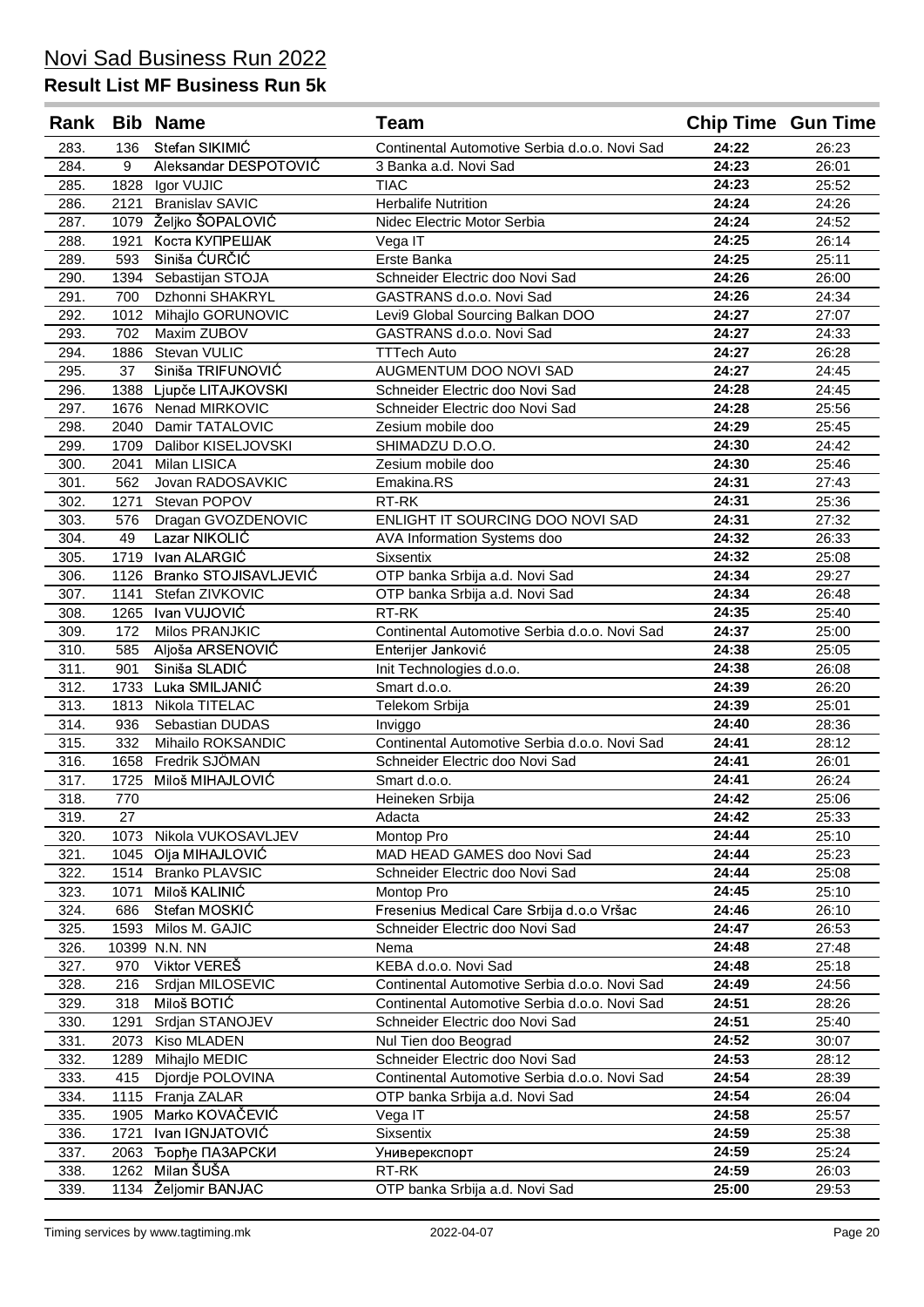| Rank         |              | <b>Bib Name</b>              | Team                                           | <b>Chip Time Gun Time</b> |                |
|--------------|--------------|------------------------------|------------------------------------------------|---------------------------|----------------|
| 340.         | 590          | Damir JELOVAC                | Erste Banka                                    | 25:02                     | 25:55          |
| 341.         | 734          | Velibor TOMIĆ                | <b>GIGATRON</b>                                | 25:03                     | 26:28          |
| 342.         | 234          | Lazar BOŠNJAKOVIĆ            | Continental Automotive Serbia d.o.o. Novi Sad  | 25:04                     | 25:18          |
| 343.         | 588          | Đorđe POPOV                  | Erste Banka                                    | 25:05                     | 29:13          |
| 344.         | 396          | Bojan MIRKOVIC               | Continental Automotive Serbia d.o.o. Novi Sad  | 25:05                     | 29:48          |
| 345.         | 1977         | Milos LETIC                  | Vega IT                                        | 25:05                     | 27:02          |
| 346.         | 212          | Milan TOMIC                  | Continental Automotive Serbia d.o.o. Novi Sad  | 25:06                     | 25:34          |
| 347.         | 1718         | Igor ANDREJEVIĆ              | <b>Sixsentix</b>                               | 25:06                     | 25:40          |
| 348.         | 1939         | Mladen PAVLOVIC              | Vega IT                                        | 25:07                     | 27:17          |
| 349.         | 1308         | Nemanja SIMIC                | Schneider Electric doo Novi Sad                | 25:07                     | 29:26          |
| 350.         | 1583         | Marko KAMATOVIC              | Schneider Electric doo Novi Sad                | 25:08                     | 29:26          |
| 351.         | 2009         | Ivan MOKANJ                  | Veriest                                        | 25:08                     | 28:55          |
| 352.         | 1814         | Zoran MANOJLOVIĆ             | Telekom Srbija                                 | 25:09                     | 25:31          |
| 353.         | 1968         | Minja PERIČIĆ                | Vega IT                                        | 25:09                     | 27:16          |
| 354.         | 1030         | Nemanja JEVRIC               | Mad Duck Code                                  | 25:10                     | 26:22          |
| 355.         | 229          | Slobodan PRLJEVIC            | Continental Automotive Serbia d.o.o. Novi Sad  | 25:10                     | 25:24          |
| 356.         | 45           | Nikola TOMIĆ                 | AVA Information Systems doo                    | 25:11                     | 27:12          |
| 357.         | 1410         | <b>Branko OSTOJIC</b>        | Schneider Electric doo Novi Sad                | 25:12                     | 26:35          |
| 358.         | 1440         | Nemanja VASILJEVIC           | Schneider Electric doo Novi Sad                | 25:14                     | 25:38          |
| 359.         | 972          | Miroslav TOMIĆ               | KEBA d.o.o. Novi Sad                           | 25:15                     | 25:50          |
| 360.         | 343          | Jovan LAZAREVIĆ              | Continental Automotive Serbia d.o.o. Novi Sad  | 25:15                     | 29:59          |
| 361.         | 1841         | Nedeljko MUTLAK              | <b>TTTech Auto</b>                             | 25:16                     | 29:38          |
| 362.         | 2062         | Милош ТИНТОР                 | Универекспорт                                  | 25:16<br>25:18            | 25:40          |
| 363.         | 1659<br>1831 | Flakrim FEJZI<br>Đorđe ŠEVIĆ | Schneider Electric doo Novi Sad                | 25:20                     | 26:40<br>26:26 |
| 364.<br>365. | 1453         | <b>Bakir NIKSIC</b>          | <b>TIAC</b><br>Schneider Electric doo Novi Sad | 25:21                     | 25:36          |
| 366.         | 169          | Nikola PEJIĆ                 | Continental Automotive Serbia d.o.o. Novi Sad  | 25:22                     | 28:50          |
| 367.         | 1738         | Vladimir PRODANOV            | SOJAPROTEIN                                    | 25:24                     | 25:29          |
| 368.         | 885          | Igor GASOVIC                 | <b>HTEC Group</b>                              | 25:24                     | 26:44          |
| 369.         | 599          | Aleksandar DIMITRIJEVIĆ      | Extreme doo                                    | 25:25                     | 26:49          |
| 370.         | 67           | Marko JOVIC                  | <b>BIMEXPERTS</b> doo                          | 25:25                     | 26:28          |
| 371.         | 1971         | Slavko LUKIĆ                 | Vega IT                                        | 25:25                     | 28:39          |
| 372.         | 637          | Milan ČUČKOVIĆ               | <b>Fiscal Solutions</b>                        | 25:26                     | 28:05          |
| 373.         | 499          | Aleksandar RISTIC            | Devtech doo                                    | 25:26                     | 27:02          |
| 374.         | 1994         | Predrag GRKOVIC              | Vega IT                                        | 25:27                     | 28:39          |
| 375.         | 2093         | Milan PURAĆ                  | Tajfun HIL d.o.o.                              | 25:28                     | 28:01          |
| 376.         | 758          | Danilo DIMITRIJEVIC          | Hedwell d.o.o                                  | 25:28                     | 26:17          |
| 377.         | 960          | Nemanja STANKIĆ              | <b>ITEN Engineering</b>                        | 25:30                     | 28:35          |
| 378.         | 865          | Nikola VUCICEVIC             | <b>HTEC Group</b>                              | 25:32                     | 26:52          |
| 379.         | 1821         | Luka RADUJEVIĆ               | <b>TIAC</b>                                    | 25:33                     | 26:46          |
| 380.         | 443          | Miodrag MANOJLOVIĆ           | Decathlon                                      | 25:33                     | 26:11          |
| 381.         | 860          | Nemanja PARIPOVIC            | <b>HTEC Group</b>                              | 25:33                     | 26:52          |
| 382.         | 669          | Stefan TODOROVIĆ             | <b>Fit Complete</b>                            | 25:36                     | 25:56          |
| 383.         | 1999         | Dusan STAMENKOVIC            | Vega IT                                        | 25:36                     | 27:44          |
| 384.         | 1713         | Branimir PILIPOVIĆ           | Simple Task Europe d.o.o.                      | 25:36                     | 26:43          |
| 385.         | 1427         | Danilo RADIVOJEVIC           | Schneider Electric doo Novi Sad                | 25:37                     | 27:53          |
| 386.         | 866          | Milan MANIC                  | <b>HTEC Group</b>                              | 25:39                     | 27:00          |
| 387.         | 399          | Milan FLUJERAŠ               | Continental Automotive Serbia d.o.o. Novi Sad  | 25:39                     | 28:49          |
| 388.         | 338          | Aleksa LUKOVIĆ               | Continental Automotive Serbia d.o.o. Novi Sad  | 25:40                     | 26:39          |
| 389.         | 358          | Srđan MILISAVIĆ              | Continental Automotive Serbia d.o.o. Novi Sad  | 25:41                     | 30:23          |
| 390.         | 856          | Robert ŠANDOR                | <b>HTEC Group</b>                              | 25:42                     | 27:01          |
| 391.         | 1764         | Luka ŠICAR                   | Synechron                                      | 25:42                     | 26:27          |
| 392.         | 1941         | Aca SIMIC                    | Vega IT                                        | 25:43                     | 27:46          |
| 393.         | 1938         | Nikola NIKOLIĆ               | Vega IT                                        | 25:44                     | 27:52          |
| 394.         | 858          | Žarko DRAGELJEVIĆ            | <b>HTEC Group</b>                              | 25:47                     | 27:03          |
| 395.         | 1909         | Luka CRNOMARKOVIC            | Vega IT                                        | 25:47                     | 28:32          |
| 396.         | 429          | Alexandru LESPEZEANU         | Continental Automotive Serbia d.o.o. Novi Sad  | 25:48                     | 26:19          |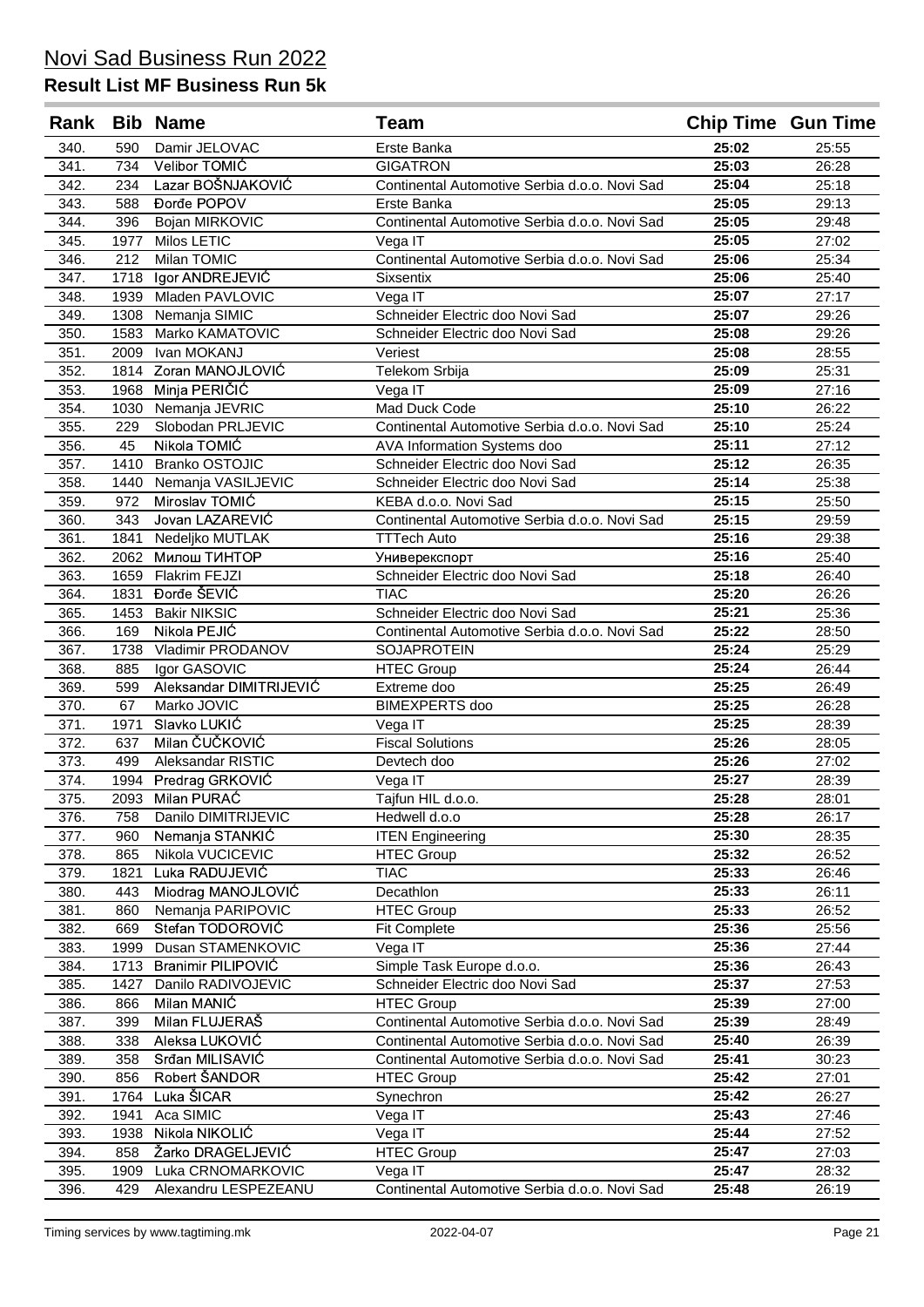| Rank         |           | <b>Bib Name</b>              | Team                                          | <b>Chip Time Gun Time</b> |                |
|--------------|-----------|------------------------------|-----------------------------------------------|---------------------------|----------------|
| 397.         | 1982      | Marko GAJIC                  | Vega IT                                       | 25:48                     | 28:32          |
| 398.         | 1799      | Aleksandar LAZIĆ             | Synthesis Quatro                              | 25:49                     | 25:53          |
| 399.         | 1776      | <b>Boris NEDIC</b>           | Synechron                                     | 25:50                     | 26:47          |
| 400.         | 68        | Aleksandar RADUJKOVIĆ        | <b>BIMEXPERTS</b> doo                         | 25:52                     | 26:55          |
| 401.         | 1893      | Dejan KEKIC                  | Univerzal doo                                 | 25:52                     | 26:12          |
| 402.         | 722       | Maksim STANKOVIĆ             | <b>GIGATRON</b>                               | 25:52                     | 27:04          |
| 403.         | 1333      | Srdjan MIHAJLOVIC            | Schneider Electric doo Novi Sad               | 25:52                     | 27:57          |
| 404.         | 937       | Živko OSTOJIĆ                | Inviggo                                       | 25:54                     | 29:55          |
| 405.         | 200       | Nikola PANTIĆ                | Continental Automotive Serbia d.o.o. Novi Sad | 25:55                     | 31:04          |
| 406.         | 1729      | Slobodan MORAČA              | Smart d.o.o.                                  | 25:56                     | 27:38          |
| 407.         | 36        | Nikola HARHAJI               | AUGMENTUM DOO NOVI SAD                        | 25:56                     | 26:15          |
| 408.         | 1476      | Jovan POPOVIC                | Schneider Electric doo Novi Sad               | 25:57                     | 28:14          |
| 409.         | 1811      | Stefan PEJIĆ                 | <b>SYRMIA</b>                                 | 25:59                     | 28:15          |
| 410.         | 2071      | Lazić LUKA                   | Nul Tien doo Beograd                          | 26:00                     | 31:14          |
| 411.         | 321       | Konstantin STAKIC            | Continental Automotive Serbia d.o.o. Novi Sad | 26:00                     | 29:35          |
| 412.         | 573       | Nikola SMILJANSKI            | ENLIGHT IT SOURCING DOO NOVI SAD              | 26:00                     | 28:42          |
| 413.         | 62        | Momir DRAŠKOVIĆ              | Bee IT                                        | 26:00                     | 26:37          |
| 414.         | 1860      | Stefan PREDOJEVIC            | <b>TTTech Auto</b>                            | 26:01                     | 27:27          |
| 415.         | 187       | Sergej FURTULA               | Continental Automotive Serbia d.o.o. Novi Sad | 26:03                     | 26:48          |
| 416.         | 1312      | <b>Borislav PANTOVIC</b>     | Schneider Electric doo Novi Sad               | 26:04                     | 28:50          |
| 417.         | 1510      | Jovan SKORIC                 | Schneider Electric doo Novi Sad               | 26:04                     | 28:51<br>27:25 |
| 418.<br>419. | 685<br>23 | Dejan STANKOV<br>Marko DEKIĆ | Fresenius Medical Care Srbija d.o.o Vršac     | 26:05<br>26:07            | 26:59          |
| 420.         | 733       | Bojan USKOKOVIĆ              | Adacta<br><b>GIGATRON</b>                     | 26:08                     | 27:30          |
| 421.         | 1520      | Bojan TESANOVIC              | Schneider Electric doo Novi Sad               | 26:08                     | 29:34          |
| 422.         | 1914      | Aleksandar BUŠBAHER          | Vega IT                                       | 26:08                     | 28:11          |
| 423.         | 435       | Stevan MIHAJLOV              | Continental Automotive Serbia d.o.o. Novi Sad | 26:08                     | 29:22          |
| 424.         | 257       | Marko GROZDIC                | Continental Automotive Serbia d.o.o. Novi Sad | 26:09                     | 29:39          |
| 425.         | 612       | Danilo NIKOLIĆ               | Fakultet tehničkih nauka, Univerzitet u Novom | 26:10                     | 27:02          |
| 426.         | 183       | Dejan JELICIC                | Continental Automotive Serbia d.o.o. Novi Sad | 26:10                     | 28:50          |
| 427.         | 1979      | Aleksandar MUDRIC            | Vega IT                                       | 26:10                     | 28:07          |
| 428.         | 861       | Dejan NADLAČKI               | <b>HTEC Group</b>                             | 26:11                     | 27:59          |
| 429.         | 883       | Dejan IGUMANOVIĆ             | <b>HTEC Group</b>                             | 26:11                     | 26:29          |
| 430.         | 197       | Mladen PROTIĆ                | Continental Automotive Serbia d.o.o. Novi Sad | 26:11                     | 28:13          |
| 431.         | 1343      | Viktor DJUKA                 | Schneider Electric doo Novi Sad               | 26:12                     | 29:17          |
| 432.         | 30        | Vladimir KUZMAN              | Addiko Bank                                   | 26:12                     | 30:46          |
| 433.         | 1619      | Sasa KRAJINA                 | Schneider Electric doo Novi Sad               | 26:13                     | 28:31          |
| 434.         | 75        | Aleksandar ZRNIC             | <b>BIMEXPERTS</b> doo                         | 26:13                     | 27:11          |
| 435.         | 1093      | Miloš SARAVOLAC              | Norma Group                                   | 26:13                     | 29:33          |
| 436.         | 61        | Stefan STANKOVIĆ             | Bee IT                                        | 26:16                     | 26:50          |
| 437.         | 1934      | Nemanja MALOCIC              | Vega IT                                       | 26:16                     | 27:54          |
| 438.         | 1245      | Branislav GUDURIĆ            | Quality House DOO                             | 26:18                     | 26:33          |
| 439.         | 1302      | Vladimir STOKIC              | Schneider Electric doo Novi Sad               | 26:18                     | 28:12          |
| 440.         | 508       | NEMANJA ŠAJIN                | Dimitri Trade Com                             | 26:18                     | 27:04          |
| 441.         | 1685      | Ljubo DJOKOVIC               | Schneider Electric doo Novi Sad               | 26:18                     | 28:08          |
| 442.         | 892       | Miroslav PERIĆ               | Indas Automation d.o.o. Novi Sad              | 26:19                     | 27:48          |
| 443.         | 1929      | Aleksandar ILIĆ              | Vega IT                                       | 26:19                     | 29:04          |
| 444.         | 1808      | Ivan STOJIĆ                  | <b>SYRMIA</b>                                 | 26:20                     | 28:36          |
| 445.         | 1246      | Igor TRIFUNOVIC              | Quality House DOO                             | 26:21                     | 26:37          |
| 446.         | 2078      | Marko OBRADOVIĆ              | PepsiCo (Marbo Product doo)                   | 26:21                     | 27:49          |
| 447.         | 1340      | Stanko JOVIC                 | Schneider Electric doo Novi Sad               | 26:22                     | 29:44          |
| 448.         | 595       | Zoran ĐURIĆ                  | Erste Banka                                   | 26:22                     | 27:16          |
| 449.         | 498       | Nikola MATKOVIC              | Devtech doo                                   | 26:23                     | 26:23          |
| 450.         | 1907      | Nenad JEVTIĆ                 | Vega IT                                       | 26:24                     | 27:58          |
| 451.         | 1066      | Marko BOSANAC                | Montop Pro                                    | 26:25                     | 26:48          |
| 452.         | 931       | Dalibor GIRIC                | Invenda Solutions d.o.o. Novi Sad             | 26:26                     | 27:51          |
| 453.         | 1075      | Stefan ČUPIĆ                 | Montop Pro                                    | 26:26                     | 26:48          |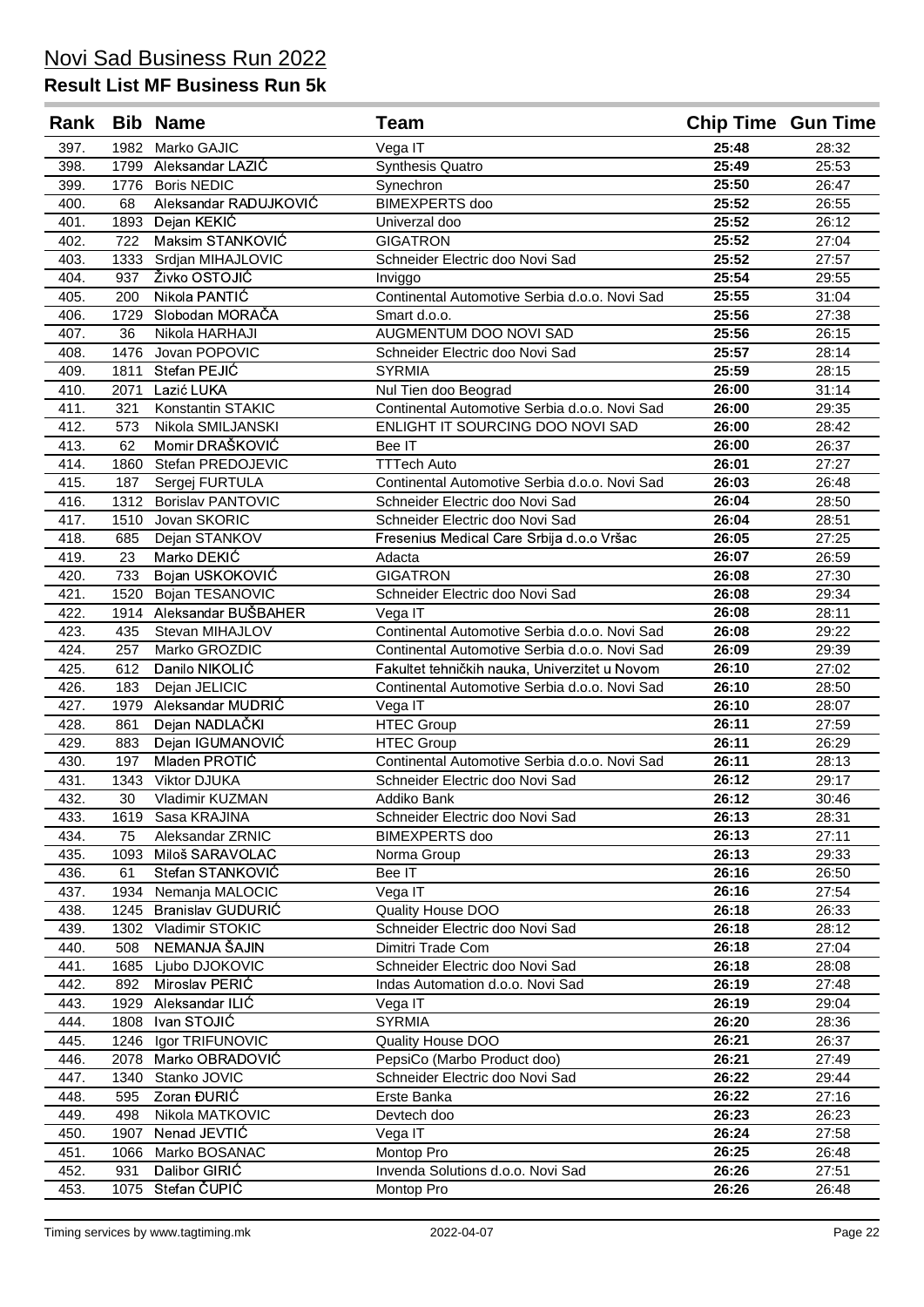| Rank |      | <b>Bib Name</b>                          | <b>Team</b>                                   | <b>Chip Time Gun Time</b> |       |
|------|------|------------------------------------------|-----------------------------------------------|---------------------------|-------|
| 454. | 464  | Martin MARINKOVIC                        | Devoteam                                      | 26:26                     | 28:22 |
| 455. | 115  | Vladimir KRAVIĆ                          | <b>Content Insights</b>                       | 26:27                     | 27:16 |
| 456. | 17   | Boris SAKAČ                              | 3 Banka a.d. Novi Sad                         | 26:28                     | 27:49 |
| 457. | 644  | Danilo KRSTONIJEVIĆ                      | <b>Fiscal Solutions</b>                       | 26:28                     | 29:08 |
| 458. | 968  | <b>Robert MAK</b>                        | KEBA d.o.o. Novi Sad                          | 26:29                     | 27:10 |
| 459. | 773  |                                          | Heineken Srbija                               | 26:30                     | 26:59 |
| 460. | 1857 | Dragan Marjanovic MARJANOVIC TTTech Auto |                                               | 26:31                     | 27:58 |
| 461. | 2083 | Kozomora MARKO                           | Elsys Eastern Europe                          | 26:31                     | 28:06 |
| 462. | 864  | Stanko JEVTIĆ                            | <b>HTEC Group</b>                             | 26:32                     | 28:14 |
| 463. | 1892 | Aleksandar ČUMIĆ                         | <b>TTTech Auto</b>                            | 26:33                     | 27:09 |
| 464. | 643  | Nebojša BRKIĆ                            | <b>Fiscal Solutions</b>                       | 26:33                     | 27:06 |
| 465. | 14   | Marko VUKOSAV                            | 3 Banka a.d. Novi Sad                         | 26:34                     | 28:05 |
| 466. | 847  | Lazar MEDAREVIĆ                          | <b>Herbalife Nutrition</b>                    | 26:34                     | 26:38 |
| 467. | 1740 | Saša HAJDU                               | <b>SOJAPROTEIN</b>                            | 26:35                     | 26:40 |
| 468. | 1503 | Alen ALAVANJE                            | Schneider Electric doo Novi Sad               | 26:35                     | 29:12 |
| 469. | 1284 | Dane LIČINA                              | Samer                                         | 26:36                     | 27:01 |
| 470. | 1555 | Ilija DELIC                              | Schneider Electric doo Novi Sad               | 26:37                     | 28:42 |
| 471. | 2011 | Predrag NIKOLIC                          | Veriest                                       | 26:37                     | 30:24 |
| 472. | 47   | Sascha KNOPP                             | AVA Information Systems doo                   | 26:40                     | 28:43 |
| 473. | 1435 | Ivica DOZANIN                            | Schneider Electric doo Novi Sad               | 26:41                     | 28:45 |
| 474. | 1266 | Savo GAVRILOVIĆ                          | RT-RK                                         | 26:41                     | 28:23 |
| 475. | 1744 | Stefan BAJIĆ                             | Stefan Bajić PR                               | 26:41                     | 28:20 |
| 476. | 10   | Nikola TANASIĆ                           | 3 Banka a.d. Novi Sad                         | 26:42                     | 28:02 |
| 477. | 1791 | Jovan ALEKSIC                            | Synechron                                     | 26:43                     | 29:32 |
| 478. | 1276 | Dejan DURAKOVIĆ                          | RT-RK                                         | 26:43                     | 27:56 |
| 479. | 66   | Andrej LICANIN                           | <b>BIMEXPERTS</b> doo                         | 26:43                     | 27:42 |
| 480. | 1399 | Matija POPOVIC                           | Schneider Electric doo Novi Sad               | 26:43                     | 29:27 |
| 481. | 109  | Filip PETROVIĆ                           | Codetribe DOO                                 | 26:43                     | 28:21 |
| 482. | 214  | Bojan VESELINOVIĆ                        | Continental Automotive Serbia d.o.o. Novi Sad | 26:44                     | 29:52 |
| 483. | 59   | Srbislav STOJIC                          | Bee IT                                        | 26:44                     | 27:23 |
| 484. | 1277 | Sasa JAGODIN                             | $RT-RK$                                       | 26:45                     | 27:58 |
| 485. | 720  | Jovan PAP                                | <b>GIGATRON</b>                               | 26:46                     | 28:00 |
| 486. | 540  | Zoran OBRADOVIC                          | Emakina.RS                                    | 26:46                     | 26:55 |
| 487. | 1021 | Milan PETKOVIĆ                           | M&I Systems, Co.                              | 26:47                     | 28:22 |
| 488. | 1584 | Marko KRIVACIC                           | Schneider Electric doo Novi Sad               | 26:48                     | 28:44 |
| 489. | 12   | Vladan ČUTURIĆ                           | 3 Banka a.d. Novi Sad                         | 26:49                     | 28:10 |
| 490. | 194  | Igor VISLAVSKI                           | Continental Automotive Serbia d.o.o. Novi Sad | 26:49                     | 29:37 |
| 491. | 997  | Milan TUKIC                              | Levi9 Global Sourcing Balkan DOO              | 26:49                     | 30:12 |
| 492. | 1855 | Miloš MOZETIĆ                            | <b>TTTech Auto</b>                            | 26:52                     | 27:27 |
| 493. | 1085 | Uroš STEPANOVIĆ                          | Norma Group                                   | 26:53                     | 30:13 |
| 494. | 282  | Darko SPREMO                             | Continental Automotive Serbia d.o.o. Novi Sad | 26:54                     | 29:46 |
| 495. | 897  | Miroslav PETROVIĆ                        | Indas d.o.o.                                  | 26:54                     | 27:18 |
| 496. | 1871 | Bojan RIKIC                              | <b>TTTech Auto</b>                            | 26:54                     | 28:19 |
| 497. | 377  | Djordje VUJIC                            | Continental Automotive Serbia d.o.o. Novi Sad | 26:55                     | 29:48 |
| 498. | 274  | Stefan VELBL                             | Continental Automotive Serbia d.o.o. Novi Sad | 26:55                     | 29:48 |
| 499. | 1832 | Andrej KATIN                             | <b>TIAC</b>                                   | 26:57                     | 28:24 |
| 500. | 870  | Стеван СТЕВИЋ                            | <b>HTEC Group</b>                             | 26:58                     | 27:39 |
| 501. | 310  | Nikola KOPRIVICA                         | Continental Automotive Serbia d.o.o. Novi Sad | 26:58                     | 27:11 |
| 502. | 1315 | Nemanja PANIC                            | Schneider Electric doo Novi Sad               | 26:59                     | 30:21 |
| 503. | 1426 | <b>Branislav BRBAKLIC</b>                | Schneider Electric doo Novi Sad               | 26:59                     | 29:15 |
| 504. | 1127 | Slobodan POPOVIĆ                         | OTP banka Srbija a.d. Novi Sad                | 27:00                     | 29:11 |
| 505. | 1850 | Saša SERAFIMOVSKI                        | <b>TTTech Auto</b>                            | 27:02                     | 30:07 |
| 506. | 873  | Darko ANOJČIĆ                            | <b>HTEC Group</b>                             | 27:02                     | 31:24 |
| 507. | 137  | Milan PEJIN                              | Continental Automotive Serbia d.o.o. Novi Sad | 27:02                     | 29:02 |
| 508. | 520  | Vuk BOŠKOVIĆ                             | Emakina.RS                                    | 27:03                     | 28:47 |
| 509. | 1527 | Milorad BURMAZOVIC                       | Schneider Electric doo Novi Sad               | 27:05                     | 32:13 |
| 510. | 384  | Miroslav MILOŠEVIĆ                       | Continental Automotive Serbia d.o.o. Novi Sad | 27:05                     | 30:19 |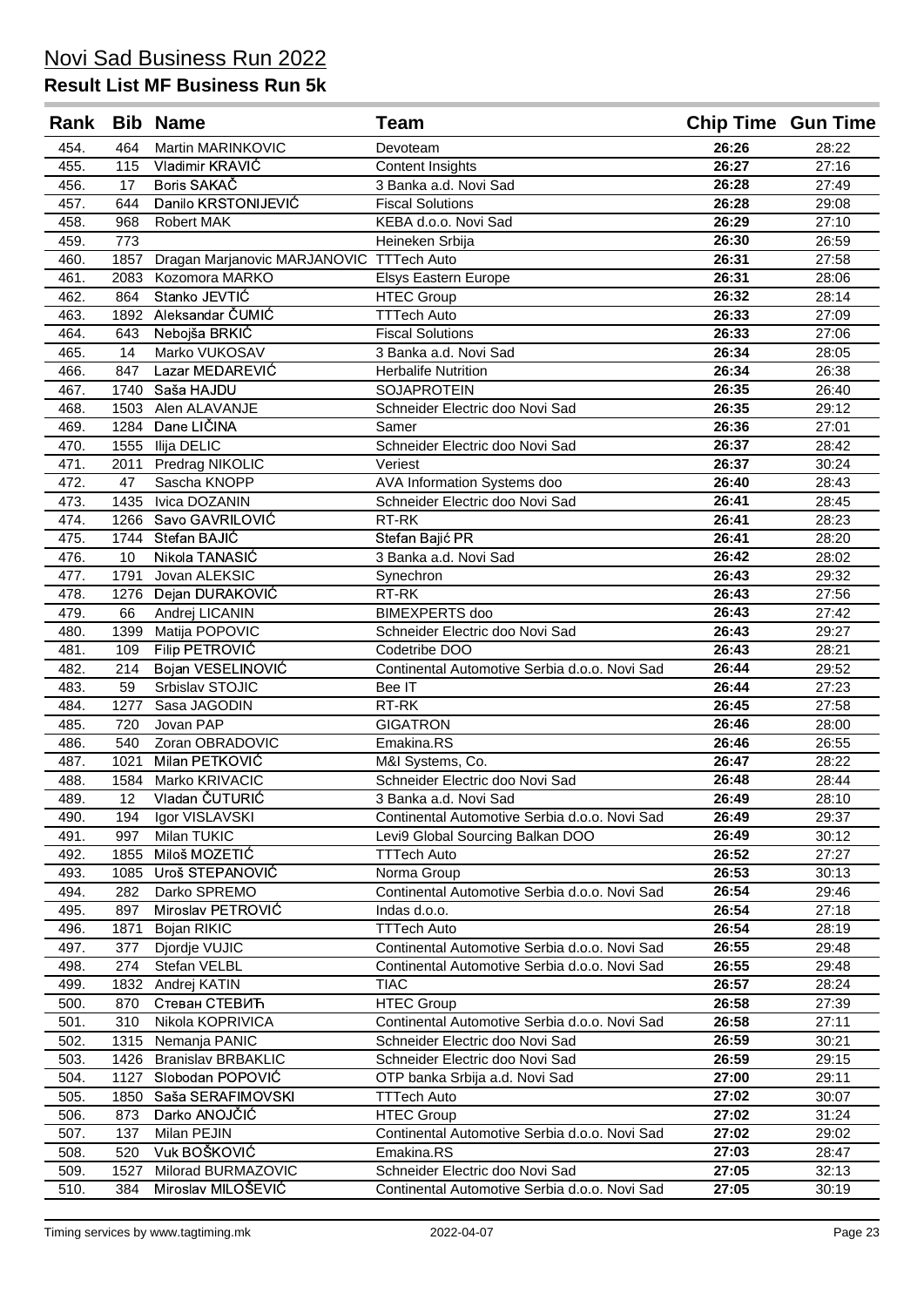| Rank         |              | <b>Bib Name</b>                     | Team                                                       | <b>Chip Time Gun Time</b> |                |
|--------------|--------------|-------------------------------------|------------------------------------------------------------|---------------------------|----------------|
| 511.         | 483          | Nikola DJOKIC                       | Devtech doo                                                | 27:09                     | 28:39          |
| 512.         | 521          | Nenad NIKOLIC                       | Emakina.RS                                                 | 27:09                     | 28:54          |
| 513.         | 938          | Nikola KNEZEVIC                     | Inviggo                                                    | 27:09                     | 31:03          |
| 514.         | 1891         | Jovica KRIČKOVIĆ                    | <b>TTTech Auto</b>                                         | 27:10                     | 31:33          |
| 515.         | 797          | Bojan BEUKOVIC                      | HELIANT d.o.o.                                             | 27:11                     | 27:29          |
| 516.         | 2074         | <b>Dulovic IGOR</b>                 | Nul Tien doo Beograd                                       | 27:12                     | 32:28          |
| 517.         | 1124         | LJUPKO SAVIČIĆ                      | OTP banka Srbija a.d. Novi Sad                             | 27:13                     | 29:38          |
| 518.         | 2030         | Nikola GLIGOROV                     | Vojvodinašume                                              | 27:13                     | 32:28          |
| 519.         | 2029         | Stevo ŽARKOVIĆ                      | Vojvodinašume                                              | 27:13                     | 32:28          |
| 520.         | 1937         | Nikola SMILJANIC                    | Vega IT                                                    | 27:14                     | 31:15          |
| 521.         | 692          | Strahinja STOJANOVIĆ                | Fresenius Medical Care Srbija d.o.o Vršac                  | 27:14                     | 28:36          |
| 522.         | 263          | Zoran GERIK                         | Continental Automotive Serbia d.o.o. Novi Sad              | 27:15                     | 30:31          |
| 523.         | 110          | Igor HRIC                           | Codetribe DOO                                              | 27:16                     | 28:49          |
| 524.         | 1095         | Luka RADOVANOVIC                    | <b>OPENS</b>                                               | 27:17                     | 30:06          |
| 525.         | 919          | Srđan POZNIĆ                        | Invenda Solutions d.o.o. Novi Sad                          | 27:18                     | 28:24          |
| 526.         | 448          | Milenko ILIĆ                        | Decem                                                      | 27:18                     | 28:11          |
| 527.         | 704          | Dzhonni SHAKRYL                     | GASTRANS d.o.o. Novi Sad                                   | 27:19                     | 27:29          |
| 528.         | 946          | Dušan VUKOSLAVOVIĆ                  | <b>ION Solutions doo</b>                                   | 27:20                     | 27:59          |
| 529.         | 1763         | Aleksandar KARANOV                  | SYMPHONY DIGITAL NS doo                                    | 27:20                     | 28:16          |
| 530.         | 961          | Marko MIHAJLOV                      | <b>ITEN Engineering</b>                                    | 27:20                     | 30:24          |
| 531.         | 74           | Srđan STEFANOVIĆ                    | <b>BIMEXPERTS</b> doo                                      | 27:22                     | 27:27          |
| 532.         | 1078         | Marko IVOVIĆ                        | Nidec Electric Motor Serbia                                | 27:22                     | 27:49          |
| 533.         | 1980         | Nemanja POROBIC                     | Vega IT                                                    | 27:23                     | 31:18          |
| 534.         | 626          | Saša STANOJEVIĆ                     | Financial Development d.o.o.                               | 27:23                     | 28:05          |
| 535.         | 191          | Nikola SLIJEPČEVIĆ                  | Continental Automotive Serbia d.o.o. Novi Sad              | 27:24                     | 27:47          |
| 536.         | 934          | Bojan TAMAŠ                         | Invenda Solutions d.o.o. Novi Sad                          | 27:26                     | 28:38          |
| 537.         | 1704         | Dušan KRIVOŠIJA                     | Seven Bridges Genomics doo Beograd                         | 27:27                     | 32:28          |
| 538.         | 1881         | Dejan MARTINOV                      | <b>TTTech Auto</b>                                         | 27:27                     | 28:53          |
| 539.         | 1552         | <b>Nenad MRDJEN</b>                 | Schneider Electric doo Novi Sad                            | 27:27                     | 28:57          |
| 540.         | 924          | Aleksandar POPOVIĆ                  | Invenda Solutions d.o.o. Novi Sad                          | 27:28                     | 28:38          |
| 541.         | 158          | Igor HORVAT                         | Continental Automotive Serbia d.o.o. Novi Sad              | 27:29                     | 27:42          |
| 542.         | 1214         | Stefan MARIJANOVIĆ                  | Playrix RS DOO Novi Sad                                    | 27:29                     | 30:26          |
| 543.         | 2082         | <b>Gualtieri TONI</b>               | Avisto Eastern Europe                                      | 27:31                     | 29:07          |
| 544.         | 574          | Vuk STANIVUKOVIĆ                    | ENLIGHT IT SOURCING DOO NOVI SAD                           | 27:31                     | 29:29          |
| 545.         | 1320         | Nenad MILICEVIC                     | Schneider Electric doo Novi Sad                            | 27:31                     | 30:08          |
| 546.         | 695          | Dragan MIHAJLOVIĆ                   | Fresenius Medical Care Srbija d.o.o Vršac                  | 27:32                     | 28:54          |
| 547.         | 1309         | Milan KATIC                         | Schneider Electric doo Novi Sad                            | 27:33                     | 31:58          |
| 548.         | 708          | <b>Balazs BALYI</b>                 | Genesis                                                    | 27:33                     | 31:10          |
| 549.         | 581          | Stevo LONČAR                        | Enterijer Janković<br><b>SYRMIA</b>                        | 27:34                     | 28:01          |
| 550.         | 1810         | Dragan MLAĐENOVIĆ                   |                                                            | 27:35                     | 29:51          |
| 551.         | 1415         | Milos SARAC<br>Milan CVETKOVIC      | Schneider Electric doo Novi Sad<br>SYMPHONY DIGITAL NS doo | 27:36<br>27:36            | 29:55          |
| 552.<br>553. | 1760<br>511  | MILOŠ VIDAKOVIĆ                     | Dimitri Trade Com                                          | 27:36                     | 28:47<br>28:23 |
| 554.         |              |                                     | Schneider Electric doo Novi Sad                            | 27:39                     | 31:03          |
| 555.         | 1597<br>1450 | Miodrag MANOJLOVIC<br>Luka KOMATINA | Schneider Electric doo Novi Sad                            | 27:40                     | 30:44          |
| 556.         | 1217         | Igor MIJIC                          | Playrix RS DOO Novi Sad                                    | 27:42                     | 30:40          |
| 557.         | 1867         | Ognjen NOVAKOVIĆ                    | <b>TTTech Auto</b>                                         | 27:42                     | 32:03          |
| 558.         | 225          | Zeljko ZAKIC                        | Continental Automotive Serbia d.o.o. Novi Sad              | 27:42                     | 30:36          |
| 559.         | 1970         | Igor MALEŠEVIĆ                      | Vega IT                                                    | 27:42                     | 29:30          |
| 560.         | 602          | Nikola ĐUKIĆ                        | Extreme doo                                                | 27:43                     | 29:06          |
| 561.         | 838          | Bojan SIMIC                         | <b>Herbalife Nutrition</b>                                 | 27:43                     | 27:55          |
| 562.         | 370          | Danilo KEZIĆ                        | Continental Automotive Serbia d.o.o. Novi Sad              | 27:45                     | 30:43          |
| 563.         | 1336         | <b>Bojan STIKIC</b>                 | Schneider Electric doo Novi Sad                            | 27:46                     | 30:13          |
| 564.         | 1919         | Vladislav MILIVOJEVIC               | Vega IT                                                    | 27:46                     | 29:53          |
| 565.         | 452          | Predrag OREŠANIN                    | Delta Holding                                              | 27:47                     | 28:00          |
| 566.         | 1978         | <b>Bojan SRDIC</b>                  | Vega IT                                                    | 27:47                     | 27:54          |
| 567.         | 1215         | Milan MAKSIMOVIĆ                    | Playrix RS DOO Novi Sad                                    | 27:48                     | 30:45          |
|              |              |                                     |                                                            |                           |                |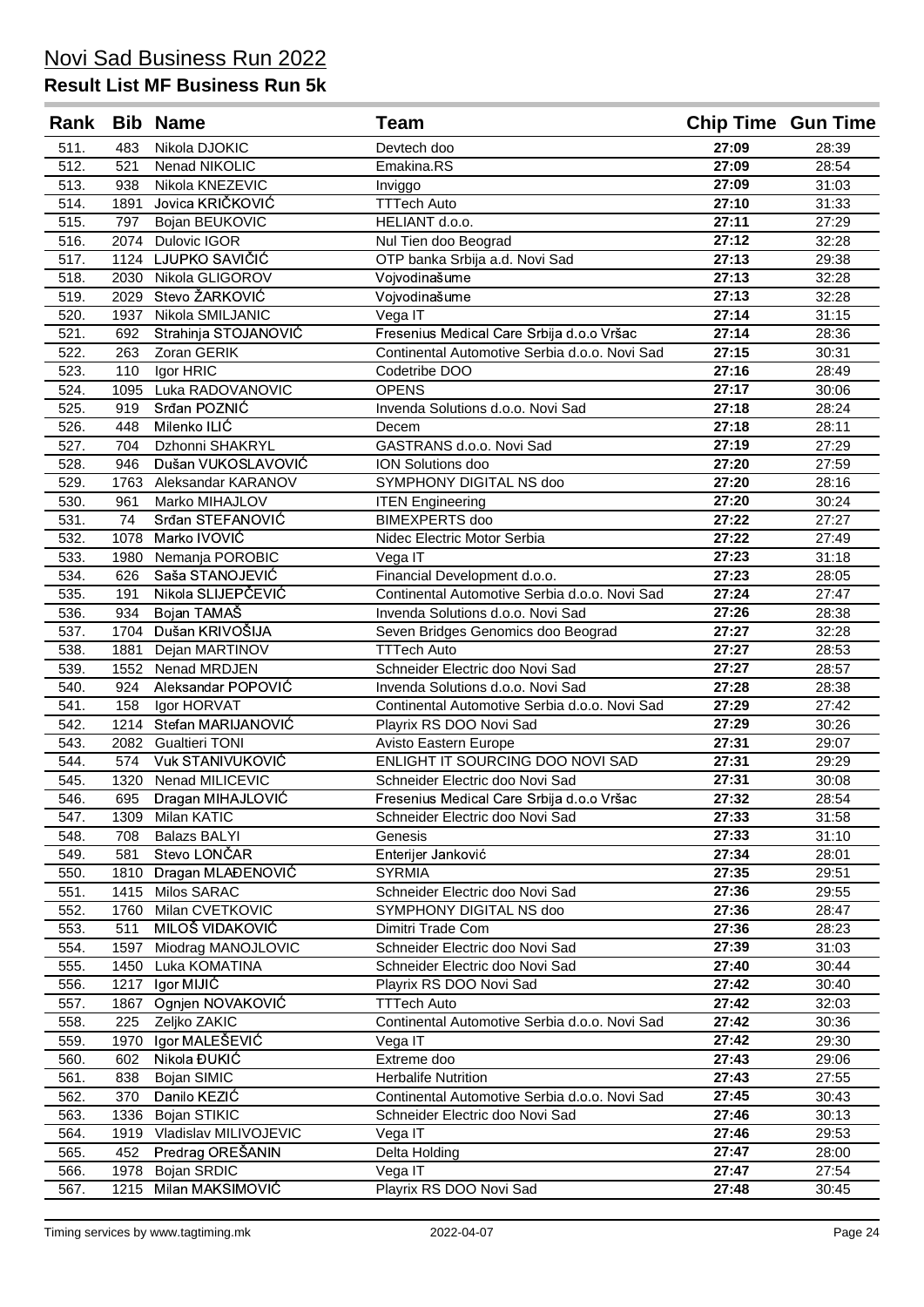| Rank         |           | <b>Bib Name</b>                          | Team                                                                   | <b>Chip Time Gun Time</b> |                |
|--------------|-----------|------------------------------------------|------------------------------------------------------------------------|---------------------------|----------------|
| 568.         | 1910      | Milan LUKIC                              | Vega IT                                                                | 27:49                     | 29:52          |
| 569.         | 294       | Aleksandar ŠIMRAK                        | Continental Automotive Serbia d.o.o. Novi Sad                          | 27:51                     | 31:04          |
| 570.         | 1761      | Ivan DIVLJAK                             | SYMPHONY DIGITAL NS doo                                                | 27:53                     | 29:02          |
| 571.         | 2090      | Simiša SIMIĆ                             | Tajfun HIL d.o.o.                                                      | 27:53                     | 28:59          |
| 572.         | 2048      | Milan MIRKOVIC                           | Zuhlke Engineering                                                     | 27:54                     | 28:39          |
| 573.         | 909       | <b>IVAN BATORI</b>                       | <b>INTERSPORT S TRGOVINA</b>                                           | 27:54                     | 28:34          |
| 574.         | 913       |                                          | <b>INTERSPORT S TRGOVINA</b>                                           | 27:55                     | 28:34          |
| 575.         | 1595      | Milos SEKULARAC                          | Schneider Electric doo Novi Sad                                        | 27:55                     | 30:20          |
| 576.         | 933       | Milorad MARKOVIĆ                         | Invenda Solutions d.o.o. Novi Sad                                      | 27:55                     | 29:06          |
| 577.         | 721       | Mita BABIC                               | <b>GIGATRON</b>                                                        | 27:56                     | 29:22          |
| 578.         | 2124      | Mirko ŽIVKOVIĆ                           | Montop Pro                                                             | 27:57                     | 28:18          |
| 579.         | 496       | Marko ANTONIC                            | Devtech doo                                                            | 27:59                     | 32:38          |
| 580.         | 1774      | Kosta BABIC                              | Synechron                                                              | 28:00                     | 28:40          |
| 581.         | 6         | Aleksa MIŠKOVIĆ                          | 3 Banka a.d. Novi Sad                                                  | 28:00                     | 29:40          |
| 582.         | 876       | Bojan JOVANOVIC                          | <b>HTEC Group</b>                                                      | 28:01                     | 29:42          |
| 583.         | 661       | Nemanja KNEŽEVIĆ                         | <b>Fit Complete</b>                                                    | 28:01                     | 28:21          |
| 584.         | 250       | <b>Boris JAKOVLJEVIC</b>                 | Continental Automotive Serbia d.o.o. Novi Sad                          | 28:02                     | 30:21          |
| 585.         | 948       | Sreten PETROVIĆ                          | ION Solutions doo                                                      | 28:02                     | 28:52          |
| 586.         | 1827      | Robert RAMAČ                             | <b>TIAC</b>                                                            | 28:03                     | 29:33          |
| 587.         | 1278      | Branko ĐORĐEVIĆ                          | RT-RK                                                                  | 28:03                     | 29:36          |
| 588.         | 84        | Dušan IVANIŠEVIĆ                         | <b>BRIGHTMARBLES DOO</b>                                               | 28:04                     | 30:20          |
| 589.         | 1056      | Vladimir MUŠICKI                         | MC Klik 105 d.o.o.                                                     | 28:04                     | 28:38          |
| 590.         | 1845      | Ljubomir AVRAMOVIC                       | <b>TTTech Auto</b>                                                     | 28:05                     | 29:30          |
| 591.         | 259       | Ivan SMILJANIC                           | Continental Automotive Serbia d.o.o. Novi Sad                          | 28:05                     | 31:37          |
| 592.         | 1007      | Aleksandar ALIMPIJEVIĆ                   | Levi9 Global Sourcing Balkan DOO                                       | 28:05                     | 29:05          |
| 593.         | 2113      | Aleksandar KOVINCIC                      | <b>Herbalife Nutrition</b>                                             | 28:05                     | 28:08          |
| 594.         | 1190      | <b>Boris ČALIJA</b>                      | Pannonia-Expertise                                                     | 28:06                     | 29:48          |
| 595.         | 729       | Goran NINKOVIĆ                           | <b>GIGATRON</b>                                                        | 28:06                     | 29:22          |
| 596.         | 836       | Ljubiša MILADONOVIĆ                      | <b>Herbalife Nutrition</b>                                             | 28:06                     | 28:09          |
| 597.         | 1557      | Aleksandar KRIS                          | Schneider Electric doo Novi Sad                                        | 28:07                     | 30:07          |
| 598.         | 738       | Milan BATINIĆ                            | Goodwill Pharma d.o.o.                                                 | 28:08                     | 28:30          |
| 599.         | 107       | Milan MILJUŠ                             | Codetribe DOO                                                          | 28:09                     | 29:46          |
| 600.         | 1158      | Miloš DEDEIĆ                             | OTP banka Srbija a.d. Novi Sad                                         | 28:10                     | 30:38          |
| 601.         | 1059      | Boris ZAHARIĆ                            | Micro Circuit Development                                              | 28:10                     | 31:46          |
| 602.         | 1275      | <b>Bojant TRIVANOVIC</b>                 | RT-RK                                                                  | 28:10                     | 29:21          |
| 603.         | 1917      | Nikola ALEKSIC                           | Vega IT                                                                | 28:10                     | 29:54          |
| 604.         |           | 1830 Đorđe MEANDŽIJA                     | <b>TIAC</b>                                                            | 28:11                     | 30:04          |
| 605.         | 1480      | Nikica CANKOVIC                          | Schneider Electric doo Novi Sad                                        | 28:11                     | 29:10          |
| 606.         | 1267      | Dragan ZDRNJA                            | RT-RK                                                                  | 28:11                     | 29:21          |
| 607.         | 1524      | Novo SANDARA                             | Schneider Electric doo Novi Sad                                        | 28:12                     | 30:47          |
| 608.         | 889       | Milos STANISAVLJEVIC                     | <b>HTEC Group</b>                                                      | 28:12                     | 29:23          |
| 609.         | 867       | Darjan SIVČ                              | <b>HTEC Group</b>                                                      | 28:12                     | 29:55          |
| 610.         | 1106      | Dušan KUKIĆ                              | OTP banka Srbija a.d. Novi Sad                                         | 28:12                     | 30:37          |
| 611.         | 1242      | Dobrica RAŠIĆ                            | Quality House DOO                                                      | 28:12                     | 28:28          |
| 612.         | 1650      | Zoran DJURIC                             | Schneider Electric doo Novi Sad                                        | 28:13                     | 32:12          |
| 613.         | 421       | Njegoš NOVAKOVIĆ                         | Continental Automotive Serbia d.o.o. Novi Sad                          | 28:15                     | 30:51          |
| 614.         | 39        | Dragan VIDAKOVIC                         | AVA Information Systems doo                                            | 28:16                     | 30:16          |
| 615.         | 286       | Nedeljko RANISOVIC                       | Continental Automotive Serbia d.o.o. Novi Sad                          | 28:16                     | 28:46          |
| 616.         | 302       | Svetozar ZRAKIC                          | Continental Automotive Serbia d.o.o. Novi Sad                          | 28:17                     | 31:25          |
| 617.         | 193       | Mladen VIDAKOVIĆ                         | Continental Automotive Serbia d.o.o. Novi Sad                          | 28:18                     | 29:49          |
| 618.         |           | Stanislav MIJATOVIĆ                      |                                                                        | 28:18                     | 32:18          |
| 619.         | 171<br>8  | Ivan NAĐALIN                             | Continental Automotive Serbia d.o.o. Novi Sad<br>3 Banka a.d. Novi Sad | 28:19                     | 29:59          |
|              |           | Vojislav BELJANSKI                       | <b>Fiscal Solutions</b>                                                | 28:20                     | 28:54          |
| 620.         | 650       |                                          |                                                                        | 28:21                     |                |
| 621.         | 1416      | Srdjan CAJNER                            | Schneider Electric doo Novi Sad                                        | 28:21                     | 30:36          |
| 622.         | 1069      | Slobodan PETROVIĆ                        | Montop Pro                                                             | 28:22                     | 28:44          |
| 623.<br>624. | 20<br>896 | Strahinja BUBULJ<br>Nenad MIROSLAVLJEVIĆ | 3 Banka a.d. Novi Sad<br>Indas d.o.o.                                  | 28:22                     | 29:48<br>30:07 |
|              |           |                                          |                                                                        |                           |                |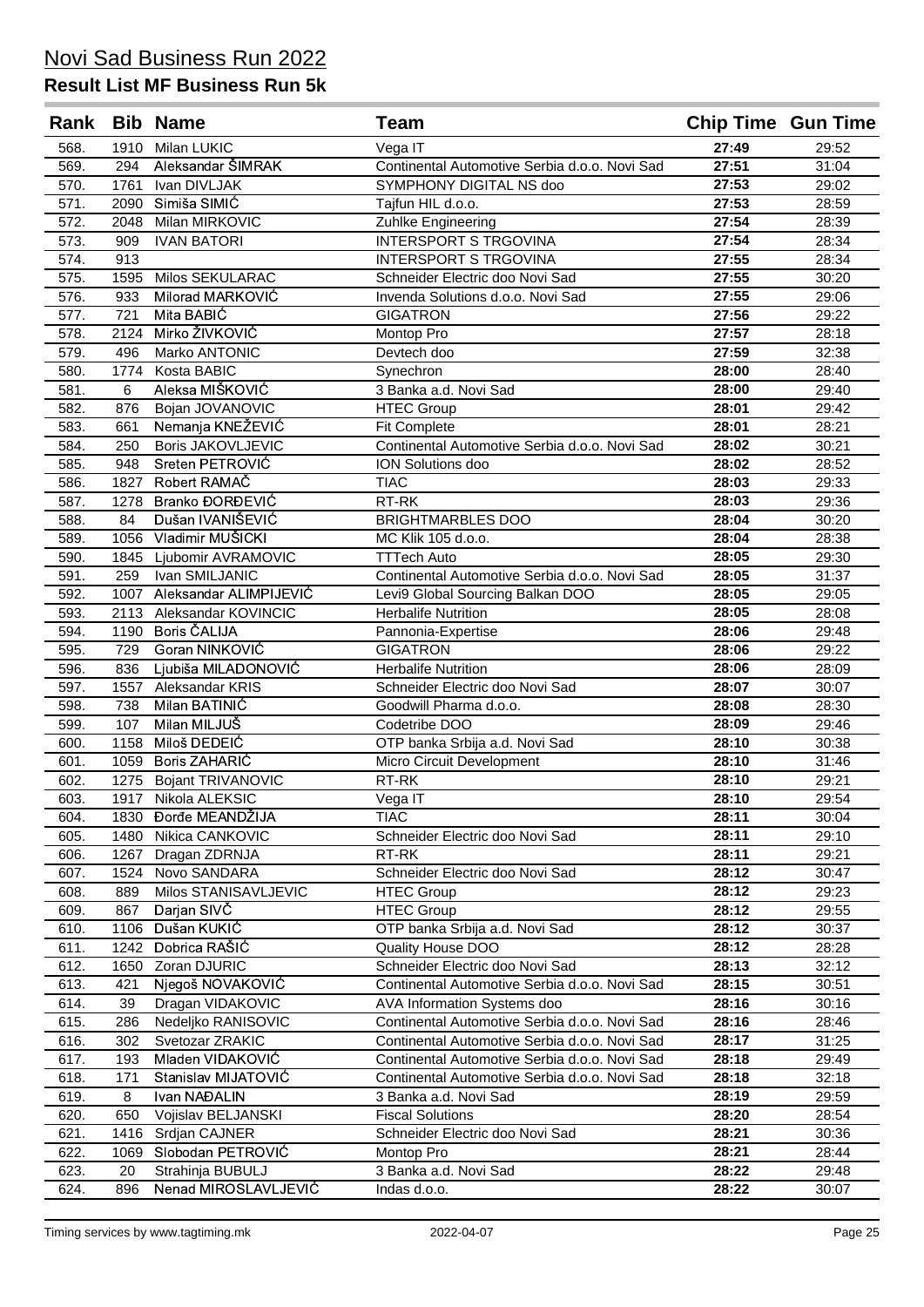| Rank         |              | <b>Bib Name</b>                      | Team                                                                             | <b>Chip Time Gun Time</b> |                |
|--------------|--------------|--------------------------------------|----------------------------------------------------------------------------------|---------------------------|----------------|
| 625.         | 1207         | Radovan POPOV                        | Playrix RS DOO Novi Sad                                                          | 28:22                     | 31:20          |
| 626.         | 1906         | Milan FALČIĆ                         | Vega IT                                                                          | 28:24                     | 30:05          |
| 627.         | 1108         | lgor GULJAŠ                          | OTP banka Srbija a.d. Novi Sad                                                   | 28:24                     | 28:27          |
| 628.         |              | 1212 Vladimir MARČETA                | Playrix RS DOO Novi Sad                                                          | 28:25                     | 31:20          |
| 629.         | 350          | Dejan ZIVKOVIC                       | Continental Automotive Serbia d.o.o. Novi Sad                                    | 28:25                     | 29:38          |
| 630.         | 572          | Goran POROBIĆ                        | ENLIGHT IT SOURCING DOO NOVI SAD                                                 | 28:27                     | 29:33          |
| 631.         | 1084         | Božo CICMIL                          | Norma Group                                                                      | 28:27                     | 32:58          |
| 632.         |              | 2112 Vladimir VUKADINOVIC            | <b>Herbalife Nutrition</b>                                                       | 28:28                     | 28:38          |
| 633.         | 542          | Darko TRIFKOVIC                      | Emakina.RS                                                                       | 28:29                     | 28:39          |
| 634.         | 1156         | Petar TREĆAKOV                       | OTP banka Srbija a.d. Novi Sad                                                   | 28:29                     | 29:37          |
| 635.         | 1739         | Željko RAJAK                         | <b>SOJAPROTEIN</b>                                                               | 28:29                     | 28:34          |
| 636.         | 606          | Miloš STANOJEVIĆ                     | Fakultet tehničkih nauka, Univerzitet u Novom                                    | 28:30                     | 29:22          |
| 637.         | 1758         | Tiago KNOCH                          | SYMPHONY DIGITAL NS doo                                                          | 28:30                     | 29:19          |
| 638.         | 1752         | Radovan SKENDZIC                     | <b>SYMPHONY DIGITAL NS doo</b>                                                   | 28:30                     | 29:19          |
| 639.         | 1889         | Aleksa LUKAC                         | <b>TTTech Auto</b>                                                               | 28:31                     | 32:54          |
| 640.         | 1818         | Nedeljko AVRAMOVIC                   | <b>TIAC</b>                                                                      | 28:31                     | 30:09          |
| 641.         | 303          | Petar GAJIĆ                          | Continental Automotive Serbia d.o.o. Novi Sad                                    | 28:31                     | 32:15          |
| 642.         | 492          | David BLAM<br><b>Robert SEBESCEN</b> | Devtech doo<br>SYMPHONY DIGITAL NS doo                                           | 28:32                     | 31:18<br>29:39 |
| 643.         | 1755<br>1958 | Dragan BORKOVAC                      | Vega IT                                                                          | 28:33<br>28:33            | 30:22          |
| 644.<br>645. | 710          | Miodrag JOKSIMOVIĆ                   | Genesis                                                                          | 28:34                     | 32:12          |
| 646.         | 359          | Bogdan BUBANJ                        | Continental Automotive Serbia d.o.o. Novi Sad                                    | 28:36                     | 33:18          |
| 647.         | 728          | Vladimir CAP                         | <b>GIGATRON</b>                                                                  | 28:36                     | 29:53          |
| 648.         | 2013         | Milos DEJANOVIC                      | Veriest                                                                          | 28:36                     | 30:10          |
| 649.         | 1714         | Luka BULATOVIĆ                       | Simple Task Europe d.o.o.                                                        | 28:36                     | 29:51          |
| 650.         | 2069         | Dimitrije KISIĆ                      | Универекспорт                                                                    | 28:38                     | 29:03          |
| 651.         | 554          | Stefan SOKOLOVIĆ                     | Emakina.RS                                                                       | 28:38                     | 28:47          |
| 652.         | 1264         | Milan BEZBRADICA                     | RT-RK                                                                            | 28:38                     | 29:35          |
| 653.         | 1716         | Danijel MERLI                        | Simple Task Europe d.o.o.                                                        | 28:38                     | 29:53          |
| 654.         | 398          | Marko MOZETIC                        | Continental Automotive Serbia d.o.o. Novi Sad                                    | 28:38                     | 30:57          |
| 655.         | 935          | Nikola STOJAKOVIĆ                    | Inviggo                                                                          | 28:39                     | 32:33          |
| 656.         | 1140         | Alen CIROK                           | OTP banka Srbija a.d. Novi Sad                                                   | 28:39                     | 29:52          |
| 657.         | 2020         | <b>NENAD BRANKOVAN</b>               | VIZIJA RACUNOVODSTVO D.O.O.                                                      | 28:39                     | 30:52          |
| 658.         |              | 2043 Vladimir NIKIĆ                  | Zesium mobile doo                                                                | 28:40                     | 29:11          |
| 659.         | 1216         | Rastko DRAGIN                        | Playrix RS DOO Novi Sad                                                          | 28:40                     | 31:39          |
| 660.         | 869          | Dejan BERIĆ                          | <b>HTEC Group</b>                                                                | 28:41                     | 30:01          |
| 661.<br>662. | 1673<br>243  | Darko FILIPOVIC<br>Istvan WILLIGER   | Schneider Electric doo Novi Sad<br>Continental Automotive Serbia d.o.o. Novi Sad | 28:41<br>28:42            | 30:35<br>31:50 |
| 663.         | 2017         | Vladimir VAŠTAG                      | ViP mobil doo                                                                    | 28:42                     | 31:48          |
| 664.         | 256          | Stefan DELIC                         | Continental Automotive Serbia d.o.o. Novi Sad                                    | 28:44                     | 32:03          |
| 665.         | 1870         | Nemanja TRIFUNOVIĆ                   | <b>TTTech Auto</b>                                                               | 28:45                     | 29:47          |
| 666.         | 60           | Vladimir GAJČIN                      | Bee IT                                                                           | 28:46                     | 29:25          |
| 667.         | 2097         | <b>Tiarles MORALLES</b>              | Tajfun HIL d.o.o.                                                                | 28:46                     | 33:26          |
| 668.         | 382          | DJordje VECEI                        | Continental Automotive Serbia d.o.o. Novi Sad                                    | 28:46                     | 33:23          |
| 669.         | 58           | Nikola PREČANICA                     | Bee IT                                                                           | 28:48                     | 29:27          |
| 670.         | 1327         | Ivan CORTAN                          | Schneider Electric doo Novi Sad                                                  | 28:49                     | 32:07          |
| 671.         | 2072         | Vasilijevic VASILIJE                 | Nul Tien doo Beograd                                                             | 28:49                     | 34:06          |
| 672.         | 634          | Aleksandar MARINKOVI'                | <b>Fiscal Solutions</b>                                                          | 28:50                     | 31:30          |
| 673.         | 746          | Dragan HRGIĆ                         | Gorilla Sports Balkans DOO                                                       | 28:50                     | 30:45          |
| 674.         | 1923         | Nenad MAKSIC                         | Vega IT                                                                          | 28:51                     | 34:06          |
| 675.         | 1950         | Bojan MARKOVIC                       | Vega IT                                                                          | 28:52                     | 34:06          |
| 676.         | 426          | Miroslav VLAJNIĆ                     | Continental Automotive Serbia d.o.o. Novi Sad                                    | 28:52                     | 33:09          |
| 677.         | 253          | Stefan TRNINIĆ                       | Continental Automotive Serbia d.o.o. Novi Sad                                    | 28:52                     | 29:03          |
| 678.         | 1244         | Janko SKOKOVIĆ                       | Quality House DOO                                                                | 28:53                     | 29:08          |
| 679.         | 986          | Dusan KOSTIC<br>Nikola LAUŠEV        | Levi9 Global Sourcing Balkan DOO                                                 | 28:54<br>28:57            | 32:17          |
| 680.<br>681. | 1943<br>313  | Dragan TODOROVIĆ                     | Vega IT<br>Continental Automotive Serbia d.o.o. Novi Sad                         | 28:58                     | 31:05<br>31:54 |
|              |              |                                      |                                                                                  |                           |                |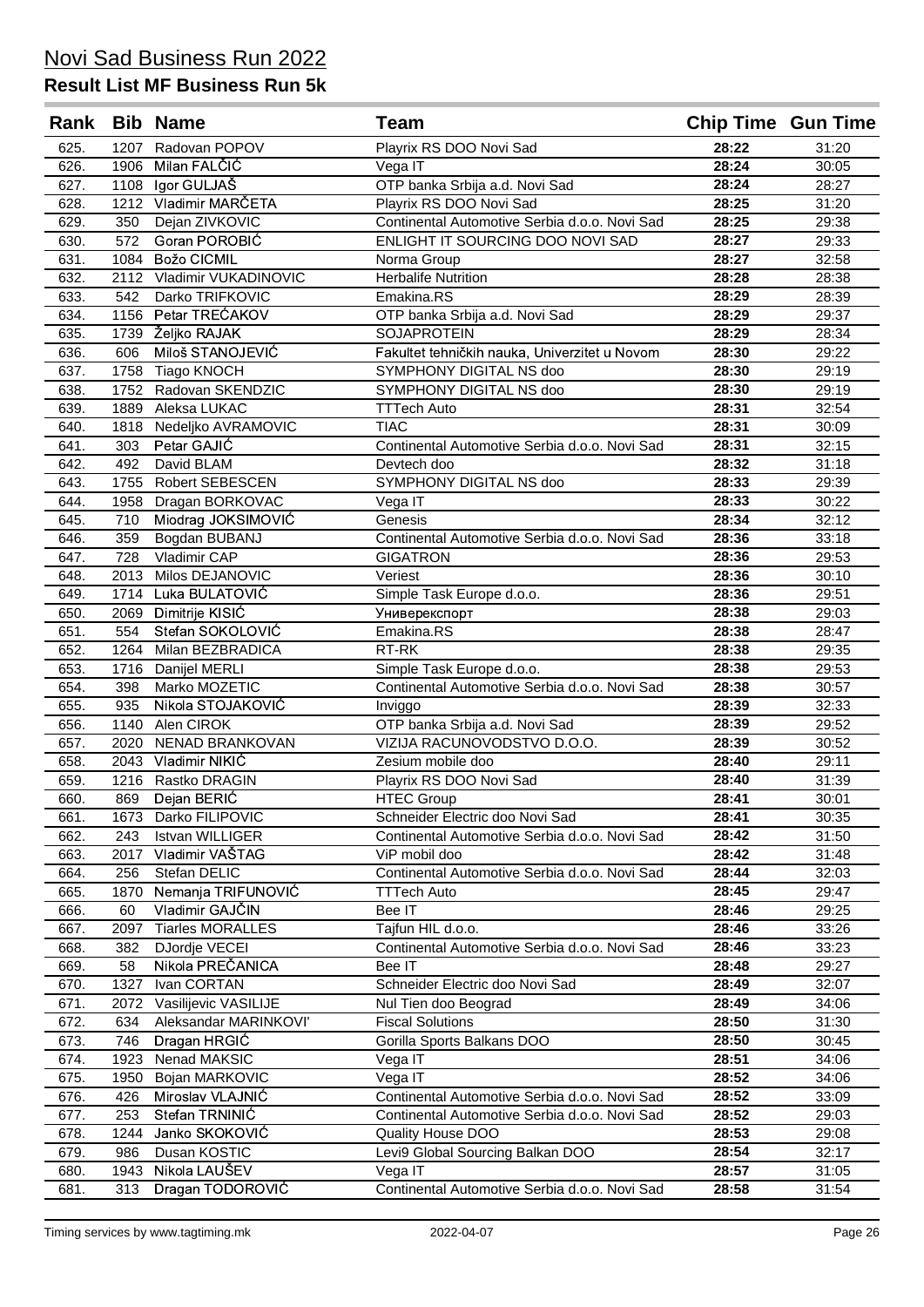| Rank         |              | <b>Bib Name</b>            | Team                                          | <b>Chip Time Gun Time</b> |                |
|--------------|--------------|----------------------------|-----------------------------------------------|---------------------------|----------------|
| 682.         | 1783         | Dragan MALIC               | Synechron                                     | 28:58                     | 33:35          |
| 683.         | 553          | Danilo ČEMAN               | Emakina.RS                                    | 29:00                     | 29:10          |
| 684.         | 1789         | Želimir STEFANOVIĆ         | Synechron                                     | 29:00                     | 29:57          |
| 685.         | 2018         | Miloš KOSTIĆ               | ViP mobil doo                                 | 29:01                     | 32:08          |
| 686.         | 372          | Lazar STANKOVIĆ            | Continental Automotive Serbia d.o.o. Novi Sad | 29:02                     | 31:22          |
| 687.         | 139          | Mihajlo GOVORCIN           | Continental Automotive Serbia d.o.o. Novi Sad | 29:03                     | 32:54          |
| 688.         | 942          | Nikola RONCEVIC            | Inviggo                                       | 29:03                     | 32:56          |
| 689.         | 123          | Mirko IVANIĆ               | Continental Automotive Serbia d.o.o. Novi Sad | 29:03                     | 32:54          |
| 690.         | 981          | Igor DEDIC                 | Levi9 Global Sourcing Balkan DOO              | 29:04                     | 32:24          |
| 691.         | 176          | Milan BJELIC               | Continental Automotive Serbia d.o.o. Novi Sad | 29:04                     | 32:14          |
| 692.         | 586          | <b>Đorđe SRDANOV</b>       | Enterijer Janković                            | 29:05                     | 29:33          |
| 693.         | 2058         | Борислав БУЛАТ             | Универекспорт                                 | 29:06                     | 29:29          |
| 694.         | 1948         | Nikola BRODIĆ              | Vega IT                                       | 29:07                     | 31:02          |
| 695.         | 201          | Miloš POPOVIĆ              | Continental Automotive Serbia d.o.o. Novi Sad | 29:08                     | 30:39          |
| 696.         | 1135         | Milos KOSTRESEVIC          | OTP banka Srbija a.d. Novi Sad                | 29:08                     | 30:17          |
| 697.         | 908          | <b>VLADIMIR CVIJETIĆ</b>   | <b>INTERSPORT S TRGOVINA</b>                  | 29:08                     | 29:51          |
| 698.         | 1936         | Milan PETROVIC             | Vega IT                                       | 29:10                     | 33:12          |
| 699.         | 777          |                            | Heineken Srbija                               | 29:10                     | 29:37          |
| 700.         | 1477         | Aleksandar VESELINOVIC     | Schneider Electric doo Novi Sad               | 29:14                     | 29:27          |
| 701.         | 25           | Dejan VUČENOVIĆ            | Adacta                                        | 29:18                     | 30:11          |
| 702.         | 558          | Svetozar COROVIC           | Emakina.RS                                    | 29:20                     | 29:21          |
| 703.         | 388          | Stefan KOSTIC              | Continental Automotive Serbia d.o.o. Novi Sad | 29:20                     | 29:38          |
| 704.         | 1446         | Nebojsa TRNINIC            | Schneider Electric doo Novi Sad               | 29:20                     | 31:30          |
| 705.         | 1187         | Rade NOVAKOVIĆ             | Pannonia-Expertise                            | 29:20                     | 31:17          |
| 706.         | 979          | Marko KNEŽEVIĆ             | Levi9 Global Sourcing Balkan DOO              | 29:21                     | 32:42          |
| 707.         | 1942         | Dragan CULIBRK             | Vega IT                                       | 29:21                     | 31:20          |
| 708.         | 597          | Bojan MILJKOVIĆ            | Extreme doo                                   | 29:23                     | 30:49          |
| 709.         | 1995         | Aleksa MATIC               | Vega IT                                       | 29:24                     | 31:37          |
| 710.         | 1852         | Stefan VUKANOVIC           | <b>TTTech Auto</b>                            | 29:25                     | 30:51          |
| 711.         | 329          | Nebojsa MILUTINOVIC        | Continental Automotive Serbia d.o.o. Novi Sad | 29:25                     | 33:26          |
| 712.         | 1209         | Igor KUKOBAT               | Playrix RS DOO Novi Sad                       | 29:26                     | 32:23          |
| 713.         | 1211         | Nenad KALC                 | Playrix RS DOO Novi Sad                       | 29:26                     | 32:23          |
| 714.         | 465          | Ognjen ANTONIĆ             | Devoteam                                      | 29:27                     | 31:26          |
| 715.         | 1270         | Bojan KOŠIĆ                | RT-RK                                         | 29:28                     | 30:04          |
| 716.         | 1501         | Dragoslav NOVAKOVIC        | Schneider Electric doo Novi Sad               | 29:29                     | 31:27          |
| 717.         | 335          | Dragan MRAOVIC             | Continental Automotive Serbia d.o.o. Novi Sad | 29:31                     | 34:13          |
| 718.         | 1037         | Mihajlo ĆIRIĆ              | MAD HEAD GAMES doo Novi Sad                   | 29:35                     | 30:31          |
| 719.<br>720. | 849          | Predrag PANTOVIC           | <b>Herbalife Nutrition</b>                    | 29:35<br>29:36            | 29:49<br>31:25 |
| 721.         | 1996<br>1613 | Ilija BUBANJ<br>Rade PAPIC | Vega IT<br>Schneider Electric doo Novi Sad    | 29:36                     | 31:56          |
| 722.         | 2003         | Mihajlo KATONA             | Veriest                                       | 29:39                     | 33:27          |
| 723.         | 1065         | Marko VASIC                | Micro Circuit Development                     | 29:39                     | 32:58          |
| 724.         | 432          | Sebastian WALZOG           | Continental Automotive Serbia d.o.o. Novi Sad | 29:39                     | 34:09          |
| 725.         | 409          | Nikola PESUT               | Continental Automotive Serbia d.o.o. Novi Sad | 29:40                     | 33:39          |
| 726.         | 357          | Aleksandar NIKOLIC         | Continental Automotive Serbia d.o.o. Novi Sad | 29:40                     | 33:29          |
| 727.         | 404          | Igor UGRČIĆ                | Continental Automotive Serbia d.o.o. Novi Sad | 29:41                     | 34:07          |
| 728.         | 993          | Hrvoje BENČIK              | Levi9 Global Sourcing Balkan DOO              | 29:43                     | 32:24          |
| 729.         | 340          | Aleksej ZIROJEVIC          | Continental Automotive Serbia d.o.o. Novi Sad | 29:46                     | 33:28          |
| 730.         | 312          | Goran CUTIC                | Continental Automotive Serbia d.o.o. Novi Sad | 29:46                     | 33:29          |
| 731.         | 108          | Predrag NIKOLIĆ            | Codetribe DOO                                 | 29:47                     | 31:24          |
| 732.         | 1904         | Nenad TEŠOVIĆ              | Univerzal doo                                 | 29:49                     | 32:50          |
| 733.         | 210          | Aleksandar JOVIC           | Continental Automotive Serbia d.o.o. Novi Sad | 29:51                     | 33:20          |
| 734.         | 182          | Marko NICETIC              | Continental Automotive Serbia d.o.o. Novi Sad | 29:52                     | 33:20          |
| 735.         | 1894         | Dragan KNEŽEVIĆ            | Univerzal doo                                 | 29:52                     | 32:52          |
| 736.         | 143          | Nikola ANDJELIC            | Continental Automotive Serbia d.o.o. Novi Sad | 29:53                     | 33:57          |
| 737.         | 1699         | Stevan GRUBAC              | Schneider Electric doo Novi Sad               | 29:53                     | 32:23          |
| 738.         | 473          |                            | Devoteam                                      | 29:55                     | 31:51          |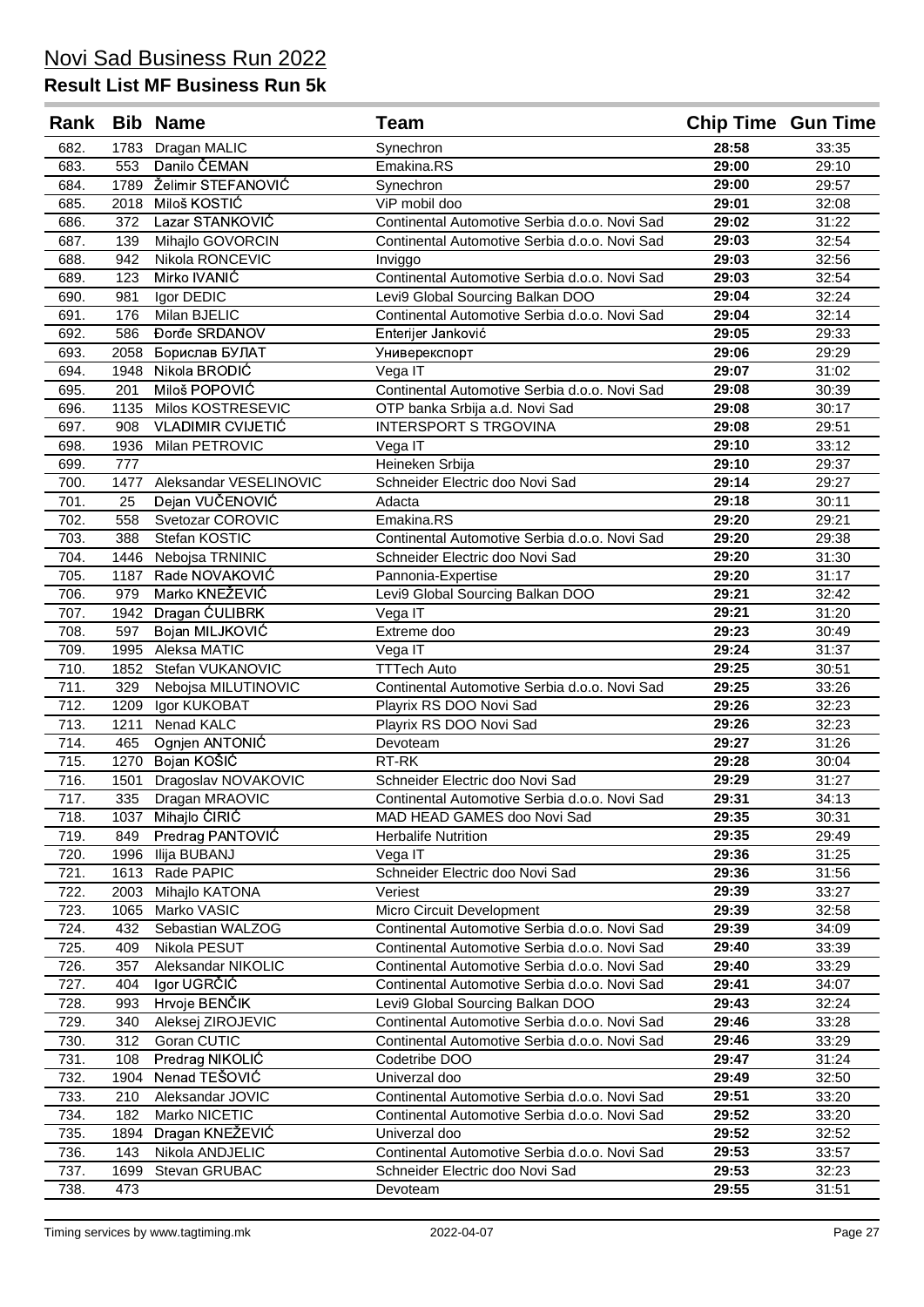| Rank         |             | <b>Bib Name</b>                  | Team                                                                             |                | <b>Chip Time Gun Time</b> |
|--------------|-------------|----------------------------------|----------------------------------------------------------------------------------|----------------|---------------------------|
| 739.         | 1998        | Slađan DRAŽIĆ                    | Vega IT                                                                          | 29:55          | 32:04                     |
| 740.         | 267         | Aleksandar PASIC                 | Continental Automotive Serbia d.o.o. Novi Sad                                    | 29:56          | 33:08                     |
| 741.         | 1189        | Boris KLJAJIĆ                    | Pannonia-Expertise                                                               | 29:58          | 31:57                     |
| 742.         | 392         | Nikola MARINKOV                  | Continental Automotive Serbia d.o.o. Novi Sad                                    | 29:58          | 33:08                     |
| 743.         | 1608        | Nenad TOJAGIC                    | Schneider Electric doo Novi Sad                                                  | 29:58          | 31:55                     |
| 744.         | 2006        | Marko NIKOLIN                    | Veriest                                                                          | 30:01          | 33:51                     |
| 745.         | 996         | Miljan ČABRILO                   | Levi9 Global Sourcing Balkan DOO                                                 | 30:02          | 31:08                     |
| 746.         | 951         | Nemanja BAKAJIN                  | ION Solutions doo                                                                | 30:02          | 30:49                     |
| 747.         | 2014        | Milan BESLAC                     | Veriest                                                                          | 30:03          | 31:36                     |
| 748.         | 947         | Igor TARBUK                      | ION Solutions doo                                                                | 30:03          | 30:48                     |
| 749.         | 980         | Dragan SKILJEVIC                 | Levi9 Global Sourcing Balkan DOO                                                 | 30:04          | 31:08                     |
| 750.         | 1646        | Vladislav BLAGOJEVIC             | Schneider Electric doo Novi Sad                                                  | 30:06          | 32:52                     |
| 751.         | 1840        | <b>Boris POPOV</b>               | TIM CENTAR DOO                                                                   | 30:07          | 31:27                     |
| 752.         | 760         | Radovan BOZOVIC                  | Hedwell d.o.o                                                                    | 30:07          | 31:01                     |
| 753.         | 1062        | Siniša STANOJLOVIĆ               | Micro Circuit Development                                                        | 30:08          | 38:27                     |
| 754.         |             | 2105 Vojin PROLE                 | <b>Herbalife Nutrition</b>                                                       | 30:09          | 30:21                     |
| 755.         | 1610        | Nikola BULATOVIC                 | Schneider Electric doo Novi Sad                                                  | 30:09          | 32:53                     |
| 756.         | 356         | Nikola RADOSAVLJEVIC             | Continental Automotive Serbia d.o.o. Novi Sad                                    | 30:10          | 33:52                     |
| 757.         | 1256        | Dusan ZIVKOV                     | RT-RK                                                                            | 30:11          | 34:39                     |
| 758.         | 394         | Mirko CIRILOVIC                  | Continental Automotive Serbia d.o.o. Novi Sad                                    | 30:11          | 34:09                     |
| 759.         | 1694        | Stefan ROCENOVIC                 | Schneider Electric doo Novi Sad                                                  | 30:12          | 32:11                     |
| 760.         | 1959        | Marko BOROVIC                    | Vega IT                                                                          | 30:14          | 32:19                     |
| 761.         | 1330        | Miroslav ANTIC                   | Schneider Electric doo Novi Sad                                                  | 30:16          | 32:43                     |
| 762.         | 269         | Strahinja DEDEIC                 | Continental Automotive Serbia d.o.o. Novi Sad                                    | 30:17          | 34:55                     |
| 763.         | 1248        | Strahinja TIJANIĆ                | Remade                                                                           | 30:18          | 32:08                     |
| 764.         | 1643        | Veselin ZVIZDAK<br>Ivan MITROVIĆ | Schneider Electric doo Novi Sad                                                  | 30:19<br>30:21 | 33:45                     |
| 765.<br>766. | 215<br>1602 | Nebojsa KURJAKOV                 | Continental Automotive Serbia d.o.o. Novi Sad<br>Schneider Electric doo Novi Sad | 30:22          | 33:31<br>34:50            |
| 767.         | 422         | Svetozar SEKULIC                 | Continental Automotive Serbia d.o.o. Novi Sad                                    | 30:24          | 33:32                     |
| 768.         | 532         | Milan ŠKRBIĆ                     | Emakina.RS                                                                       | 30:25          | 30:44                     |
| 769.         | 1026        | Petar VUKMIROVIĆ                 | M&I Systems, Co.                                                                 | 30:25          | 31:43                     |
| 770.         | 1036        | Uroš GOJKOVIĆ                    | MAD HEAD GAMES doo Novi Sad                                                      | 30:26          | 33:47                     |
| 771.         | 345         | Stanislav MARTINOVIC             | Continental Automotive Serbia d.o.o. Novi Sad                                    | 30:30          | 32:48                     |
| 772.         | 1915        | Nemanja KAJZER                   | Vega IT                                                                          | 30:30          | 32:26                     |
| 773.         | 166         | Nikola STANKOVIC                 | Continental Automotive Serbia d.o.o. Novi Sad                                    | 30:31          | 31:42                     |
| 774.         |             | 1849 Vuk ČABRILO                 | <b>TTTech Auto</b>                                                               | 30:32          | 31:33                     |
| 775.         | 1491        | Novica NIKOLIC                   | Schneider Electric doo Novi Sad                                                  | 30:34          | 31:26                     |
| 776.         | 13          | Vladimir ĐORĐEVIĆ                | 3 Banka a.d. Novi Sad                                                            | 30:34          | 32:07                     |
| 777.         | 2080        | Milan PASULA                     | PepsiCo (Marbo Product doo)                                                      | 30:35          | 32:00                     |
| 778.         | 1483        | Damir BAJRAMI                    | Schneider Electric doo Novi Sad                                                  | 30:35          | 32:55                     |
| 779.         | 764         |                                  | Heineken Srbija                                                                  | 30:35          | 31:06                     |
| 780.         | 974         | Srdjan KOLAROV                   | Levi9 Global Sourcing Balkan DOO                                                 | 30:36          | 31:38                     |
| 781.         | 1395        | Marko RAKIC                      | Schneider Electric doo Novi Sad                                                  | 30:39          | 34:22                     |
| 782.         | 1963        | Stefan OKILJEVIĆ                 | Vega IT                                                                          | 30:40          | 32:50                     |
| 783.         | 2032        | Mirko ĐURĐEVIĆ                   | Vojvodinašume                                                                    | 30:40          | 35:54                     |
| 784.         | 16          | Miloš PUTNIK                     | 3 Banka a.d. Novi Sad                                                            | 30:41          | 31:59                     |
| 785.         | 1604        | Nemanja MOLNAR<br>Srđan SIĆ      | Schneider Electric doo Novi Sad                                                  | 30:42          | 33:08                     |
| 786.<br>787. | 413<br>625  | Boris TERZIĆ                     | Continental Automotive Serbia d.o.o. Novi Sad<br>Financial Development d.o.o.    | 30:43<br>30:43 | 31:55<br>33:55            |
| 788.         | 99          | Nikola SARAC                     | cargo-partner doo                                                                | 30:44          | 31:13                     |
| 789.         | 205         | Nikola BOGDANOVIC                | Continental Automotive Serbia d.o.o. Novi Sad                                    | 30:44          | 35:05                     |
| 790.         | 1297        | Nemanja S. SAVIC                 | Schneider Electric doo Novi Sad                                                  | 30:44          | 35:08                     |
| 791.         | 1922        | Srđan DEJANOVIĆ                  | Vega IT                                                                          | 30:45          | 35:57                     |
| 792.         | 2100        | Aleksandar MIJANOVIC             | <b>Herbalife Nutrition</b>                                                       | 30:46          | 30:49                     |
| 793.         | 724         | Dejan NESTOROV                   | <b>GIGATRON</b>                                                                  | 30:47          | 31:59                     |
| 794.         | 1993        | Michal SUPEK                     | Vega IT                                                                          | 30:51          | 32:58                     |
| 795.         | 1926        | Damir GARČEV                     | Vega IT                                                                          | 30:52          | 32:58                     |
|              |             |                                  |                                                                                  |                |                           |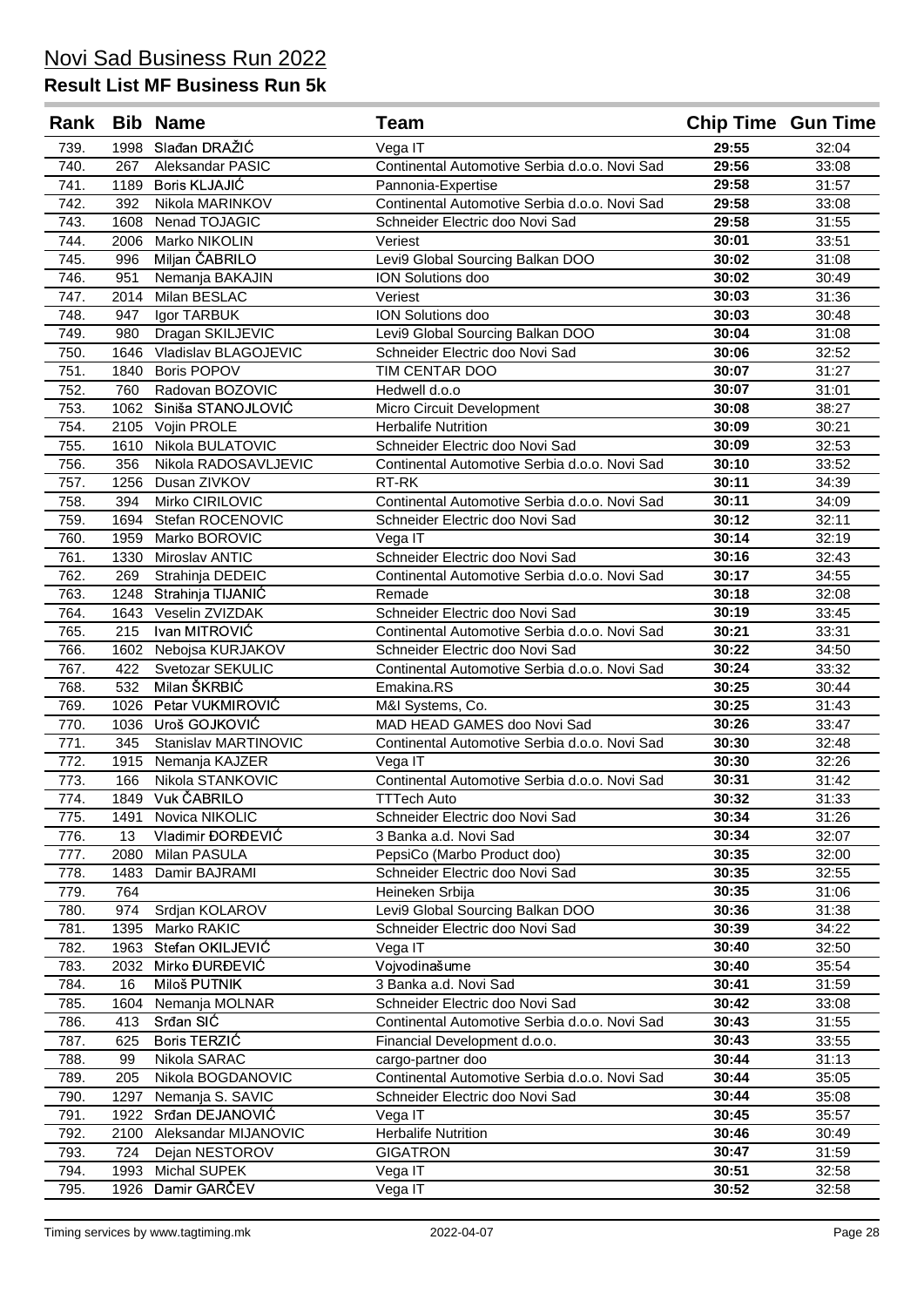| Rank         |             | <b>Bib Name</b>                 | Team                                                                | <b>Chip Time Gun Time</b> |                |
|--------------|-------------|---------------------------------|---------------------------------------------------------------------|---------------------------|----------------|
| 796.         | 1773        | Zoran BOGOJEVIC                 | Synechron                                                           | 30:53                     | 31:35          |
| 797.         | 168         | Nemanja ILIĆ                    | Continental Automotive Serbia d.o.o. Novi Sad                       | 30:53                     | 34:33          |
| 798.         | 531         | Milos LAKOBRIJA                 | Emakina, RS                                                         | 30:55                     | 31:13          |
| 799.         | 391         | Nikola MASTILOVIC               | Continental Automotive Serbia d.o.o. Novi Sad                       | 30:58                     | 34:07          |
| 800.         | 1954        | Miloš PAVIČIĆ                   | Vega IT                                                             | 31:00                     | 32:50          |
| 801.         | 1451        | Jovan DOJIC                     | Schneider Electric doo Novi Sad                                     | 31:00                     | 34:05          |
| 802.         | 1321        | Ivan POPOVIC                    | Schneider Electric doo Novi Sad                                     | 31:00                     | 34:05          |
| 803.         | 1815        | MIODRAG DEVEČERSKI              | Telekom Srbija                                                      | 31:01                     | 31:23          |
| 804.         | 727         | Nebojša ŠARENAC                 | <b>GIGATRON</b>                                                     | 31:02                     | 32:20          |
| 805.         | 1554        | Bozidar BOSNJAK                 | Schneider Electric doo Novi Sad                                     | 31:03                     | 34:26          |
| 806.         | 529         | Bogdan MIRICKI                  | Emakina.RS                                                          | 31:05                     | 32:50          |
| 807.         | 859         | Pavle MANDIĆ                    | <b>HTEC Group</b>                                                   | 31:05                     | 32:45          |
| 808.         | 1280        | Marko CVEJIC                    | RT-RK                                                               | 31:05                     | 32:43          |
| 809.         | 1023        | Bojan BABIC                     | M&I Systems, Co.                                                    | 31:05                     | 36:54          |
| 810.         | 411         | Goran ZIVKOVIC                  | Continental Automotive Serbia d.o.o. Novi Sad                       | 31:08                     | 35:07          |
| 811.         | 1702        | Milos DISKOVIC                  | Schneider Electric doo Novi Sad                                     | 31:09                     | 33:37          |
| 812.         | 1701        | Goran PETROVIC                  | Schneider Electric doo Novi Sad                                     | 31:09                     | 32:59          |
| 813.         | 509         | MILAN ZOKIĆ                     | Dimitri Trade Com                                                   | 31:10                     | 31:52          |
| 814.         | 1251        | David KNEZEVIC                  | Remade                                                              | 31:11                     | 32:58          |
| 815.         | 1250        | Predrag DEMIC                   | Remade                                                              | 31:11                     | 33:05          |
| 816.         | 237         | Pavle NIKOLIC                   | Continental Automotive Serbia d.o.o. Novi Sad                       | 31:12                     | 32:11          |
| 817.         | 583         | Svetozar BOŽIĆ                  | Enterijer Janković                                                  | 31:14                     | 31:42          |
| 818.         | 1269        | Radivoj PUTIC                   | RT-RK                                                               | 31:16                     | 32:27          |
| 819.         | 1556        | Nemanja PROLE                   | Schneider Electric doo Novi Sad                                     | 31:16                     | 34:42          |
| 820.         | 436         | Miomir SPAJIĆ                   | Continental Automotive Serbia d.o.o. Novi Sad                       | 31:17                     | 32:29          |
| 821.         | 425         | Aleksandar KORAĆ                | Continental Automotive Serbia d.o.o. Novi Sad                       | 31:17                     | 34:12          |
| 822.         | 160         | Nikola KOVACIC                  | Continental Automotive Serbia d.o.o. Novi Sad                       | 31:18                     | 34:12          |
| 823.         | 288         | Željko KRSTIĆ                   | Continental Automotive Serbia d.o.o. Novi Sad                       | 31:19                     | 34:15          |
| 824.         | 389         | Dániel BALOG                    | Continental Automotive Serbia d.o.o. Novi Sad                       | 31:20                     | 34:29          |
| 825.         | 1305        | Mirko KARAC                     | Schneider Electric doo Novi Sad                                     | 31:20<br>31:21            | 33:46          |
| 826.         | 1868        | Uroš POPOVIĆ                    | <b>TTTech Auto</b><br>Continental Automotive Serbia d.o.o. Novi Sad | 31:23                     | 34:28          |
| 827.         | 341<br>1707 | Damir POPOV<br>Veljko MILJKOVIC | Share IT                                                            | 31:24                     | 35:01<br>35:16 |
| 828.<br>829. | 1606        | Nenad PAVLOVIC                  | Schneider Electric doo Novi Sad                                     | 31:25                     | 35:48          |
| 830.         | 1965        | Zoran DRVENDŽIJA                | Vega IT                                                             | 31:25                     | 33:19          |
| 831.         | 988         | Ivan BASIC                      | Levi9 Global Sourcing Balkan DOO                                    | 31:26                     | 35:47          |
| 832.         | 111         | Jovan PARAVINJA                 | Codetribe DOO                                                       | 31:29                     | 33:02          |
| 833.         | 1742        | Draško STANKOVIĆ                | Speed                                                               | 31:29                     | 33:31          |
| 834.         | 1743        | Miloš MILUTINOVIĆ               | Speed                                                               | 31:30                     | 33:31          |
| 835.         | 645         | Alen KURCINAK 02.01.1998        | <b>Fiscal Solutions</b>                                             | 31:30                     | 32:02          |
| 836.         | 699         | Muhammad ISMAILOV               | GASTRANS d.o.o. Novi Sad                                            | 31:31                     | 31:39          |
| 837.         | 1176        | Stefan SREDOJEVIĆ               | Pannonia-Expertise                                                  | 31:32                     | 33:15          |
| 838.         | 2089        | Amidzic BRANKO                  | Seven Bridges Genomics doo Beograd                                  | 31:32                     | 36:35          |
| 839.         | 434         | Aleksandar VIDIČEVIĆ            | Continental Automotive Serbia d.o.o. Novi Sad                       | 31:33                     | 35:32          |
| 840.         | 887         | Milan MILIĆ                     | <b>HTEC Group</b>                                                   | 31:33                     | 32:49          |
| 841.         | 1172        | Darko VASILEV                   | Pannonia-Expertise                                                  | 31:33                     | 33:18          |
| 842.         | 1895        | Dragan SLIJEPČEVIĆ              | Univerzal doo                                                       | 31:33                     | 34:34          |
| 843.         | 1890        | Srdjan BOBOS                    | <b>TTTech Auto</b>                                                  | 31:35                     | 34:41          |
| 844.         | 2036        | Marco BUURSEMA                  | XIMEDES doo                                                         | 31:36                     | 34:39          |
| 845.         | 1253        |                                 | Risus ortodoncija                                                   | 31:38                     | 33:20          |
| 846.         | 741         | Kristian Miroslav KABAS         | Gorilla Sports Balkans DOO                                          | 31:39                     | 33:30          |
| 847.         | 1255        |                                 | Risus ortodoncija                                                   | 31:40                     | 33:20          |
| 848.         | 769         |                                 | Heineken Srbija                                                     | 31:40                     | 31:47          |
| 849.         | 1159        | Petar RAIČEVIĆ                  | OTP banka Srbija a.d. Novi Sad                                      | 31:42                     | 33:53          |
| 850.         | 241         | Teodor JONASKU                  | Continental Automotive Serbia d.o.o. Novi Sad                       | 31:42                     | 34:31          |
| 851.         | 130         | Filip DUTINA                    | Continental Automotive Serbia d.o.o. Novi Sad                       | 31:46                     | 35:59          |
| 852.         | 416         | Nikola LEČIĆ                    | Continental Automotive Serbia d.o.o. Novi Sad                       | 31:46                     | 34:34          |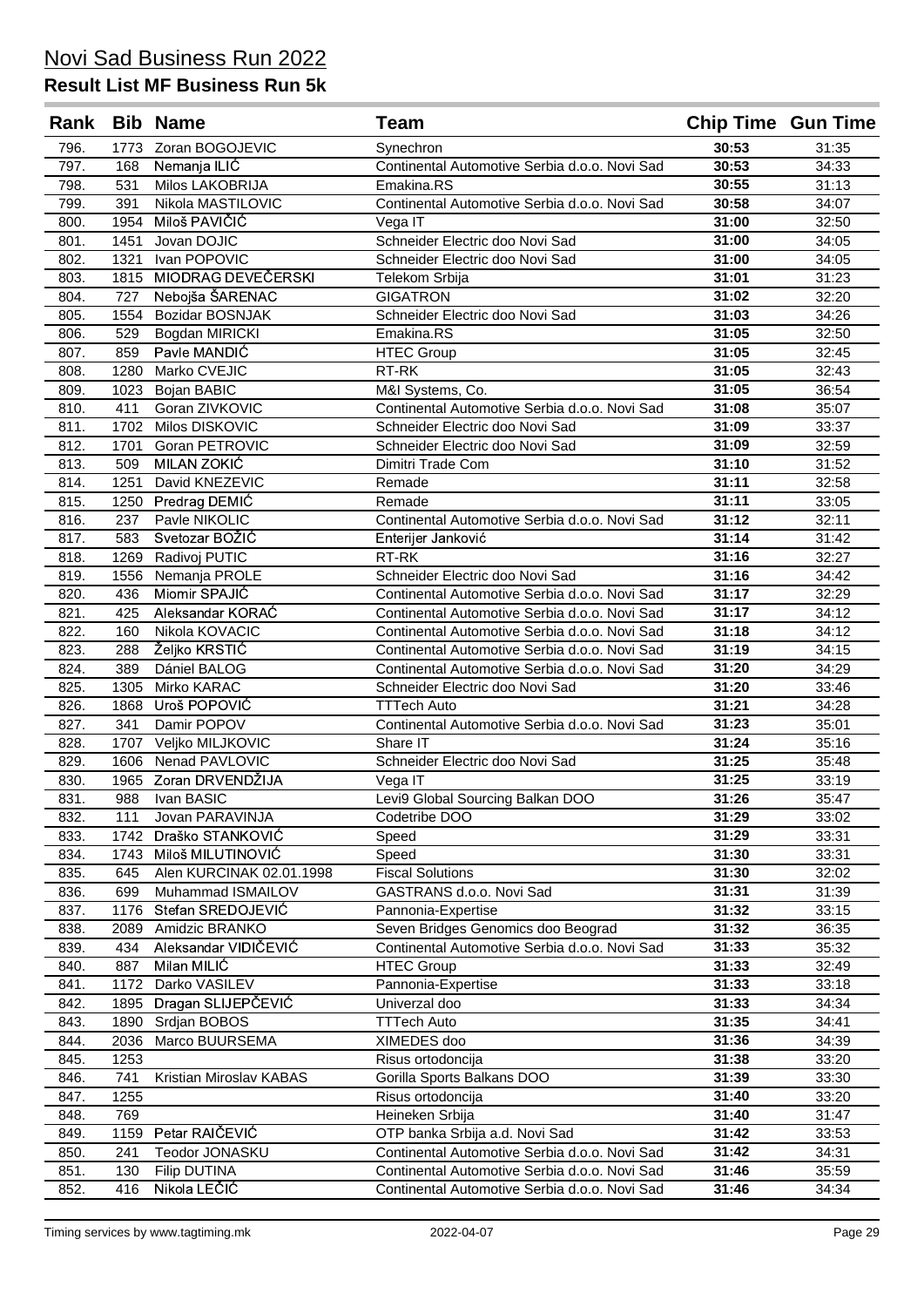| Rank |      | <b>Bib Name</b>       | Team                                          | <b>Chip Time Gun Time</b> |       |
|------|------|-----------------------|-----------------------------------------------|---------------------------|-------|
| 853. | 148  | Bogdan MIRKAC         | Continental Automotive Serbia d.o.o. Novi Sad | 31:46                     | 32:58 |
| 854. | 1346 | Marko MILOSAVLJEV     | Schneider Electric doo Novi Sad               | 31:48                     | 33:45 |
| 855. | 1549 | Darko RASPUDIC        | Schneider Electric doo Novi Sad               | 31:49                     | 33:12 |
| 856. | 863  | Jovan TUKIC           | <b>HTEC Group</b>                             | 31:50                     | 36:08 |
| 857. | 295  | Srđan ARSLANOVIĆ      | Continental Automotive Serbia d.o.o. Novi Sad | 31:51                     | 35:03 |
| 858. | 1205 | Milan MESELDŽIJA      | PaySpot platna institucija                    | 31:52                     | 35:24 |
| 859. | 1847 | Vujko POPOVIC         | <b>TTTech Auto</b>                            | 31:53                     | 33:46 |
| 860. | 1866 | Dejan SREDOJEVIĆ      | <b>TTTech Auto</b>                            | 31:53                     | 33:46 |
| 861. | 153  | Vladimir MARCIC       | Continental Automotive Serbia d.o.o. Novi Sad | 31:55                     | 34:04 |
| 862. | 1715 | Jovan GAJIN           | Simple Task Europe d.o.o.                     | 31:56                     | 33:10 |
| 863. | 208  | Sokol POPOV           | Continental Automotive Serbia d.o.o. Novi Sad | 31:56                     | 35:04 |
| 864. | 1279 | Nemanja P             | RT-RK                                         | 32:00                     | 33:42 |
| 865. | 1991 | Dimitrije ŽARKOVIĆ    | Vega IT                                       | 32:00                     | 34:43 |
| 866. | 1033 | Nikola MILOSEVIC      | Mad Duck Code                                 | 32:03                     | 33:16 |
| 867. | 619  | Igor KALIN            | Fakultet tehničkih nauka, Univerzitet u Novom | 32:04                     | 35:05 |
| 868. | 1322 | Nenad ILIC            | Schneider Electric doo Novi Sad               | 32:04                     | 34:38 |
| 869. | 1525 | Nebojsa KANJERIC      | Schneider Electric doo Novi Sad               | 32:08                     | 35:35 |
| 870. | 516  | Samir KRAK            | <b>Elixir Group</b>                           | 32:08                     | 33:09 |
| 871. | 641  | Miodrag KOSTIĆ        | <b>Fiscal Solutions</b>                       | 32:09                     | 34:48 |
| 872. | 767  |                       | Heineken Srbija                               | 32:09                     | 32:34 |
| 873. | 568  | Nemanja ISAKOV        | ENLIGHT IT SOURCING DOO NOVI SAD              | 32:09                     | 34:51 |
| 874. | 1667 | Ivan ADNAN            | Schneider Electric doo Novi Sad               | 32:11                     | 33:03 |
| 875. | 346  | Nemanja KRAJČINOVIĆ   | Continental Automotive Serbia d.o.o. Novi Sad | 32:14                     | 35:11 |
| 876. | 254  | Ljubodrag AVRAMOVIĆ   | Continental Automotive Serbia d.o.o. Novi Sad | 32:15                     | 35:23 |
| 877. | 1489 | Petar VUJIC           | Schneider Electric doo Novi Sad               | 32:17                     | 34:52 |
| 878. | 284  | Timon ČIKOŠ           | Continental Automotive Serbia d.o.o. Novi Sad | 32:18                     | 35:53 |
| 879. | 198  | Aleksandar SAVIĆ      | Continental Automotive Serbia d.o.o. Novi Sad | 32:20                     | 33:34 |
| 880. | 126  | Mile IVANIC           | Continental Automotive Serbia d.o.o. Novi Sad | 32:22                     | 34:27 |
| 881. | 1186 | Marko BALAĆ           | Pannonia-Expertise                            | 32:25                     | 34:27 |
| 882. | 1295 | Milan KRSTIC          | Schneider Electric doo Novi Sad               | 32:25                     | 34:09 |
| 883. | 591  | Borislav SKANDARSKI   | Erste Banka                                   | 32:28                     | 36:36 |
| 884. | 1734 | Bojan JOCIC           | <b>SOJAPROTEIN</b>                            | 32:29                     | 32:33 |
| 885. | 344  | Radoslav KARAJOVIĆ    | Continental Automotive Serbia d.o.o. Novi Sad | 32:31                     | 35:51 |
| 886. | 1639 | Velibor GLIGORIC      | Schneider Electric doo Novi Sad               | 32:32                     | 35:15 |
| 887. | 81   | Daniel KUPČO          | <b>BRIGHTMARBLES DOO</b>                      | 32:33                     | 34:49 |
| 888. | 226  | Tomislav DRLJACA      | Continental Automotive Serbia d.o.o. Novi Sad | 32:34                     | 36:07 |
| 889. | 2061 | Милош СПАСОЈЕВИЋ      | Универекспорт                                 | 32:35                     | 33:01 |
| 890. | 57   | Dario PEST            | Bee IT                                        | 32:37                     | 33:17 |
| 891. | 1586 | Milan PETKOVIC        | Schneider Electric doo Novi Sad               | 32:40                     | 35:25 |
| 892. | 1364 | Dario KANJO           | Schneider Electric doo Novi Sad               | 32:41                     | 35:26 |
| 893. | 287  | Bojan SANTOVAC        | Continental Automotive Serbia d.o.o. Novi Sad | 32:41                     | 35:51 |
| 894. | 1498 | Jovan LUKIC           | Schneider Electric doo Novi Sad               | 32:44                     | 32:44 |
| 895. | 1876 | Stefan BANDUKA        | <b>TTTech Auto</b>                            | 32:46                     | 37:05 |
| 896. | 150  | Miloš ĐUMIĆ           | Continental Automotive Serbia d.o.o. Novi Sad | 32:47                     | 36:39 |
| 897. | 491  | Milan MILINKOVIC      | Devtech doo                                   | 32:49                     | 34:26 |
| 898. | 2101 | Vukasin MARKOVIC      | <b>Herbalife Nutrition</b>                    | 32:52                     | 33:05 |
| 899. | 757  | Aleksandar KRUŠKOVIĆ  | Hedwell d.o.o                                 | 32:53                     | 33:47 |
| 900. | 950  | Radenko KOZOMORA      | ION Solutions doo                             | 32:54                     | 33:37 |
| 901. | 904  | Dušan GLUŠAC          | Init Technologies d.o.o.                      | 32:55                     | 34:50 |
| 902. | 640  | Stefan Ditrih DITRIH  | <b>Fiscal Solutions</b>                       | 32:56                     | 35:38 |
| 903. | 1897 | Miloš STOJANOVIĆ      | Univerzal doo                                 | 32:56                     | 35:57 |
| 904. | 1254 |                       | Risus ortodoncija                             | 32:59                     | 34:40 |
| 905. | 751  | Aleksandar MAKSIMOVIC | Hedwell d.o.o                                 | 33:00                     | 33:45 |
| 906. | 224  | Dalibor DAMJANAC      | Continental Automotive Serbia d.o.o. Novi Sad | 33:00                     | 37:38 |
| 907. | 557  | Nikola ČUPIĆ          | Emakina.RS                                    | 33:02                     | 33:45 |
| 908. | 1098 | Vukašin GROZDANOVIĆ   | <b>OPENS</b>                                  | 33:03                     | 35:54 |
| 909. | 125  | Aleksandar ŠIPOSKI    | Continental Automotive Serbia d.o.o. Novi Sad | 33:03                     | 35:29 |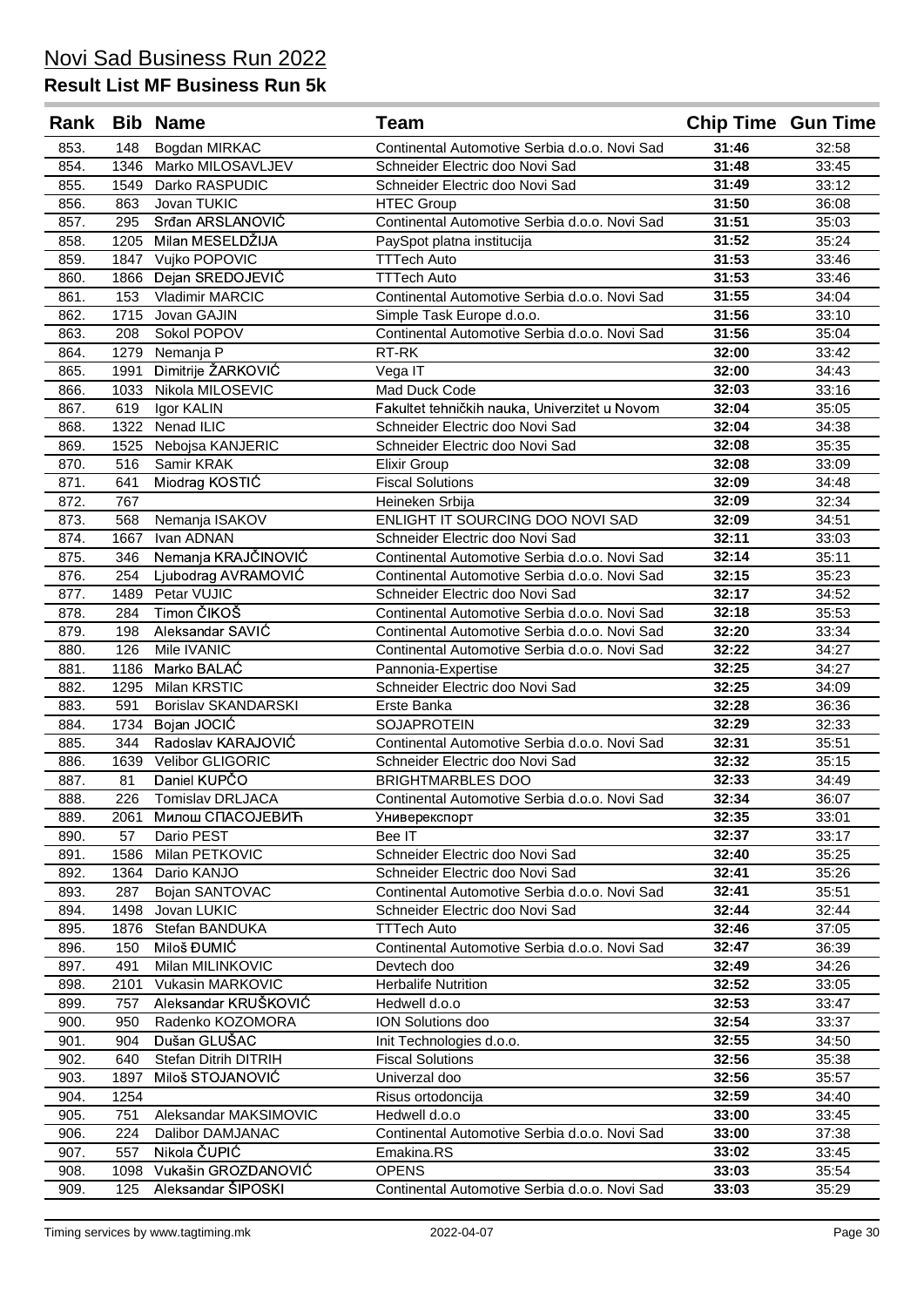| Rank |      | <b>Bib Name</b>           | <b>Team</b>                                   | <b>Chip Time Gun Time</b> |       |
|------|------|---------------------------|-----------------------------------------------|---------------------------|-------|
| 910. | 1420 | Vladimir BER              | Schneider Electric doo Novi Sad               | 33:03                     | 36:09 |
| 911. | 1499 | Bojan MIKSIN              | Schneider Electric doo Novi Sad               | 33:04                     | 34:40 |
| 912. | 989  | Đorđe MAŠIĆ               | Levi9 Global Sourcing Balkan DOO              | 33:06                     | 35:49 |
| 913. | 1708 | Saša GVOZDENOVIĆ          | Share IT                                      | 33:07                     | 37:00 |
| 914. | 761  | Filip VELJANOVSKI         | Hedwell d.o.o                                 | 33:11                     | 33:47 |
| 915. | 1043 | Miloš MILJANIĆ            | MAD HEAD GAMES doo Novi Sad                   | 33:17                     | 35:50 |
| 916. | 1533 | Spasoja DAMJANOVIC        | Schneider Electric doo Novi Sad               | 33:18                     | 34:49 |
| 917. | 926  | Dorđe TRIFUNOVIĆ          | Invenda Solutions d.o.o. Novi Sad             | 33:19                     | 34:45 |
| 918. | 334  | Aleksandar ALEKSIC        | Continental Automotive Serbia d.o.o. Novi Sad | 33:20                     | 37:38 |
| 919. | 326  | Stefan TOVILOVIC          | Continental Automotive Serbia d.o.o. Novi Sad | 33:21                     | 37:04 |
| 920. | 1082 | Shinji SUEYOSHI           | Nidec Electric Motor Serbia                   | 33:21                     | 37:33 |
| 921. | 1076 | Yasuki KAWASAKA           | Nidec Electric Motor Serbia                   | 33:25                     | 37:37 |
| 922. | 524  | Boban KAMENARAC           | Emakina.RS                                    | 33:26                     | 34:04 |
| 923. | 799  | Nemanja VULETIC           | HELIANT d.o.o.                                | 33:27                     | 33:47 |
| 924. | 1986 | Nikola DJAKOVIC           | Vega IT                                       | 33:33                     | 36:56 |
| 925. | 15   | Nikola MATIĆ              | 3 Banka a.d. Novi Sad                         | 33:33                     | 34:51 |
| 926. | 1331 | Dragomir KISIC            | Schneider Electric doo Novi Sad               | 33:33                     | 36:01 |
| 927. | 306  | <b>Viktor TRIFUNJAGIC</b> | Continental Automotive Serbia d.o.o. Novi Sad | 33:41                     | 36:51 |
| 928. | 905  | Tomislav KRALJ            | Init Technologies d.o.o.                      | 33:45                     | 35:38 |
| 929. | 569  | <b>Boris SIJAN</b>        | ENLIGHT IT SOURCING DOO NOVI SAD              | 33:45                     | 36:14 |
| 930. | 1865 | Strahinja BOSANCIC        | <b>TTTech Auto</b>                            | 33:45                     | 37:18 |
| 931. | 2096 | Karl MIČKEI               | Tajfun HIL d.o.o.                             | 33:46                     | 36:00 |
| 932. | 291  | Igor KRSTIC               | Continental Automotive Serbia d.o.o. Novi Sad | 33:54                     | 38:37 |
| 933. | 1425 | Dejan BLAGOJEVIC          | Schneider Electric doo Novi Sad               | 33:56                     | 37:17 |
| 934. |      | 1548 Dusan ZELJKOVIC      | Schneider Electric doo Novi Sad               | 33:58                     | 36:43 |
| 935. |      | 1314 Dragan BODROZIC      | Schneider Electric doo Novi Sad               | 33:58                     | 36:37 |
| 936. | 894  | Predrag RAJŠIĆ            | Indas Automation d.o.o. Novi Sad              | 34:02                     | 35:53 |
| 937. | 1301 | Vlado MARIJANOVIC         | Schneider Electric doo Novi Sad               | 34:03                     | 36:38 |
| 938. | 1404 | Srdjan ORLOVIC            | Schneider Electric doo Novi Sad               | 34:04                     | 36:38 |
| 939. | 86   | Marko TAGLIAVIA           | <b>BRIGHTMARBLES DOO</b>                      | 34:04                     | 36:20 |
| 940. | 916  | Mllovan BUGARINOVIĆ       | <b>INTERSPORT S TRGOVINA</b>                  | 34:05                     | 34:46 |
| 941. | 775  |                           | Heineken Srbija                               | 34:08                     | 34:41 |
| 942. | 380  | Vladimir MORAVCEVIC       | Continental Automotive Serbia d.o.o. Novi Sad | 34:09                     | 35:24 |
| 943. | 765  |                           | Heineken Srbija                               | 34:10                     | 34:42 |
| 944. | 1630 | Srdjan PALANACKI          | Schneider Electric doo Novi Sad               | 34:11                     | 37:10 |
| 945. | 719  | Nikola MARTIĆ             | Genesis                                       | 34:11                     | 37:52 |
| 946. | 402  | Marko MILIC               | Continental Automotive Serbia d.o.o. Novi Sad | 34:15                     | 37:10 |
| 947. | 1179 | Bojan ĐORĐEVIĆ            | Pannonia-Expertise                            | 34:15                     | 36:29 |
| 948. | 2053 | Miloš BOKŠAN              | Универекспорт                                 | 34:16                     | 34:37 |
| 949. | 447  | Milorad JEKIĆ             | Decem                                         | 34:21                     | 35:17 |
| 950. | 400  | Petar GRBIC               | Continental Automotive Serbia d.o.o. Novi Sad | 34:22                     | 38:41 |
| 951. | 124  | Nemanja VORKAPIĆ          | Continental Automotive Serbia d.o.o. Novi Sad | 34:23                     | 36:49 |
| 952. | 647  | Djordje CICKOVIC          | <b>Fiscal Solutions</b>                       | 34:23                     | 37:04 |
| 953. | 1837 | Predrag OKANOVIĆ          | TIM CENTAR DOO                                | 34:25                     | 35:48 |
| 954. | 445  | Srđan SVIRČEVIĆ           | Decem                                         | 34:28                     | 35:17 |
| 955. | 41   | Dušan RAJKOVIĆ            | AVA Information Systems doo                   | 34:32                     | 36:32 |
| 956. | 682  | Jovica BAKIĆ              | Fresenius Medical Care Srbija d.o.o Vršac     | 34:32                     | 35:56 |
| 957. | 1695 | Marko MILENKOVIC          | Schneider Electric doo Novi Sad               | 34:33                     | 36:33 |
| 958. | 301  | <b>Boris DEAK</b>         | Continental Automotive Serbia d.o.o. Novi Sad | 34:35                     | 38:12 |
| 959. | 231  | Draško CVIJIĆ             | Continental Automotive Serbia d.o.o. Novi Sad | 34:36                     | 38:12 |
| 960. | 2037 | Maćaš TILGER              | XIMEDES doo                                   | 34:43                     | 37:46 |
| 961. | 519  | Aleksandar MANDIC         | Emakina.RS                                    | 34:44                     | 34:53 |
| 962. | 261  | Djordje ALIDJUKIC         | Continental Automotive Serbia d.o.o. Novi Sad | 34:44                     | 38:29 |
| 963. | 72   | Miladin KOLARSKI          | <b>BIMEXPERTS</b> doo                         | 34:46                     | 35:48 |
| 964. | 1177 | Spasoje MILOŠEVIĆ         | Pannonia-Expertise                            | 34:47                     | 36:30 |
| 965. | 1675 | Milos STOJANOVIC          | Schneider Electric doo Novi Sad               | 34:47                     | 36:45 |
| 966. | 1035 | Marko BJEKOVIĆ            | MAD HEAD GAMES doo Novi Sad                   | 34:47                     | 35:29 |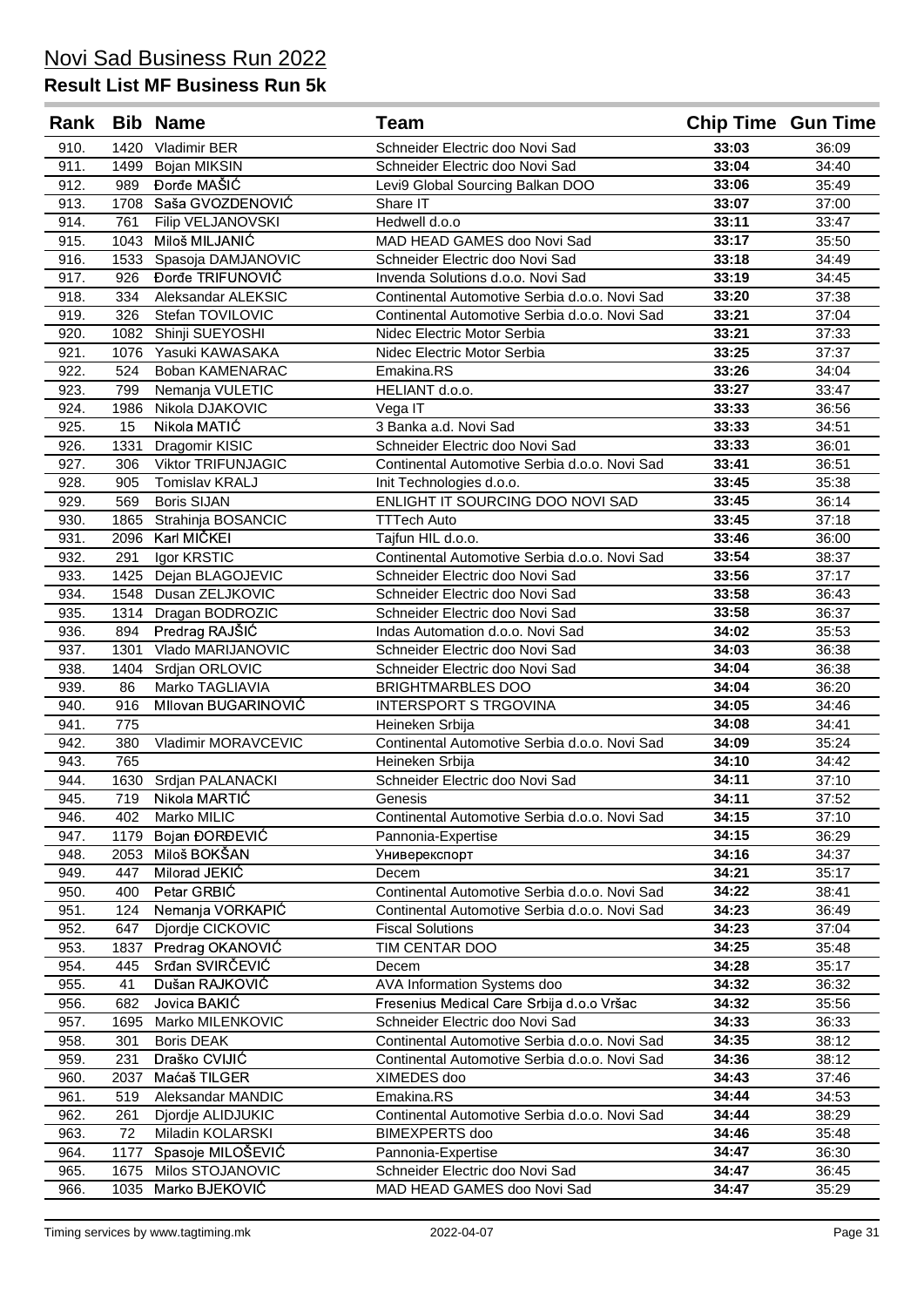| Rank           |                | <b>Bib Name</b>                      | Team                                          | <b>Chip Time Gun Time</b> |                |
|----------------|----------------|--------------------------------------|-----------------------------------------------|---------------------------|----------------|
| 967.           | 2008           | Dario KARACIC                        | Veriest                                       | 34:48                     | 38:43          |
| 968.           | 69             | Nemanja ANTONIĆ                      | <b>BIMEXPERTS</b> doo                         | 34:48                     | 35:52          |
| 969.           | 1859           | Марко МИЛОШЕВИЋ                      | <b>TTTech Auto</b>                            | 34:49                     | 36:37          |
| 970.           | 893            | Albert NEMET                         | Indas Automation d.o.o. Novi Sad              | 34:51                     | 36:44          |
| 971.           | 839            | <b>Bojan DRNDAREVIC</b>              | <b>Herbalife Nutrition</b>                    | 34:53                     | 35:01          |
| 972.           | 579            | Predrag CVETINOVIĆ                   | Enterijer Janković                            | 34:55                     | 35:22          |
| 973.           | 1347           | Dejan TRBOVIC                        | Schneider Electric doo Novi Sad               | 35:09                     | 39:32          |
| 974.           | 1345           | Srdjan LAZAROV                       | Schneider Electric doo Novi Sad               | 35:13                     | 35:50          |
| 975.           | 1316           | Ilija IVETIC                         | Schneider Electric doo Novi Sad               | 35:15                     | 37:59          |
| 976.           | 470            | Zoran BECNER                         | Devoteam                                      | 35:16                     | 39:33          |
| 977.           | 314            | Radu ANILEVSCHI                      | Continental Automotive Serbia d.o.o. Novi Sad | 35:21                     | 38:59          |
| 978.           | 478            | dijana BURSAĆ                        | Devoteam                                      | 35:29                     | 37:26          |
| 979.           | $\overline{7}$ | Aleksandar GUŠIĆ                     | 3 Banka a.d. Novi Sad                         | 35:32                     | 37:07          |
| 980.           | 592            | Dimitrije MUZUR                      | Erste Banka                                   | 35:32                     | 36:19          |
| 981.           | 342            | Aleksa MIJATOVIĆ                     | Continental Automotive Serbia d.o.o. Novi Sad | 35:36                     | 39:14          |
| 982.           | 1281           | Vladimir KLASAN                      | RT-RK                                         | 35:37                     | 37:11          |
| 983.           | 983            | Ivan V ARSENOVIĆ                     | Levi9 Global Sourcing Balkan DOO              | 35:46                     | 40:02          |
| 984.           | 1157           | Zoltan BAKŠA                         | OTP banka Srbija a.d. Novi Sad                | 35:50                     | 40:44          |
| 985.           | 144            | Uglješa DRAGIŠIĆ                     | Continental Automotive Serbia d.o.o. Novi Sad | 35:52                     | 36:42          |
| 986.           | 1622           | Sinisa CVETKOVIC                     | Schneider Electric doo Novi Sad               | 35:58                     | 38:36          |
| 987.           | 120            | Dragomir RADOVANOVIĆ                 | <b>Content Insights</b>                       | 36:02                     | 37:31          |
| 988.           | 1117           | Nikola TRMČIĆ                        | OTP banka Srbija a.d. Novi Sad                | 36:03                     | 40:43          |
| 989.           | 1460           | Vladan KRSMAN                        | Schneider Electric doo Novi Sad               | 36:03                     | 37:59          |
| 990.           | 1930           | Aleksandar BERIC                     | Vega IT                                       | 36:07                     | 38:09          |
| 991.           | 1495           | Mladen PETROVIC                      | Schneider Electric doo Novi Sad               | 36:08                     | 38:52          |
| 992.           | 220            | Nebojsa ENJEV                        | Continental Automotive Serbia d.o.o. Novi Sad | 36:15                     | 39:05          |
| 993.           | 305            | Jonel BARBU                          | Continental Automotive Serbia d.o.o. Novi Sad | 36:16                     | 39:27          |
| 994.           | 517            | Ivan RISTIC                          | Emakina.RS                                    | 36:21                     | 39:36          |
| 995.           | 1947           | Ilija BUBANJ                         | Vega IT                                       | 36:25                     | 38:34          |
| 996.           | 1087           | Nebojša ALEKSIĆ                      | Norma Group                                   | 36:29                     | 41:01          |
| 997.           | 1091           | Vladimir MILIVOJEVIĆ                 | Norma Group                                   | 36:30                     | 41:00          |
| 998.           | 565            | Miroslav MIHNJAK                     | Emakina.RS                                    | 36:35                     | 37:31          |
| 999.           | 362            | Pavle JANJIC                         | Continental Automotive Serbia d.o.o. Novi Sad | 36:36                     | 39:27          |
| 1000.          | 386            | Srđan SARIĆ                          | Continental Automotive Serbia d.o.o. Novi Sad | 36:36                     | 39:29          |
| 1001.<br>1002. | 1344           | <b>Balaz KERESI</b>                  | Schneider Electric doo Novi Sad               | 36:37                     | 38:07          |
| 1003.          |                | 1698 Dragan BUACA<br>Darko ZELJKOVIC | Schneider Electric doo Novi Sad               | 36:52<br>36:56            | 39:26          |
| 1004.          | 1672<br>564    | Никола КУКАВИЦА                      | Schneider Electric doo Novi Sad<br>Emakina.RS | 37:13                     | 39:27<br>37:31 |
| 1005.          | 1064           | <b>Boris BODOR</b>                   | Micro Circuit Development                     | 37:17                     | 40:37          |
| 1006.          | 119            | Dejan VRHOVAC                        | Content Insights                              | 37:18                     | 38:47          |
| 1007.          | 577            | Dragan KOLJANČIĆ                     | Enterijer Janković                            | 37:18                     | 38:21          |
| 1008.          | 461            | Stefan RAMAČ                         | Devoteam                                      | 37:21                     | 39:24          |
| 1009.          | 51             | Nikola GORJANAC                      | Bee IT                                        | 37:21                     | 37:56          |
| 1010.          | 18             | Miloš VELIMIR                        | 3 Banka a.d. Novi Sad                         | 37:32                     | 39:05          |
| 1011.          | 468            | Dejan RAŠIĆ                          | Devoteam                                      | 37:39                     | 39:37          |
| 1012.          | 1862           | Zoran BASARIC                        | <b>TTTech Auto</b>                            | 37:53                     | 39:07          |
| 1013.          | 1355           | Andrej SIMUNOVIC                     | Schneider Electric doo Novi Sad               | 37:59                     | 40:05          |
| 1014.          | 275            | Bojan HORNJAK                        | Continental Automotive Serbia d.o.o. Novi Sad | 38:00                     | 41:18          |
| 1015.          | 601            | Miodrag ROSIĆ                        | Extreme doo                                   | 38:03                     | 39:30          |
| 1016.          | 1647           | Vladislav SIMIC                      | Schneider Electric doo Novi Sad               | 38:04                     | 42:12          |
| 1017.          | 238            | Mladen PAPULIC                       | Continental Automotive Serbia d.o.o. Novi Sad | 38:06                     | 39:53          |
| 1018.          | 1334           | Goran KUKIC                          | Schneider Electric doo Novi Sad               | 38:07                     | 41:00          |
| 1019.          | 330            | Nemanja JOVICIC                      | Continental Automotive Serbia d.o.o. Novi Sad | 38:20                     | 42:49          |
| 1020.          | 22             | Rade RAJIČEVIĆ                       | Adacta                                        | 38:20                     | 39:13          |
| 1021.          | 1348           | Nemanja ZUKORLIC                     | Schneider Electric doo Novi Sad               | 38:30                     | 41:04          |
| 1022.          | 1735           | Bojan MILJEVIĆ                       | SOJAPROTEIN                                   | 38:40                     | 38:45          |
| 1023.          | 518            | Ivan TADIĆ                           | Emakina.RS                                    | 38:46                     | 39:40          |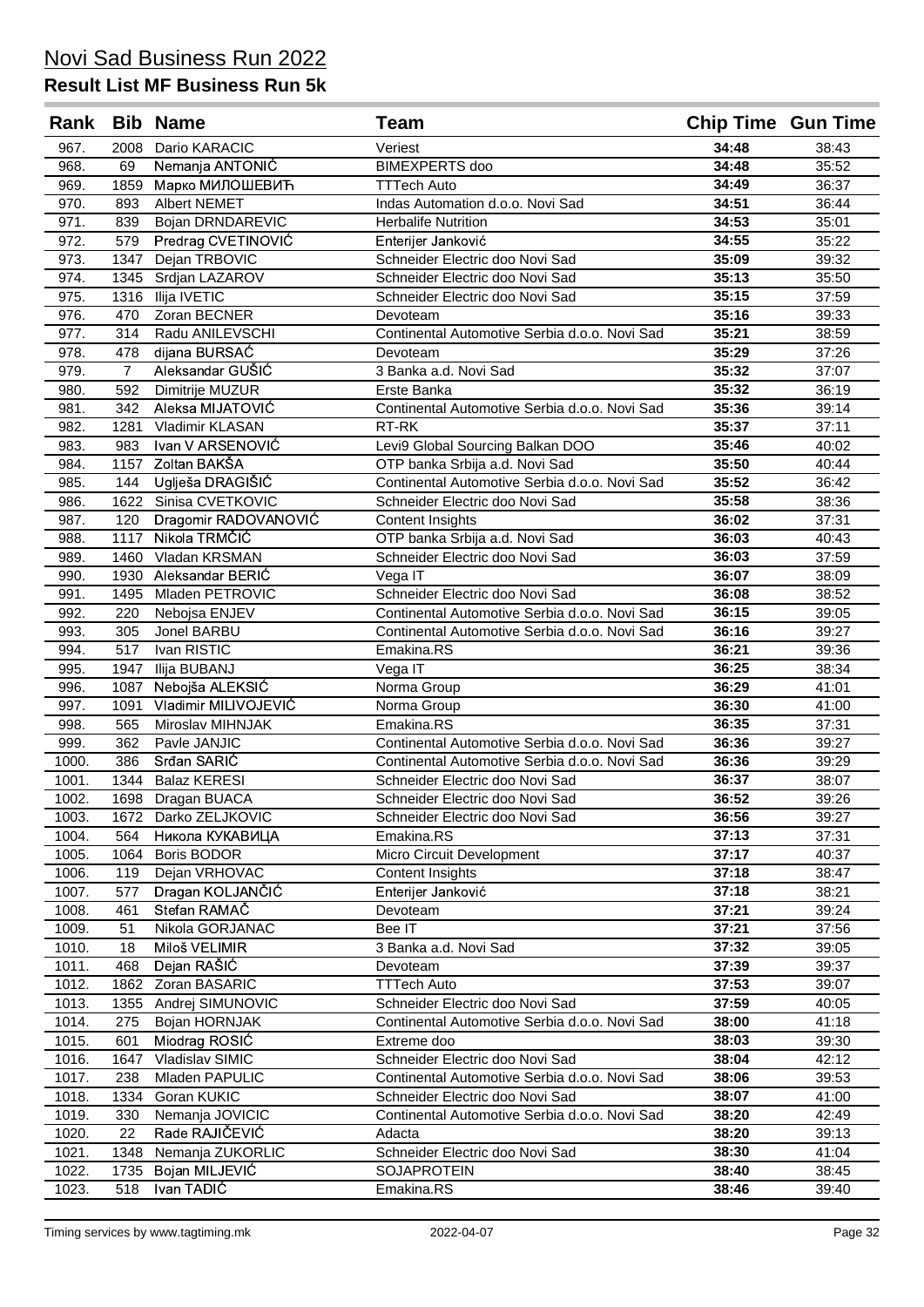| Rank           |              | <b>Bib Name</b>                           | <b>Team</b>                                                         | <b>Chip Time Gun Time</b> |                |
|----------------|--------------|-------------------------------------------|---------------------------------------------------------------------|---------------------------|----------------|
| 1024.          | 296          | Srdjan RADOJCIC                           | Continental Automotive Serbia d.o.o. Novi Sad                       | 38:59                     | 41:17          |
| 1025.          | 779          |                                           | Heineken Srbija                                                     | 39:04                     | 39:29          |
| 1026.          | 785          | Marko ADAM                                | HELIANT d.o.o.                                                      | 39:07                     | 39:26          |
| 1027.          | 2125         | N.N. NN                                   | Nema                                                                | 39:21                     | 42:31          |
| 1028.          | 1181         | Danko GARIĆ                               | Pannonia-Expertise                                                  | 39:33                     | 41:46          |
| 1029.          | 1182         | Dejan GREGOROVIĆ                          | Pannonia-Expertise                                                  | 39:34                     | 41:45          |
| 1030.          | 1472         | Aleksandar ATANOVSKI                      | Schneider Electric doo Novi Sad                                     | 39:55                     | 43:50          |
| 1031.          | 932          | Leonardo GIRIC                            | Invenda Solutions d.o.o. Novi Sad                                   | 39:57                     | 41:08          |
| 1032.          | 1621         | Sinisa BOZIC                              | Schneider Electric doo Novi Sad                                     | 40:05                     | 42:30          |
| 1033.          | 1677         | Marko KNEZEVIC                            | Schneider Electric doo Novi Sad                                     | 40:05                     | 42:35          |
| 1034.          | 1371<br>196  | Dejan ZIVKOVIC<br>Nikola MESELDŽIJA       | Schneider Electric doo Novi Sad                                     | 40:06                     | 43:02<br>41:22 |
| 1035.<br>1036. | 949          | Andreja MIKANOVIĆ                         | Continental Automotive Serbia d.o.o. Novi Sad<br>ION Solutions doo  | 40:06<br>40:08            | 41:00          |
| 1037.          | 164          | Nemanja TOMOVIC                           | Continental Automotive Serbia d.o.o. Novi Sad                       | 40:26                     | 44:06          |
| 1038.          | 277          | Nikola BOGDANOVIC 02                      | Continental Automotive Serbia d.o.o. Novi Sad                       | 40:36                     | 43:49          |
| 1039.          | 1183         | Igor MILIĆEVIĆ                            | Pannonia-Expertise                                                  | 40:44                     | 42:56          |
| 1040.          | 493          | Dejan RONCEVIC                            | Devtech doo                                                         | 40:45                     | 43:31          |
| 1041.          | 620          | Marko PEJIĆ                               | Fakultet tehničkih nauka, Univerzitet u Novom                       | 40:47                     | 42:38          |
| 1042.          | 1878         | Aleksandar KOKINOVIC                      | <b>TTTech Auto</b>                                                  | 40:48                     | 41:50          |
| 1043.          | 1879         | Ognjen BOŠKOIVĆ                           | <b>TTTech Auto</b>                                                  | 40:53                     | 41:55          |
| 1044.          | 1370         | Dejan ZELENOVIC                           | Schneider Electric doo Novi Sad                                     | 41:09                     | 44:45          |
| 1045.          | 320          | Nikola STANKOVIC                          | Continental Automotive Serbia d.o.o. Novi Sad                       | 41:12                     | 44:02          |
| 1046.          | 1546         | Vanja MAVRENSKI                           | Schneider Electric doo Novi Sad                                     | 41:29                     | 45:14          |
| 1047.          | 236          | <b>Miron KUHAR</b>                        | Continental Automotive Serbia d.o.o. Novi Sad                       | 41:35                     | 44:47          |
| 1048.          | 523          | Danilo BUJIŠA                             | Emakina.RS                                                          | 41:54                     | 45:08          |
| 1049.          | 1175         | Marko ČALIJA                              | Pannonia-Expertise                                                  | 42:13                     | 43:55          |
| 1050.          | 1863         | Dusan BOGDANOVIC                          | <b>TTTech Auto</b>                                                  | 42:24                     | 46:47          |
| 1051.          | 2019         | BRANKO PETROVIĆ PETROVIĆ                  | VIZIJA RACUNOVODSTVO D.O.O.                                         | 42:36                     | 44:58          |
| 1052.          | 1086         | Nemanja PILIPOVIĆ                         | Norma Group                                                         | 42:56                     | 46:20          |
| 1053.          | 1585         | Marko PETKOVIC                            | Schneider Electric doo Novi Sad                                     | 43:22                     | 46:43          |
| 1054.          | 1468         | Dusan IVETIC                              | Schneider Electric doo Novi Sad                                     | 43:22                     | 46:42          |
| 1055.          | 527          | Nikola REBIĆ                              | Emakina, RS                                                         | 43:31                     | 44:06          |
| 1056.          | 823          | Stefan BALAN                              | Hemofarm A.D.                                                       | 44:05                     | 44:37          |
| 1057.          | 505          | MARKO KOVAČEVIĆ                           | Dimitri Trade Com                                                   | 44:20                     | 45:08          |
| 1058.          | 281          | Čedo ŽLEBIČ                               | Continental Automotive Serbia d.o.o. Novi Sad                       | 44:32                     | 46:52          |
| 1059.          | 999          | Obren MILOSEVIC                           | Levi9 Global Sourcing Balkan DOO                                    | 44:39                     | 45:44          |
| 1060.          | 184          | Boris KNEŽEVIĆ                            | Continental Automotive Serbia d.o.o. Novi Sad                       | 44:51                     | 48:18          |
| 1061.          | 360          | <b>Filip LAPCEVIC</b><br>Boban POZNANOVIC | Continental Automotive Serbia d.o.o. Novi Sad                       | 44:57                     | 48:39          |
| 1062.<br>1063. | 1016<br>1641 | Veljko GOLOVIC                            | Levi9 Global Sourcing Balkan DOO<br>Schneider Electric doo Novi Sad | 44:59<br>45:07            | 48:22<br>47:00 |
| 1064.          | 1616         | Sandor BERETKA                            | Schneider Electric doo Novi Sad                                     | 45:08                     | 46:43          |
| 1065.          | 141          | Tomislav KOLARIC                          | Continental Automotive Serbia d.o.o. Novi Sad                       | 45:09                     | 49:29          |
| 1066.          | 1444         | Ivan I. MIHAJLOV                          | Schneider Electric doo Novi Sad                                     | 45:14                     | 49:37          |
| 1067.          | 1629         | Srdjan KLASNIC                            | Schneider Electric doo Novi Sad                                     | 45:37                     | 49:53          |
| 1068.          | 1475         | Lazar KARAN                               | Schneider Electric doo Novi Sad                                     | 45:40                     | 49:46          |
| 1069.          | 1369         | Dimitrije MITIC                           | Schneider Electric doo Novi Sad                                     | 45:40                     | 50:12          |
| 1070.          | 1528         | Sasa DJURIC                               | Schneider Electric doo Novi Sad                                     | 46:24                     | 48:43          |
| 1071.          | 1874         | Milos STJEPANOVIC                         | <b>TTTech Auto</b>                                                  | 46:31                     | 48:20          |
| 1072.          | 1028         | Andrej MRKOVAČKI                          | M&I Systems, Co.                                                    | 46:48                     | 49:09          |
| 1073.          | 1027         | Milan DIMANIC                             | M&I Systems, Co.                                                    | 46:48                     | 49:11          |
| 1074.          | 374          | Nenad SAMARDZIC                           | Continental Automotive Serbia d.o.o. Novi Sad                       | 46:52                     | 50:52          |
| 1075.          | 117          | Rade POZNIĆ                               | Content Insights                                                    | 46:53                     | 47:43          |
| 1076.          | 1853         | Milos STANKOVIC                           | <b>TTTech Auto</b>                                                  | 47:07                     | 48:16          |
| 1077.          | 1946         | Rastko NOSOVIĆ                            | Vega IT                                                             | 47:17                     | 49:27          |
| 1078.          | 545          | Marko ČIZMAR                              | Emakina.RS                                                          | 47:19                     | 49:26          |
| 1079.          | 782          |                                           | Heineken Srbija                                                     | 47:42                     | 48:16          |
| 1080.          | 774          |                                           | Heineken Srbija                                                     | 47:42                     | 48:15          |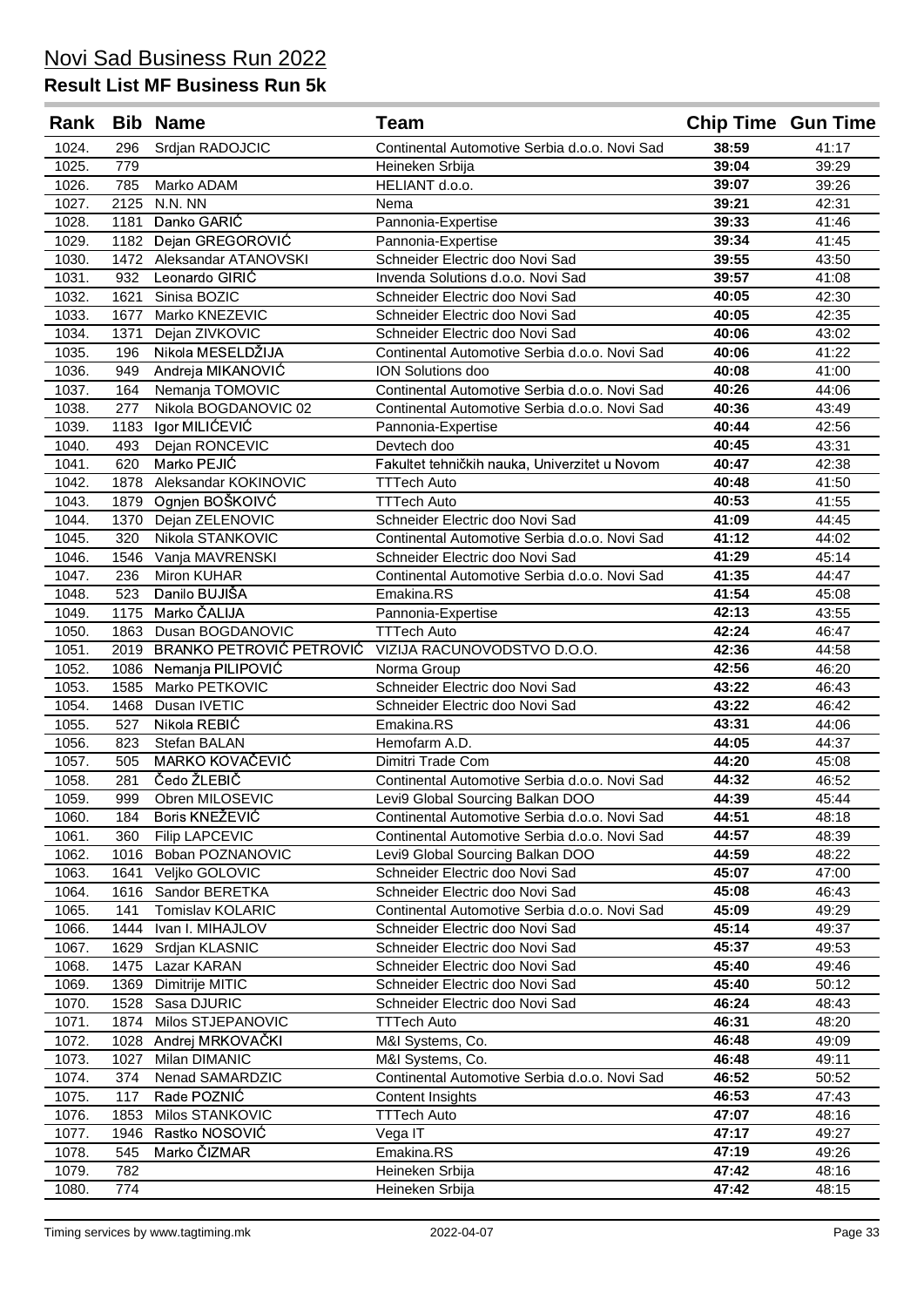|       |      | Rank Bib Name         | <b>Team</b>                                   | <b>Chip Time Gun Time</b> |       |
|-------|------|-----------------------|-----------------------------------------------|---------------------------|-------|
| 1081. |      | 1452 Goran LAKOVIC    | Schneider Electric doo Novi Sad               | 47:46                     | 51:30 |
| 1082. | 1447 | Marko LUKIC           | Schneider Electric doo Novi Sad               | 47:46                     | 51:31 |
| 1083. | 424  | Bojan STANOJEVIĆ      | Continental Automotive Serbia d.o.o. Novi Sad | 47:47                     | 52:17 |
| 1084. |      | 1470 Predrag KALJEVIC | Schneider Electric doo Novi Sad               | 47:47                     | 51:32 |
| 1085. | 1354 | Aleksandar ŽIJAN      | Schneider Electric doo Novi Sad               | 47:48                     | 51:32 |
| 1086. | 1041 | Nataša VUČIĆEVIĆ      | MAD HEAD GAMES doo Novi Sad                   | 47:54                     | 53:36 |
| 1087. | 142  | Ljubisa MITROVIC      | Continental Automotive Serbia d.o.o. Novi Sad | 48:30                     | 52:28 |
| 1088. | 255  | Goran KARAN           | Continental Automotive Serbia d.o.o. Novi Sad | 48:33                     | 53:02 |
| 1089. | 1148 | Ilija KNEŽEVIĆ        | OTP banka Srbija a.d. Novi Sad                | 48:58                     | 50:50 |
| 1090. | 1151 | Mirko SUBOTIĆ         | OTP banka Srbija a.d. Novi Sad                | 49:02                     | 50:53 |
| 1091. | 512  | ZORAN RADIVOJAC       | Dimitri Trade Com                             | 49:09                     | 49:57 |
| 1092. |      | 1684 Dragan PETKOVIC  | Schneider Electric doo Novi Sad               | 49:14                     | 53:03 |
| 1093. | 28   | Darko TOŠIĆ           | Addiko Bank                                   | 49:17                     | 53:50 |
| 1094. | 1376 | Dragan TOMIC          | Schneider Electric doo Novi Sad               | 49:18                     | 53:32 |
| 1095. | 1406 | Stefan STIPANOVIC     | Schneider Electric doo Novi Sad               | 49:18                     | 53:33 |
| 1096. | 1975 | Aleksandar ĆOPIĆ      | Vega IT                                       | 49:18                     | 53:33 |
| 1097. | 1458 | Nikola VUCICEVIC      | Schneider Electric doo Novi Sad               | 49:20                     | 53:03 |
| 1098. | 1260 | Ivan MILADINOVIĆ      | RT-RK                                         | 49:21                     | 51:45 |
| 1099. | 1258 | Bojan STOJAKOVIĆ      | RT-RK                                         | 49:22                     | 51:44 |
| 1100. | 1011 | Srdjan PONJAVUŠIĆ     | Levi9 Global Sourcing Balkan DOO              | 49:42                     | 53:59 |
| 1101. | 91   | Nebojša BOGDANOVIĆ    | cargo-partner doo                             | 49:43                     | 51:22 |
| 1102. | 90   | filip - noe LEPORIS   | cargo-partner doo                             | 49:52                     | 51:23 |
| 1103. | 1605 | Nemanja POKIMICA      | Schneider Electric doo Novi Sad               | 50:04                     | 54:13 |
| 1104. | 1551 | Zoltan BEREC          | Schneider Electric doo Novi Sad               | 50:16                     | 53:54 |
| 1105. | 1423 | Dario BANDIC          | Schneider Electric doo Novi Sad               | 50:16                     | 53:54 |
| 1106. | 1379 | Dusan JOKANOVIC       | Schneider Electric doo Novi Sad               | 50:17                     | 53:54 |
| 1107. | 1465 | Marko STOJANOVIC      | Schneider Electric doo Novi Sad               | 50:52                     | 54:52 |
| 1108. | 1303 | Kristijan NADJ        | Schneider Electric doo Novi Sad               | 50:53                     | 54:44 |
| 1109. | 1433 | Jugoslav MIKARIC      | Schneider Electric doo Novi Sad               | 50:53                     | 54:44 |
| 1110. | 1311 | Dragan STOJKOVIC      | Schneider Electric doo Novi Sad               | 50:54                     | 54:52 |
| 1111. | 1575 | Luka SECEROV          | Schneider Electric doo Novi Sad               | 50:55                     | 54:43 |
| 1112. | 1474 | Milan KOSTIC          | Schneider Electric doo Novi Sad               | 50:59                     | 54:47 |
| 1113. |      | 1434 Dragomir BASTAJA | Schneider Electric doo Novi Sad               | 51:03                     | 54:45 |
| 1114. |      | 1464 Danilo KORAC     | Schneider Electric doo Novi Sad               | 51:05                     | 54:45 |
| 1115. |      | 1380 Dusan VUJOVIC    | Schneider Electric doo Novi Sad               | 51:30                     | 55:00 |
| 1116. |      | 1359 Bojan DRAGIC     | Schneider Electric doo Novi Sad               | 51:31                     | 55:00 |
| 1117. | 230  | Miloš ADAMOVIĆ        | Continental Automotive Serbia d.o.o. Novi Sad | 51:41                     | 55:34 |
| 1118. | 239  | Stojan GRBIC          | Continental Automotive Serbia d.o.o. Novi Sad | 51:41                     | 55:34 |
| 1119. | 1005 | <b>Boris IVANOV</b>   | Levi9 Global Sourcing Balkan DOO              | 51:56                     | 55:14 |
| 1120. | 1523 | Andrija MITROVIC      | Schneider Electric doo Novi Sad               | 52:00                     | 54:38 |
| 1121. | 1430 | Goran MILOVANOVIC     | Schneider Electric doo Novi Sad               | 52:02                     | 55:50 |
| 1122. | 551  | Sinisa GRUJIC         | Emakina.RS                                    | 52:03                     | 54:11 |
| 1123. | 1445 |                       | Schneider Electric doo Novi Sad               | 52:05                     | 56:03 |
| 1124. | 1381 | Filip UBOVIC          | Schneider Electric doo Novi Sad               | 52:13                     | 56:03 |
| 1125. | 1696 | Nikola TOPALOVIC      | Schneider Electric doo Novi Sad               | 52:19                     | 54:56 |
| 1126. | 1700 | Matija RAKIC          | Schneider Electric doo Novi Sad               | 52:19                     | 54:56 |
| 1127. | 768  |                       | Heineken Srbija                               | 52:22                     | 52:53 |
| 1128. | 771  |                       | Heineken Srbija                               | 52:22                     | 52:53 |
| 1129. | 776  |                       | Heineken Srbija                               | 52:26                     | 52:53 |
| 1130. | 1571 | Laszlo NEMET          | Schneider Electric doo Novi Sad               | 52:26                     | 55:50 |
| 1131. | 559  | Marko JERKOVIC        | Emakina.RS                                    | 52:31                     | 54:39 |
| 1132. | 1661 | Ross SMITH            | Schneider Electric doo Novi Sad               | 52:34                     | 56:32 |
| 1133. | 1829 | Vladimir MANDIC       | <b>TIAC</b>                                   | 52:35                     | 54:01 |
| 1134. | 1663 | Pedro DONOSO          | Schneider Electric doo Novi Sad               | 52:51                     | 56:31 |
| 1135. | 1662 | Tomaso BERTOLI        | Schneider Electric doo Novi Sad               | 52:53                     | 56:32 |
| 1136. | 1090 | Smiljana ŠTULIĆ       | Norma Group                                   | 53:26                     | 57:57 |
| 1137. | 571  | Petko MILIDRAGOVIĆ    | ENLIGHT IT SOURCING DOO NOVI SAD              | 53:35                     | 56:33 |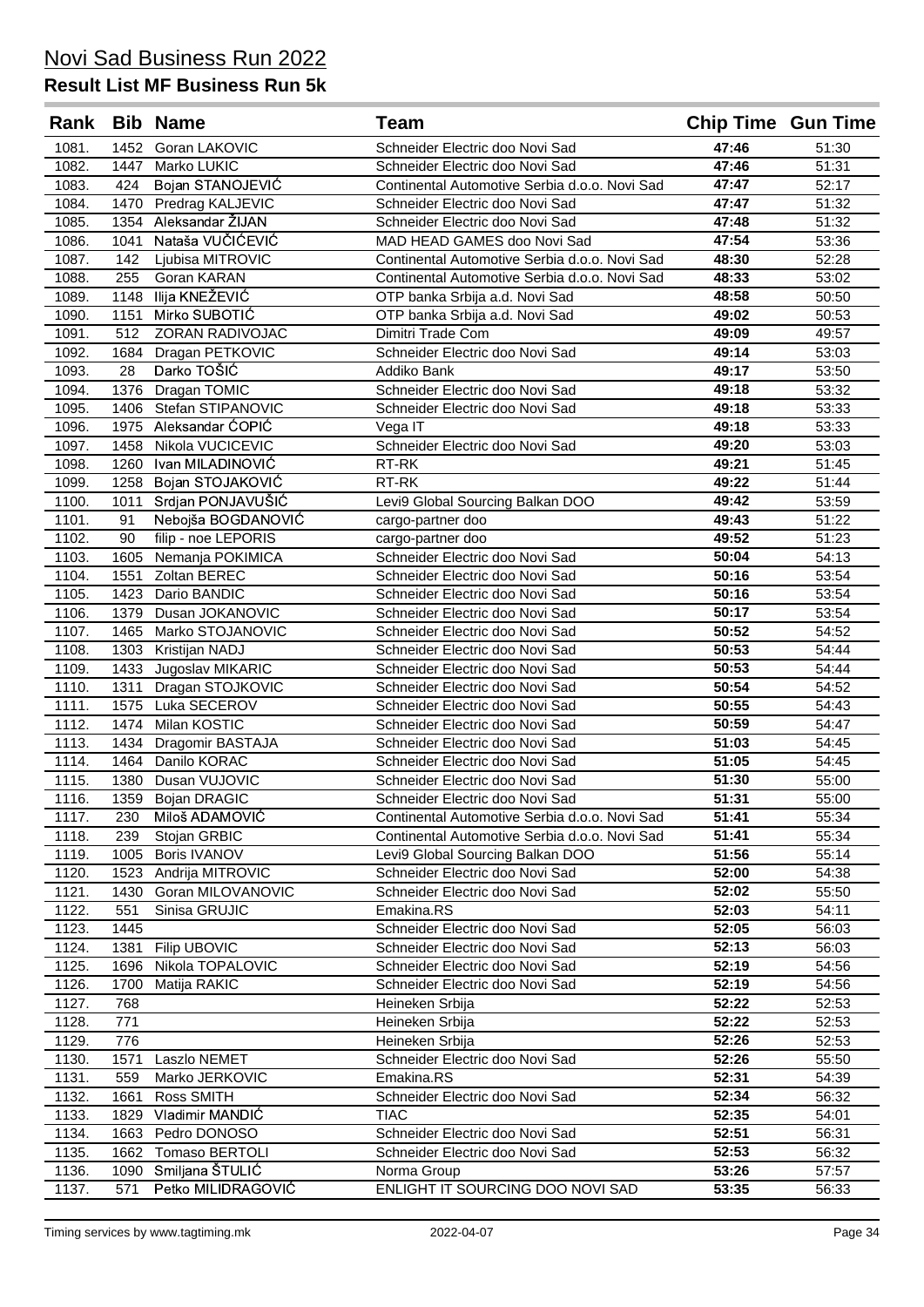|       |            | Rank Bib Name                         | <b>Team</b>                                                                                    | <b>Chip Time Gun Time</b> |         |
|-------|------------|---------------------------------------|------------------------------------------------------------------------------------------------|---------------------------|---------|
| 1138. | 497        | Milan BABIC                           | Devtech doo                                                                                    | 53:45                     | 53:45   |
| 1139. | 1461       | Nebojsa SEKULIC                       | Schneider Electric doo Novi Sad                                                                | 55:23                     | 59:26   |
| 1140. | 1623       | Sinisa SATARIC                        | Schneider Electric doo Novi Sad                                                                | 55:24                     | 59:26   |
| 1141. | 822        | Aleksandar PAVLOVIĆ                   | Hemofarm A.D.                                                                                  | 55:49                     | 56:39   |
| 1142. | 98         | Ivan KOSANOVIC                        | cargo-partner doo                                                                              | 56:13                     | 57:46   |
| 1143. | 102        | Luka RADOSAVLJEVIĆ                    | cargo-partner doo                                                                              | 56:15                     | 57:46   |
| 1144. | 1184       | Boris MIČIĆ                           | Pannonia-Expertise                                                                             | 56:43                     | 58:57   |
| 1145. |            | 1414 Nikola STOJANOVIC                | Schneider Electric doo Novi Sad                                                                | 58:30                     | 1:03:07 |
| 1146. | 1611       | Nikola DALCEKOVIC                     | Schneider Electric doo Novi Sad                                                                | 58:30                     | 1:03:06 |
| 1147. |            | 1640 Velibor STEVANOVIC               | Schneider Electric doo Novi Sad                                                                | 58:31                     | 1:03:07 |
| 1148. |            | 1620 Savo DJUKIC                      | Schneider Electric doo Novi Sad                                                                | 58:46                     | 1:04:34 |
| 1149. |            | 1363 Budimir PAVLOVIC                 | Schneider Electric doo Novi Sad                                                                | 58:46                     | 1:04:34 |
| 1150. |            | 1582 Marko DJUKOVIC                   | Schneider Electric doo Novi Sad                                                                | 58:47                     | 1:04:35 |
| 1151. | 1626       | Slobodan BOGDANOVIC                   | Schneider Electric doo Novi Sad                                                                | 1:05:11                   | 1:05:11 |
| 1152. | 114        | Ivan RADONJIĆ                         | Content Insights                                                                               | 1:11:05                   | 1:11:05 |
|       | 78         | Marko TAGLIAVIA                       | <b>BRIGHTMARBLES DOO</b>                                                                       | <b>DSQ</b>                | 17:49   |
|       | 79         | Nenad STOJKOVIC                       | <b>BRIGHTMARBLES DOO</b>                                                                       | <b>DSQ</b>                | 17:47   |
|       | 882        | <b>Branko JELIC</b>                   | <b>HTEC Group</b>                                                                              | <b>DSQ</b>                | 21:49   |
|       | 917        | Marko JOVOVIĆ                         | Invenda Solutions d.o.o. Novi Sad                                                              | <b>DSQ</b>                | 16:05   |
|       |            | 1974 Obren STAROVIĆ                   | Vega IT                                                                                        | <b>DSQ</b>                | 14:46   |
|       | 701        | Saša PAVKOVIĆ                         | GASTRANS d.o.o. Novi Sad                                                                       | <b>DNF</b>                |         |
|       | 1553       | Ivan STOJANOV                         | Schneider Electric doo Novi Sad                                                                | <b>DNF</b>                |         |
|       | 1697       | Dragan GLIGORIC                       | Schneider Electric doo Novi Sad                                                                | <b>DNF</b>                |         |
|       | 34         | Srđan IVANIŠEVIĆ                      | Addiko Bank                                                                                    | <b>DNS</b>                |         |
|       | 63         | Jovan IVOŠEVIĆ                        | Bee IT                                                                                         | <b>DNS</b>                |         |
|       | 71         | Slaviša STOJANOVIĆ                    | <b>BIMEXPERTS</b> doo                                                                          | <b>DNS</b>                |         |
|       | 121        | Nikola DIKLIĆ                         | <b>Content Insights</b>                                                                        | <b>DNS</b>                |         |
|       | 133        | Lucian MARGINEANU                     | Continental Automotive Serbia d.o.o. Novi Sad                                                  | <b>DNS</b>                |         |
|       | 135        | Predrag JELIC                         | Continental Automotive Serbia d.o.o. Novi Sad                                                  | <b>DNS</b>                |         |
|       | 145        | Marko RISTIC                          | Continental Automotive Serbia d.o.o. Novi Sad                                                  | <b>DNS</b>                |         |
|       | 147        | Nebojša MRKAIĆ                        | Continental Automotive Serbia d.o.o. Novi Sad                                                  | <b>DNS</b>                |         |
|       | 180        | Dalibor BULJOVČIĆ                     | Continental Automotive Serbia d.o.o. Novi Sad                                                  | <b>DNS</b>                |         |
|       | 181        | Jovan JANIC                           | Continental Automotive Serbia d.o.o. Novi Sad                                                  | <b>DNS</b>                |         |
|       | 199        | Aleksandar JEVRIC                     | Continental Automotive Serbia d.o.o. Novi Sad                                                  | <b>DNS</b>                |         |
|       | 203        | Aleksandar STOJKOVIC<br>Mirko LEŽAJIĆ | Continental Automotive Serbia d.o.o. Novi Sad                                                  | <b>DNS</b>                |         |
|       | 209        |                                       | Continental Automotive Serbia d.o.o. Novi Sad                                                  | <b>DNS</b>                |         |
|       | 246        | Goran KOCIĆ                           | Continental Automotive Serbia d.o.o. Novi Sad                                                  | <b>DNS</b><br><b>DNS</b>  |         |
|       | 285        | Milan BOBERIC                         | Continental Automotive Serbia d.o.o. Novi Sad<br>Continental Automotive Serbia d.o.o. Novi Sad | <b>DNS</b>                |         |
|       | 311<br>315 | Mihai NICOLAE<br>Nikola ANDRIC        | Continental Automotive Serbia d.o.o. Novi Sad                                                  | <b>DNS</b>                |         |
|       | 379        | Saša MILENKOVIĆ                       | Continental Automotive Serbia d.o.o. Novi Sad                                                  | <b>DNS</b>                |         |
|       | 401        | Stefan NOVAKOVIC                      | Continental Automotive Serbia d.o.o. Novi Sad                                                  | <b>DNS</b>                |         |
|       | 446        | Bojan LUKIĆ                           | Decem                                                                                          | <b>DNS</b>                |         |
|       | 449        | Miloš MARINKOVIĆ                      | Delta Holding                                                                                  | <b>DNS</b>                |         |
|       | 450        | Nikola COLIĆ                          | Delta Holding                                                                                  | <b>DNS</b>                |         |
|       | 454        | Bojan KARANOVIĆ                       | Delta Holding                                                                                  | <b>DNS</b>                |         |
|       | 455        | Marko ŽIVČEVIĆ                        | Delta Holding                                                                                  | <b>DNS</b>                |         |
|       | 458        | Novak CMILJANIC                       | Delta Holding                                                                                  | <b>DNS</b>                |         |
|       | 469        | Filip BALANDŽIĆ                       | Devoteam                                                                                       | <b>DNS</b>                |         |
|       | 486        | Djordje ADZEMOVIC                     | Devtech doo                                                                                    | <b>DNS</b>                |         |
|       | 488        | Milovan MILIC                         | Devtech doo                                                                                    | <b>DNS</b>                |         |
|       | 495        | Sasa POPOVIC                          | Devtech doo                                                                                    | <b>DNS</b>                |         |
|       | 501        | Zivko KRSTANOVIC                      | Devtech doo                                                                                    | <b>DNS</b>                |         |
|       | 504        | Michael UNDERWOOD                     | Devtech doo                                                                                    | <b>DNS</b>                |         |
|       | 655        | Duško RADAKOVIĆ                       | <b>Fit Complete</b>                                                                            | <b>DNS</b>                |         |
|       | 678        | Svetislav PUZIĆ                       | Fresenius Medical Care Srbija d.o.o Vršac                                                      | <b>DNS</b>                |         |
|       | 690        | Đuro IVANČEVIĆ                        | Fresenius Medical Care Srbija d.o.o Vršac                                                      | <b>DNS</b>                |         |
|       |            |                                       |                                                                                                |                           |         |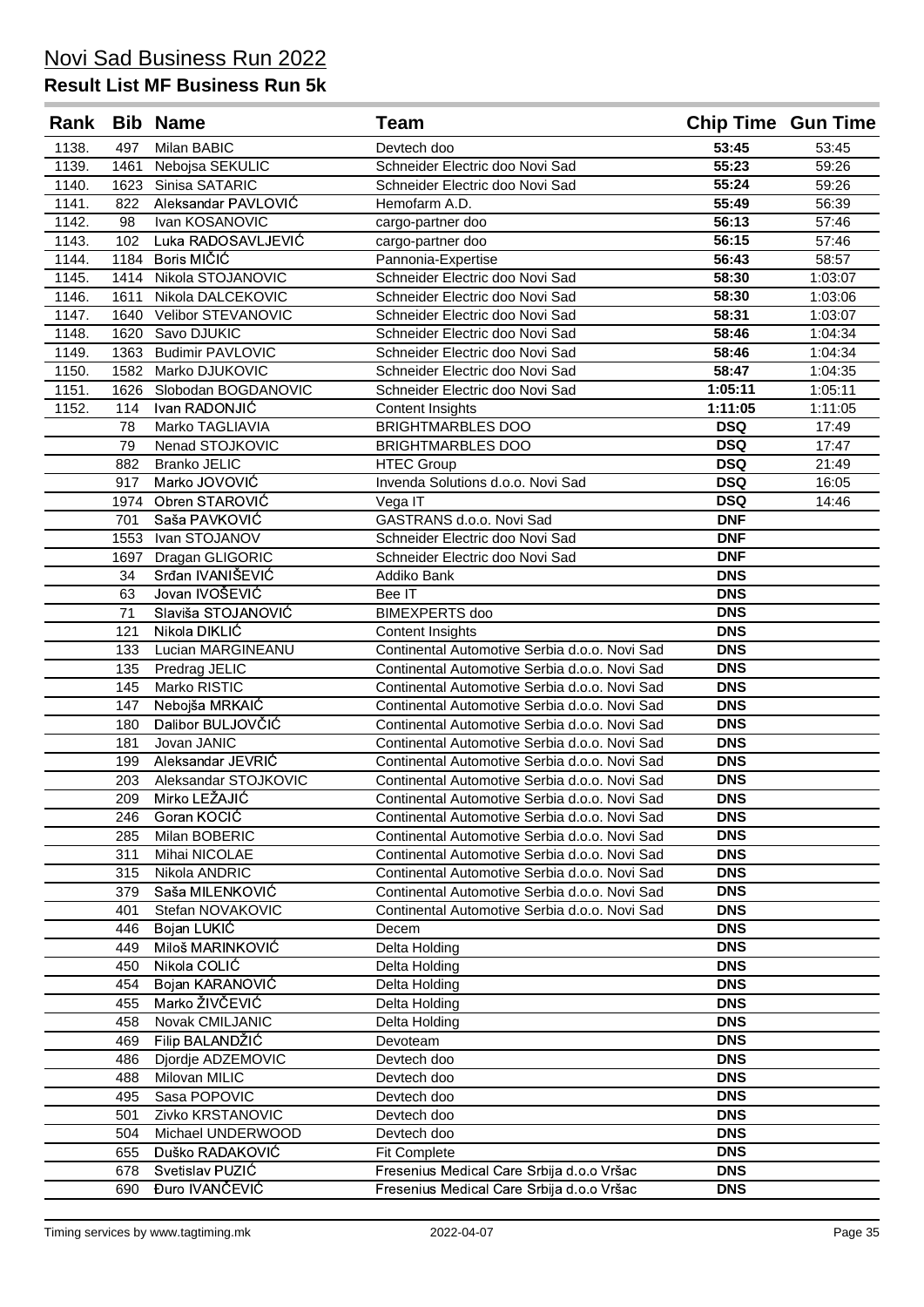|              | Rank Bib Name                       | <b>Team</b>                                                        | <b>Chip Time Gun Time</b> |  |
|--------------|-------------------------------------|--------------------------------------------------------------------|---------------------------|--|
| 691          | Nenad ĐUKIĆ                         | Fresenius Medical Care Srbija d.o.o Vršac                          | <b>DNS</b>                |  |
| 711          | Dragoslav ŠEKULARAC                 | Genesis                                                            | <b>DNS</b>                |  |
| 762          | Marko TRIFKOVIĆ                     | Hedwell d.o.o                                                      | <b>DNS</b>                |  |
| 783          | Vladimir NINKOVIĆ                   | HELIANT d.o.o.                                                     | <b>DNS</b>                |  |
| 786          | Milan SIMONOVIĆ                     | HELIANT d.o.o.                                                     | <b>DNS</b>                |  |
| 794          | Igor MILOVANOVIC                    | HELIANT d.o.o.                                                     | <b>DNS</b>                |  |
| 795          | Dušan PEJIĆ                         | HELIANT d.o.o.                                                     | <b>DNS</b>                |  |
| 801          | Nemanja KNEŽEVIĆ                    | Hemofarm A.D.                                                      | <b>DNS</b>                |  |
| 808          | Sava BURSAĆ                         | Hemofarm A.D.                                                      | <b>DNS</b>                |  |
| 833          | Filip BOGUNOVIĆ                     | <b>Herbalife Nutrition</b>                                         | <b>DNS</b>                |  |
| 844          | Marko IVANOVSKI                     | <b>Herbalife Nutrition</b>                                         | <b>DNS</b>                |  |
| 874          | Darko PUHALO                        | <b>HTEC Group</b>                                                  | <b>DNS</b>                |  |
| 895          | Nenad POPOVIĆ                       | Indas Automation d.o.o. Novi Sad                                   | <b>DNS</b>                |  |
| 900          | Stefan VASIĆ                        | Init Technologies d.o.o.                                           | <b>DNS</b>                |  |
| 903          | Milan PLAVŠIĆ                       | Init Technologies d.o.o.                                           | <b>DNS</b>                |  |
| 944          | Luka ILIC                           | Inviggo                                                            | <b>DNS</b>                |  |
| 964          | <b>Milos DIMITRIJEVIC</b>           | JP Putevi Srbije                                                   | <b>DNS</b>                |  |
| 965          | Darko SAVIC                         | JP Putevi Srbije                                                   | <b>DNS</b><br><b>DNS</b>  |  |
| 966<br>1003  | Kristijan STOSIC<br>Dušan BIZUMOVIĆ | JP Putevi Srbije                                                   | <b>DNS</b>                |  |
|              | Ognjen ILKIĆ                        | Levi9 Global Sourcing Balkan DOO<br>MAD HEAD GAMES doo Novi Sad    | <b>DNS</b>                |  |
| 1039         | 1088 Goran IVANKOVIĆ                | Norma Group                                                        | <b>DNS</b>                |  |
|              | 1146 Mihailo KOPRIVICA              | OTP banka Srbija a.d. Novi Sad                                     | <b>DNS</b>                |  |
|              | 1185 Dejan MARJANOVIĆ               | Pannonia-Expertise                                                 | <b>DNS</b>                |  |
|              | 1196 Veselin MARTINOVIĆ             | PaySpot platna institucija                                         | <b>DNS</b>                |  |
|              | 1200 Nikola BOGDANIĆ                | PaySpot platna institucija                                         | <b>DNS</b>                |  |
| 1201         | Nikola ANDRIĆ                       | PaySpot platna institucija                                         | <b>DNS</b>                |  |
|              | 1226 Borko ARSOVIĆ                  | Prozone doo Novi Sad                                               | <b>DNS</b>                |  |
| 1227         | Stefan RADANOVIC                    | Prozone doo Novi Sad                                               | <b>DNS</b>                |  |
|              | 1229 Aleksandar OROZ                | Prozone doo Novi Sad                                               | <b>DNS</b>                |  |
|              | 1232 Ivan ČULJAK                    | Prozone doo Novi Sad                                               | <b>DNS</b>                |  |
|              | 1233 Slobodan VUJASINOVIĆ           | Prozone doo Novi Sad                                               | <b>DNS</b>                |  |
|              | 1234 Dejan PROBOJČEVIĆ              | Prozone doo Novi Sad                                               | <b>DNS</b>                |  |
|              | 1296 Aleksa RISTIC                  | Schneider Electric doo Novi Sad                                    | <b>DNS</b>                |  |
| 1323         | Dejan SRECKOVIC                     | Schneider Electric doo Novi Sad                                    | <b>DNS</b>                |  |
|              | 1329 Vladimir LESIC                 | Schneider Electric doo Novi Sad                                    | <b>DNS</b>                |  |
|              | 1341 Vesna DEURIC                   | Schneider Electric doo Novi Sad                                    | <b>DNS</b>                |  |
|              | 1352 Aleksandar JOKIC               | Schneider Electric doo Novi Sad                                    | <b>DNS</b>                |  |
|              | 1353 Aleksandar SPASOJEVIC          | Schneider Electric doo Novi Sad                                    | <b>DNS</b>                |  |
| 1357         | Atila DJENGE                        | Schneider Electric doo Novi Sad                                    | <b>DNS</b>                |  |
| 1362         | <b>Branislav POTIC</b>              | Schneider Electric doo Novi Sad                                    | <b>DNS</b>                |  |
| 1365         | Darko FILIPOVIC                     | Schneider Electric doo Novi Sad                                    | <b>DNS</b>                |  |
| 1367         | Dejan JAKOVLJEVIC                   | Schneider Electric doo Novi Sad                                    | <b>DNS</b>                |  |
| 1368         | Dejan NADJ                          | Schneider Electric doo Novi Sad                                    | <b>DNS</b>                |  |
| 1382         | Gojko LIKIĆ                         | Schneider Electric doo Novi Sad                                    | <b>DNS</b>                |  |
| 1384         | Goran VIDAKOVIC                     | Schneider Electric doo Novi Sad                                    | <b>DNS</b>                |  |
| 1385         | Igor GAVRANOVIĆ                     | Schneider Electric doo Novi Sad                                    | <b>DNS</b>                |  |
| 1387         | Ivan GOLUBOVIC                      | Schneider Electric doo Novi Sad                                    | <b>DNS</b>                |  |
| 1391         | Svetozar KOBILAROV                  | Schneider Electric doo Novi Sad                                    | <b>DNS</b>                |  |
| 1392         | Marko IVANOVIC                      | Schneider Electric doo Novi Sad                                    | <b>DNS</b>                |  |
| 1393         | Aleksandar PARMAKOVIC               | Schneider Electric doo Novi Sad                                    | <b>DNS</b>                |  |
| 1401         | Nemanja S. SAVIC                    | Schneider Electric doo Novi Sad                                    | <b>DNS</b>                |  |
| 1402         | Ilija POPOVIC                       | Schneider Electric doo Novi Sad                                    | <b>DNS</b>                |  |
| 1413         | Nikola GUNJIC                       | Schneider Electric doo Novi Sad                                    | <b>DNS</b><br><b>DNS</b>  |  |
| 1418<br>1419 | Milos VAJAGIC<br>Marko MISOJCIC     | Schneider Electric doo Novi Sad<br>Schneider Electric doo Novi Sad | <b>DNS</b>                |  |
| 1428         | Milenko VUKASINOVIC                 | Schneider Electric doo Novi Sad                                    | <b>DNS</b>                |  |
|              |                                     |                                                                    |                           |  |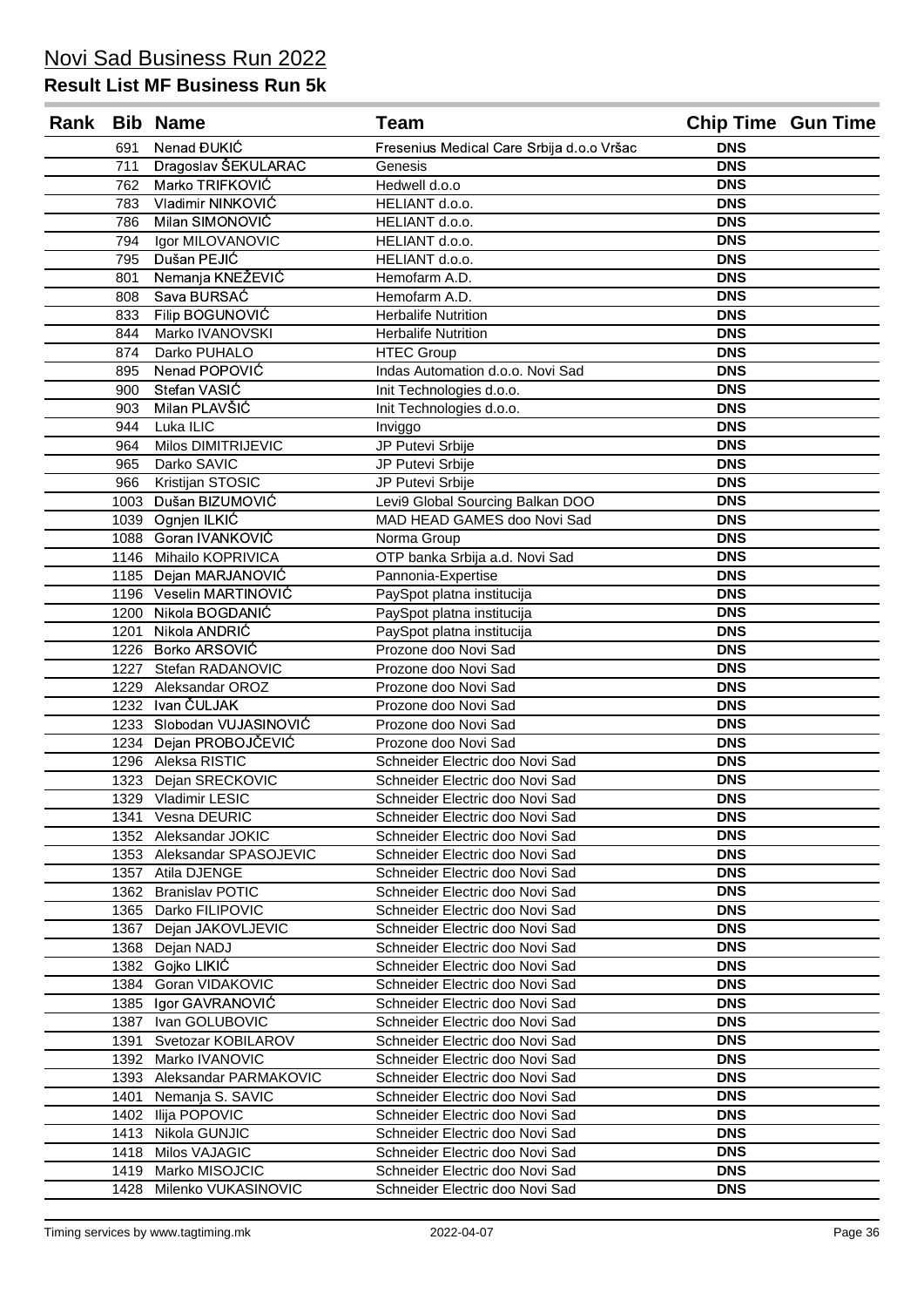|      | Rank Bib Name             | <b>Team</b>                     |            | <b>Chip Time Gun Time</b> |
|------|---------------------------|---------------------------------|------------|---------------------------|
|      | 1432 Vladimir SMILJANIC   | Schneider Electric doo Novi Sad | <b>DNS</b> |                           |
|      | 1463 Milos J. MILOSEVIC   | Schneider Electric doo Novi Sad | <b>DNS</b> |                           |
|      | 1466 Mladen STEVIC        | Schneider Electric doo Novi Sad | <b>DNS</b> |                           |
| 1467 | Milen MIODANIC            | Schneider Electric doo Novi Sad | <b>DNS</b> |                           |
|      | 1482 Dusan SIMIC          | Schneider Electric doo Novi Sad | <b>DNS</b> |                           |
|      | 1486 Nikola TOROMAN       | Schneider Electric doo Novi Sad | <b>DNS</b> |                           |
|      | 1488 Aleksandar GROZDANIC | Schneider Electric doo Novi Sad | <b>DNS</b> |                           |
|      | 1494 Dejan JOVANOVIC      | Schneider Electric doo Novi Sad | <b>DNS</b> |                           |
|      | 1496 Nenad STANIC         | Schneider Electric doo Novi Sad | <b>DNS</b> |                           |
|      | 1497 Zoran SUBIC          | Schneider Electric doo Novi Sad | <b>DNS</b> |                           |
|      | 1500 Dragan ERIC          | Schneider Electric doo Novi Sad | <b>DNS</b> |                           |
|      | 1502 Danilo MILOSEVIC     | Schneider Electric doo Novi Sad | <b>DNS</b> |                           |
|      | 1504 Ugljesa CUBRILO      | Schneider Electric doo Novi Sad | <b>DNS</b> |                           |
|      | 1506 Milan PETROVIC       | Schneider Electric doo Novi Sad | <b>DNS</b> |                           |
|      | 1507 Miroslav TANASIC     | Schneider Electric doo Novi Sad | <b>DNS</b> |                           |
|      | 1508 Bojan JOCEV          | Schneider Electric doo Novi Sad | <b>DNS</b> |                           |
|      | 1509 Dejan MILICEVIC      | Schneider Electric doo Novi Sad | <b>DNS</b> |                           |
|      | 1516 Vladimir SAVIC       | Schneider Electric doo Novi Sad | <b>DNS</b> |                           |
|      | 1532 Goran SVENDA         | Schneider Electric doo Novi Sad | <b>DNS</b> |                           |
|      | 1537 Vladimir STOKIC      | Schneider Electric doo Novi Sad | <b>DNS</b> |                           |
|      | 1542 Ivan GOLUBOVIC       | Schneider Electric doo Novi Sad | <b>DNS</b> |                           |
|      | 1544 Mirko MECING         | Schneider Electric doo Novi Sad | <b>DNS</b> |                           |
|      | 1574 Luka IVEZIC          | Schneider Electric doo Novi Sad | <b>DNS</b> |                           |
|      | 1591 Milijan NOVAKOVIC    | Schneider Electric doo Novi Sad | <b>DNS</b> |                           |
|      | 1594 Milos MINIC          | Schneider Electric doo Novi Sad | <b>DNS</b> |                           |
|      | 1596 Milos TESIC          | Schneider Electric doo Novi Sad | <b>DNS</b> |                           |
|      | 1603 Nemanja IVANISEVIC   | Schneider Electric doo Novi Sad | <b>DNS</b> |                           |
|      | 1607 Nenad TERZIC         | Schneider Electric doo Novi Sad | <b>DNS</b> |                           |
|      | 1612 Predrag JAKSIC       | Schneider Electric doo Novi Sad | <b>DNS</b> |                           |
|      | 1614 Radovan ZARUPSKI     | Schneider Electric doo Novi Sad | <b>DNS</b> |                           |
|      | 1615 Robert LAVRO         | Schneider Electric doo Novi Sad | <b>DNS</b> |                           |
|      | 1627 Slobodan BRDAR       | Schneider Electric doo Novi Sad | <b>DNS</b> |                           |
|      | 1631 Stefan JANJIC        | Schneider Electric doo Novi Sad | <b>DNS</b> |                           |
|      | 1632 Stevan FILIPOVIC     | Schneider Electric doo Novi Sad | <b>DNS</b> |                           |
|      | 1637 Tomislav KOVAC       | Schneider Electric doo Novi Sad | <b>DNS</b> |                           |
|      | 1638 Vedran VIDIC         | Schneider Electric doo Novi Sad | <b>DNS</b> |                           |
|      | 1644 Vlada POPOVIC        | Schneider Electric doo Novi Sad | <b>DNS</b> |                           |
| 1645 | Vladimir KANDIC           | Schneider Electric doo Novi Sad | <b>DNS</b> |                           |
| 1649 | Zikica VUCIC              | Schneider Electric doo Novi Sad | <b>DNS</b> |                           |
| 1653 | Goran DESPOTOVIC          | Schneider Electric doo Novi Sad | <b>DNS</b> |                           |
| 1657 | Albin ROSWALL             | Schneider Electric doo Novi Sad | <b>DNS</b> |                           |
| 1660 | Khaled GAMAL SELIM        | Schneider Electric doo Novi Sad | <b>DNS</b> |                           |
| 1664 | Jose Angel RIOS           | Schneider Electric doo Novi Sad | <b>DNS</b> |                           |
| 1665 | Louis HENNEQUIN           | Schneider Electric doo Novi Sad | <b>DNS</b> |                           |
| 1666 | Srđan LUKOVIĆ             | Schneider Electric doo Novi Sad | <b>DNS</b> |                           |
| 1722 | Milutin AGATONOVIĆ        | <b>Sixsentix</b>                | <b>DNS</b> |                           |
| 1747 | Nikola OROZOVIC           | SYMPHONY DIGITAL NS doo         | <b>DNS</b> |                           |
| 1750 | Aleksandar SIMIKIC        | SYMPHONY DIGITAL NS doo         | <b>DNS</b> |                           |
| 1754 | Igor DJUKIC               | SYMPHONY DIGITAL NS doo         | <b>DNS</b> |                           |
| 1759 | Vladan VELOJIC            | SYMPHONY DIGITAL NS doo         | <b>DNS</b> |                           |
| 1797 | Miloš PROTIĆ              | <b>Synthesis Quatro</b>         | <b>DNS</b> |                           |
| 1803 | Petar ĐURIČIĆ             | <b>Synthesis Quatro</b>         | <b>DNS</b> |                           |
| 1804 | Aleksandar OSEI-LARTEY    | <b>Synthesis Quatro</b>         | <b>DNS</b> |                           |
|      | 1825 Жарко МИЛОШЕВ        | <b>TIAC</b>                     | <b>DNS</b> |                           |
| 1864 | Petar JEVĐIĆ              | <b>TTTech Auto</b>              | <b>DNS</b> |                           |
| 1887 | Uros ZIVKOVIC             | <b>TTTech Auto</b>              | <b>DNS</b> |                           |
| 1898 | Saša VUJIČIĆ              | Univerzal doo                   | <b>DNS</b> |                           |